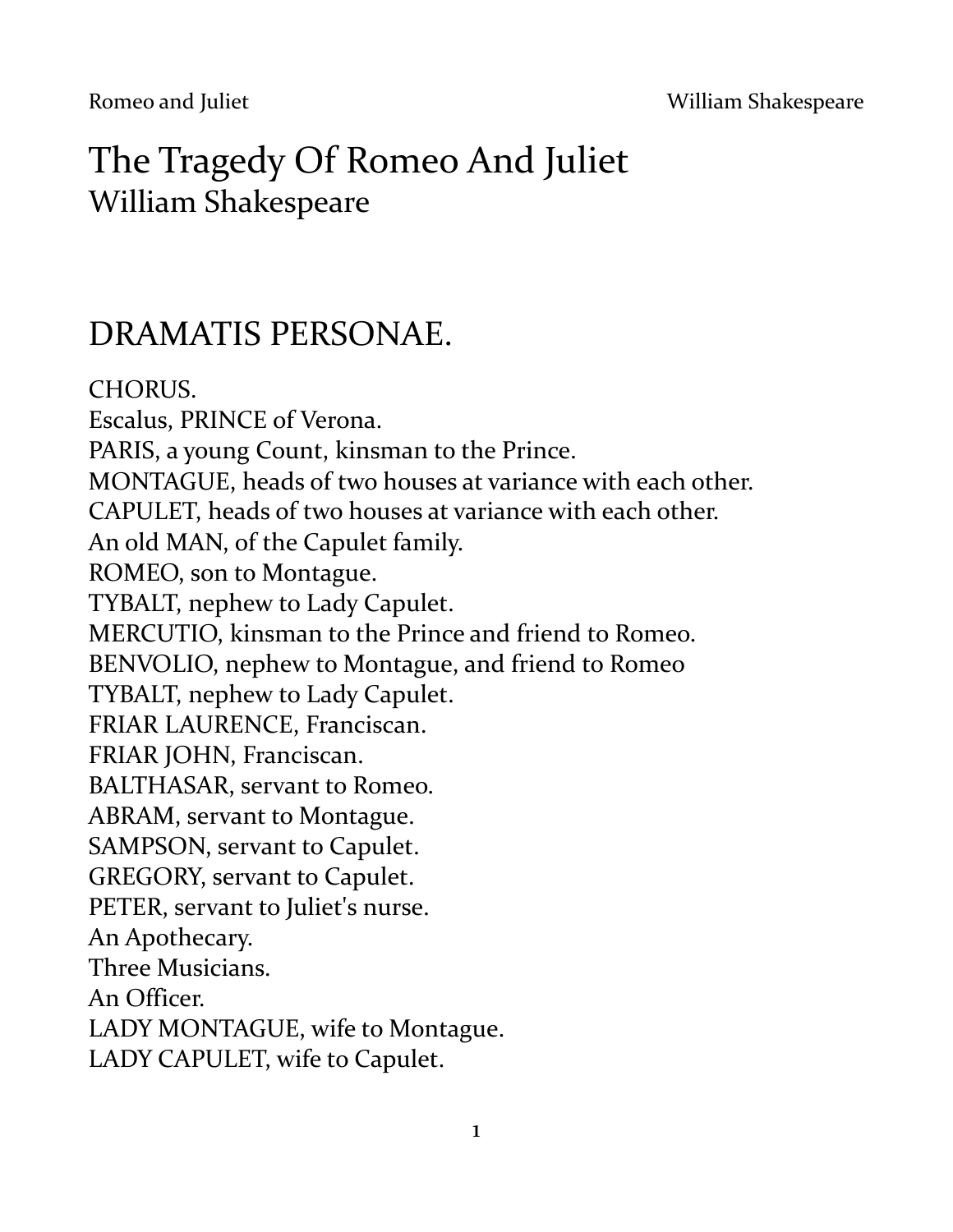JULIET, daughter to Capulet. NURSE to Juliet.]

Citizens of Verona; Gentlemen and Gentlewomen of both houses; Maskers, Torchbearers, Pages, Guards, Watchmen, Servants, and Attendants.

SCENE.—Verona; Mantua.

# THE PROLOGUE

[Enter CHORUS.]

CHOR.

Two households, both alike in dignity, In fair Verona, where we lay our scene, From ancient grudge break to new mutiny, Where civil blood makes civil hands unclean. From forth the fatal loins of these two foes A pair of star-cross'd lovers take their life; Whose misadventur'd piteous overthrows Doth with their death bury their parents' strife. The fearful passage of their death-mark'd love, And the continuance of their parents' rage, Which, but their children's end, naught could remove, Is now the two hours' traffic of our stage; The which if you with patient ears attend, What here shall miss, our toil shall strive to mend.

[Exit.]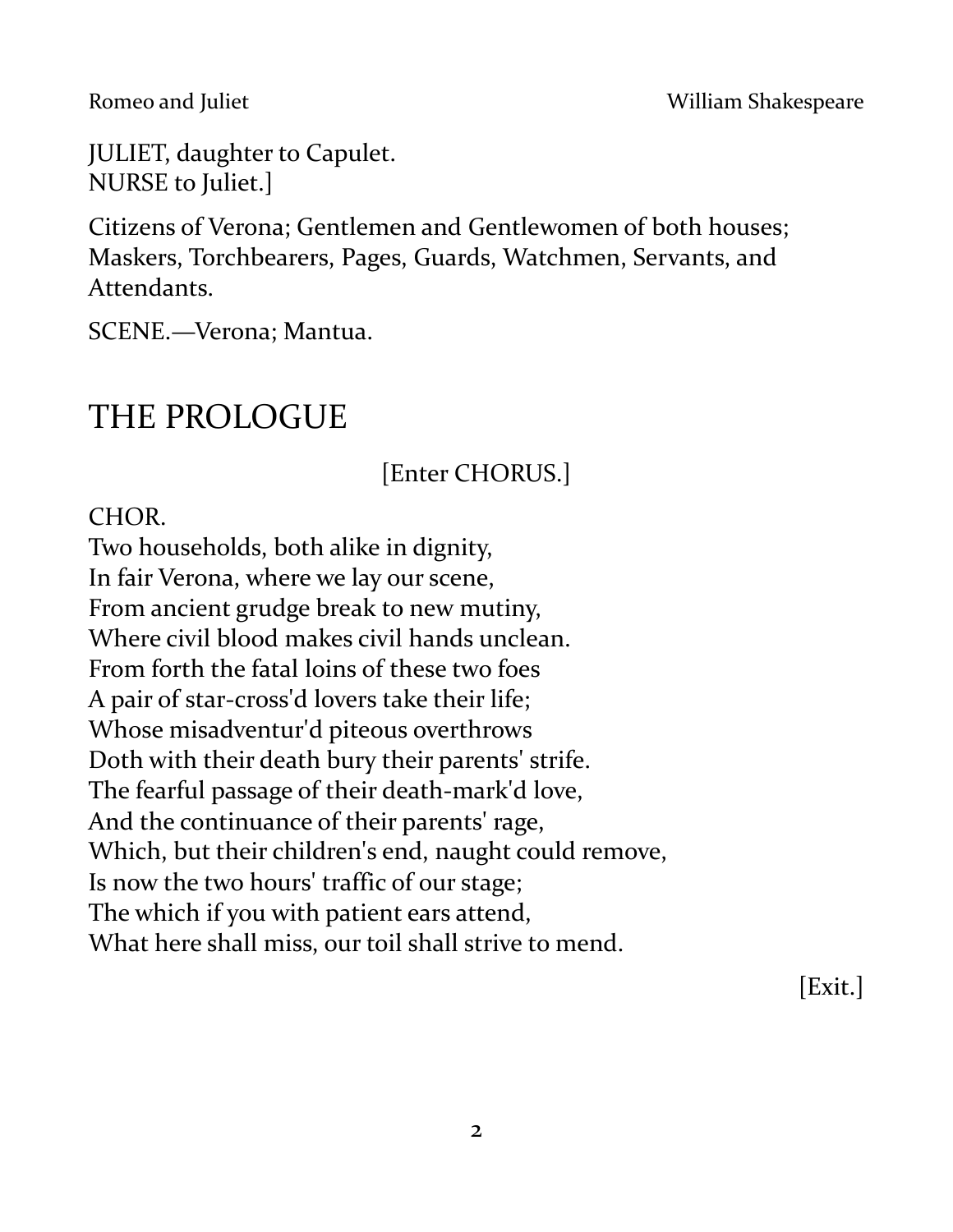# ACT I.

# SCENE I. Verona. A public place.

# [Enter SAMPSON and GREGORY (with swords and bucklers) of the house of CAPULET.]

## SAMP.

Gregory, on my word, we'll not carry coals.

GREG.

No, for then we should be colliers.

## SAMP.

I mean, an we be in choler, we'll draw.

GREG.

Ay, while you live, draw your neck out of collar.

**SAMP** 

I strike quickly, being moved.

GREG.

But thou art not quickly moved to strike.

SAMP.

A dog of the house of Montague moves me.

GREG.

To move is to stir, and to be valiant is to stand. Therefore, if thou art moved, thou runn'st away.

## SAMP.

A dog of that house shall move me to stand. I will take the wall of any man or maid of Montague's.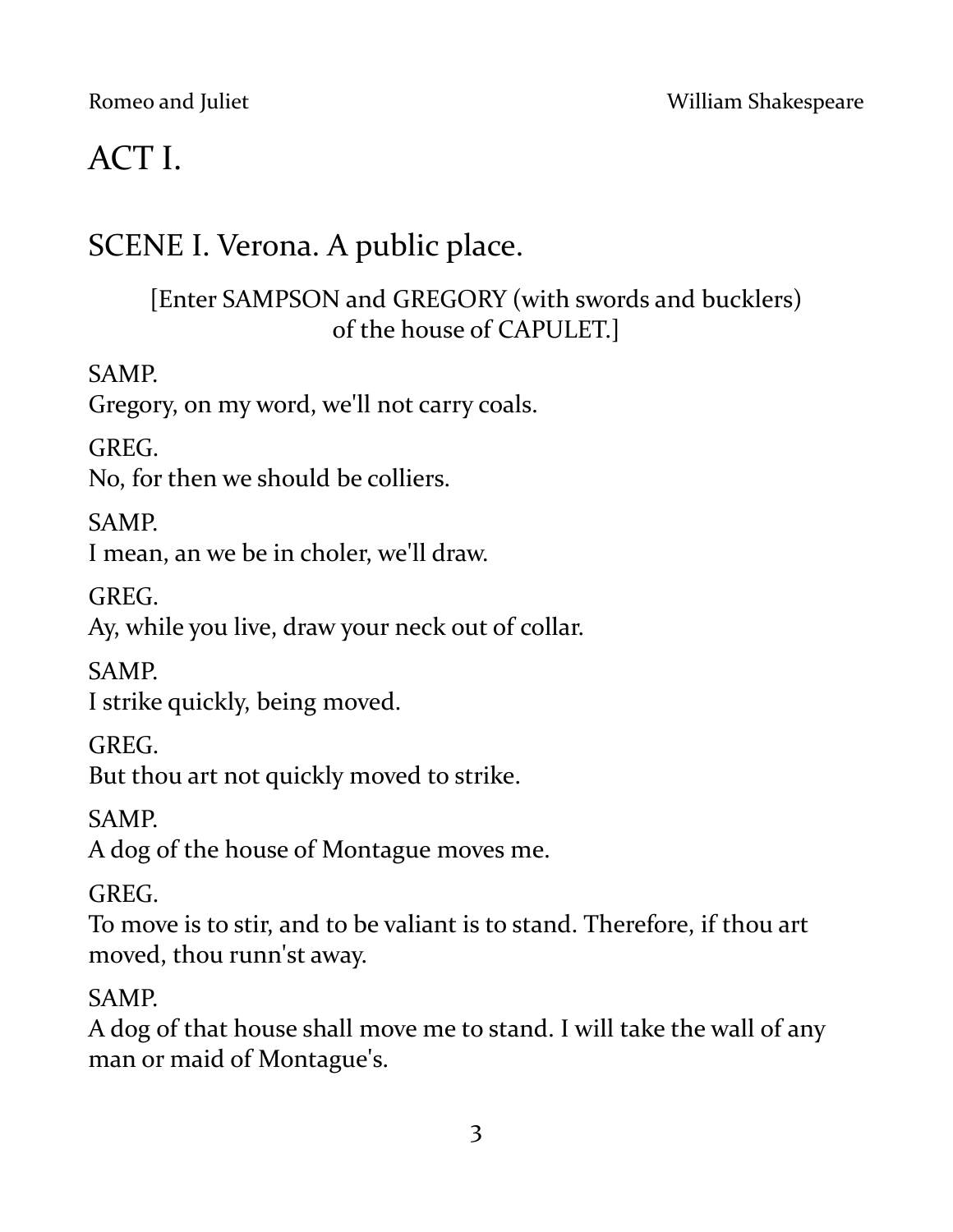## **GREG**

That shows thee a weak slave; for the weakest goes to the wall.

# SAMP.

'Tis true; and therefore women, being the weaker vessels, are ever thrust to the wall. Therefore I will push Montague's men from the wall and thrust his maids to the wall.

GREG.

The quarrel is between our masters and us their men.

SAMP.

'Tis all one. I will show myself a tyrant. When I have fought with the men, I will be cruel with the maids—I will cut off their heads.

**GREG** 

The heads of the maids?

SAMP.

Ay, the heads of the maids, or their maidenheads. Take it in what sense thou wilt.

GREG.

They must take it in sense that feel it.

SAMP.

Me they shall feel while I am able to stand; and 'tis known I am a pretty piece of flesh.

GREG.

'Tis well thou art not fish; if thou hadst, thou hadst been poor-John. Draw thy tool! Here comes two of the house of Montagues.

[Enter ABRAM and BALTHASAR.]

SAMP.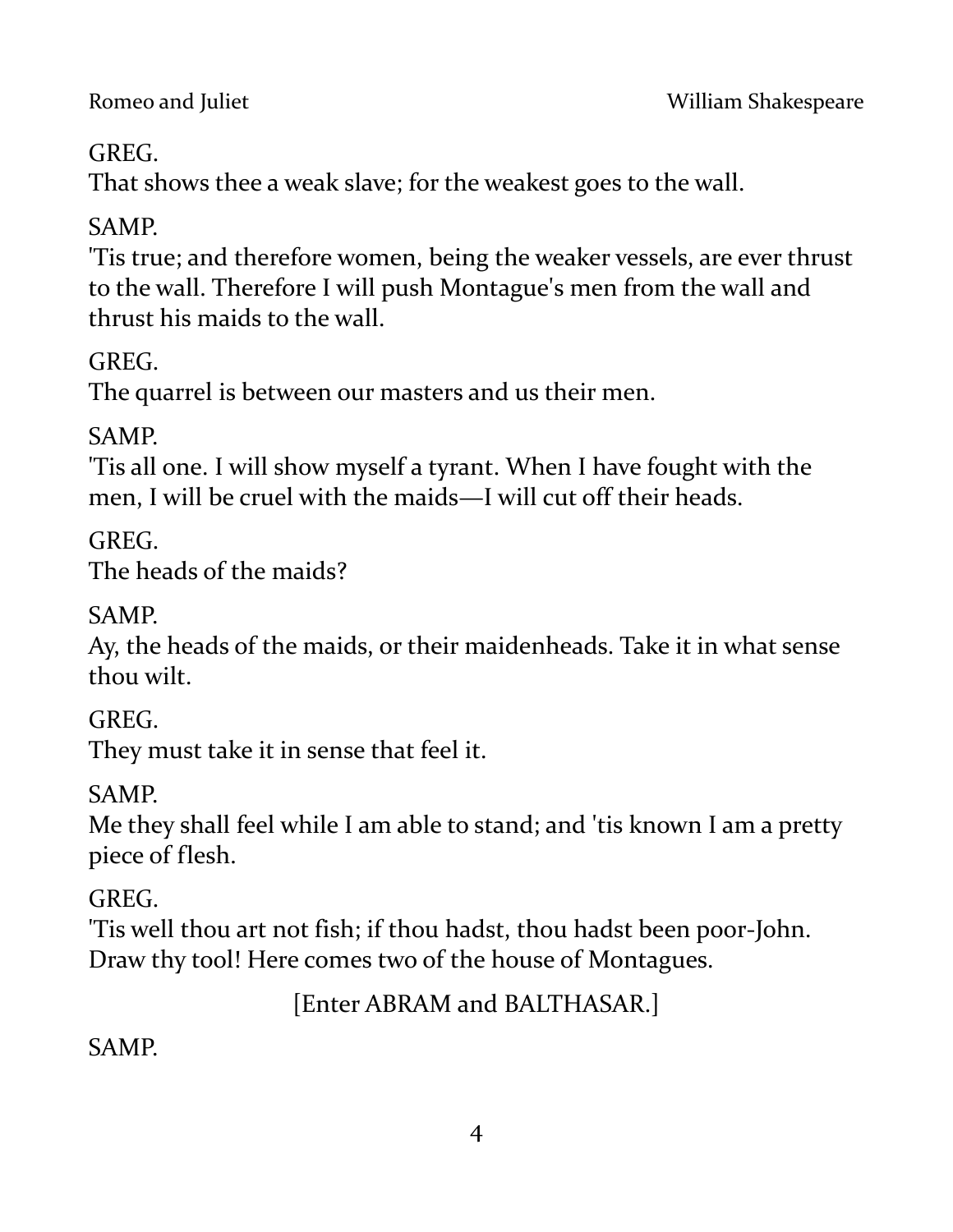My naked weapon is out. Quarrel! I will back thee.

GREG. How? turn thy back and run?

SAMP. Fear me not.

GREG. No, marry. I fear thee!

SAMP. Let us take the law of our sides; let them begin.

GREG. I will frown as I pass by, and let them take it as they list.

SAMP.

Nay, as they dare. I will bite my thumb at them; which is disgrace to them, if they bear it.

ABR. Do you bite your thumb at us, sir?

SAMP. I do bite my thumb, sir.

ABR. Do you bite your thumb at us, sir?

SAMP. [aside to GREGORY] Is the law of our side if I say ay?

GREG. [aside to SAMPSON] No.

SAMP.

No, sir, I do not bite my thumb at you, sir; but I bite my thumb, sir.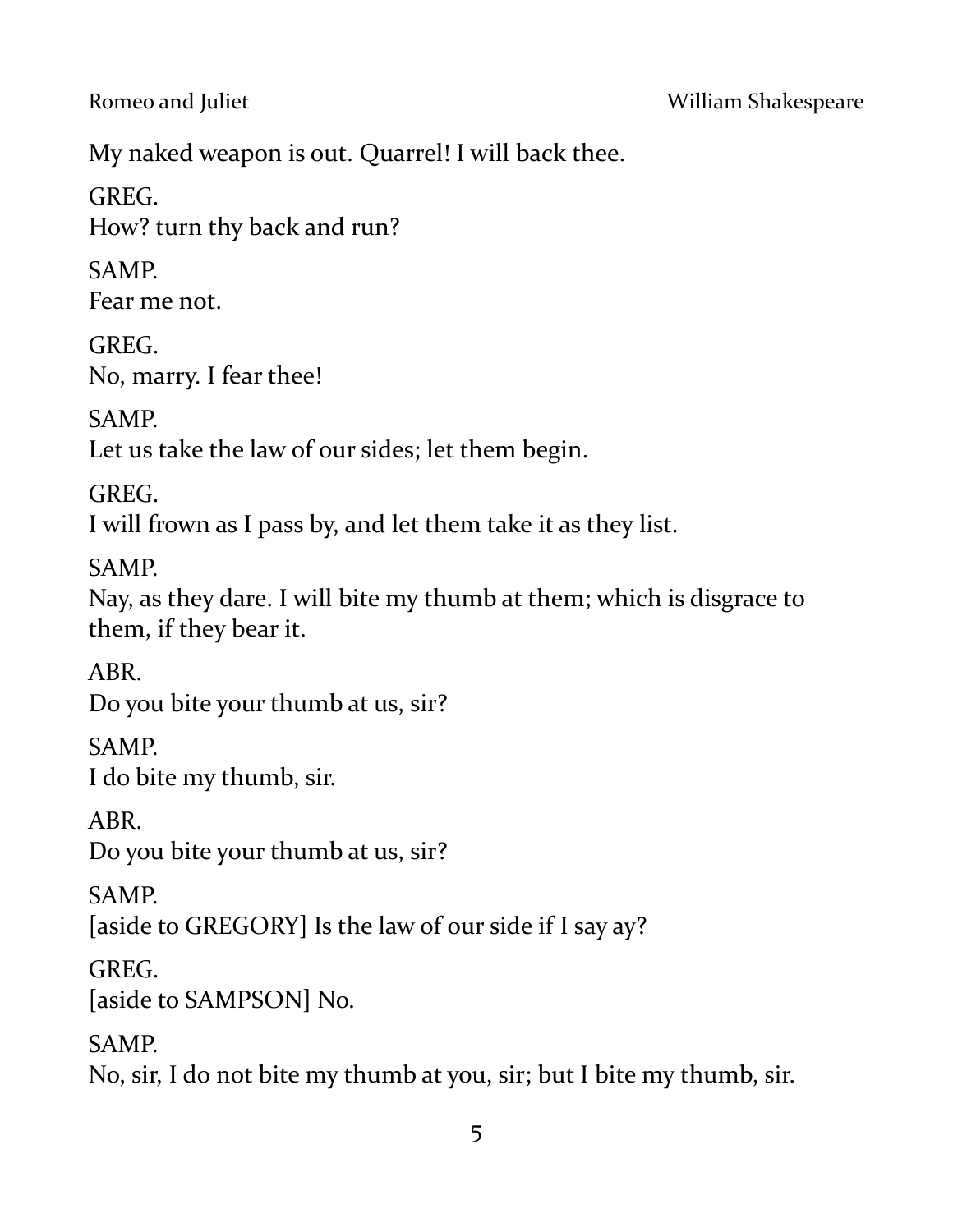GREG. Do you quarrel, sir?

ABR. Quarrel, sir? No, sir.

SAMP. But if you do, sir, am for you. I serve as good a man as you.

ABR. No better.

SAMP. Well, sir.

# [Enter BENVOLIO.]

GREG.

[aside to SAMPSON] Say 'better.' Here comes one of my master's kinsmen.

SAMP. Yes, better, sir.

ABR. You lie.

SAMP.

Draw, if you be men. Gregory, remember thy swashing blow.

[They fight.]

BEN.

Part, fools! [Beats down their swords.] Put up your swords. You know not what you do.

[Enter TYBALT.]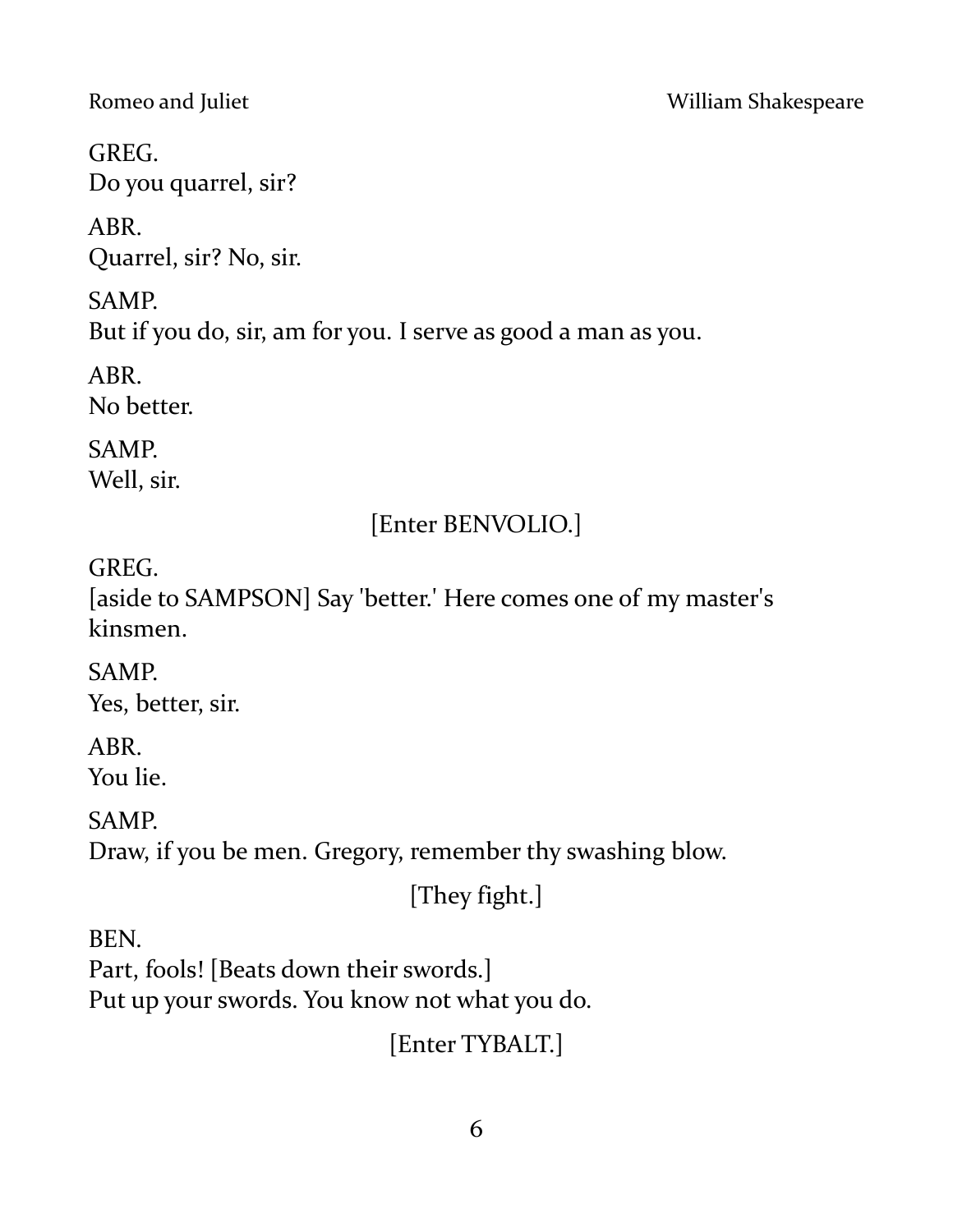TYB.

What, art thou drawn among these heartless hinds? Turn thee Benvolio! look upon thy death.

BEN.

I do but keep the peace. Put up thy sword, Or manage it to part these men with me.

TYB.

What, drawn, and talk of peace? I hate the word As I hate hell, all Montagues, and thee. Have at thee, coward! [They fight.]

> [Enter an OFFICER, and three or four CITIZENS with clubs or partisans.]

OFFICER.

Clubs, bills, and partisans! Strike! beat them down!

CITIZENS.

Down with the Capulets! Down with the Montagues!

[Enter OLD CAPULET in his gown, and his WIFE.]

CAP.

What noise is this? Give me my long sword, ho!

WIFE.

A crutch, a crutch! Why call you for a sword?

CAP.

My sword, I say! Old Montague is come And flourishes his blade in spite of me.

[Enter OLD MONTAGUE and his WIFE.]

MON.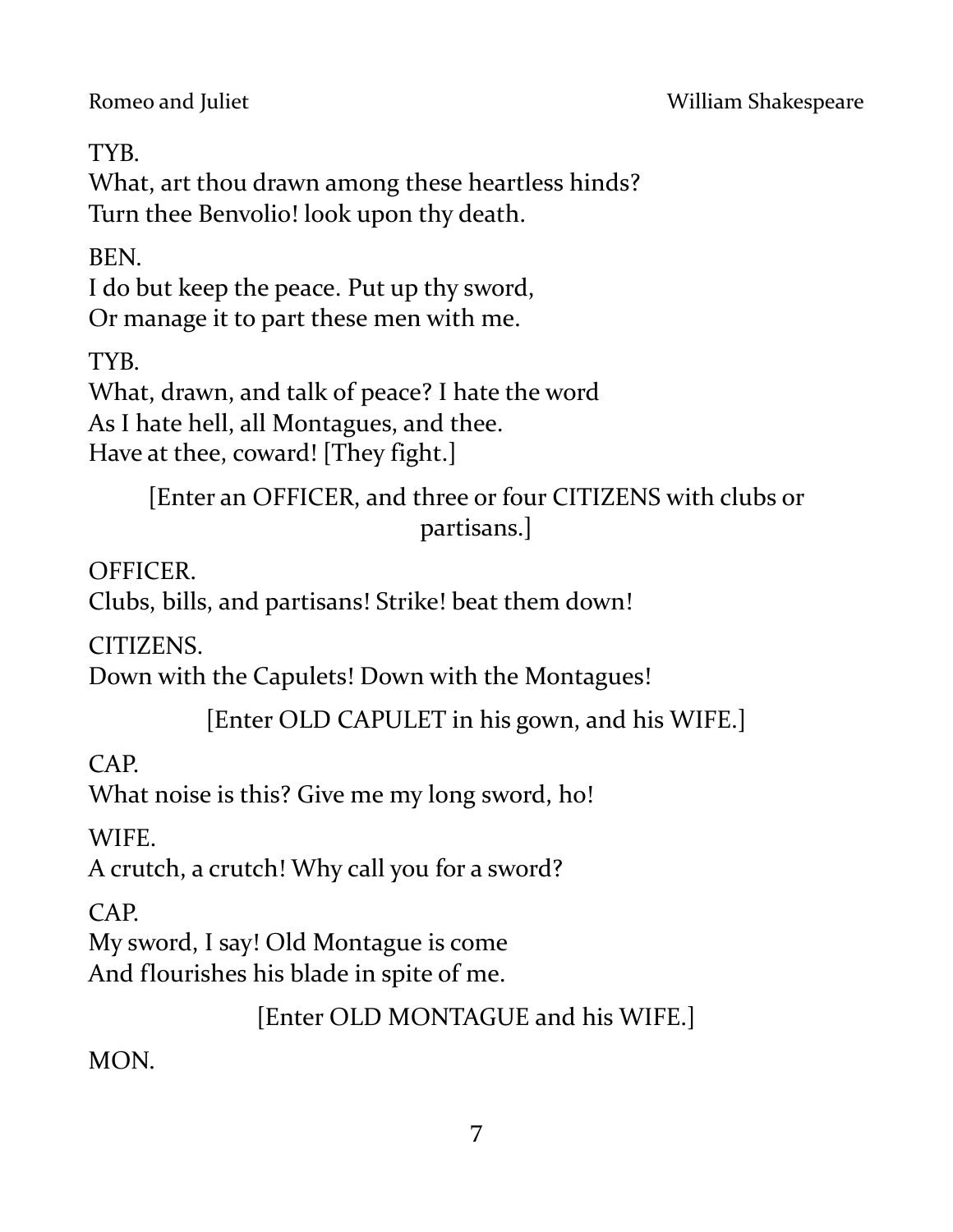Romeo and Juliet **No. 2018** William Shakespeare

Thou villain Capulet!—Hold me not, let me go.

M.

WIFE. Thou shalt not stir one foot to seek a foe.

### [Enter PRINCE ESCALUS, with his Train.]

PRINCE.

Rebellious subjects, enemies to peace, Profaners of this neighbour-stained steel— Will they not hear? What, ho! you men, you beasts, That quench the fire of your pernicious rage With purple fountains issuing from your veins! On pain of torture, from those bloody hands Throw your mistempered weapons to the ground And hear the sentence of your moved prince. Three civil brawls, bred of an airy word By thee, old Capulet, and Montague, Have thrice disturb'd the quiet of our streets And made Verona's ancient citizens Cast by their grave beseeming ornaments To wield old partisans, in hands as old, Cank'red with peace, to part your cank'red hate. If ever you disturb our streets again, Your lives shall pay the forfeit of the peace. For this time all the rest depart away. You, Capulet, shall go along with me; And, Montague, come you this afternoon, To know our farther pleasure in this case, To old Freetown, our common judgment place. Once more, on pain of death, all men depart.

[Exeunt all but MONTAGUE, his WIFE, and BENVOLIO.]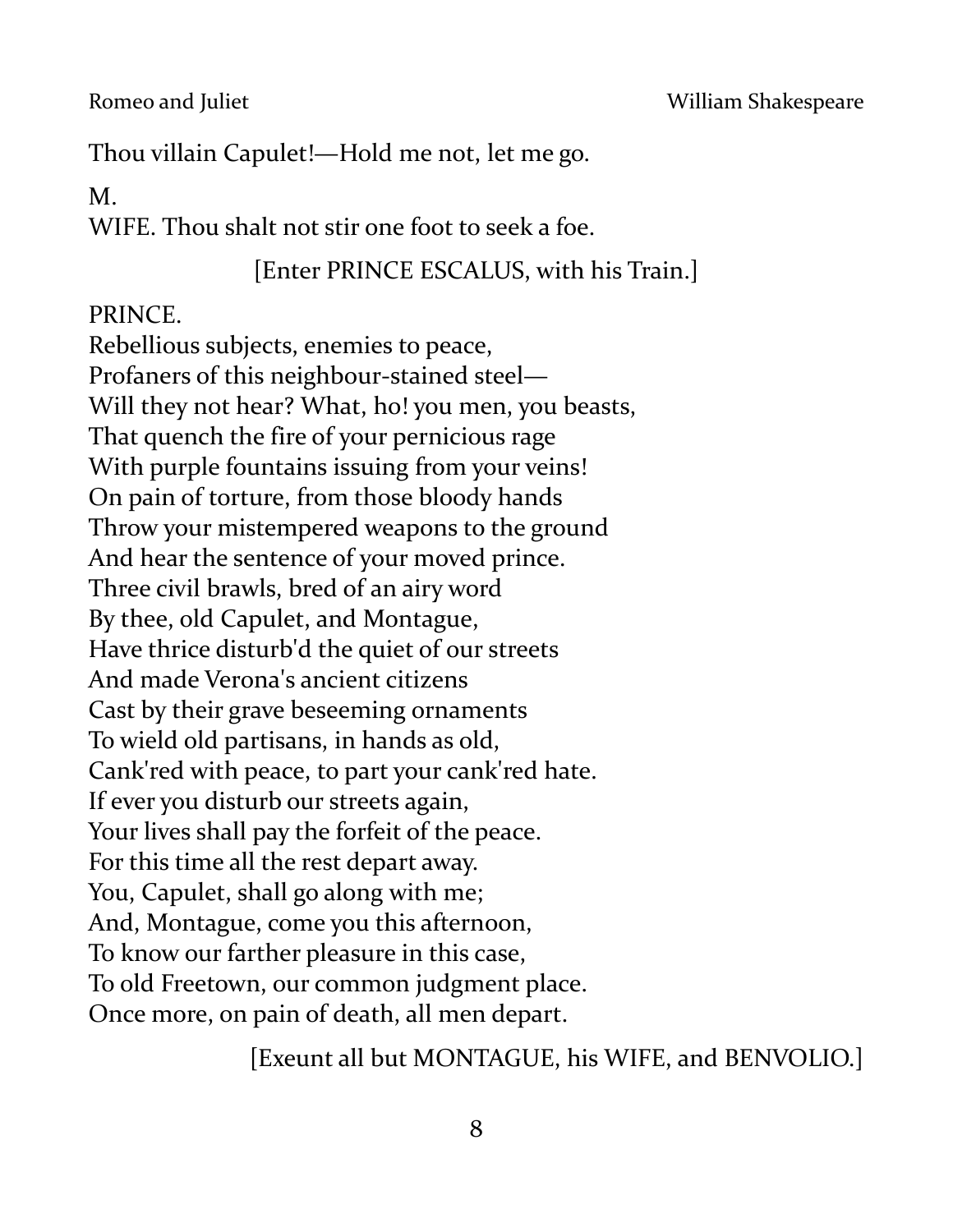# MON.

Who set this ancient quarrel new abroach? Speak, nephew, were you by when it began?

# BEN.

Here were the servants of your adversary And yours, close fighting ere I did approach. I drew to part them. In the instant came The fiery Tybalt, with his sword prepar'd; Which, as he breath'd defiance to my ears, He swung about his head and cut the winds, Who, nothing hurt withal, hiss'd him in scorn. While we were interchanging thrusts and blows, Came more and more, and fought on part and part, Till the Prince came, who parted either part.

M.

WIFE. O, where is Romeo? Saw you him to-day? Right glad I am he was not at this fray.

BEN.

Madam, an hour before the worshipp'd sun Peer'd forth the golden window of the East, A troubled mind drave me to walk abroad; Where, underneath the grove of sycamore That westward rooteth from the city's side, So early walking did I see your son. Towards him I made; but he was ware of me And stole into the covert of the wood. I—measuring his affections by my own, Which then most sought where most might not be found, Being one too many by my weary self— Pursu'd my humour, not Pursuing his,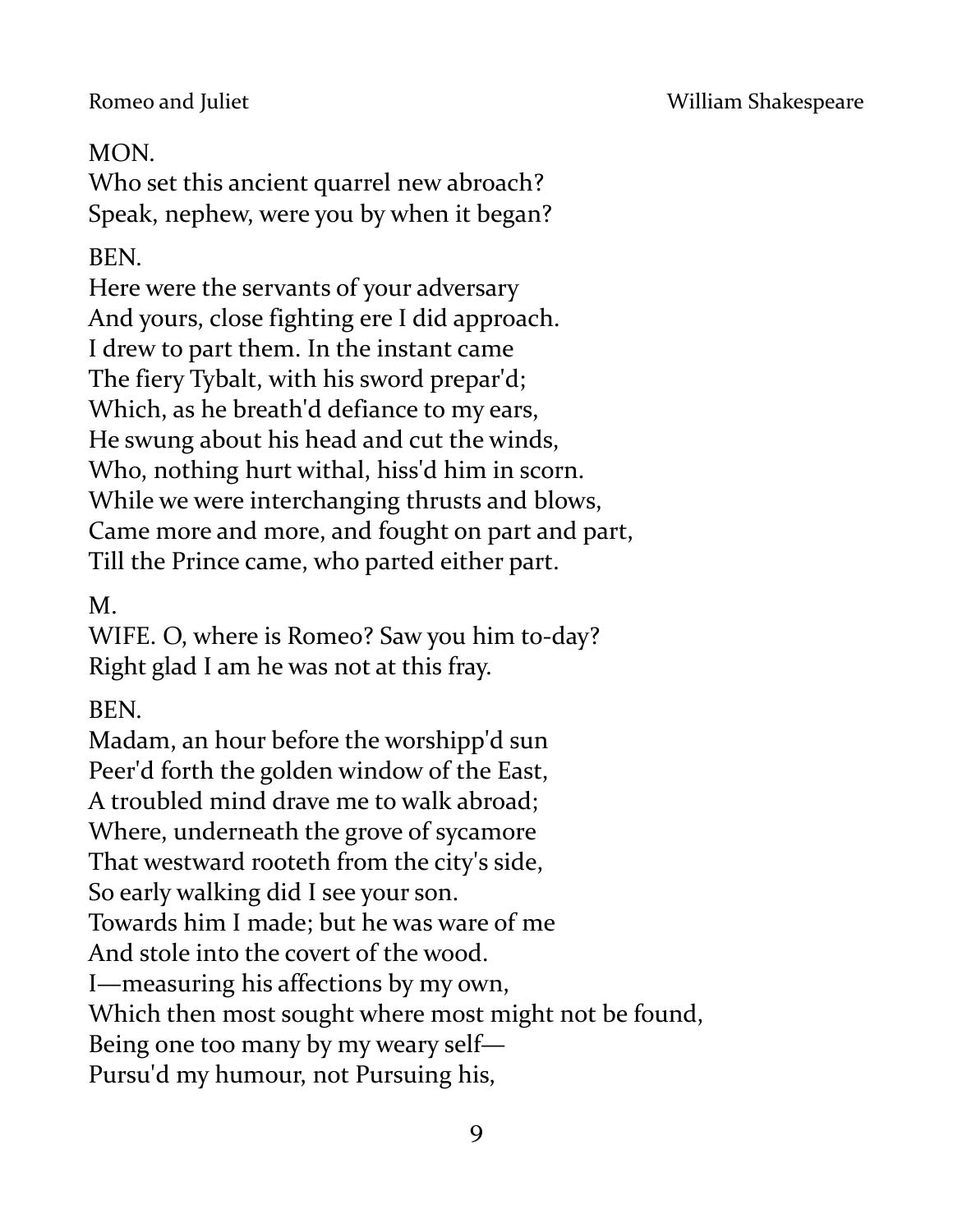Romeo and Juliet **No. 2018 Romeo and Juliet** William Shakespeare

And gladly shunn'd who gladly fled from me.

## MON.

Many a morning hath he there been seen, With tears augmenting the fresh morning's dew, Adding to clouds more clouds with his deep sighs; But all so soon as the all-cheering sun Should in the furthest East bean to draw The shady curtains from Aurora's bed, Away from light steals home my heavy son And private in his chamber pens himself, Shuts up his windows, locks fair daylight And makes himself an artificial night. Black and portentous must this humour prove Unless good counsel may the cause remove.

BEN.

My noble uncle, do you know the cause?

MON.

I neither know it nor can learn of him

BEN.

Have you importun'd him by any means?

MON.

Both by myself and many other friend; But he, his own affections' counsellor, Is to himself—I will not say how true— But to himself so secret and so close, So far from sounding and discovery, As is the bud bit with an envious worm Ere he can spread his sweet leaves to the air Or dedicate his beauty to the sun.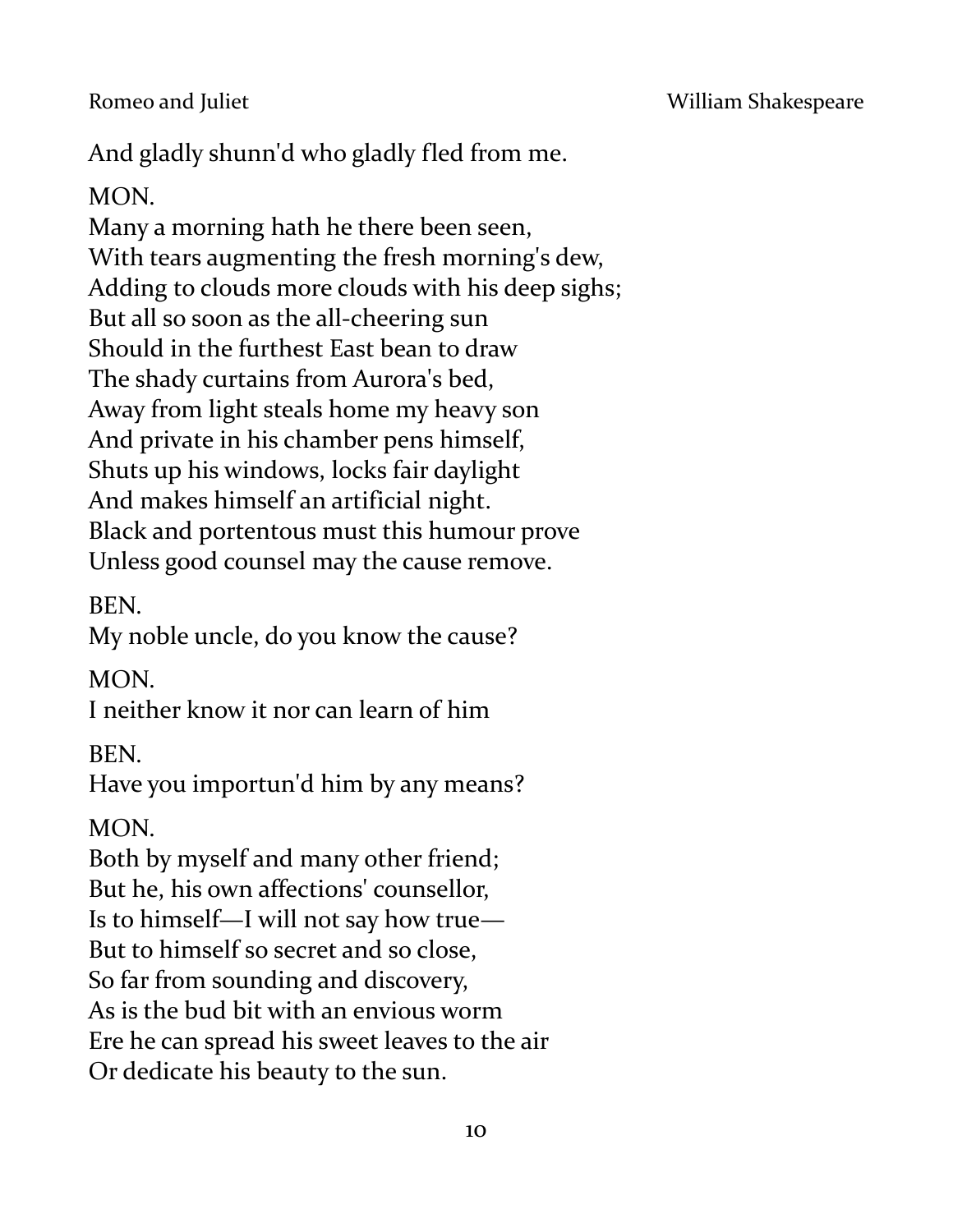Could we but learn from whence his sorrows grow, We would as willingly give cure as know.

[Enter ROMEO.]

BEN.

See, where he comes. So please you step aside, I'll know his grievance, or be much denied.

MON. I would thou wert so happy by thy stay To hear true shrift. Come, madam, let's away,

[Exeunt MONTAGUE and WIFE.]

BEN. Good morrow, cousin.

ROM. Is the day so young?

BEN. But new struck nine.

ROM.

Ay me! sad hours seem long. Was that my father that went hence so fast?

BEN.

It was. What sadness lengthens Romeo's hours?

ROM.

Not having that which having makes them short.

BEN.

In love?

ROM.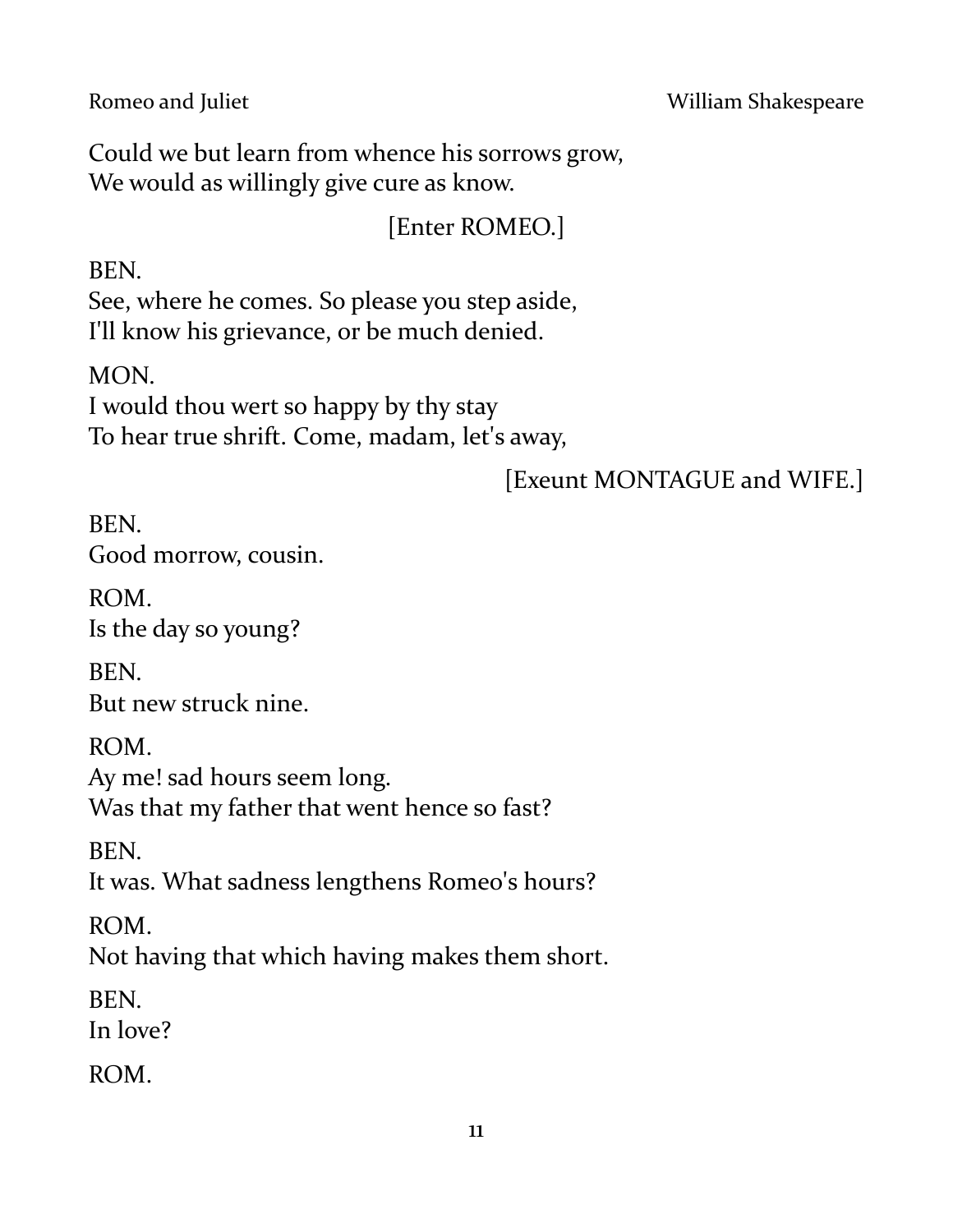Out—

BEN. Of love?

ROM.

Out of her favour where I am in love.

BEN.

Alas that love, so gentle in his view, Should be so tyrannous and rough in proof!

ROM.

Alas that love, whose view is muffled still, Should without eyes see pathways to his will! Where shall we dine? O me! What fray was here? Yet tell me not, for I have heard it all. Here's much to do with hate, but more with love. Why then, O brawling love! O loving hate! O anything, of nothing first create! O heavy lightness! serious vanity! Misshapen chaos of well-seeming forms! Feather of lead, bright smoke, cold fire, sick health! Still-waking sleep, that is not what it is This love feel I, that feel no love in this. Dost thou not laugh?

BEN.

No, coz, I rather weep.

ROM.

Good heart, at what?

**BEN.** 

At thy good heart's oppression.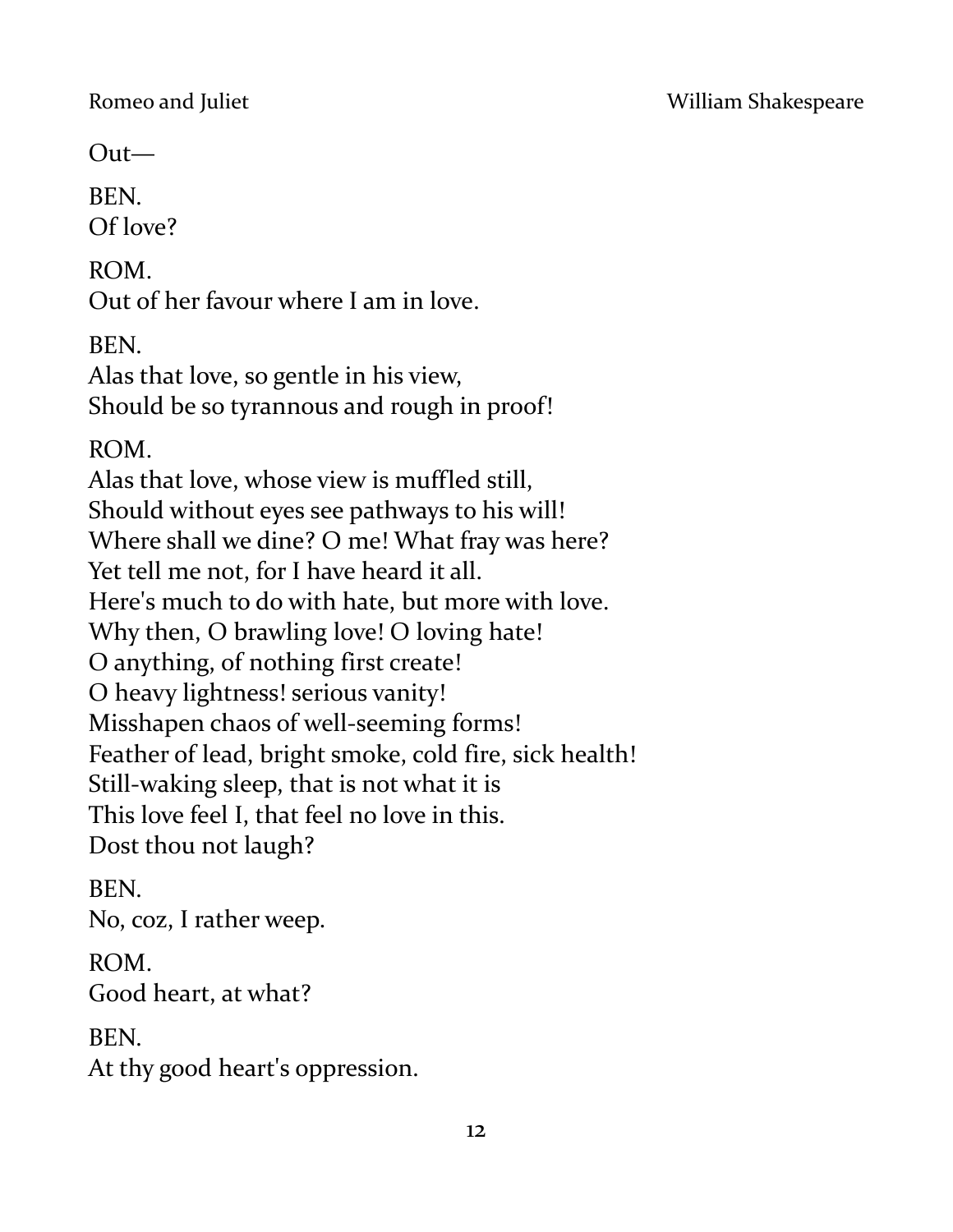Romeo and Juliet **No. 2018** William Shakespeare

### ROM.

Why, such is love's transgression. Griefs of mine own lie heavy in my breast, Which thou wilt propagate, to have it prest With more of thine. This love that thou hast shown Doth add more grief to too much of mine own. Love is a smoke rais'd with the fume of sighs; Being purg'd, a fire sparkling in lovers' eyes; Being vex'd, a sea nourish'd with lovers' tears. What is it else? A madness most discreet, A choking gall, and a preserving sweet. Farewell, my coz.

BEN.

Soft! I will go along.

An if you leave me so, you do me wrong.

ROM.

Tut! I have lost myself; I am not here: This is not Romeo, he's some other where.

BEN.

Tell me in sadness, who is that you love?

ROM.

What, shall I groan and tell thee?

BEN.

Groan? Why, no; But sadly tell me who.

ROM.

Bid a sick man in sadness make his will. Ah, word ill urg'd to one that is so ill!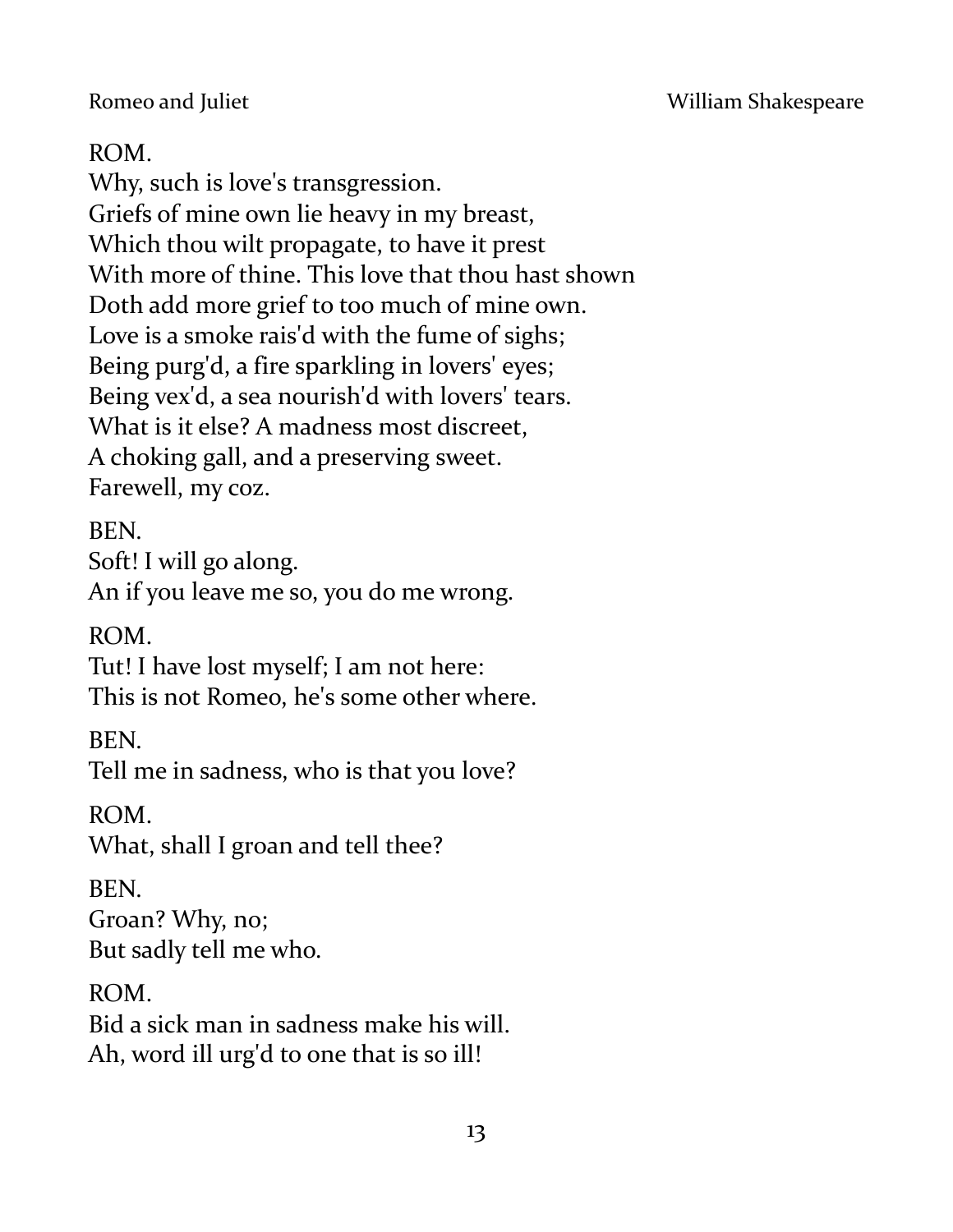In sadness, cousin, I do love a woman.

BEN.

I aim'd so near when I suppos'd you lov'd.

ROM.

A right good markman! And she's fair I love.

**BEN.** 

A right fair mark, fair coz, is soonest hit.

ROM.

Well, in that hit you miss. She'll not be hit

With Cupid's arrow. She hath Dian's wit,

And, in strong proof of chastity well arm'd,

From Love's weak childish bow she lives unharm'd.

She will not stay the siege of loving terms,

Nor bide th' encounter of assailing eyes,

Nor ope her lap to saint-seducing gold.

O, she's rich in beauty; only poor

That, when she dies, with beauty dies her store.

BEN.

Then she hath sworn that she will still live chaste?

ROM.

She hath, and in that sparing makes huge waste;

For beauty, starv'd with her severity,

Cuts beauty off from all posterity.

She is too fair, too wise, wisely too fair,

To merit bliss by making me despair.

She hath forsworn to love, and in that vow

Do I live dead that live to tell it now.

BEN.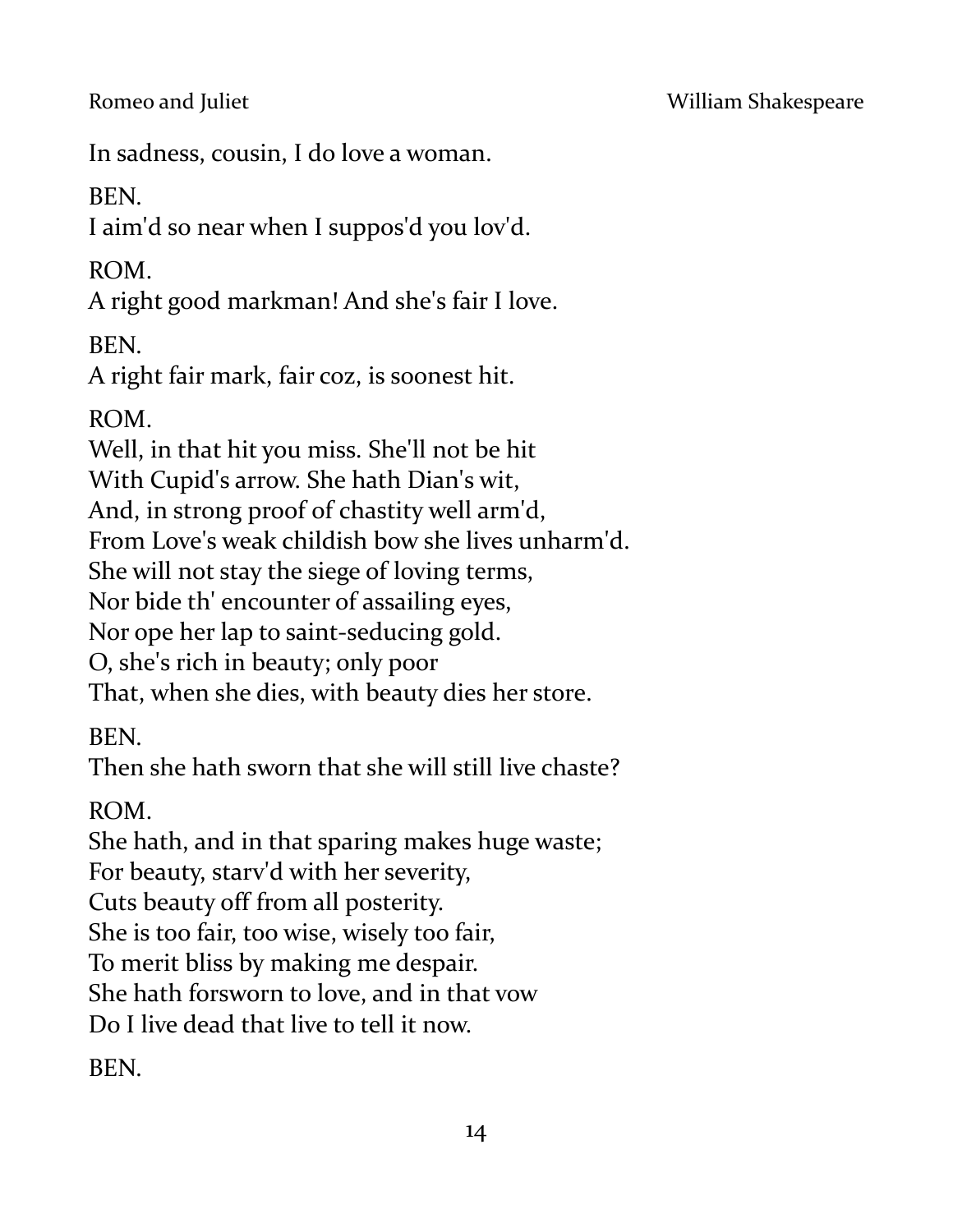#### Romeo and Juliet **No. 2018** William Shakespeare

Be rul'd by me: forget to think of her.

ROM.

O, teach me how I should forget to think!

BEN.

By giving liberty unto thine eyes. Examine other beauties.

ROM. 'Tis the way To call hers (exquisite) in question more. These happy masks that kiss fair ladies' brows, Being black puts us in mind they hide the fair. He that is strucken blind cannot forget The precious treasure of his eyesight lost. Show me a mistress that is passing fair, What doth her beauty serve but as a note Where I may read who pass'd that passing fair? Farewell. Thou canst not teach me to forget.

BEN.

I'll pay that doctrine, or else die in debt.

[Exeunt.]

# SCENE II. A Street.

[Enter CAPULET, County PARIS, and SERVANT.]

CAP.

But Montague is bound as well as I, In penalty alike; and 'tis not hard, I think, For men so old as we to keep the peace.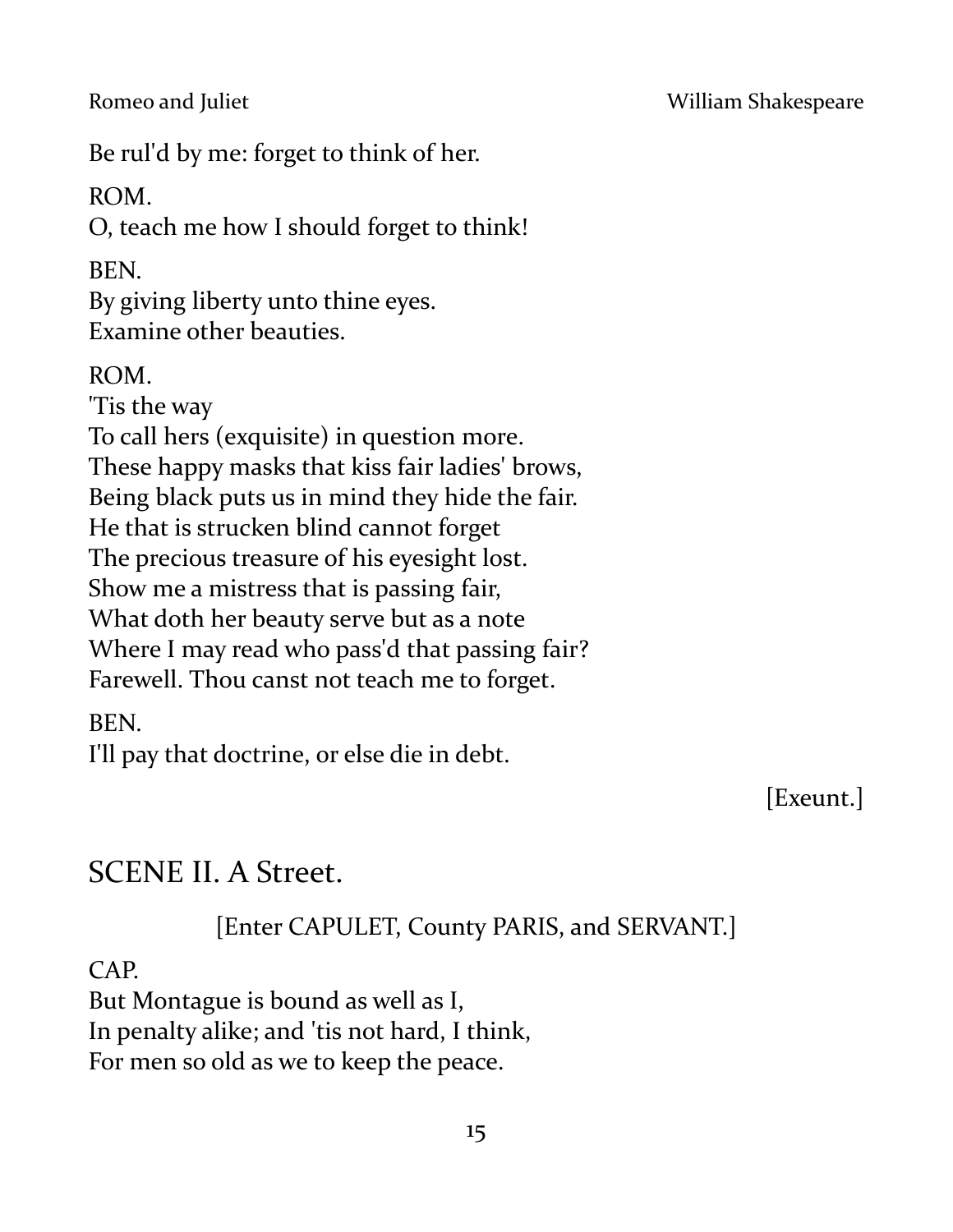## PAR.

Of honourable reckoning are you both, And pity 'tis you liv'd at odds so long. But now, my lord, what say you to my suit?

# CAP.

But saying o'er what I have said before: My child is yet a stranger in the world, She hath not seen the change of fourteen years; Let two more summers wither in their pride Ere we may think her ripe to be a bride.

## PAR.

Younger than she are happy mothers made.

## CAP.

And too soon marr'd are those so early made. The earth hath swallowed all my hopes but she; She is the hopeful lady of my earth. But woo her, gentle Paris, get her heart; My will to her consent is but a part. An she agree, within her scope of choice Lies my consent and fair according voice. This night I hold an old accustom'd feast, Whereto I have invited many a guest, Such as I love; and you among the store, One more, most welcome, makes my number more. At my poor house look to behold this night Earth-treading stars that make dark heaven light. Such comfort as do lusty young men feel When well apparell'd April on the heel Of limping Winter treads, even such delight Among fresh female buds shall you this night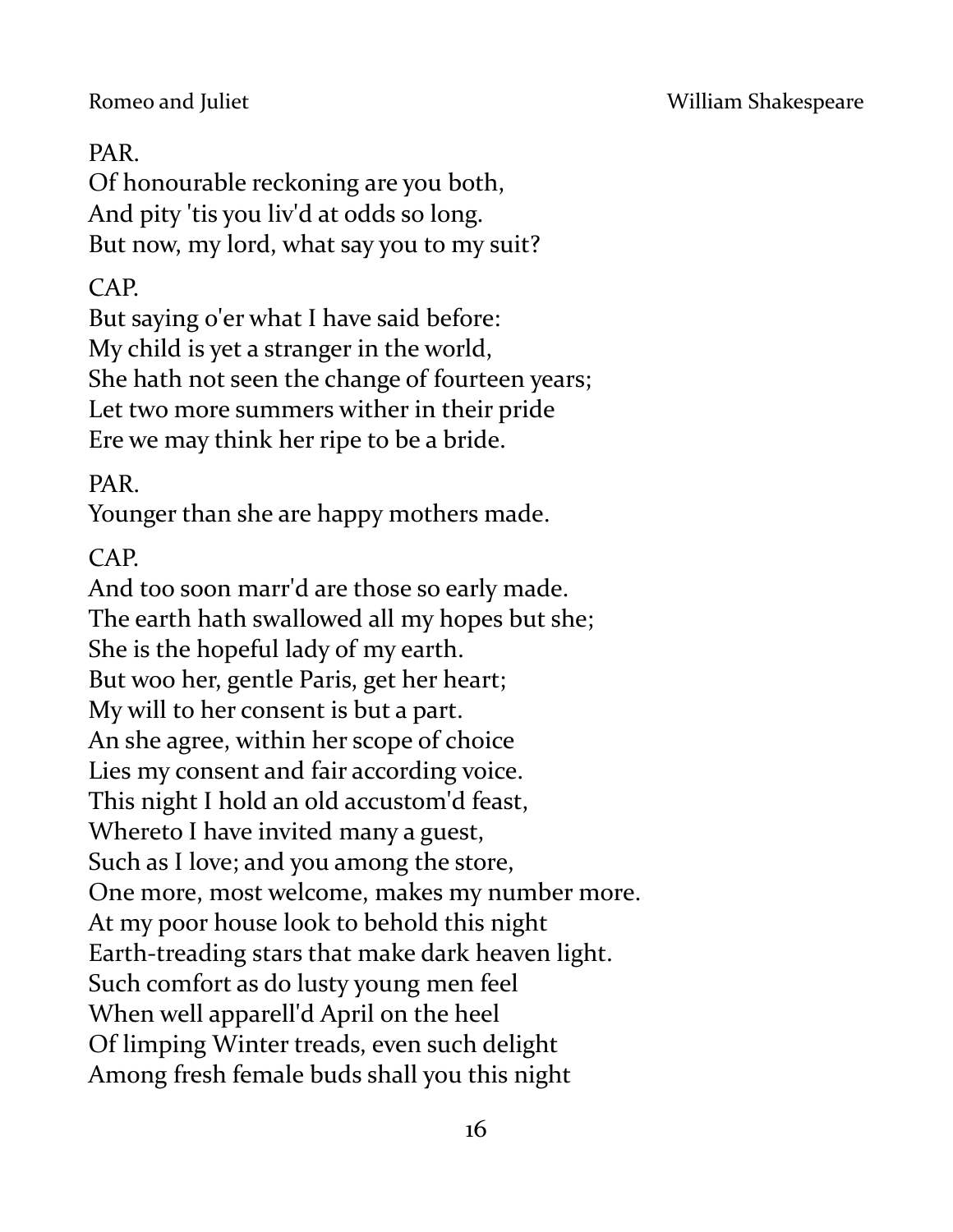Inherit at my house. Hear all, all see, And like her most whose merit most shall be; Which, on more view of many, mine, being one, May stand in number, though in reck'ning none. Come, go with me. [To Servant, giving him a paper] Go, sirrah, trudge about Through fair Verona; find those persons out Whose names are written there, and to them say,

My house and welcome on their pleasure stay—

[Exeunt CAPULET and PARIS.]

#### SERV.

Find them out whose names are written here? It is written that the shoemaker should meddle with his yard and the tailor with his last, the fisher with his pencil and the painter with his nets; but I am sent to find those persons whose names are here writ, and can never find what names the writing person hath here writ. I must to the learned. In good time!

[Enter BENVOLIO and ROMEO.]

#### BEN.

Tut, man, one fire burns out another's burning; One pain is lessoned by another's anguish; Turn giddy, and be holp by backward turning; One desperate grief cures with another's languish. Take thou some new infection to thy eye, And the rank poison of the old will die.

ROM.

Your plantain leaf is excellent for that.

**BEN.**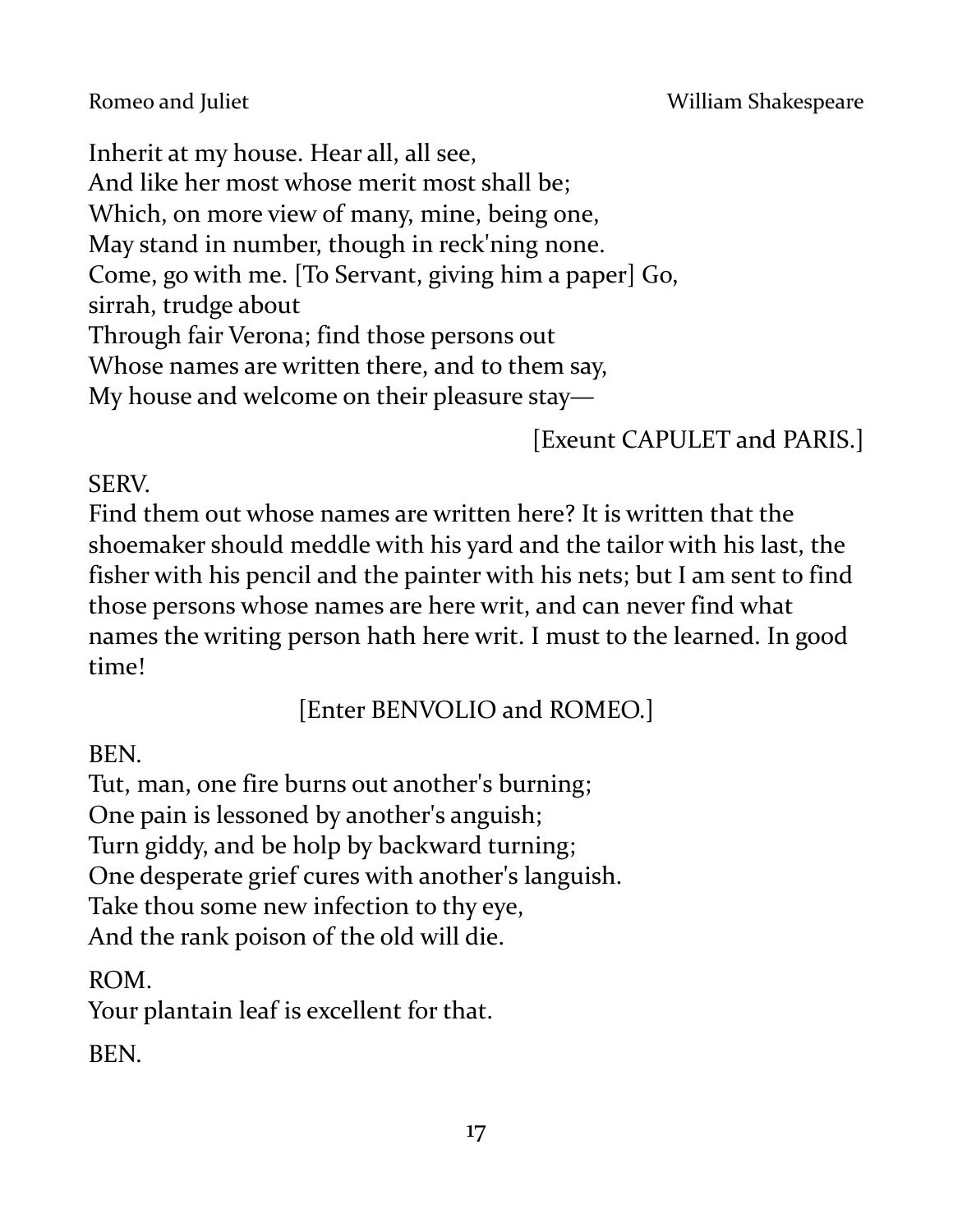For what, I pray thee?

ROM. For your broken shin.

BEN. Why, Romeo, art thou mad?

ROM.

Not mad, but bound more than a madman is;

Shut up in Prison, kept without my food,

Whipp'd and tormented and—God-den, good fellow.

SERV.

God gi' go-den. I pray, sir, can you read?

ROM.

Ay, mine own fortune in my misery.

SERV.

Perhaps you have learned it without book. But I pray, can you read anything you see?

ROM.

Ay, If I know the letters and the language.

**SERV** 

Ye say honestly. Rest you merry!

ROM.

Stay, fellow; I can read. [He reads.]

'Signior Martino and his wife and daughters;

County Anselmo and his beauteous sisters;

The lady widow of Vitruvio;

Signior Placentio and His lovely nieces;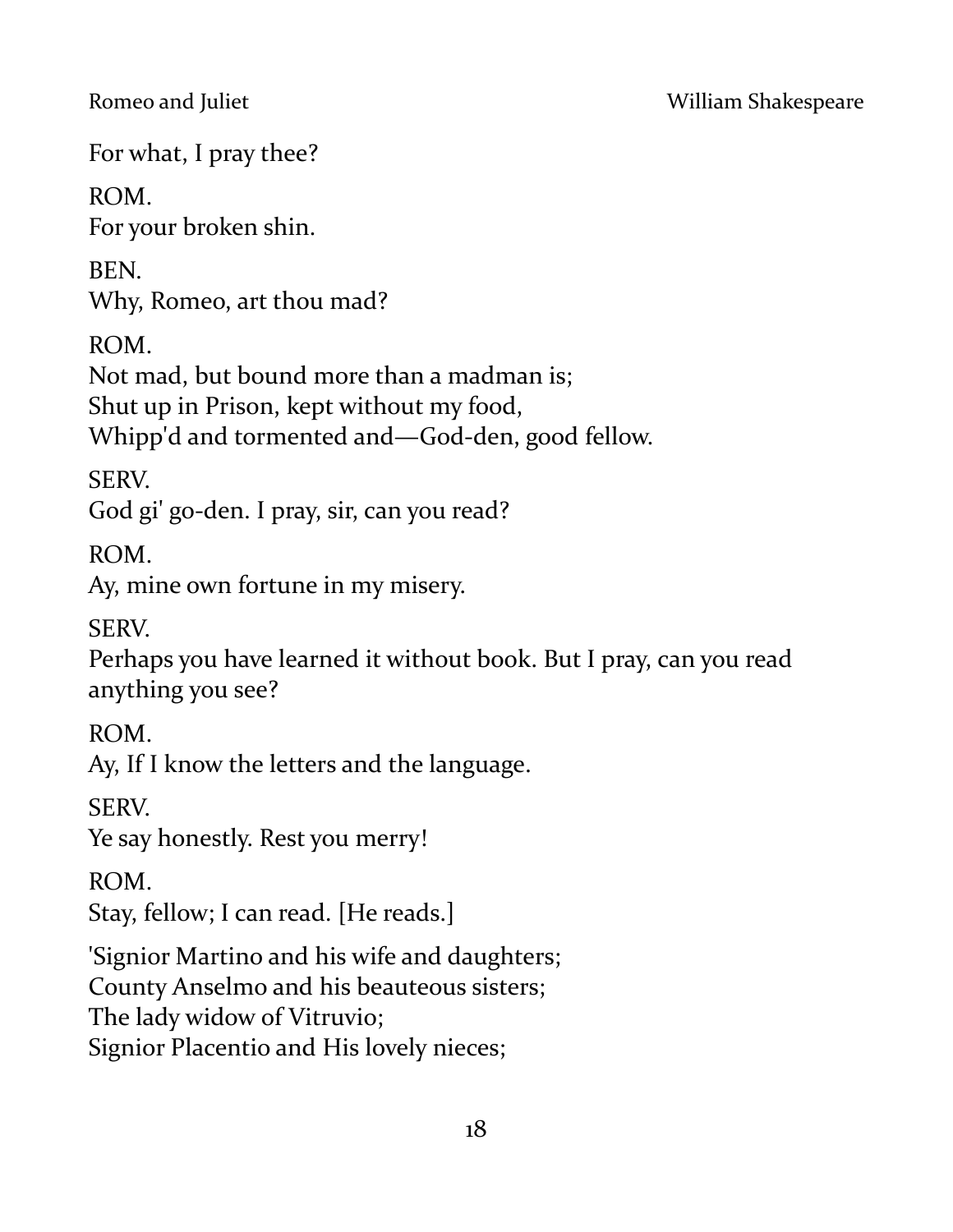Mercutio and his brother Valentine; Mine uncle Capulet, his wife, and daughters; My fair niece Rosaline and Livia; Signior Valentio and His cousin Tybalt; Lucio and the lively Helena.'

[Gives back the paper.] A fair assembly. Whither should they come?

SERV. Up. ROM. Whither? SERV. To supper, to our house. ROM. Whose house? SERV. My master's.

ROM. Indeed I should have ask'd you that before.

SERV.

Now I'll tell you without asking. My master is the great rich Capulet; and if you be not of the house of Montagues, I pray come and crush a cup of wine. Rest you merry! Exit.

BEN.

At this same ancient feast of Capulet's Sups the fair Rosaline whom thou so lov'st; With all the admired beauties of Verona. Go thither, and with unattainted eye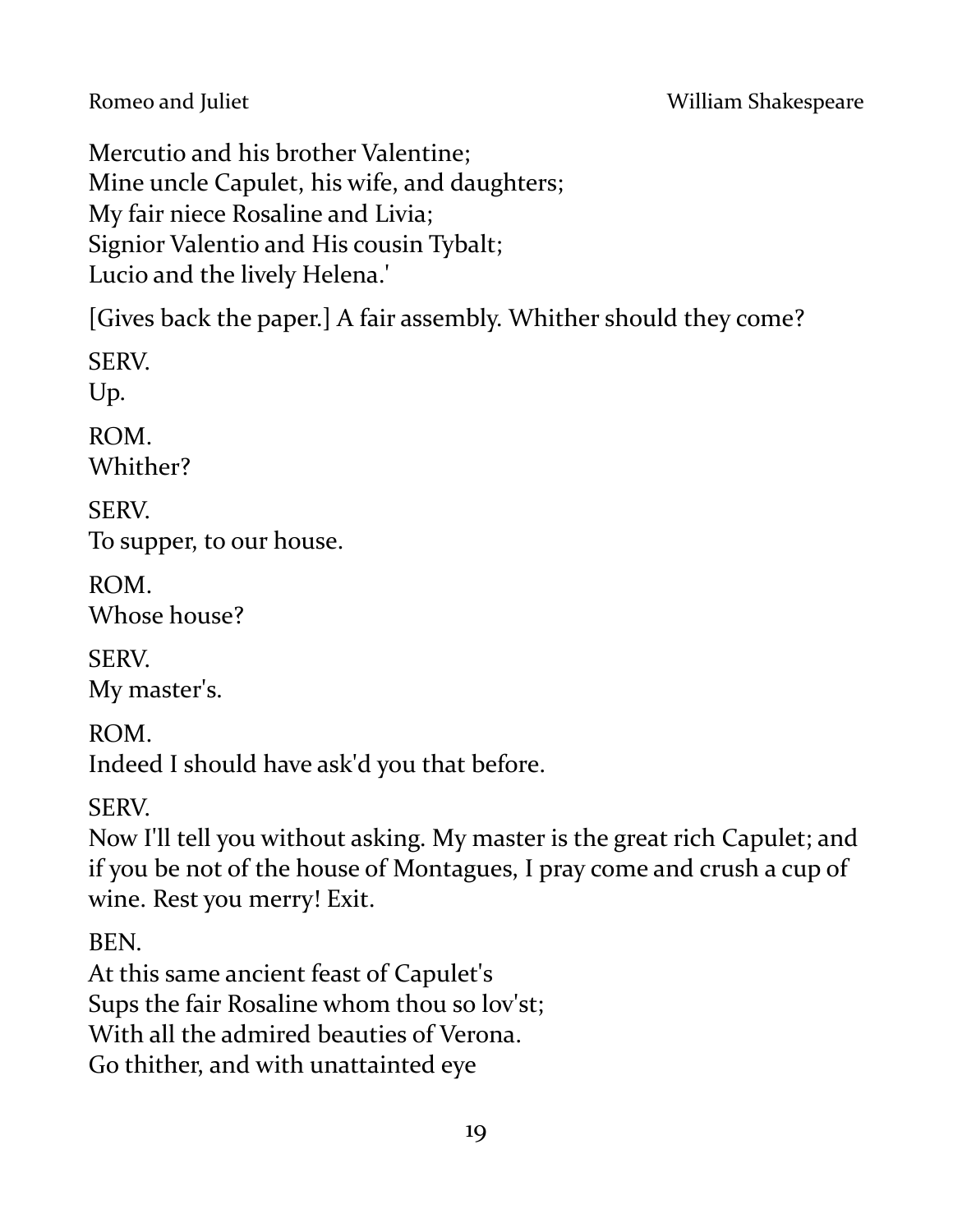Compare her face with some that I shall show, And I will make thee think thy swan a crow.

ROM.

When the devout religion of mine eye Maintains such falsehood, then turn tears to fires; And these, who, often drown'd, could never die, Transparent heretics, be burnt for liars! One fairer than my love? The all-seeing sun Ne'er saw her match since first the world begun.

BEN.

Tut! you saw her fair, none else being by, Herself pois'd with herself in either eye; But in that crystal scales let there be weigh'd Your lady's love against some other maid That I will show you shining at this feast, And she shall scant show well that now seems best.

ROM.

I'll go along, no such sight to be shown, But to rejoice in splendour of my own.

[Exeunt.]

# SCENE III. Capulet's house.

[Enter CAPULET'S WIFE, and NURSE.]

WIFE.

Nurse, where's my daughter? Call her forth to me.

NURSE.

Now, by my maidenhead at twelve year old,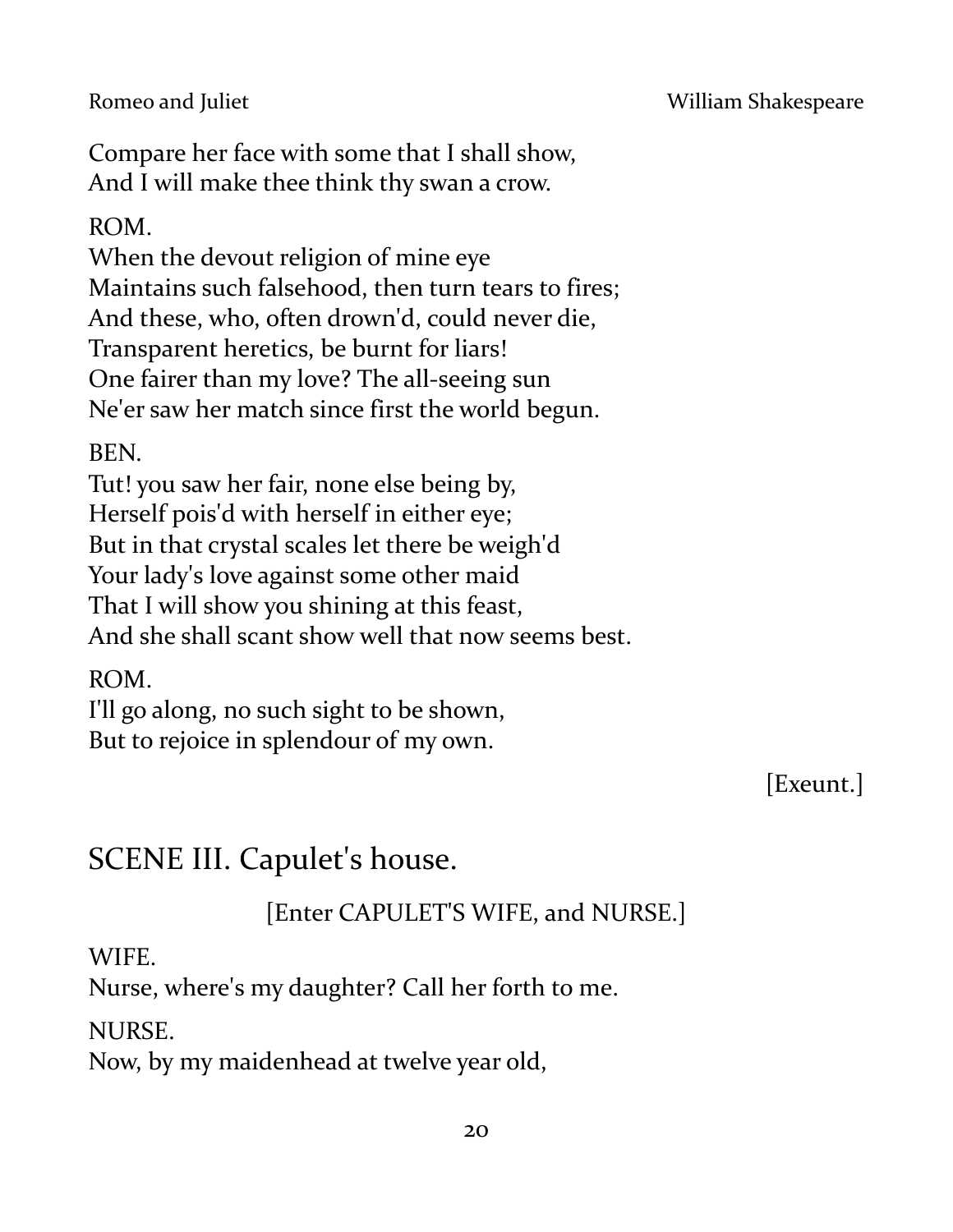I bade her come. What, lamb! what ladybird! God forbid! Where's this girl? What, Juliet!

[Enter JULIET.]

JUL. How now? Who calls?

NURSE. Your mother.

JUL. Madam, I am here. What is your will?

WIFE.

This is the matter—Nurse, give leave awhile, We must talk in secret. Nurse, come back again; I have rememb'red me, thou's hear our counsel. Thou knowest my daughter's of a pretty age.

NURSE. Faith, I can tell her age unto an hour.

**WIFE** She's not fourteen.

NURSE.

I'll lay fourteen of my teeth—

And yet, to my teen be it spoken, I have but four—

She is not fourteen. How long is it now

To Lammastide?

**WIFE** 

A fortnight and odd days.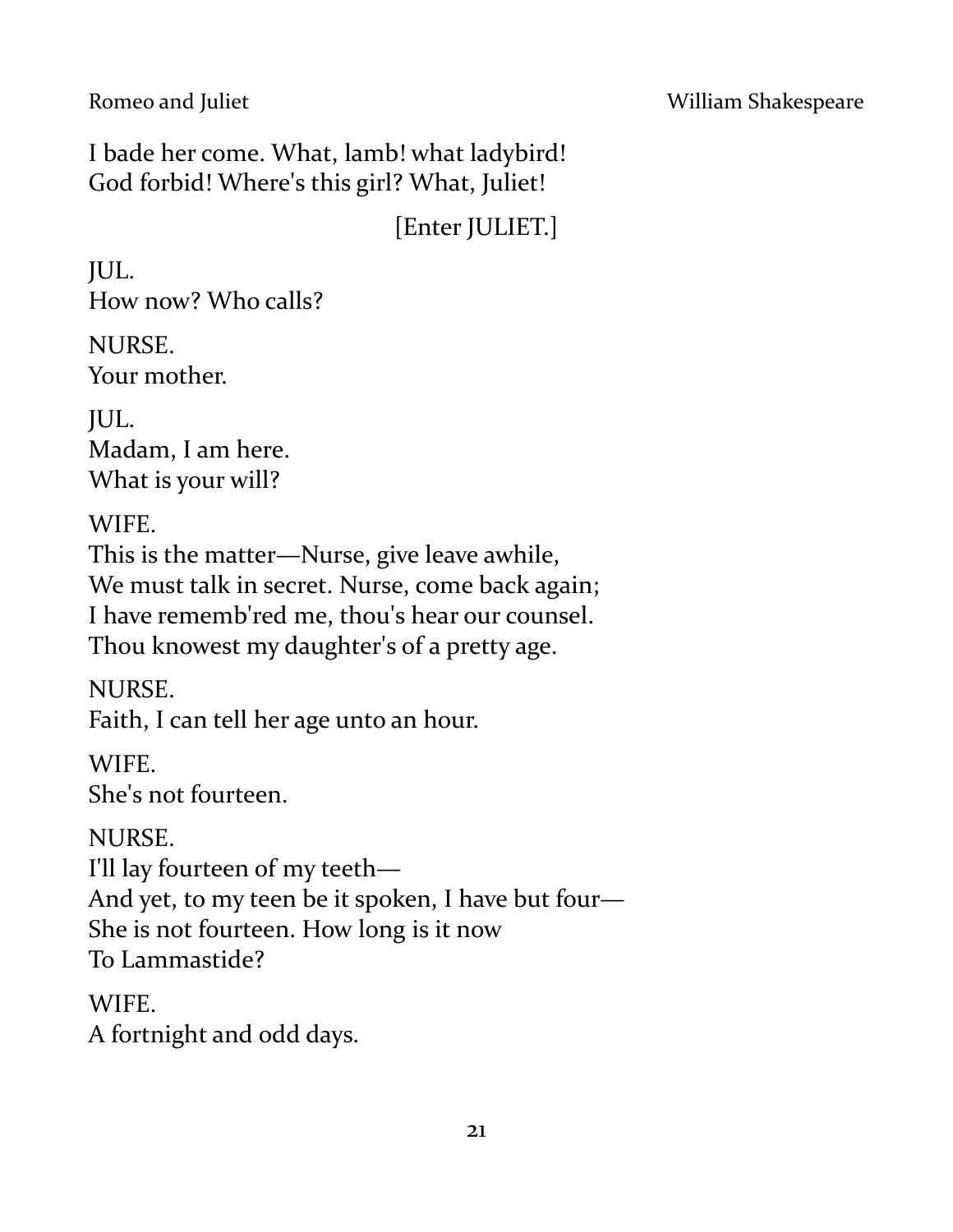Romeo and Juliet **No. 2018** William Shakespeare

#### NURSE.

Even or odd, of all days in the year, Come Lammas Eve at night shall she be fourteen. Susan and she (God rest all Christian souls!) Were of an age. Well, Susan is with God; She was too good for me. But, as I said, On Lammas Eve at night shall she be fourteen; That shall she, marry; I remember it well. 'Tis since the earthquake now eleven years; And she was wean'd (I never shall forget it), Of all the days of the year, upon that day; For I had then laid wormwood to my dug, Sitting in the sun under the dovehouse wall. My lord and you were then at Mantua. Nay, I do bear a brain. But, as I said, When it did taste the wormwood on the nipple Of my dug and felt it bitter, pretty fool, To see it tetchy and fall out with the dug! Shake, quoth the dovehouse! 'Twas no need, I trow, To bid me trudge. And since that time it is eleven years, For then she could stand high-lone; nay, by th' rood, She could have run and waddled all about; For even the day before, she broke her brow; And then my husband (God be with his soul! 'A was a merry man) took up the child. 'Yea,' quoth he, 'dost thou fall upon thy face? Thou wilt fall backward when thou hast more wit; Wilt thou not, Jule?' and, by my holidam, The pretty wretch left crying, and said 'Ay.' To see now how a jest shall come about!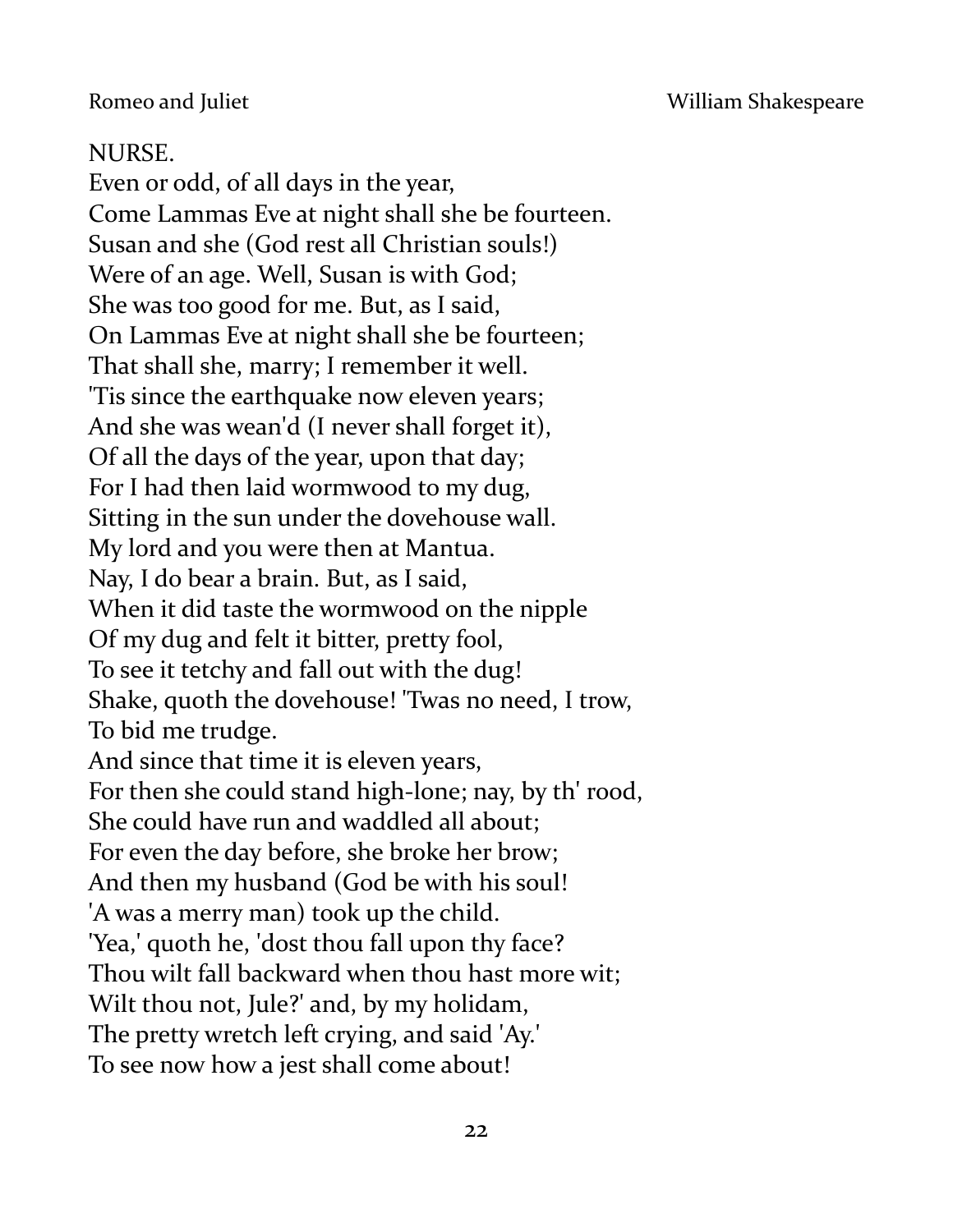I warrant, an I should live a thousand yeas, I never should forget it. 'Wilt thou not, Jule?' quoth he, And, pretty fool, it stinted, and said 'Ay.'

WIFE.

Enough of this. I pray thee hold thy peace.

NURSE.

Yes, madam. Yet I cannot choose but laugh

To think it should leave crying and say 'Ay.'

And yet, I warrant, it bad upon it brow

A bump as big as a young cock'rel's stone;

A perilous knock; and it cried bitterly.

'Yea,' quoth my husband, 'fall'st upon thy face?

Thou wilt fall backward when thou comest to age;

Wilt thou not, Jule?' It stinted, and said 'Ay.'

JUL.

And stint thou too, I pray thee, nurse, say I.

NURSE.

Peace, I have done. God mark thee to his grace!

Thou wast the prettiest babe that e'er I nurs'd.

An I might live to see thee married once, I have my wish.

WIFE.

Marry, that 'marry' is the very theme I came to talk of. Tell me, daughter Juliet, How stands your disposition to be married?

JUL.

It is an honour that I dream not of.

NURSE.

An honour? Were not I thine only nurse,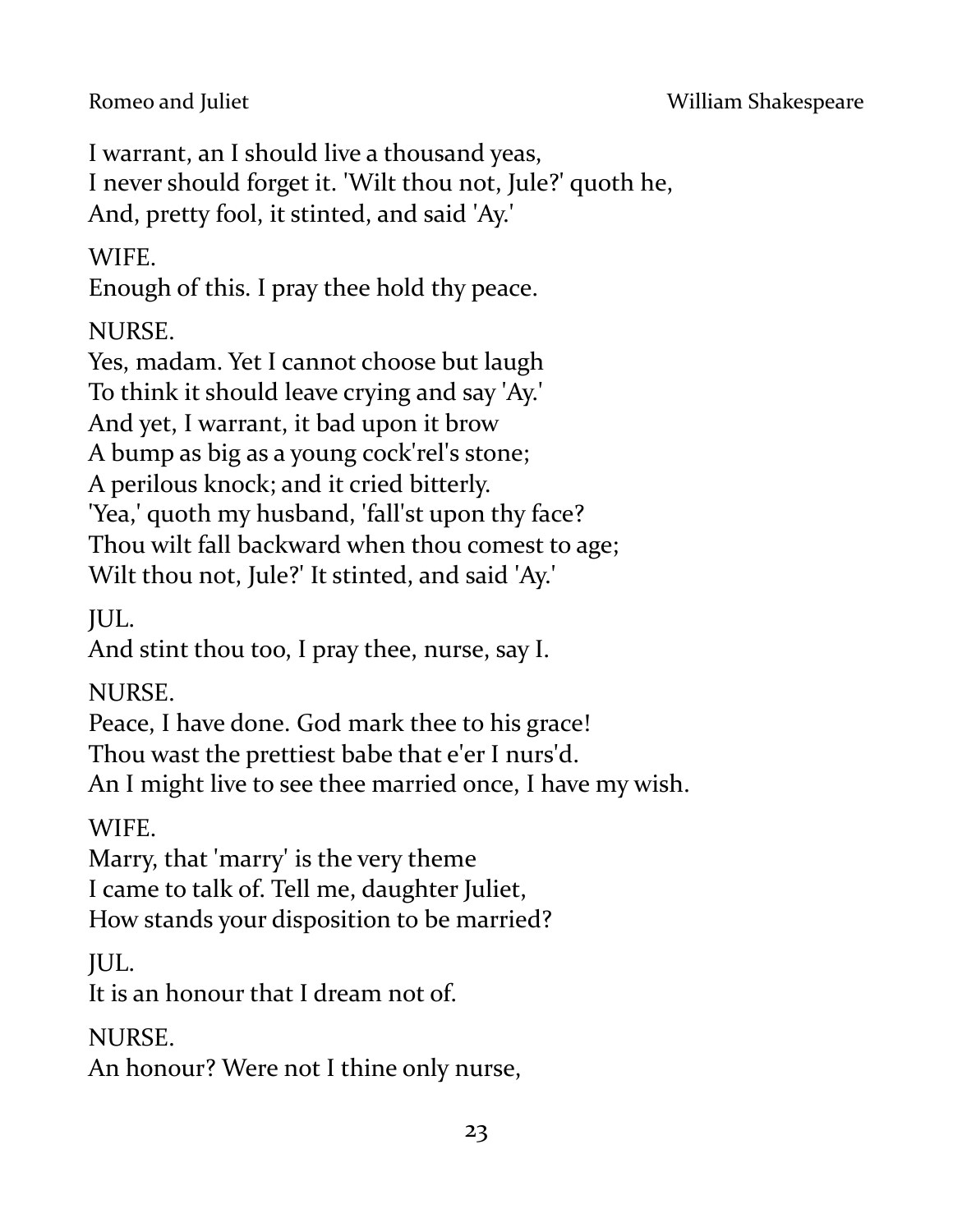I would say thou hadst suck'd wisdom from thy teat.

WIFE.

Well, think of marriage now. Younger than you, Here in Verona, ladies of esteem, Are made already mothers. By my count, I was your mother much upon these years That you are now a maid. Thus then in brief: The valiant Paris seeks you for his love.

NURSE.

A man, young lady! lady, such a man As all the world—why he's a man of wax.

WIFE.

Verona's summer hath not such a flower.

NURSE.

Nay, he's a flower, in faith—a very flower.

WIFE.

What say you? Can you love the gentleman? This night you shall behold him at our feast. Read o'er the volume of young Paris' face, And find delight writ there with beauty's pen; Examine every married lineament, And see how one another lends content; And what obscur'd in this fair volume lies Find written in the margent of his eyes, This precious book of love, this unbound lover, To beautify him only lacks a cover. The fish lives in the sea, and 'tis much pride For fair without the fair within to hide. That book in many's eyes doth share the glory,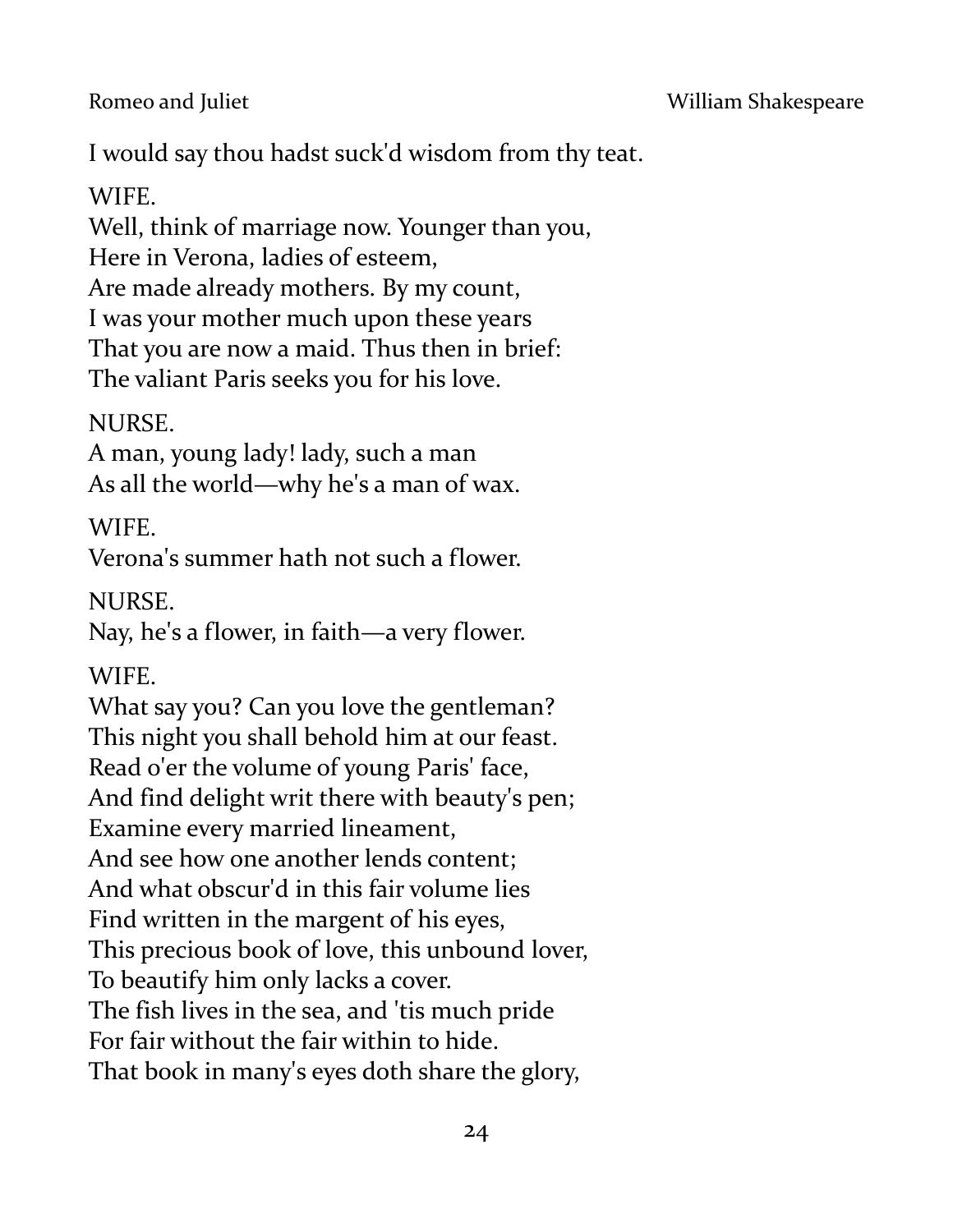That in gold clasps locks in the golden story; So shall you share all that he doth possess, By having him making yourself no less.

NURSE.

No less? Nay, bigger! Women grow by men.

WIFE.

Speak briefly, can you like of Paris' love?

JUL.

I'll look to like, if looking liking move;

But no more deep will I endart mine eye

Than your consent gives strength to make it fly.

# [Enter SERVINGMAN.]

SERV.

Madam, the guests are come, supper serv'd up, you call'd, my young lady ask'd for, the nurse curs'd in the pantry, and everything in extremity. I must hence to wait. I beseech you follow straight.

WIFE. We follow thee.

[Exit SERVINGMAN].

Juliet, the County stays.

NURSE.

Go, girl, seek happy nights to happy days.

[Exeunt.]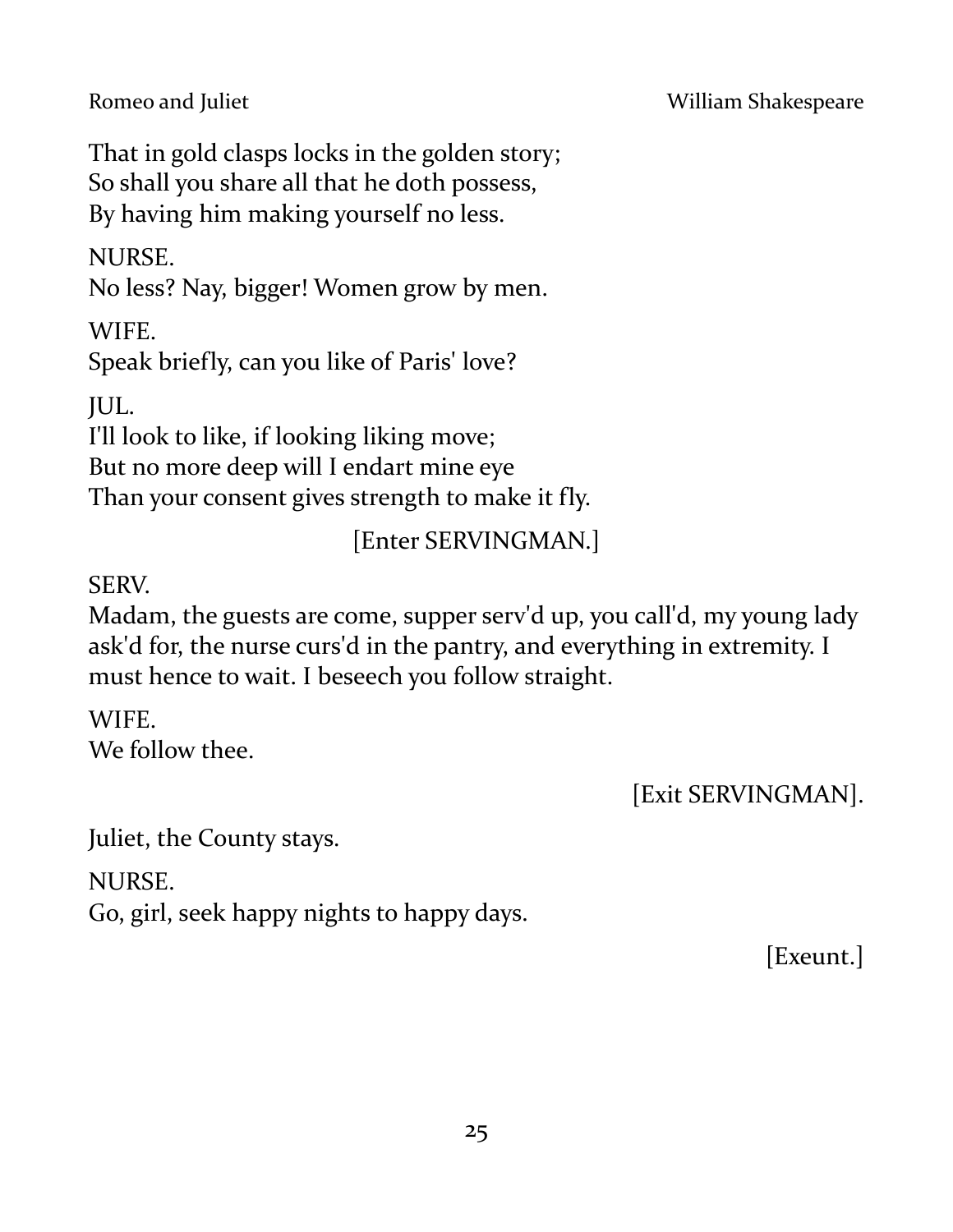# SCENE IV. A street.

## [Enter ROMEO, MERCUTIO, BENVOLIO, with five or six other MASKERS; TORCHBEARERS.]

ROM.

What, shall this speech be spoke for our excuse? Or shall we on without apology?

BEN.

The date is out of such prolixity. We'll have no Cupid hoodwink'd with a scarf, Bearing a Tartar's painted bow of lath, Scaring the ladies like a crowkeeper; Nor no without-book prologue, faintly spoke After the prompter, for our entrance; But, let them measure us by what they will, We'll measure them a measure, and be gone.

ROM.

Give me a torch. I am not for this ambling. Being but heavy, I will bear the light.

MER.

Nay, gentle Romeo, we must have you dance.

ROM.

Not I, believe me. You have dancing shoes With nimble soles; I have a soul of lead So stakes me to the ground I cannot move.

MER.

You are a lover. Borrow Cupid's wings And soar with them above a common bound.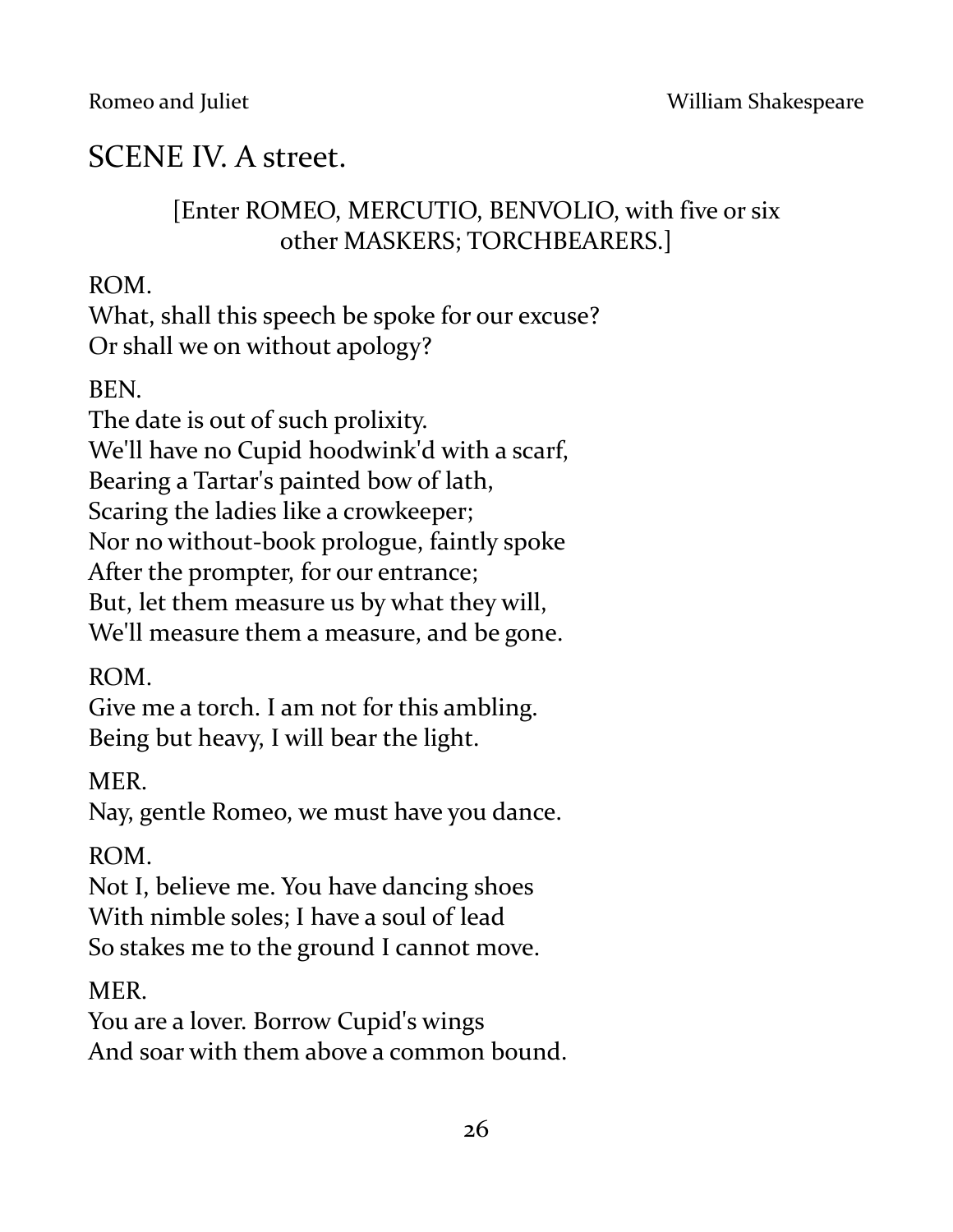# ROM.

I am too sore enpierced with his shaft To soar with his light feathers; and so bound I cannot bound a pitch above dull woe. Under love's heavy burthen do I sink.

MER.

And, to sink in it, should you burthen love— Too great oppression for a tender thing.

ROM.

Is love a tender thing? It is too rough, Too rude, too boist'rous, and it pricks like thorn.

MER.

If love be rough with you, be rough with love. Prick love for pricking, and you beat love down. Give me a case to put my visage in.

A visor for a visor! What care I

What curious eye doth quote deformities? Here are the beetle brows shall blush for me.

BEN.

Come, knock and enter; and no sooner in But every man betake him to his legs.

ROM.

A torch for me! Let wantons light of heart Tickle the senseless rushes with their heels; For I am proverb'd with a grandsire phrase, I'll be a candle-holder and look on;

The game was ne'er so fair, and I am done.

**MER**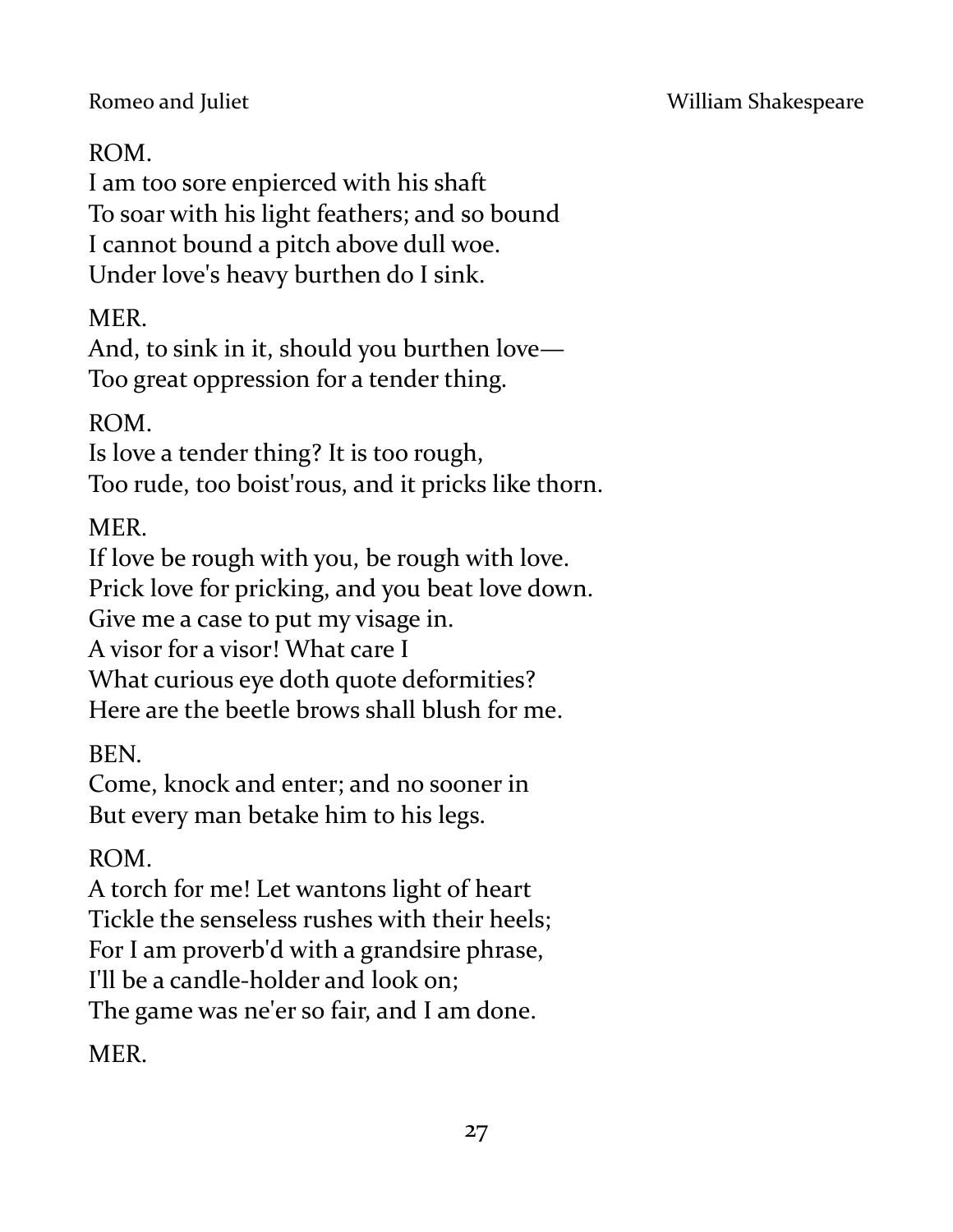Tut! dun's the mouse, the constable's own word! If thou art Dun, we'll draw thee from the mire Of this sir-reverence love, wherein thou stick'st Up to the ears. Come, we burn daylight, ho!

ROM.

Nay, that's not so.

MER.

I mean, sir, in delay

We waste our lights in vain, like lamps by day. Take our good meaning, for our judgment sits Five times in that ere once in our five wits.

ROM.

And we mean well, in going to this masque; But 'tis no wit to go.

MER. Why, may one ask?

ROM. I dreamt a dream to-night.

**MER** And so did I.

ROM. Well, what was yours?

MER. That dreamers often lie.

ROM.

In bed asleep, while they do dream things true.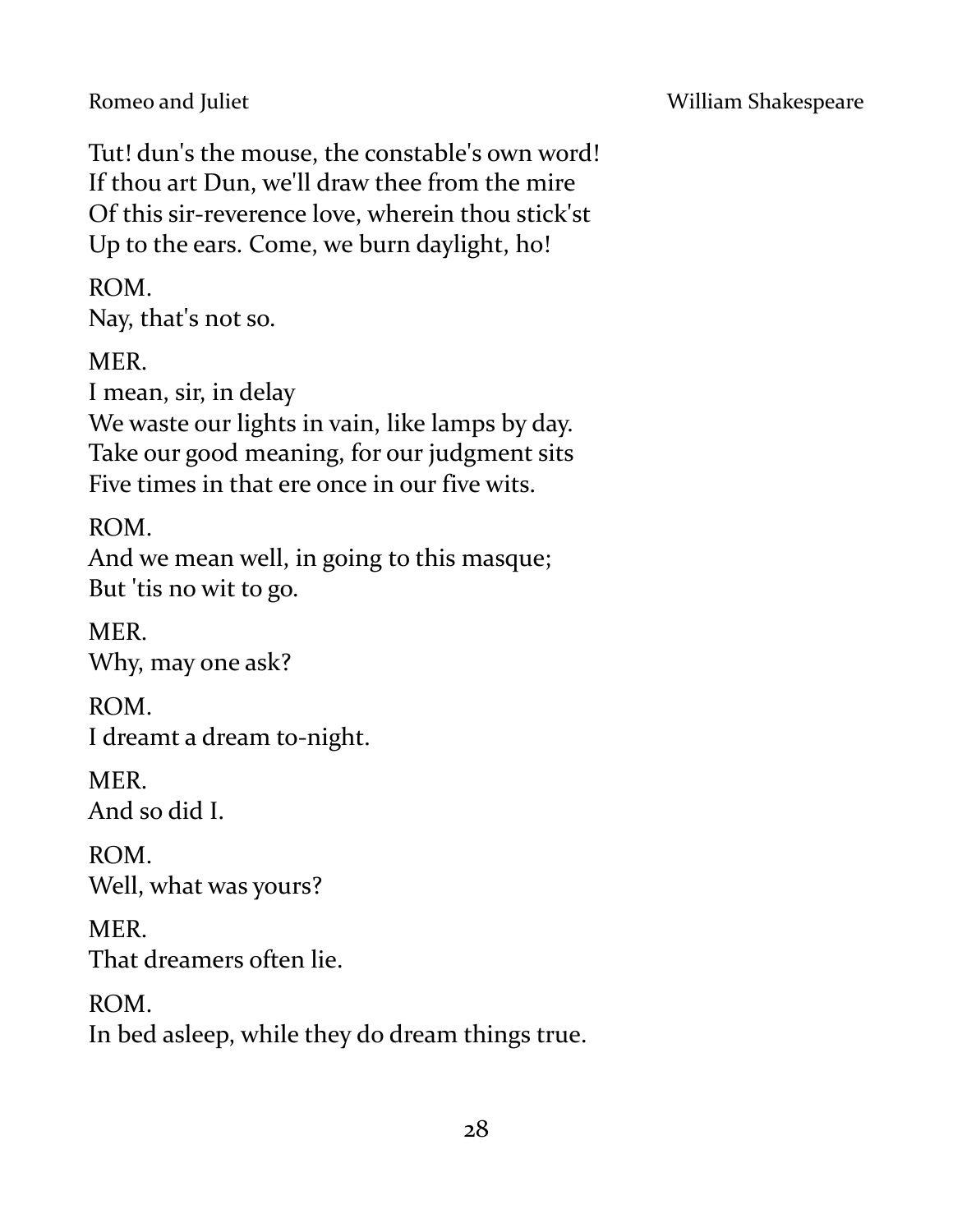# MER.

O, then I see Queen Mab hath been with you. She is the fairies' midwife, and she comes In shape no bigger than an agate stone On the forefinger of an alderman, Drawn with a team of little atomies Athwart men's noses as they lie asleep; Her wagon spokes made of long spinners' legs, The cover, of the wings of grasshoppers; Her traces, of the smallest spider's web; Her collars, of the moonshine's wat'ry beams; Her whip, of cricket's bone; the lash, of film; Her wagoner, a small grey-coated gnat, Not half so big as a round little worm Prick'd from the lazy finger of a maid; Her chariot is an empty hazelnut, Made by the joiner squirrel or old grub, Time out o' mind the fairies' coachmakers. And in this state she 'gallops night by night Through lovers' brains, and then they dream of love; O'er courtiers' knees, that dream on cursies straight; O'er lawyers' fingers, who straight dream on fees; O'er ladies' lips, who straight on kisses dream, Which oft the angry Mab with blisters plagues, Because their breaths with sweetmeats tainted are. Sometime she gallops o'er a courtier's nose, And then dreams he of smelling out a suit; And sometime comes she with a tithe-pig's tail Tickling a parson's nose as 'a lies asleep, Then dreams he of another benefice. Sometimes she driveth o'er a soldier's neck,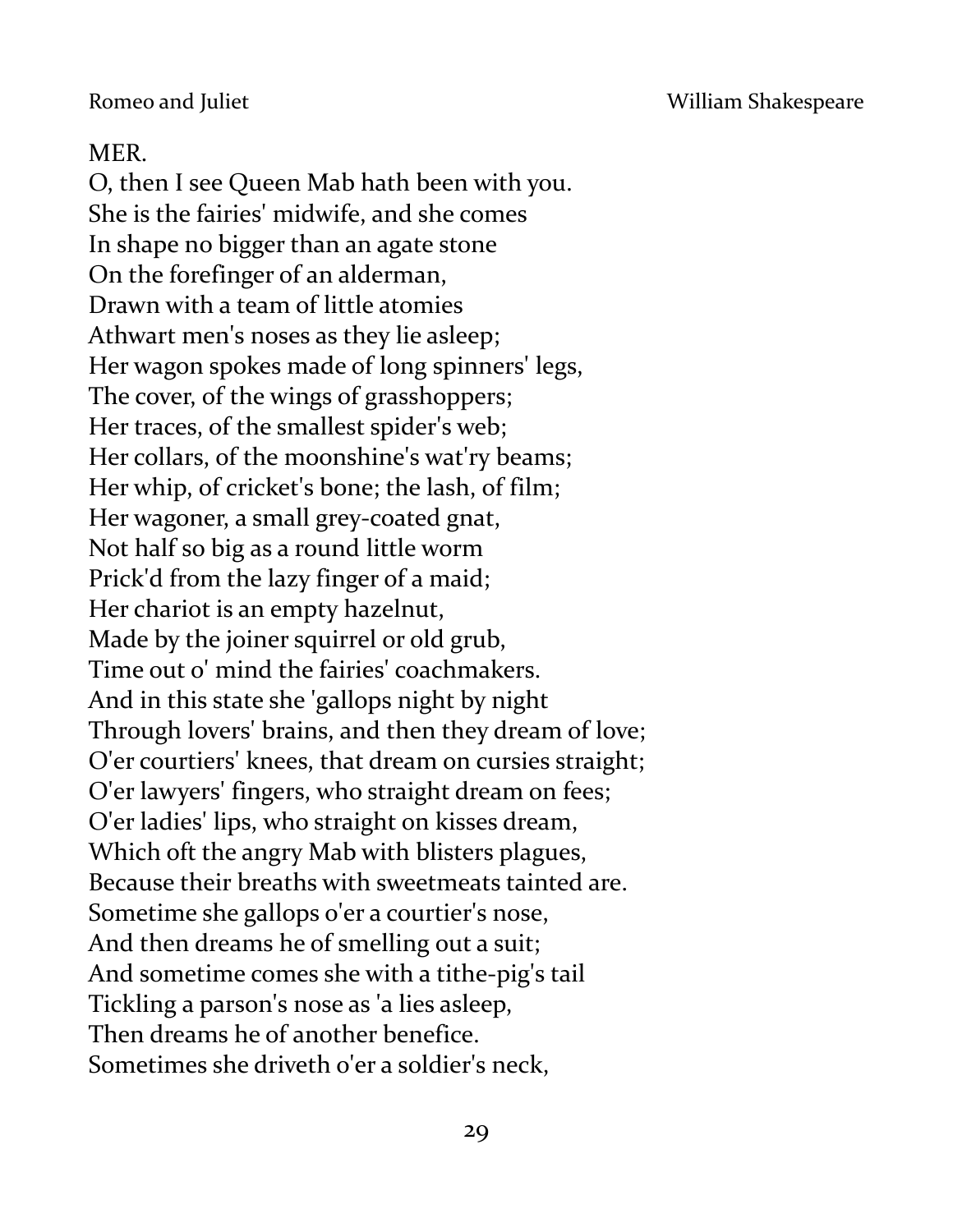And then dreams he of cutting foreign throats, Of breaches, ambuscadoes, Spanish blades, Of healths five fadom deep; and then anon Drums in his ear, at which he starts and wakes, And being thus frighted, swears a prayer or two And sleeps again. This is that very Mab That plats the manes of horses in the night And bakes the elflocks in foul sluttish, hairs, Which once untangled much misfortune bodes This is the hag, when maids lie on their backs, That presses them and learns them first to bear, Making them women of good carriage. This is she—

#### ROM.

Peace, peace, Mercutio, peace! Thou talk'st of nothing.

#### MER.

True, I talk of dreams; Which are the children of an idle brain, Begot of nothing but vain fantasy; Which is as thin of substance as the air, And more inconstant than the wind, who wooes Even now the frozen bosom of the North And, being anger'd, puffs away from thence, Turning his face to the dew-dropping South.

BEN.

This wind you talk of blows us from ourselves. Supper is done, and we shall come too late.

ROM.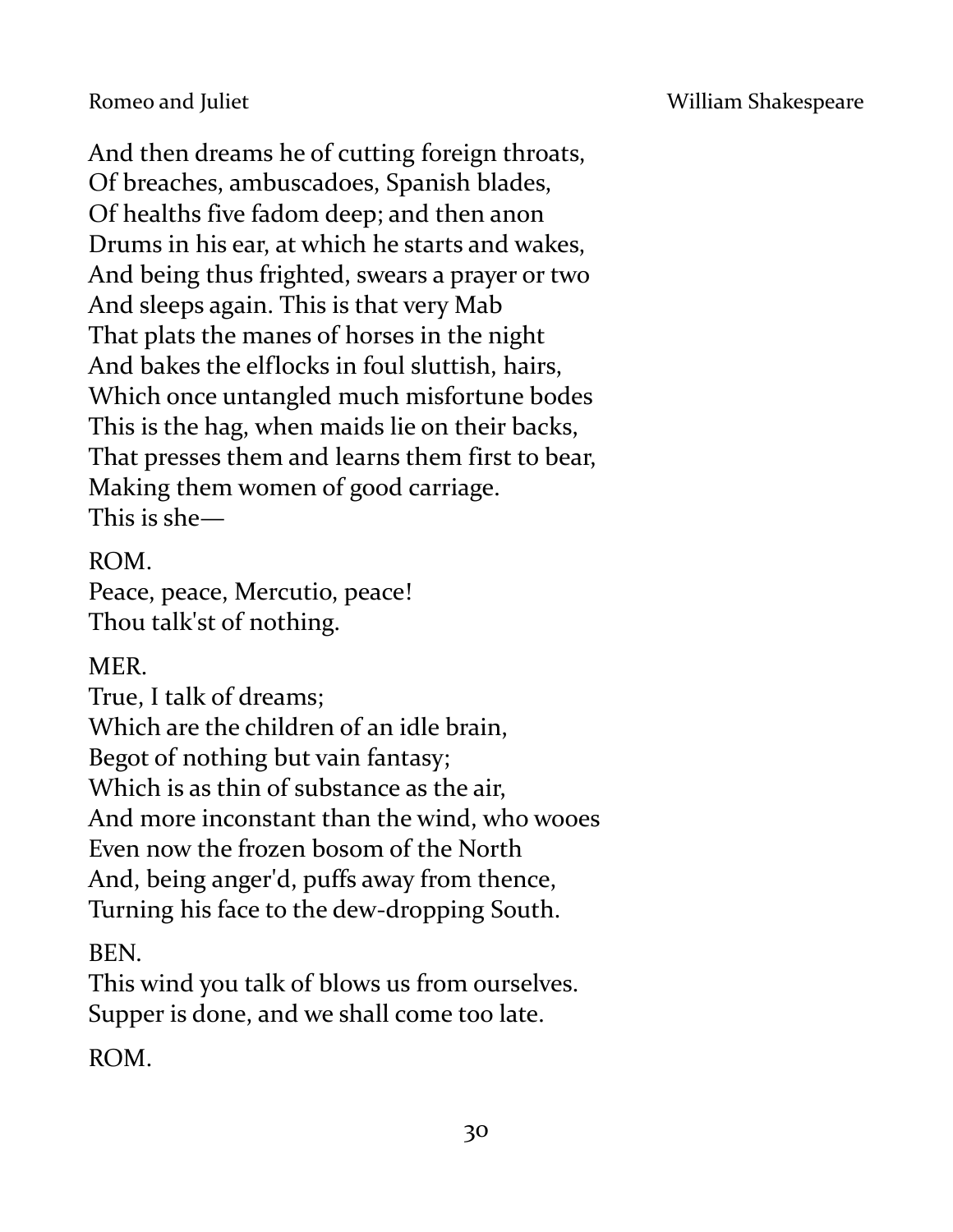Romeo and Juliet **No. 2018** William Shakespeare

I fear, too early; for my mind misgives Some consequence, yet hanging in the stars, Shall bitterly begin his fearful date With this night's revels and expire the term Of a despised life, clos'd in my breast, By some vile forfeit of untimely death. But he that hath the steerage of my course Direct my sail! On, lusty gentlemen!

BEN. Strike, drum. They march about the stage.

[Exeunt.]

# SCENE V. Capulet's house.

[SERVINGMEN come forth with napkins.]

1. SERV. Where's Potpan, that he helps not to take away? He shift a trencher! he scrape a trencher!

2. SERV. When good manners shall lie all in one or two men's hands, and they unwash'd too, 'tis a foul thing.

1. SERV. Away with the join-stools, remove the court-cubbert, look to the plate. Good thou, save me a piece of marchpane and, as thou loves me, let the porter let in Susan Grindstone and Nell. Anthony, and Potpan!

2. SERV. Ay, boy, ready.

1. SERV. You are look'd for and call'd for, ask'd for and sought for, in the great chamber.

3. SERV. We cannot be here and there too. Cheerly, boys!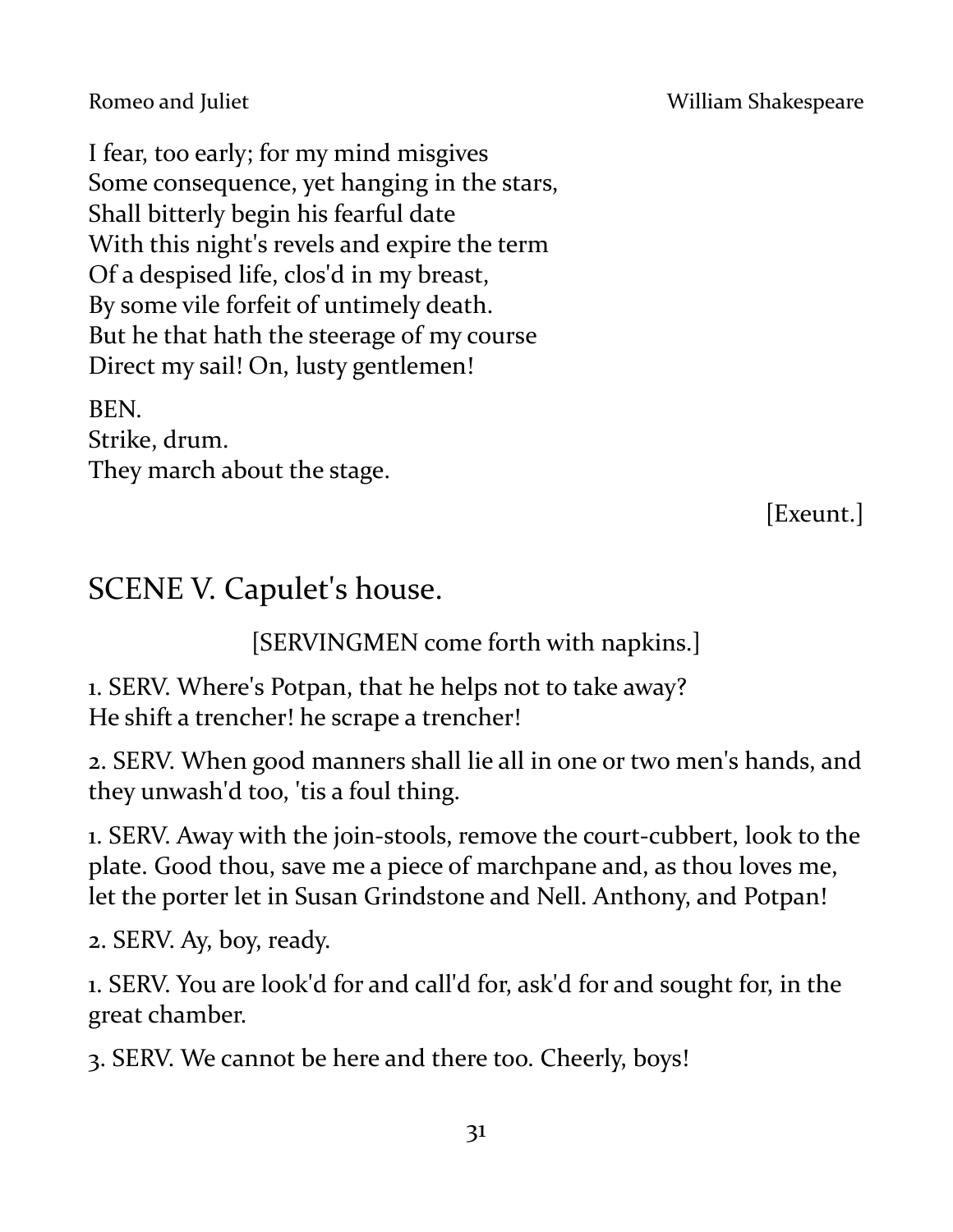Be brisk awhile, and the longer liver take all.

[Exeunt.]

# [Enter the MASKERS, with SERVANTS, CAPULET, his WIFE, JULIET, TYBALT, and all the Guests and Gentlewomen to the MASKERS.]

CAP.

Welcome, gentlemen! Ladies that have their toes Unplagu'd with corns will have a bout with you. Ah ha, my mistresses! which of you all Will now deny to dance? She that makes dainty, She I'll swear hath corns. Am I come near ye now? Welcome, gentlemen! I have seen the day That I have worn a visor and could tell A whispering tale in a fair lady's ear, Such as would please. 'Tis gone, 'tis gone, 'tis gone! You are welcome, gentlemen! Come, musicians, play. A hall, a hall! give room! and foot it, girls. Music plays, and they dance. More light, you knaves! and turn the tables up, And quench the fire, the room is grown too hot. Ah, sirrah, this unlook'd-for sport comes well. Nay, sit, nay, sit, good cousin Capulet, For you and I are past our dancing days. How long is't now since last yourself and I Were in a mask?

2. CAP. By'r Lady, thirty years.

CAP.

What, man? 'Tis not so much, 'tis not so much! 'Tis since the nuptial of Lucentio,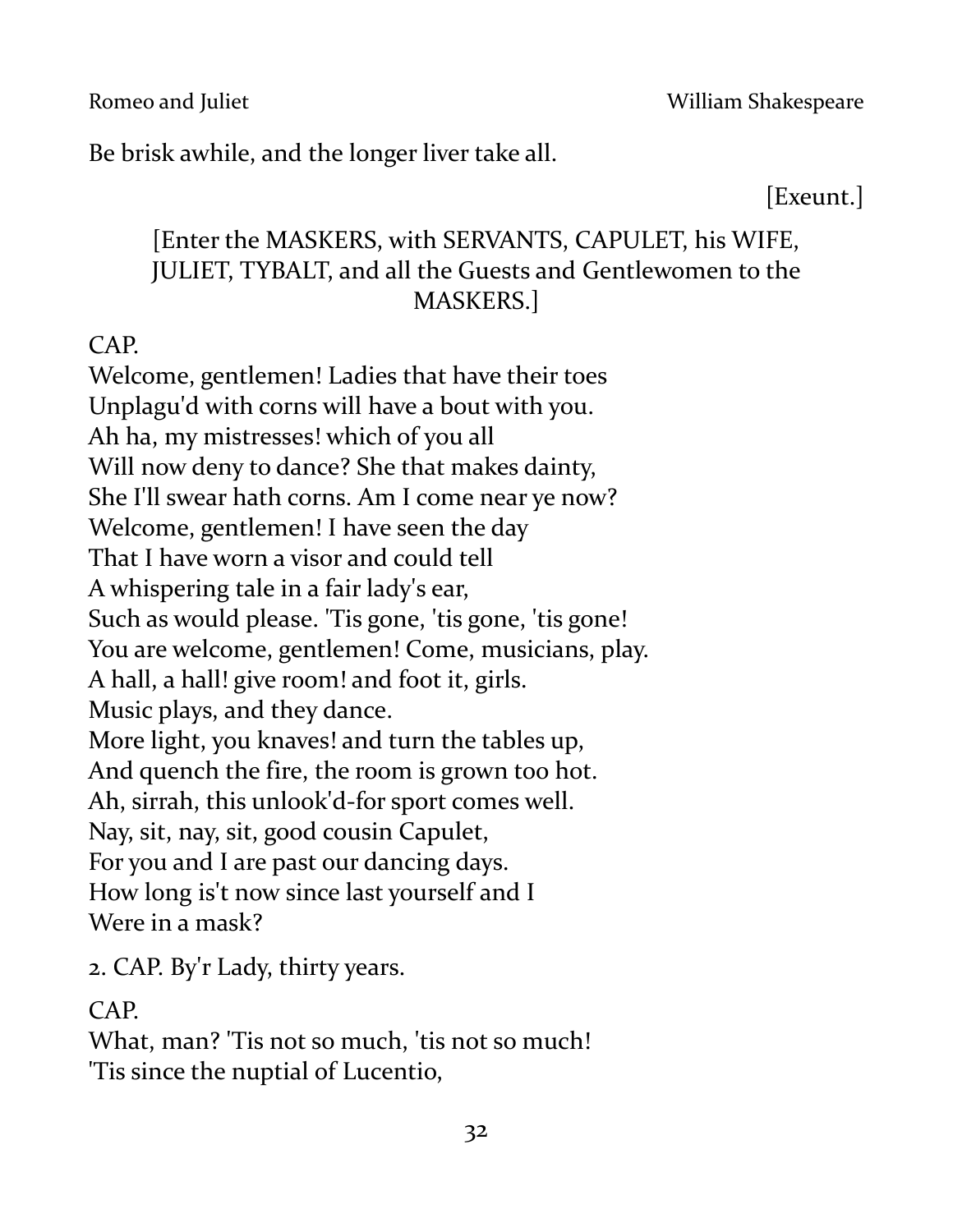Come Pentecost as quickly as it will, Some five-and-twenty years, and then we mask'd.

2. CAP. 'Tis more, 'tis more! His son is elder, sir; His son is thirty.

CAP. Will you tell me that? His son was but a ward two years ago.

### ROM.

[to a SERVINGMAN] What lady's that, which doth enrich the hand Of yonder knight?

SERV. I know not, sir.

ROM.

O, she doth teach the torches to burn bright! It seems she hangs upon the cheek of night Like a rich jewel in an Ethiop's ear— Beauty too rich for use, for earth too dear! So shows a snowy dove trooping with crows As yonder lady o'er her fellows shows. The measure done, I'll watch her place of stand And, touching hers, make blessed my rude hand. Did my heart love till now? Forswear it, sight! For I ne'er saw true beauty till this night.

TYB.

This, by his voice, should be a Montague. Fetch me my rapier, boy. What, dares the slave Come hither, cover'd with an antic face, To fleer and scorn at our solemnity?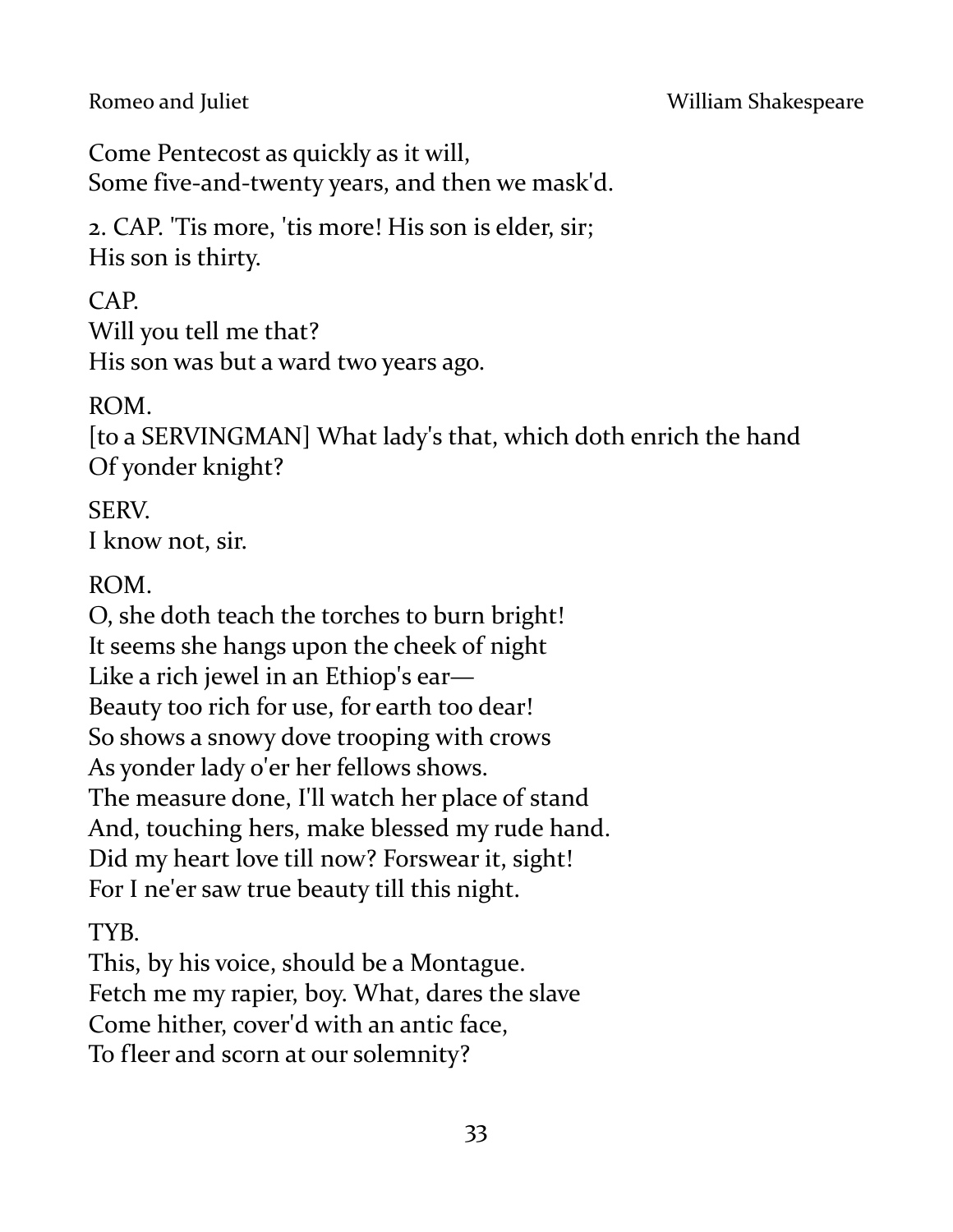Now, by the stock and honour of my kin, To strike him dead I hold it not a sin.

### CAP.

Why, how now, kinsman? Wherefore storm you so?

TYB.

Uncle, this is a Montague, our foe; A villain, that is hither come in spite To scorn at our solemnity this night.

CAP.

Young Romeo is it?

TYB. 'Tis he, that villain Romeo.

CAP.

Content thee, gentle coz, let him alone. 'A bears him like a portly gentleman, And, to say truth, Verona brags of him To be a virtuous and well-govern'd youth. I would not for the wealth of all this town Here in my house do him disparagement. Therefore be patient, take no note of him. It is my will; the which if thou respect, Show a fair presence and put off these frowns, An ill-beseeming semblance for a feast.

TYB.

It fits when such a villain is a guest. I'll not endure him.

CAP. He shall be endur'd.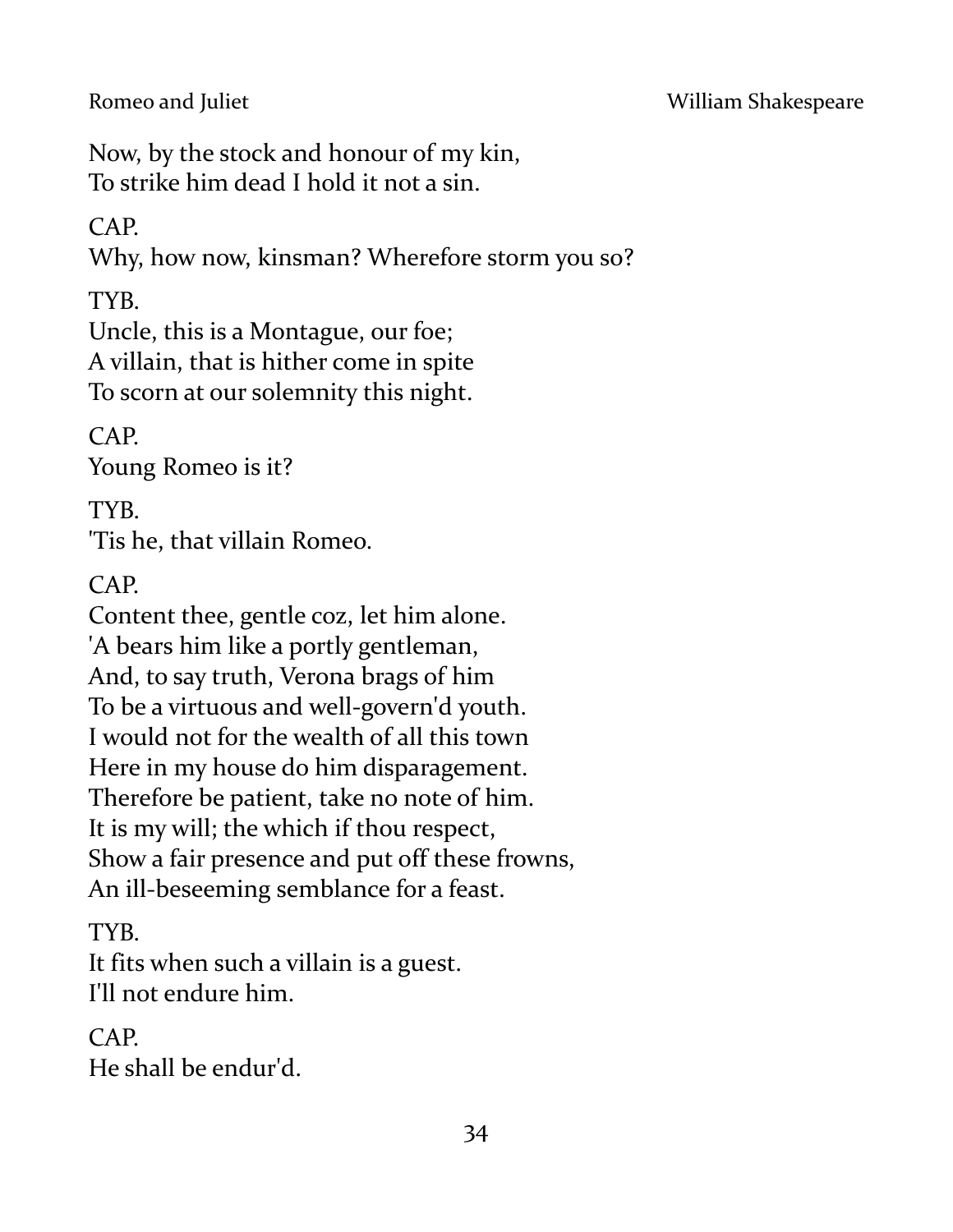Romeo and Juliet **No. 2018** William Shakespeare

What, goodman boy? I say he shall. Go to! Am I the master here, or you? Go to! You'll not endure him? God shall mend my soul! You'll make a mutiny among my guests! You will set cock-a-hoop! you'll be the man!

TYB.

Why, uncle, 'tis a shame.

CAP.

Go to, go to!

You are a saucy boy. Is't so, indeed?

This trick may chance to scathe you. I know what.

You must contrary me! Marry, 'tis time.—

Well said, my hearts!—You are a princox—go!

Be quiet, or—More light, more light!—For shame!

I'll make you quiet; what!—Cheerly, my hearts!

TYB.

Patience perforce with wilful choler meeting Makes my flesh tremble in their different greeting. I will withdraw; but this intrusion shall, Now seeming sweet, convert to bitt'rest gall. Exit.

ROM.

If I profane with my unworthiest hand This holy shrine, the gentle fine is this: My lips, two blushing pilgrims, ready stand To smooth that rough touch with a tender kiss.

JUL.

Good pilgrim, you do wrong your hand too much, Which mannerly devotion shows in this; For saints have hands that pilgrims' hands do touch,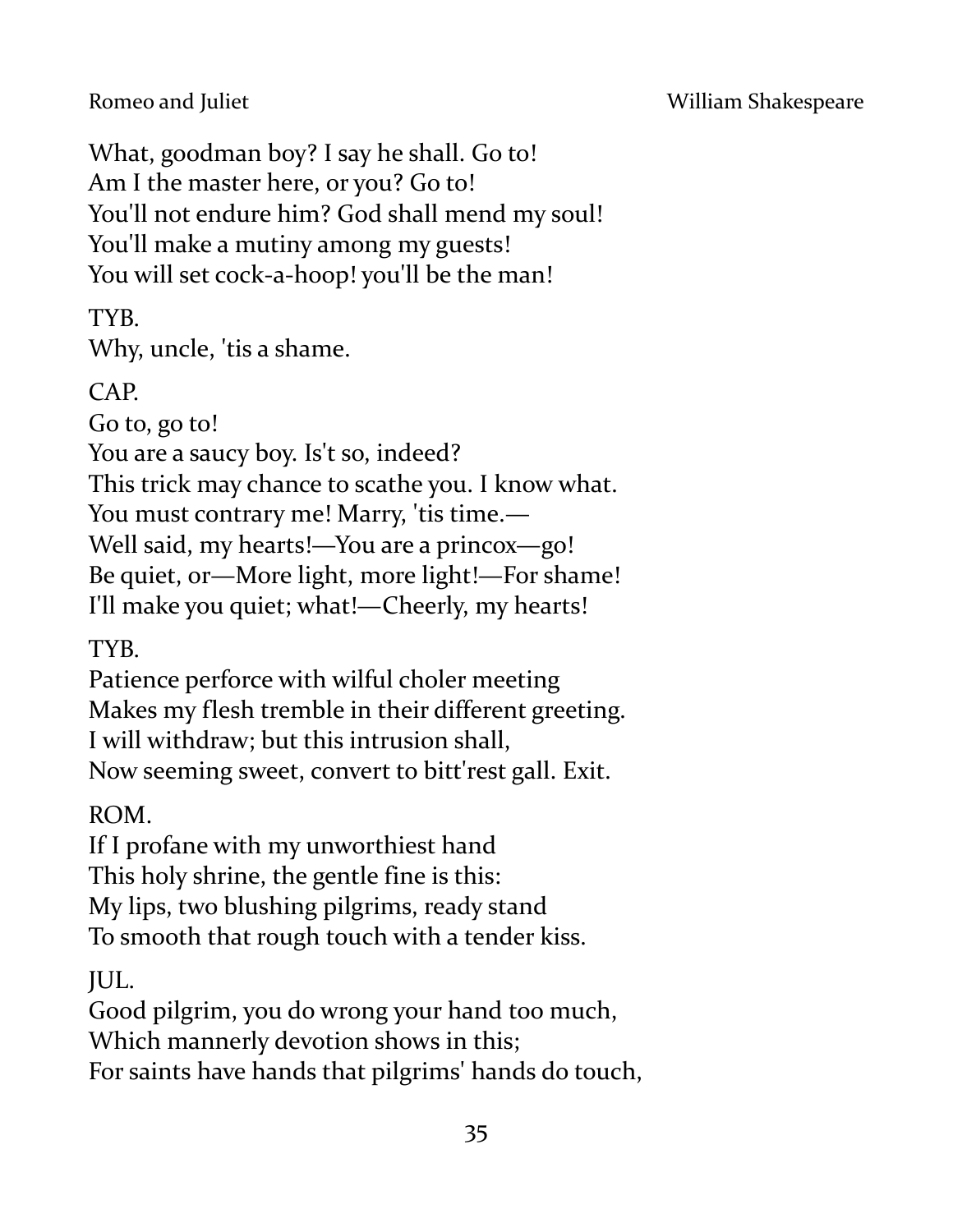And palm to palm is holy palmers' kiss.

ROM.

Have not saints lips, and holy palmers too?

JUL.

Ay, pilgrim, lips that they must use in pray'r.

ROM.

O, then, dear saint, let lips do what hands do! They pray; grant thou, lest faith turn to despair.

JUL.

Saints do not move, though grant for prayers' sake.

ROM.

Then move not while my prayer's effect I take.

Thus from my lips, by thine my sin is purg'd. [Kisses her.]

JUL.

Then have my lips the sin that they have took.

ROM.

Sin from my lips? O trespass sweetly urg'd! Give me my sin again. [Kisses her.]

JUL.

You kiss by th' book.

NURSE.

Madam, your mother craves a word with you.

ROM. What is her mother?

NURSE.

Marry, bachelor,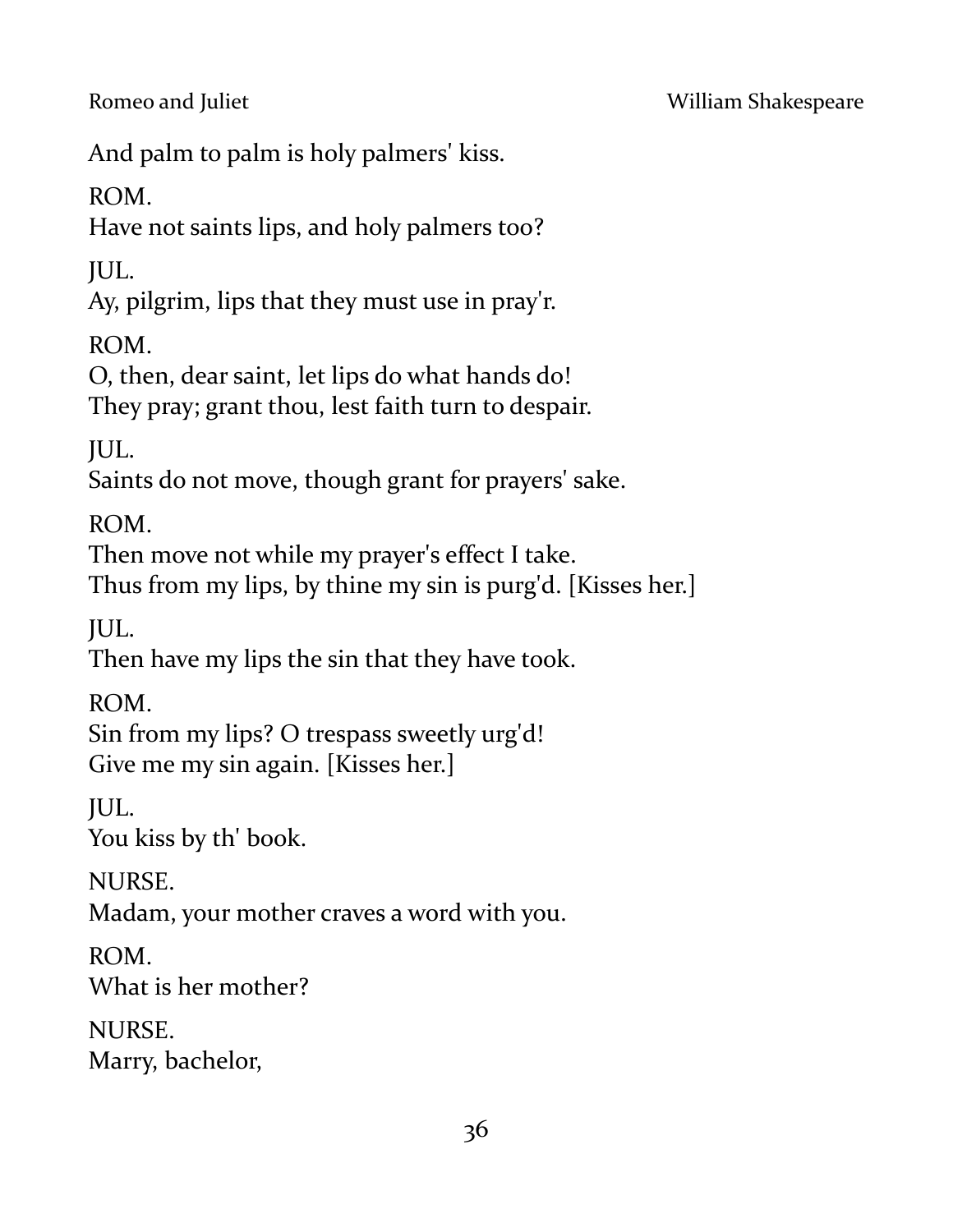Her mother is the lady of the house. And a good lady, and a wise and virtuous. I nurs'd her daughter that you talk'd withal. I tell you, he that can lay hold of her Shall have the chinks.

ROM.

Is she a Capulet?

O dear account! my life is my foe's debt.

BEN.

Away, be gone; the sport is at the best.

ROM.

Ay, so I fear; the more is my unrest.

CAP.

Nay, gentlemen, prepare not to be gone; We have a trifling foolish banquet towards. Is it e'en so? Why then, I thank you all. I thank you, honest gentlemen. Good night. More torches here!

[Exeunt MASKERS.]

Come on then, let's to bed. Ah, sirrah, by my fay, it waxes late; I'll to my rest.

[Exeunt all but JULIET and NURSE.]

JUL. Come hither, nurse. What is yond gentleman? NURSE. The son and heir of old Tiberio.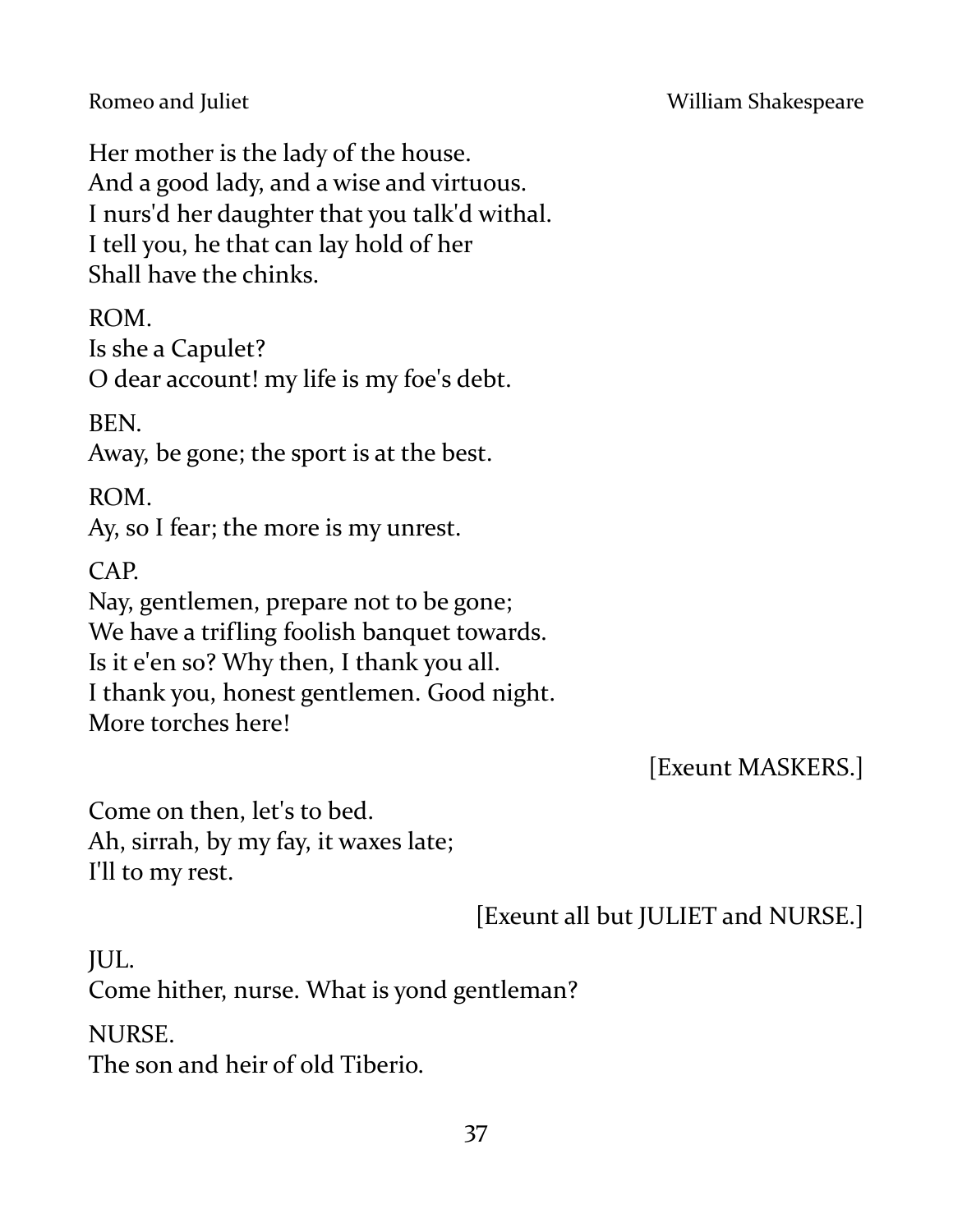JUL.

What's he that now is going out of door?

NURSE.

Marry, that, I think, be young Petruchio.

JUL.

What's he that follows there, that would not dance?

NURSE.

I know not.

JUL.

Go ask his name.—If he be married, My grave is like to be my wedding bed.

NURSE.

His name is Romeo, and a Montague, The only son of your great enemy.

JUL.

My only love, sprung from my only hate! Too early seen unknown, and known too late! Prodigious birth of love it is to me That I must love a loathed enemy.

NURSE.

What's this? what's this?

JUL.

A rhyme I learnt even now Of one I danc'd withal. One calls within, 'Juliet.'

NURSE.

Anon, anon!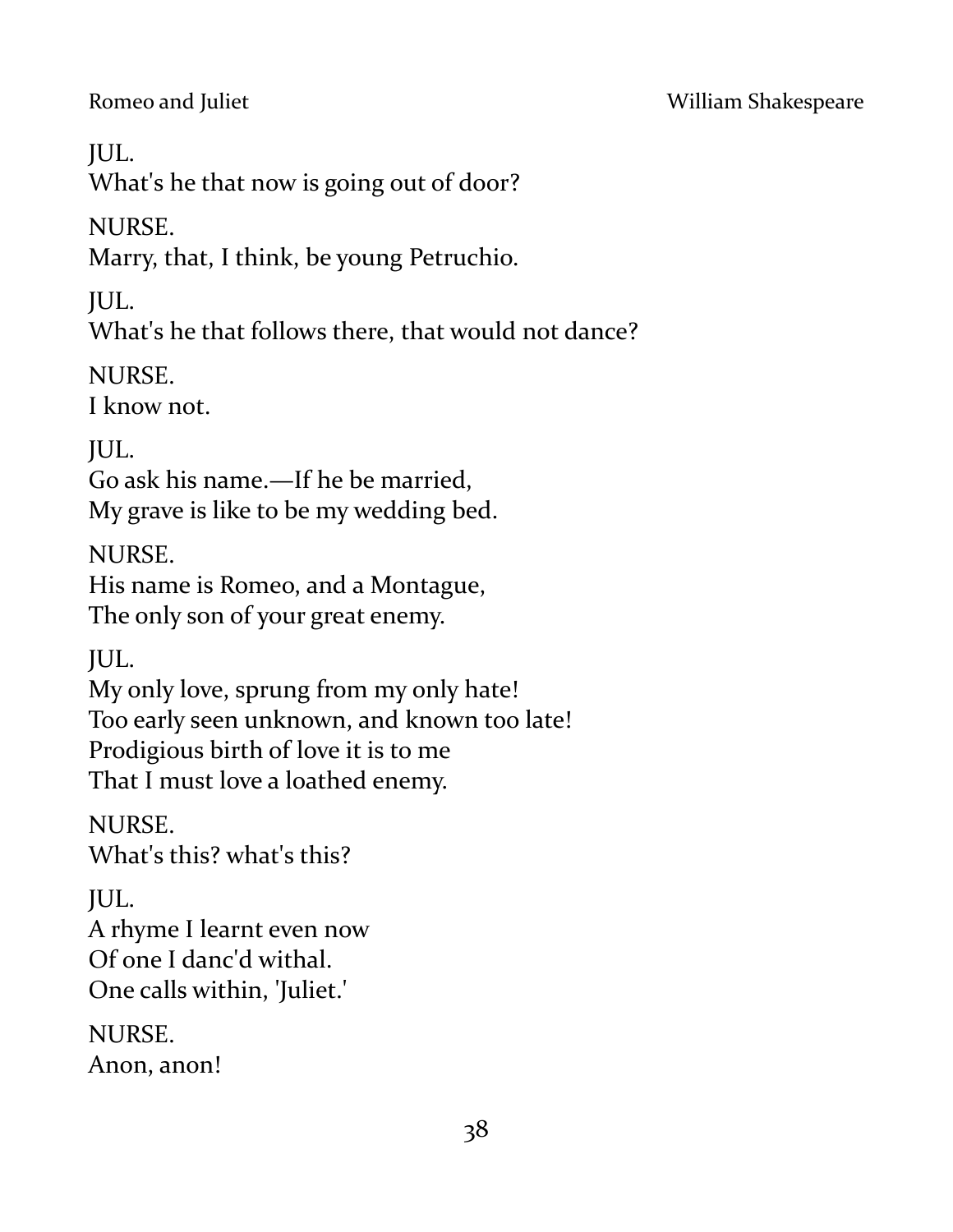Come, let's away; the strangers all are gone.

[Exeunt.]

# PROLOGUE

# [Enter CHORUS.]

#### CHOR.

Now old desire doth in his deathbed lie, And young affection gapes to be his heir; That fair for which love groan'd for and would die, With tender Juliet match'd, is now not fair. Now Romeo is belov'd, and loves again, Alike bewitched by the charm of looks; But to his foe suppos'd he must complain, And she steal love's sweet bait from fearful hooks. Being held a foe, he may not have access To breathe such vows as lovers use to swear, And she as much in love, her means much less To meet her new beloved anywhere; But passion lends them power, time means, to meet, Temp'ring extremities with extreme sweet.

[Exit.]

# ACT II.

# SCENE I. A lane by the wall of Capulet's orchard.

[Enter ROMEO alone.]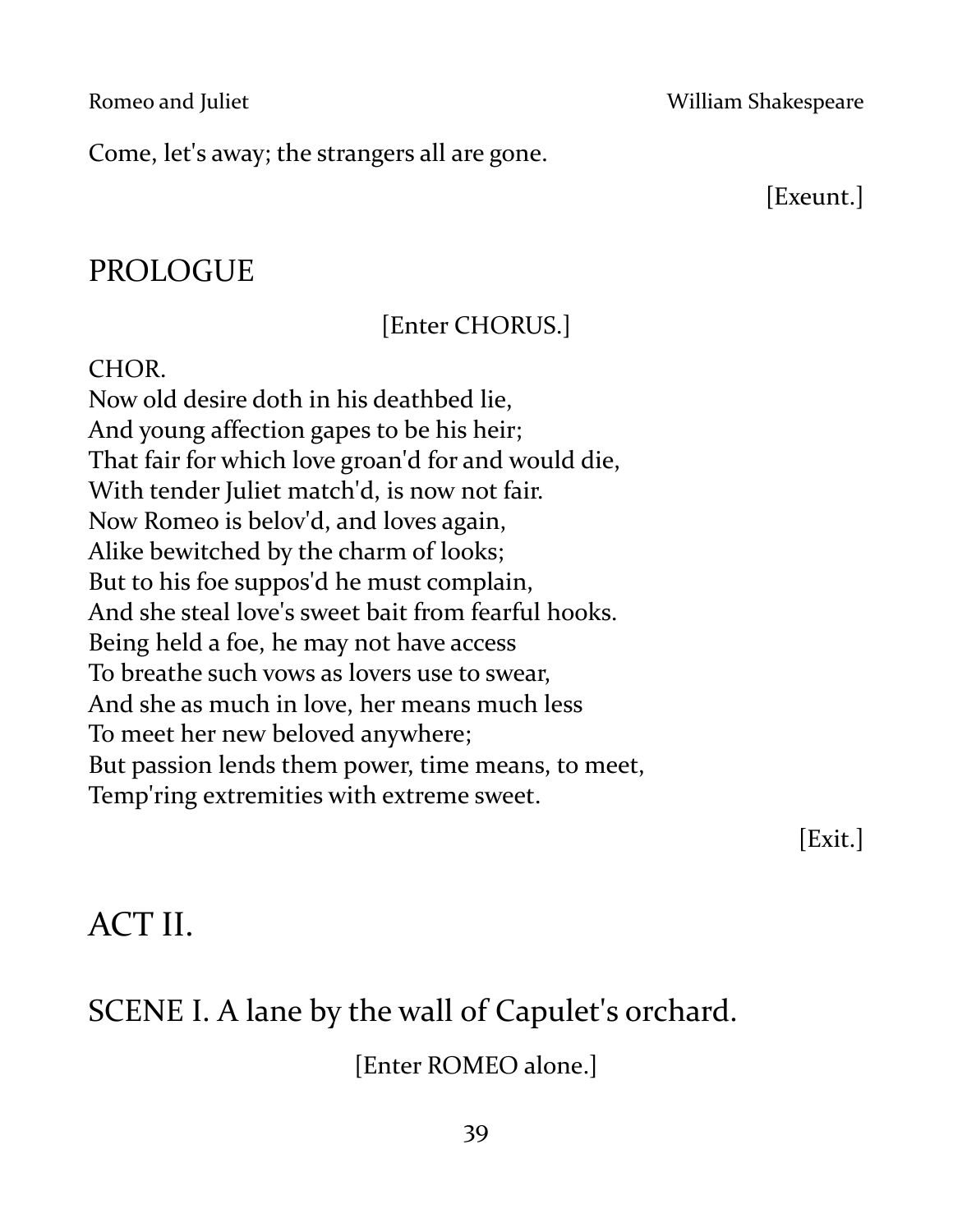#### ROM.

Can I go forward when my heart is here? Turn back, dull earth, and find thy centre out. [Climbs the wall and leaps down within it.]

#### [Enter BENVOLIO with MERCUTIO.]

BEN.

Romeo! my cousin Romeo! Romeo!

MER.

He is wise,

And, on my life, hath stol'n him home to bed.

BEN.

He ran this way, and leapt this orchard wall. Call, good Mercutio.

MER.

Nay, I'll conjure too. Romeo! humours! madman! passion! lover! Appear thou in the likeness of a sigh; Speak but one rhyme, and I am satisfied! Cry but 'Ay me!' pronounce but 'love' and 'dove'; Speak to my gossip Venus one fair word, One nickname for her purblind son and heir, Young Adam Cupid, he that shot so trim When King Cophetua lov'd the beggar maid! He heareth not, he stirreth not, be moveth not; The ape is dead, and I must conjure him. I conjure thee by Rosaline's bright eyes. By her high forehead and her scarlet lip, By her fine foot, straight leg, and quivering thigh, And the demesnes that there adjacent lie,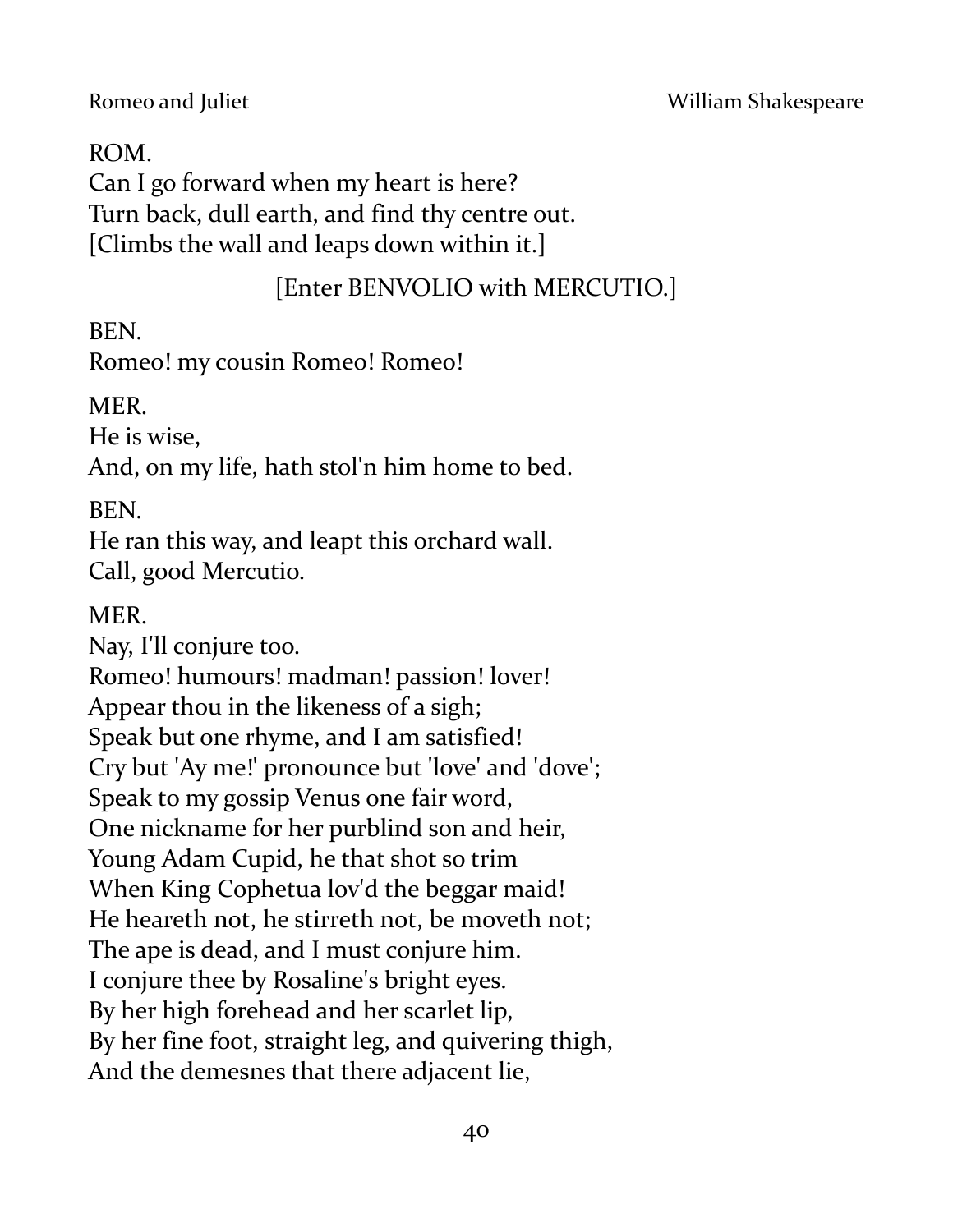That in thy likeness thou appear to us!

BEN.

An if he hear thee, thou wilt anger him.

MER.

This cannot anger him. 'Twould anger him To raise a spirit in his mistress' circle Of some strange nature, letting it there stand Till she had laid it and conjur'd it down. That were some spite; my invocation Is fair and honest: in his mistress' name, I conjure only but to raise up him.

BEN.

Come, he hath hid himself among these trees To be consorted with the humorous night. Blind is his love and best befits the dark.

MER.

If love be blind, love cannot hit the mark. Now will he sit under a medlar tree And wish his mistress were that kind of fruit As maids call medlars when they laugh alone. O, Romeo, that she were, O that she were An open et cetera, thou a pop'rin pear! Romeo, good night. I'll to my truckle-bed; This field-bed is too cold for me to sleep. Come, shall we go?

BEN.

Go then, for 'tis in vain

'To seek him here that means not to be found.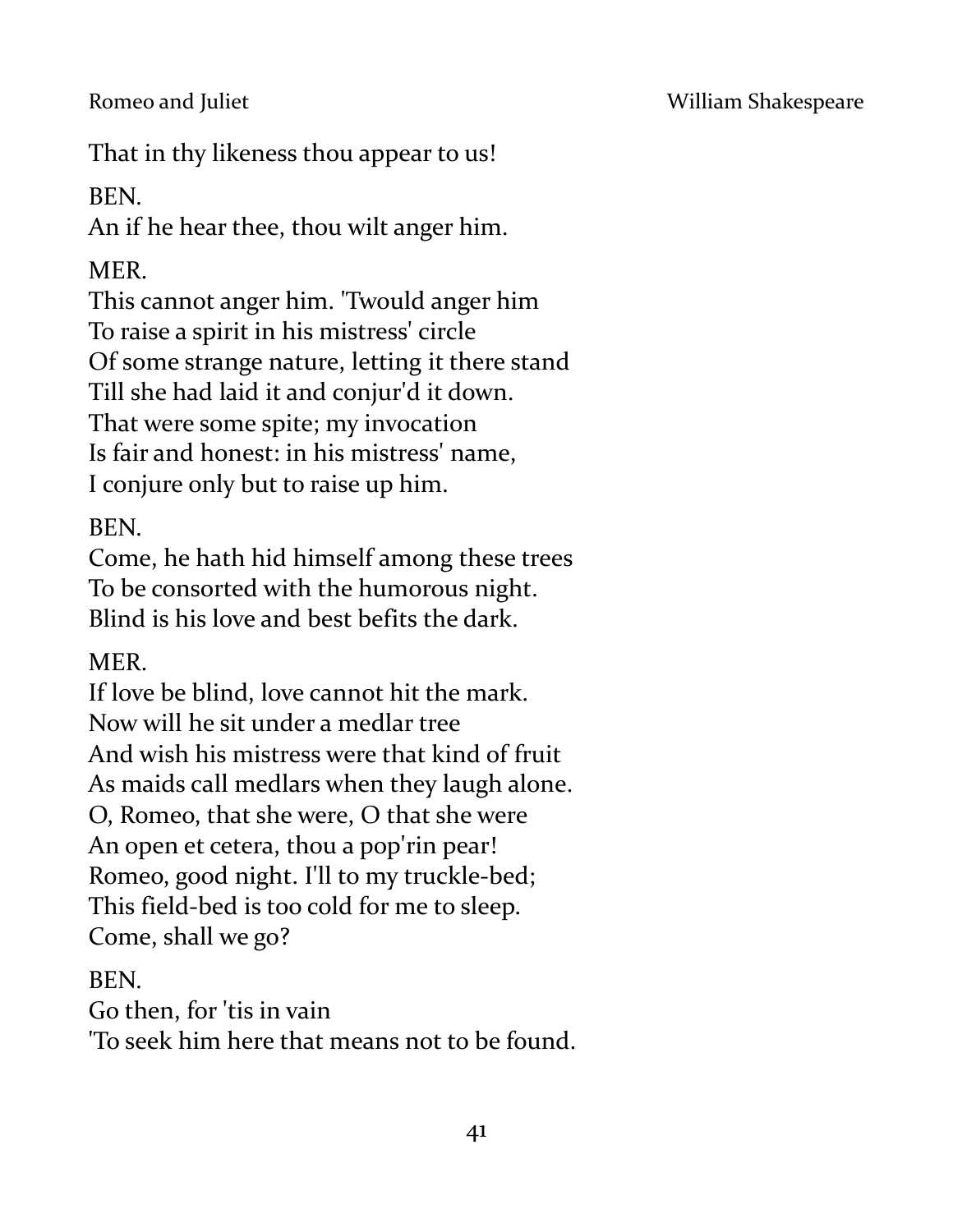#### Romeo and Juliet **No. 2018 Romeo and Juliet** William Shakespeare

## [Exeunt.]

# SCENE II. Capulet's orchard.

[Enter ROMEO.]

ROM.

He jests at scars that never felt a wound.

[Enter JULIET above at a window.]

But soft! What light through yonder window breaks? It is the East, and Juliet is the sun! Arise, fair sun, and kill the envious moon, Who is already sick and pale with grief That thou her maid art far more fair than she. Be not her maid, since she is envious. Her vestal livery is but sick and green, And none but fools do wear it. Cast it off. It is my lady; O, it is my love! O that she knew she were! She speaks, yet she says nothing. What of that? Her eye discourses; I will answer it. I am too bold; 'tis not to me she speaks. Two of the fairest stars in all the heaven, Having some business, do entreat her eyes To twinkle in their spheres till they return. What if her eyes were there, they in her head? The brightness of her cheek would shame those stars As daylight doth a lamp; her eyes in heaven Would through the airy region stream so bright That birds would sing and think it were not night.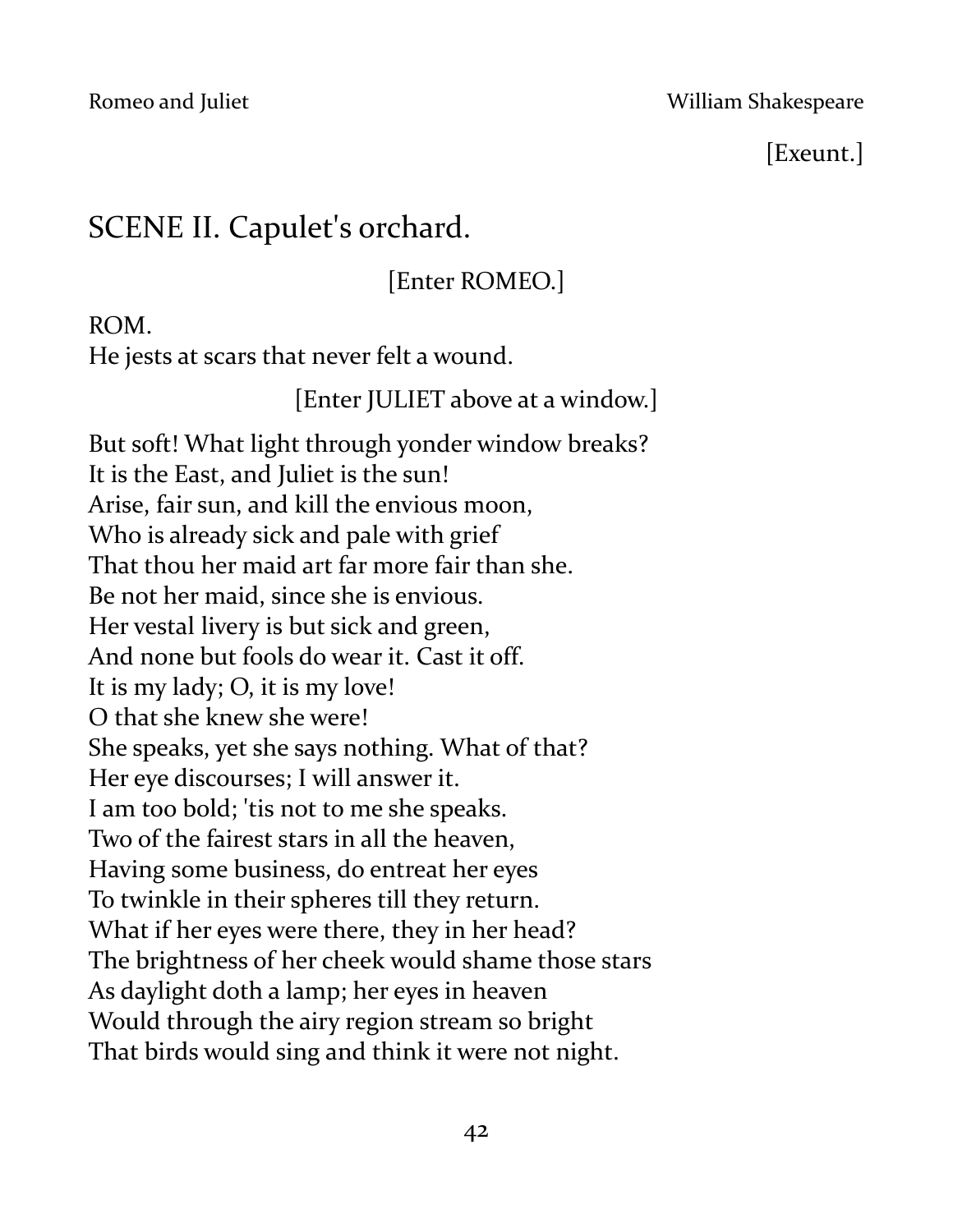See how she leans her cheek upon her hand! O that I were a glove upon that hand, That I might touch that cheek!

JUL.

Ay me!

ROM.

She speaks.

O, speak again, bright angel! for thou art As glorious to this night, being o'er my head, As is a winged messenger of heaven Unto the white-upturned wond'ring eyes Of mortals that fall back to gaze on him When he bestrides the lazy-pacing clouds And sails upon the bosom of the air.

JUL.

O Romeo, Romeo! wherefore art thou Romeo? Deny thy father and refuse thy name! Or, if thou wilt not, be but sworn my love, And I'll no longer be a Capulet.

ROM.

[aside] Shall I hear more, or shall I speak at this?

JUL.

'Tis but thy name that is my enemy. Thou art thyself, though not a Montague. What's Montague? it is nor hand, nor foot, Nor arm, nor face, nor any other part Belonging to a man. O, be some other name! What's in a name? That which we call a rose By any other name would smell as sweet.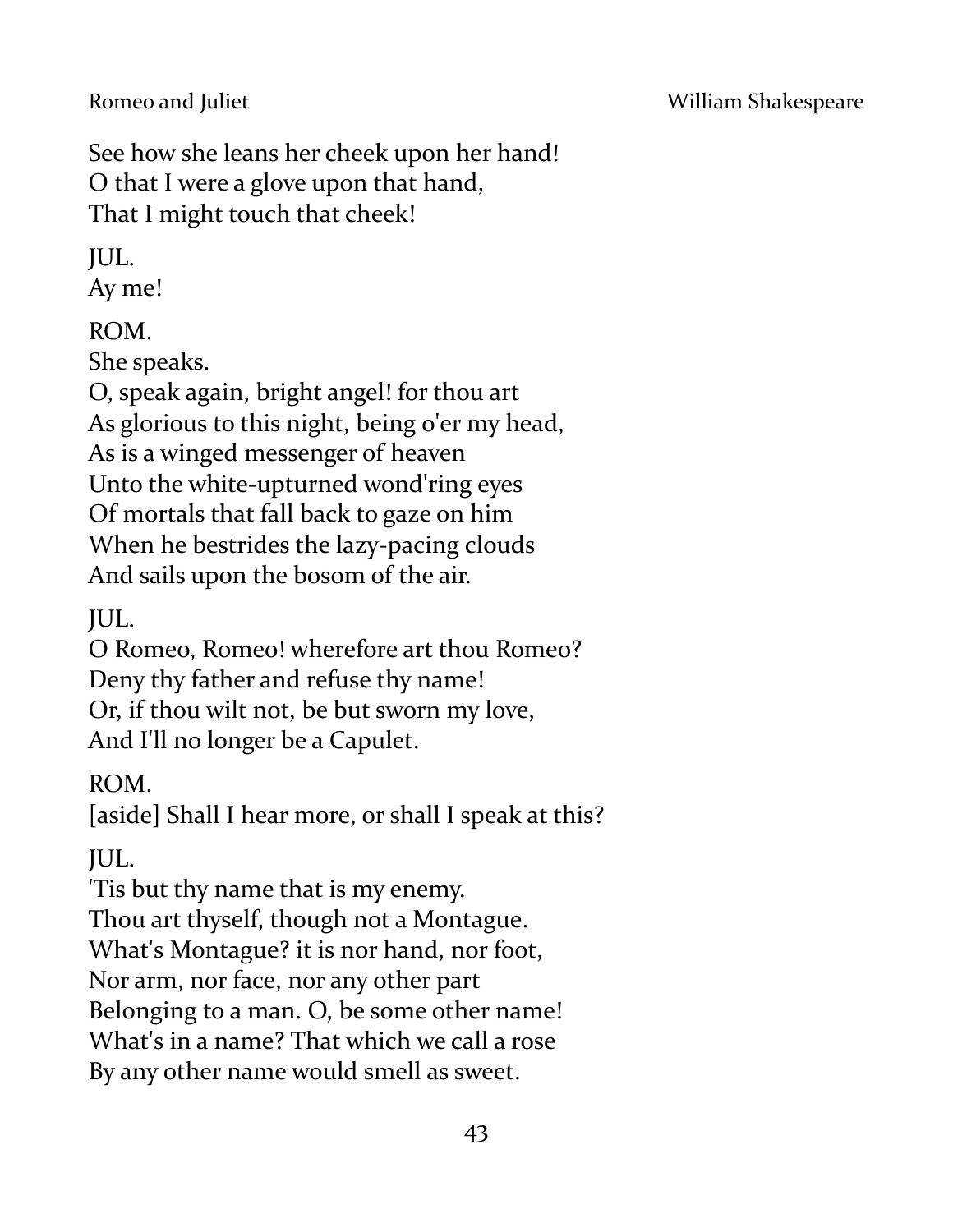#### Romeo and Juliet **No. 2018 Romeo and Juliet** William Shakespeare

So Romeo would, were he not Romeo call'd, Retain that dear perfection which he owes Without that title. Romeo, doff thy name; And for that name, which is no part of thee, Take all myself.

ROM.

I take thee at thy word.

Call me but love, and I'll be new baptiz'd; Henceforth I never will be Romeo.

JUL.

What man art thou that, thus bescreen'd in night, So stumblest on my counsel?

ROM.

By a name

I know not how to tell thee who I am.

My name, dear saint, is hateful to myself,

Because it is an enemy to thee.

Had I it written, I would tear the word.

JUL.

My ears have yet not drunk a hundred words Of that tongue's utterance, yet I know the sound. Art thou not Romeo, and a Montague?

ROM.

Neither, fair saint, if either thee dislike.

JUL.

How cam'st thou hither, tell me, and wherefore? The orchard walls are high and hard to climb, And the place death, considering who thou art,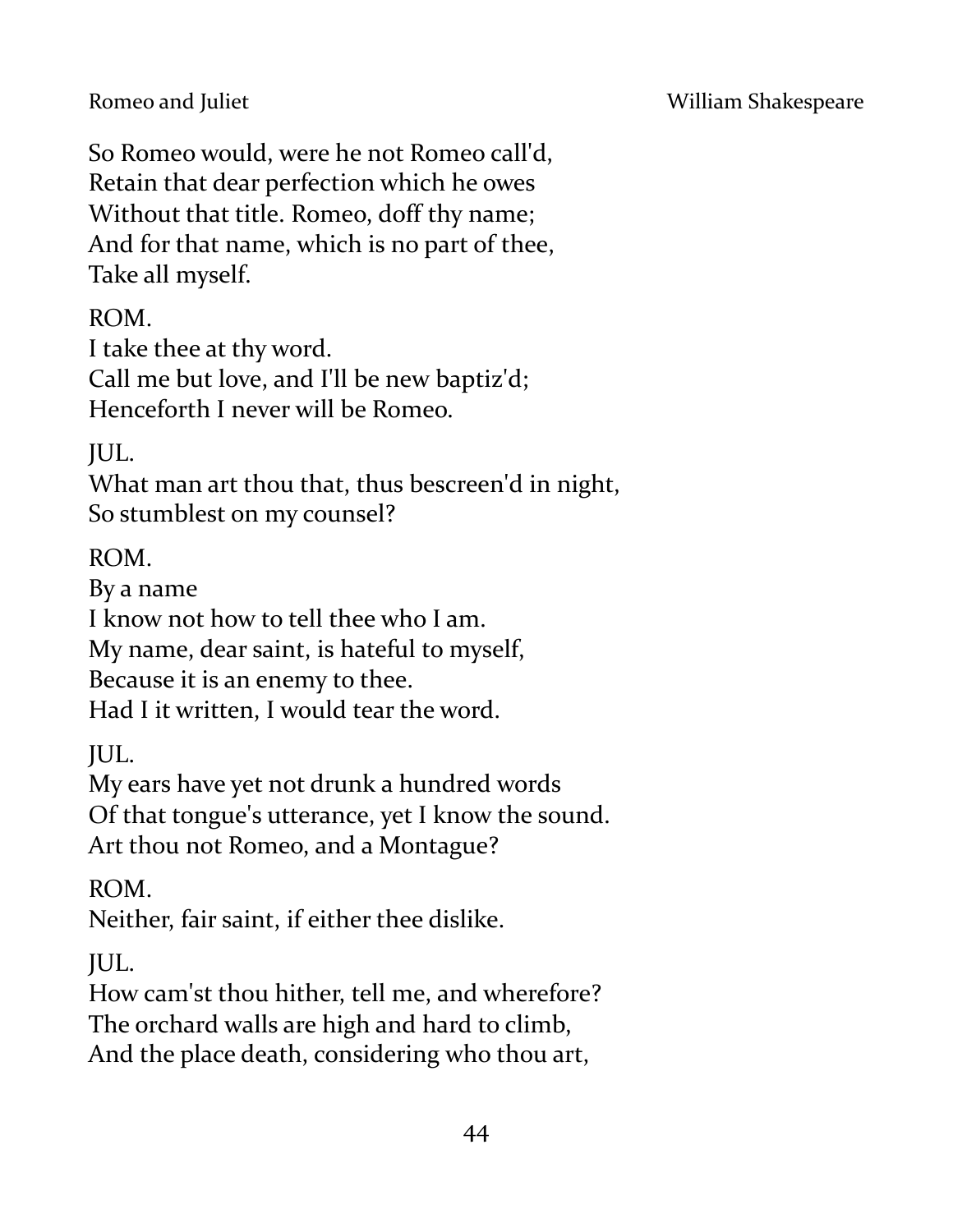If any of my kinsmen find thee here.

ROM.

With love's light wings did I o'erperch these walls; For stony limits cannot hold love out, And what love can do, that dares love attempt. Therefore thy kinsmen are no let to me.

JUL.

If they do see thee, they will murther thee.

ROM.

Alack, there lies more peril in thine eye Than twenty of their swords! Look thou but sweet, And I am proof against their enmity.

JUL.

I would not for the world they saw thee here.

ROM.

I have night's cloak to hide me from their sight; And but thou love me, let them find me here. My life were better ended by their hate Than death prorogued, wanting of thy love.

JUL.

By whose direction found'st thou out this place?

ROM.

By love, that first did prompt me to enquire.

He lent me counsel, and I lent him eyes.

I am no pilot; yet, wert thou as far

As that vast shore wash'd with the farthest sea,

I would adventure for such merchandise.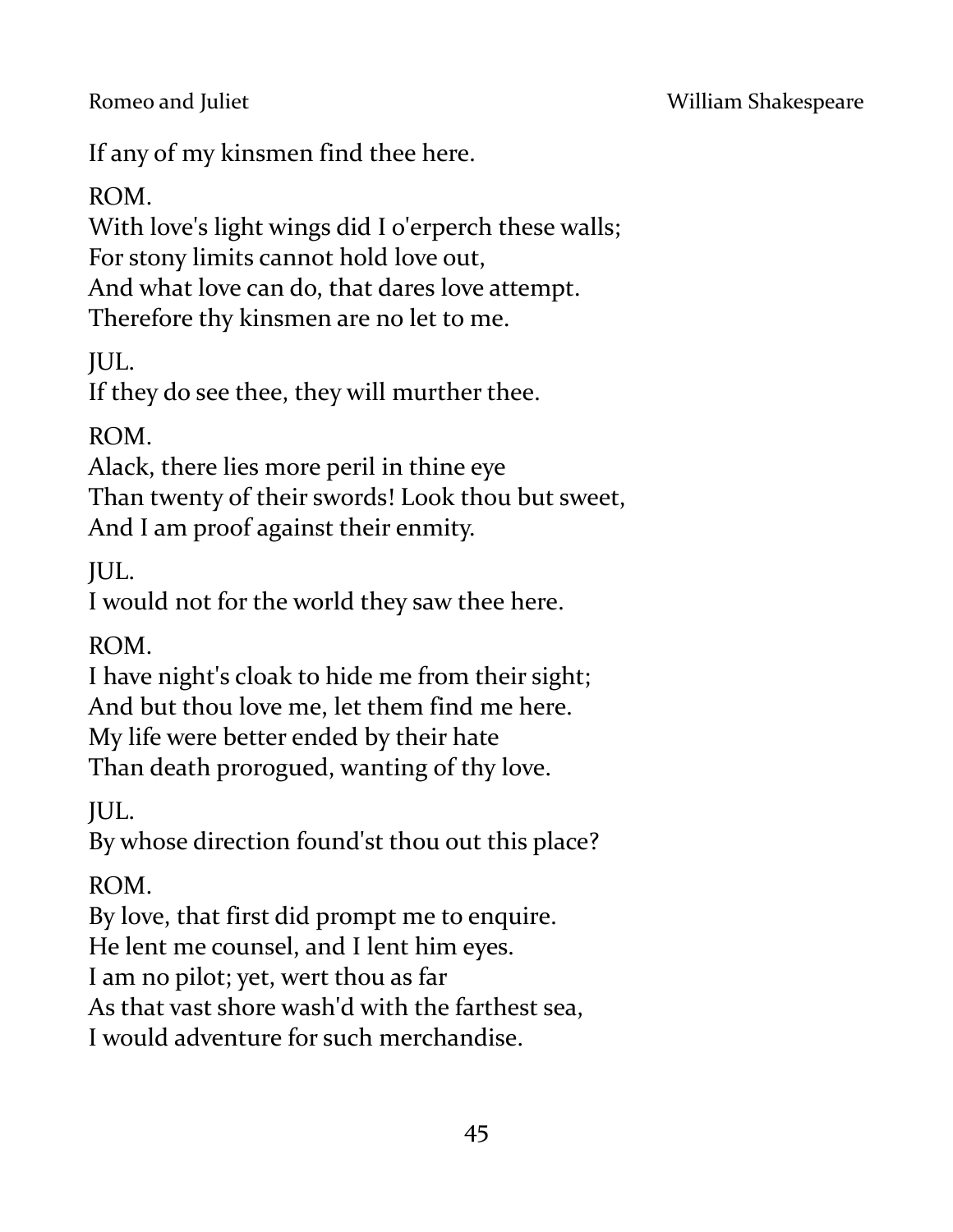#### JUL.

Thou knowest the mask of night is on my face; Else would a maiden blush bepaint my cheek For that which thou hast heard me speak to-night. Fain would I dwell on form—fain, fain deny What I have spoke; but farewell compliment! Dost thou love me, I know thou wilt say 'Ay'; And I will take thy word. Yet, if thou swear'st, Thou mayst prove false. At lovers' perjuries, They say Jove laughs. O gentle Romeo, If thou dost love, pronounce it faithfully. Or if thou thinkest I am too quickly won, I'll frown, and be perverse, and say thee nay, So thou wilt woo; but else, not for the world. In truth, fair Montague, I am too fond, And therefore thou mayst think my haviour light; But trust me, gentleman, I'll prove more true Than those that have more cunning to be strange. I should have been more strange, I must confess, But that thou overheard'st, ere I was ware, My true-love passion. Therefore pardon me, And not impute this yielding to light love, Which the dark night hath so discovered.

#### ROM.

Lady, by yonder blessed moon I swear, That tips with silver all these fruit-tree tops—

JUL.

O, swear not by the moon, th' inconstant moon, That monthly changes in her circled orb, Lest that thy love prove likewise variable.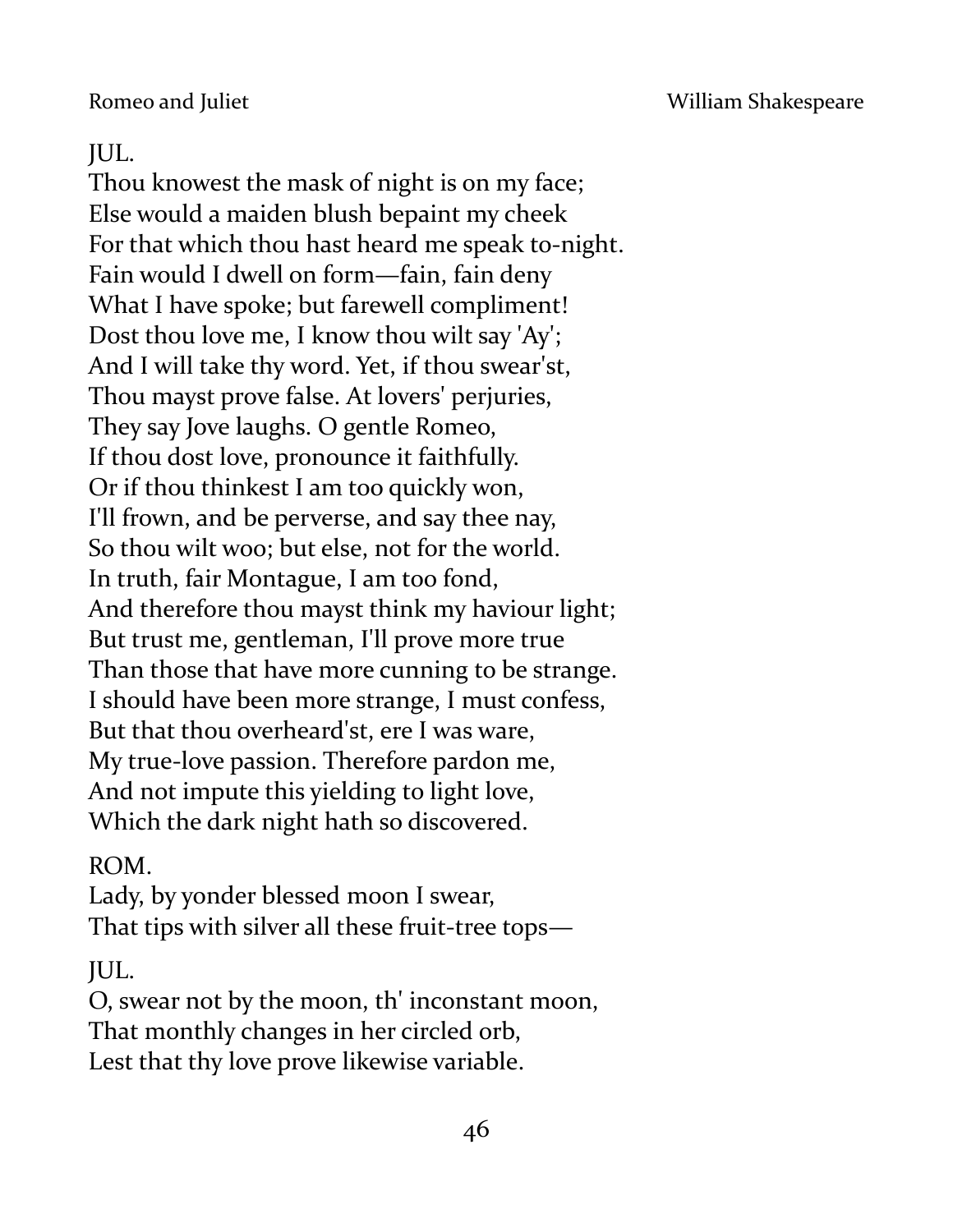ROM.

What shall I swear by?

JUL.

Do not swear at all; Or if thou wilt, swear by thy gracious self, Which is the god of my idolatry, And I'll believe thee.

ROM.

If my heart's dear love—

JUL.

Well, do not swear. Although I joy in thee, I have no joy of this contract to-night. It is too rash, too unadvis'd, too sudden; Too like the lightning, which doth cease to be Ere one can say 'It lightens.' Sweet, good night! This bud of love, by summer's ripening breath, May prove a beauteous flow'r when next we meet. Good night, good night! As sweet repose and rest Come to thy heart as that within my breast!

ROM.

O, wilt thou leave me so unsatisfied?

JUL.

What satisfaction canst thou have to-night?

ROM.

Th' exchange of thy love's faithful vow for mine.

JUL.

I gave thee mine before thou didst request it; And yet I would it were to give again.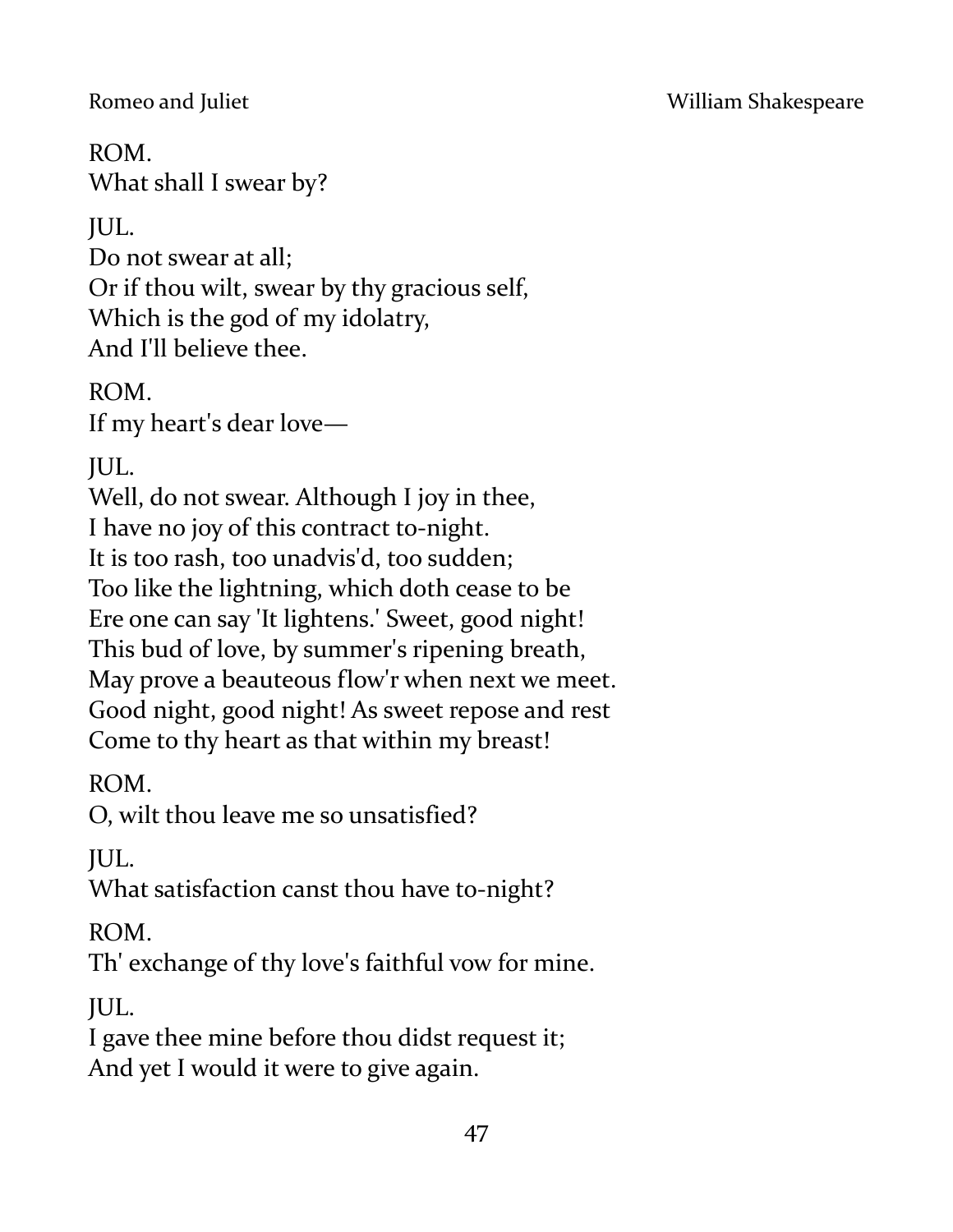48

ROM.

Would'st thou withdraw it? For what purpose, love?

## JUL.

But to be frank and give it thee again. And yet I wish but for the thing I have. My bounty is as boundless as the sea, My love as deep; the more I give to thee, The more I have, for both are infinite. I hear some noise within. Dear love, adieu!

# [NURSE calls within.]

Anon, good nurse! Sweet Montague, be true. Stay but a little, I will come again.

ROM.

O blessed, blessed night! I am afeard, Being in night, all this is but a dream, Too flattering-sweet to be substantial.

[Enter JULIET above.]

JUL.

Three words, dear Romeo, and good night indeed. If that thy bent of love be honourable, Thy purpose marriage, send me word to-morrow, By one that I'll procure to come to thee, Where and what time thou wilt perform the rite; And all my fortunes at thy foot I'll lay And follow thee my lord throughout the world. NURSE.

Romeo and Juliet **No. 2018 Romeo and Juliet** William Shakespeare

[Exit.]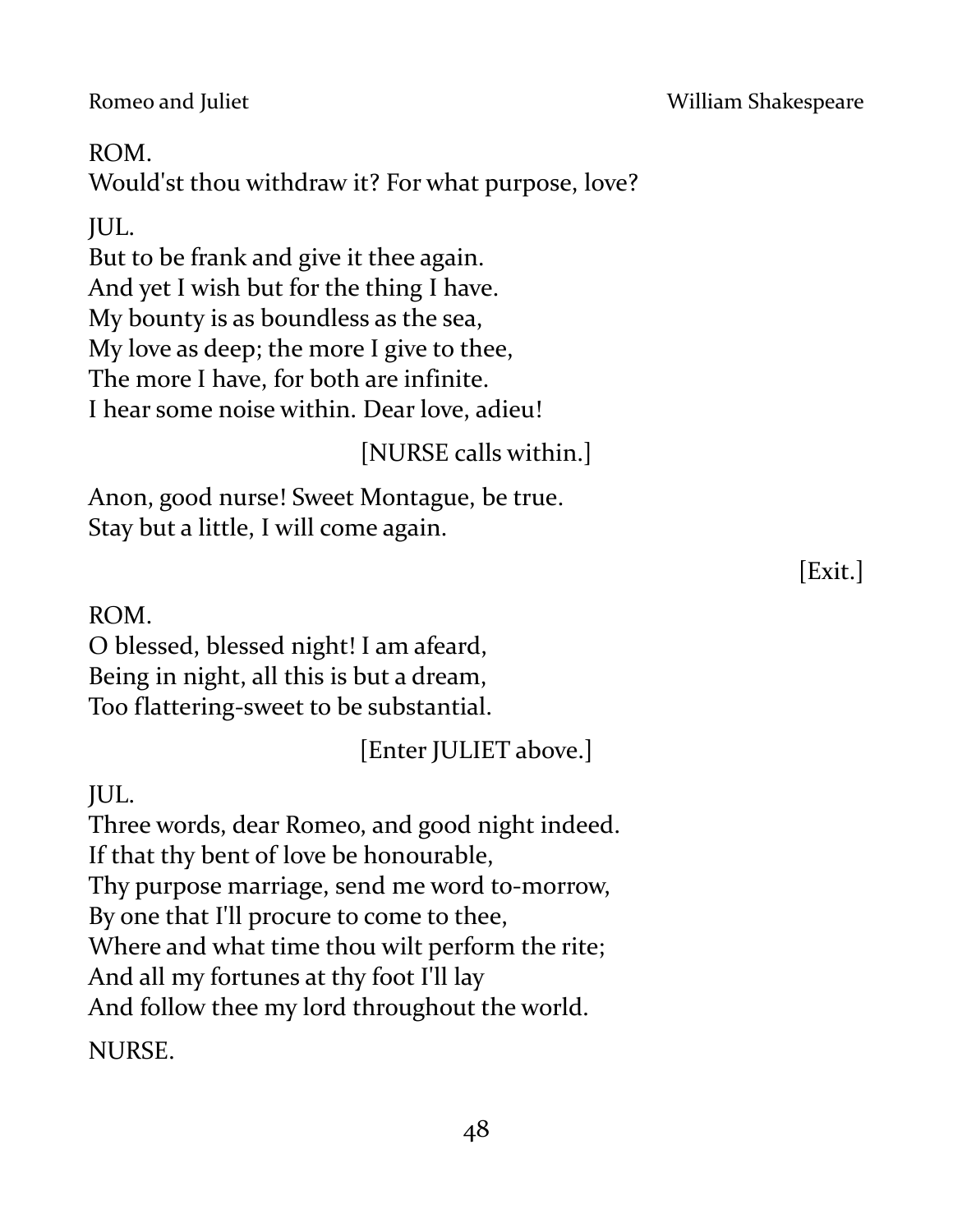(within) Madam!

JUL.

I come, anon.—But if thou meanest not well, I do beseech thee—

NURSE. (within) Madam!

JUL. By-and-by I come.— To cease thy suit and leave me to my grief. To-morrow will I send.

ROM. So thrive my soul—

JUL.

A thousand times good night! Exit.

ROM.

A thousand times the worse, to want thy light! Love goes toward love as schoolboys from their books; But love from love, towards school with heavy looks.

[Enter JULIET again, above.]

JUL.

Hist! Romeo, hist! O for a falconer's voice To lure this tassel-gentle back again! Bondage is hoarse and may not speak aloud; Else would I tear the cave where Echo lies, And make her airy tongue more hoarse than mine With repetition of my Romeo's name. Romeo!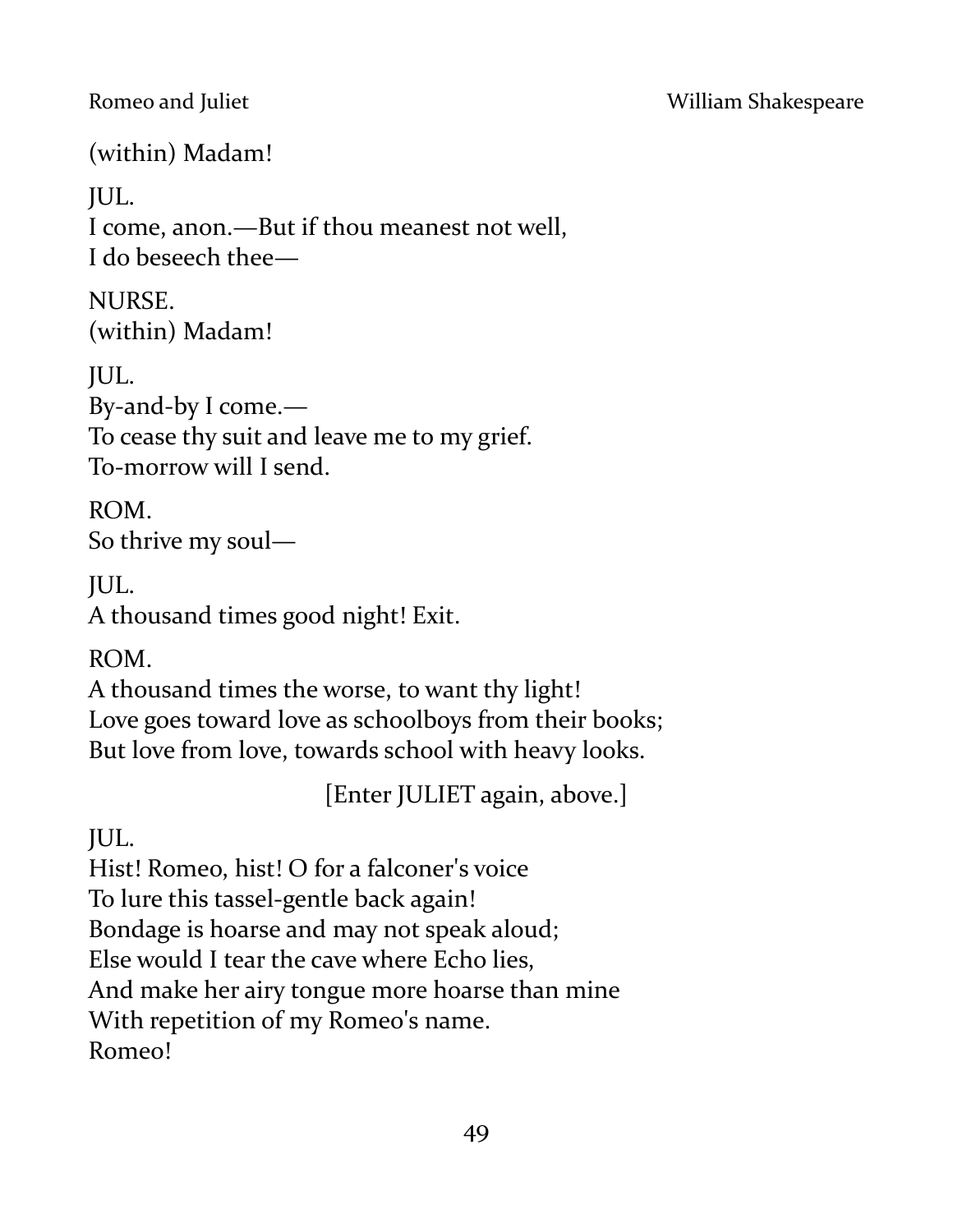ROM. It is my soul that calls upon my name. How silver-sweet sound lovers' tongues by night, Like softest music to attending ears!

JUL. Romeo!

ROM. My dear?

JUL. At what o'clock to-morrow Shall I send to thee?

ROM. By the hour of nine.

JUL. I will not fail. 'Tis twenty years till then. I have forgot why I did call thee back.

ROM.

Let me stand here till thou remember it.

JUL.

I shall forget, to have thee still stand there, Rememb'ring how I love thy company.

ROM.

And I'll still stay, to have thee still forget, Forgetting any other home but this.

JUL.

'Tis almost morning. I would have thee gone— And yet no farther than a wanton's bird,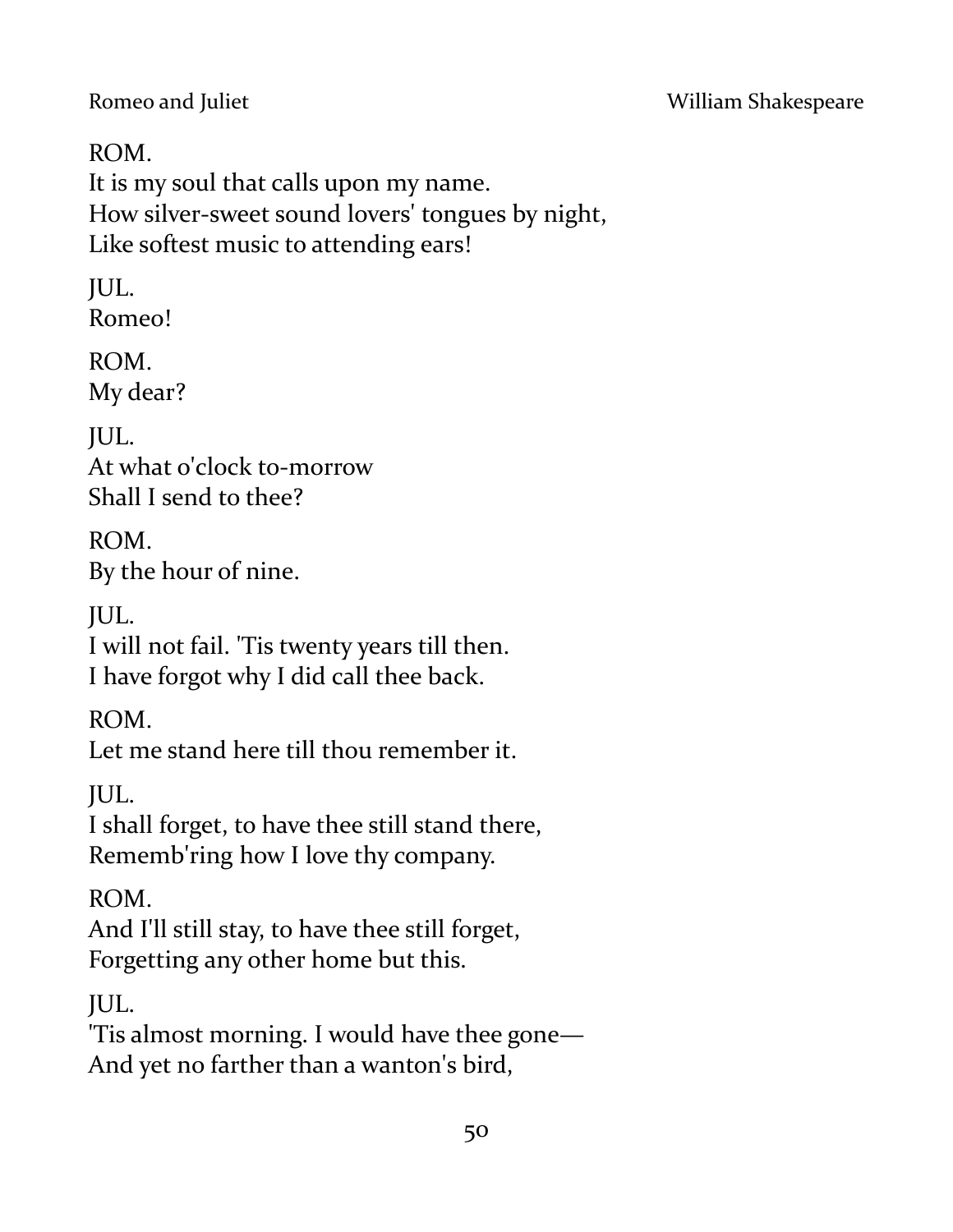That lets it hop a little from her hand, Like a poor prisoner in his twisted gyves, And with a silk thread plucks it back again, So loving-jealous of his liberty.

ROM.

I would I were thy bird.

JUL. Sweet, so would I. Yet I should kill thee with much cherishing. Good night, good night! Parting is such sweet sorrow, That I shall say good night till it be morrow.

ROM. Sleep dwell upon thine eyes, peace in thy breast! Would I were sleep and peace, so sweet to rest! Hence will I to my ghostly father's cell, His help to crave and my dear hap to tell.

[Exit.]

[Exit.]

# SCENE III. Friar Laurence's cell.

[Enter FRIAR LAURENCE alone, with a basket.]

#### FRIAR.

The grey-ey'd morn smiles on the frowning night, Check'ring the Eastern clouds with streaks of light; And flecked darkness like a drunkard reels From forth day's path and Titan's fiery wheels. Non, ere the sun advance his burning eye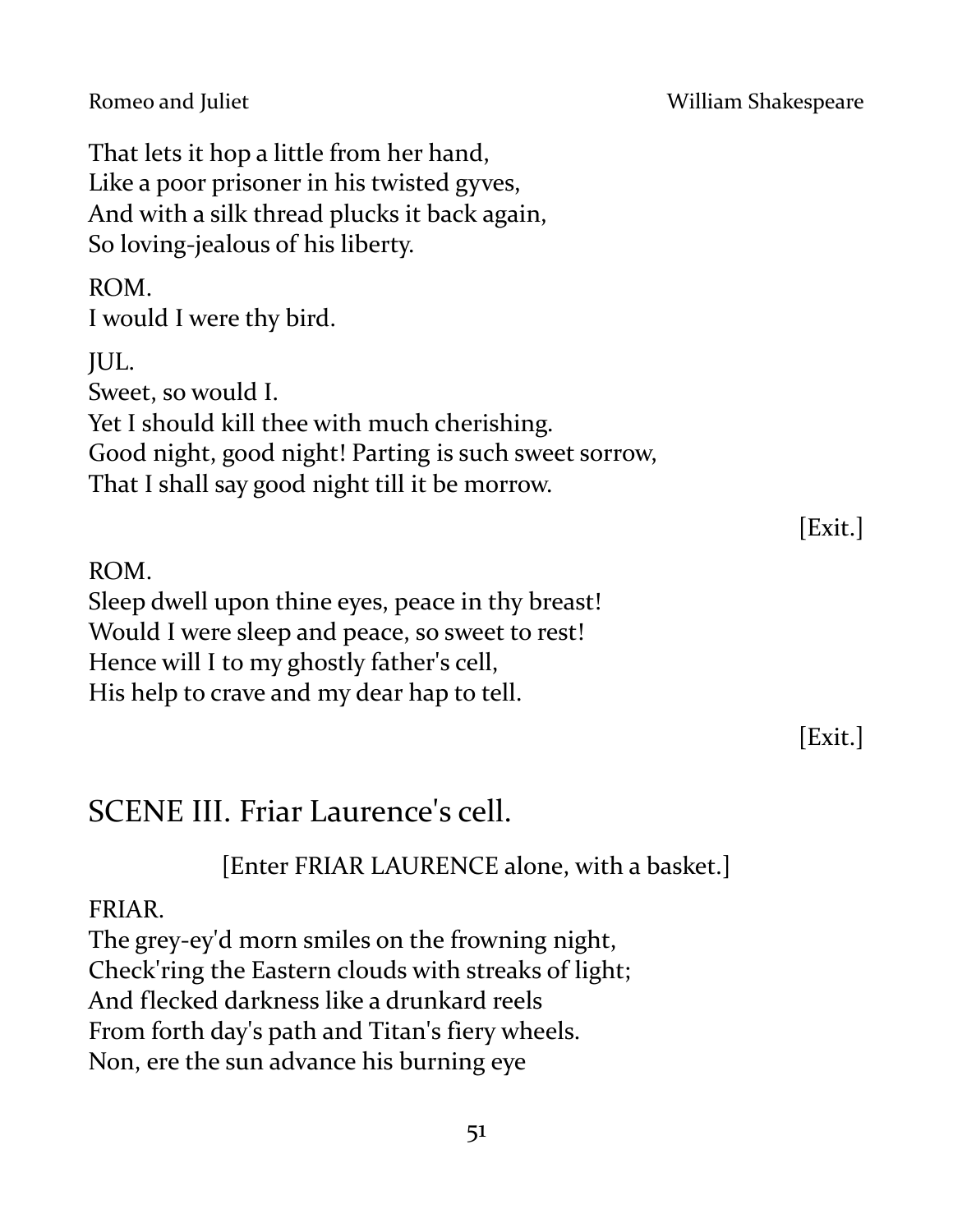The day to cheer and night's dank dew to dry, I must up-fill this osier cage of ours With baleful weeds and precious-juiced flowers. The earth that's nature's mother is her tomb. What is her burying gave, that is her womb; And from her womb children of divers kind We sucking on her natural bosom find; Many for many virtues excellent, None but for some, and yet all different. O, mickle is the powerful grace that lies In plants, herbs, stones, and their true qualities; For naught so vile that on the earth doth live But to the earth some special good doth give; Nor aught so good but, strain'd from that fair use, Revolts from true birth, stumbling on abuse. Virtue itself turns vice, being misapplied, And vice sometime's by action dignified. Within the infant rind of this small flower Poison hath residence, and medicine power; For this, being smelt, with that part cheers each part; Being tasted, slays all senses with the heart. Two such opposed kings encamp them still In man as well as herbs—grace and rude will; And where the worser is predominant, Full soon the canker death eats up that plant.

[Enter ROMEO.]

ROM. Good morrow, father. FRIAR.

Benedicite!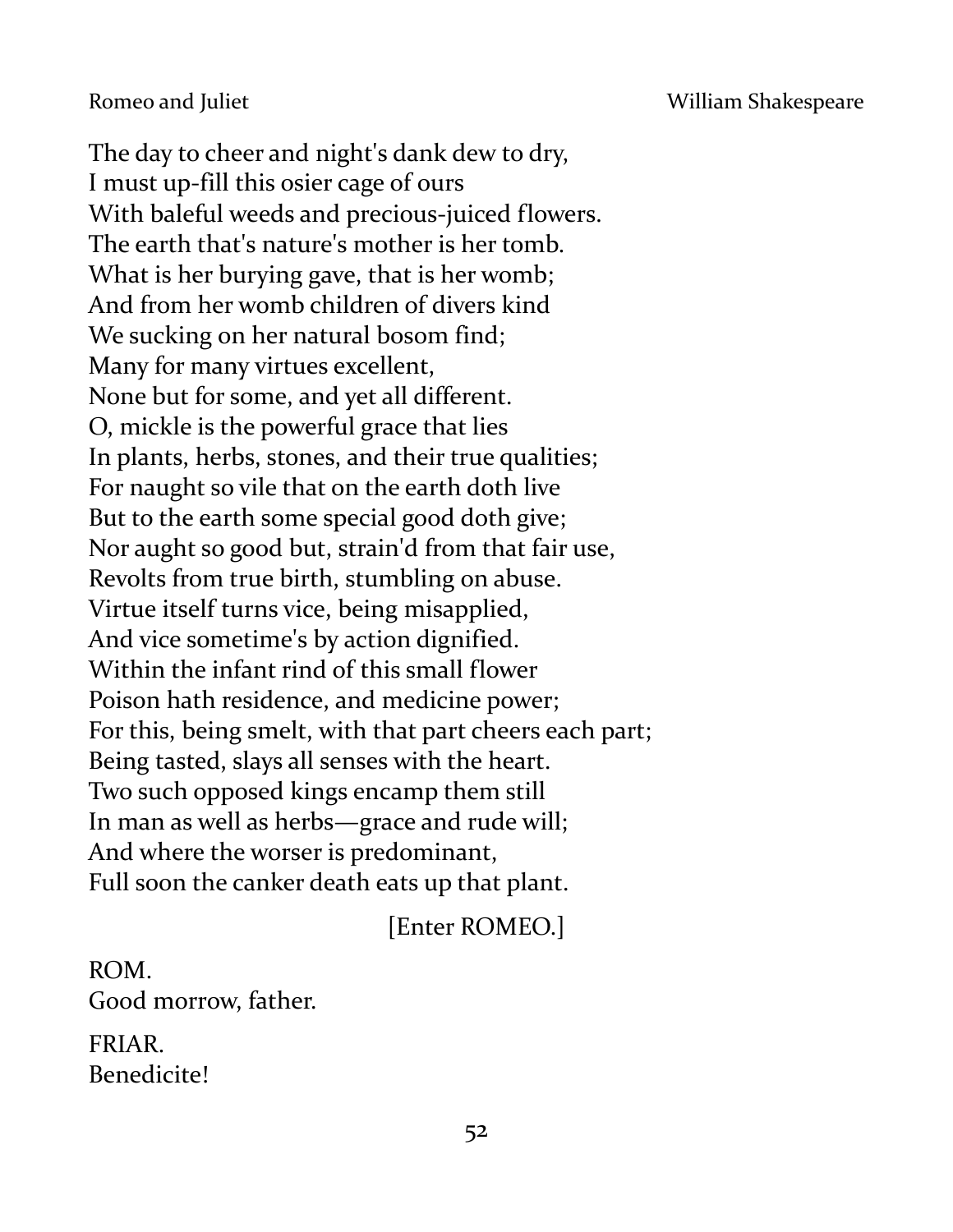What early tongue so sweet saluteth me? Young son, it argues a distempered head So soon to bid good morrow to thy bed. Care keeps his watch in every old man's eye, And where care lodges sleep will never lie; But where unbruised youth with unstuff'd brain Doth couch his limbs, there golden sleep doth reign. Therefore thy earliness doth me assure Thou art uprous'd with some distemp'rature; Or if not so, then here I hit it right— Our Romeo hath not been in bed to-night.

#### ROM.

That last is true-the sweeter rest was mine.

#### FRIAR.

God pardon sin! Wast thou with Rosaline?

## ROM.

With Rosaline, my ghostly father? No. I have forgot that name, and that name's woe.

## FRIAR.

That's my good son! But where hast thou been then?

## ROM.

I'll tell thee ere thou ask it me again.

I have been feasting with mine enemy,

Where on a sudden one hath wounded me

That's by me wounded. Both our remedies

Within thy help and holy physic lies.

I bear no hatred, blessed man, for, lo,

My intercession likewise steads my foe.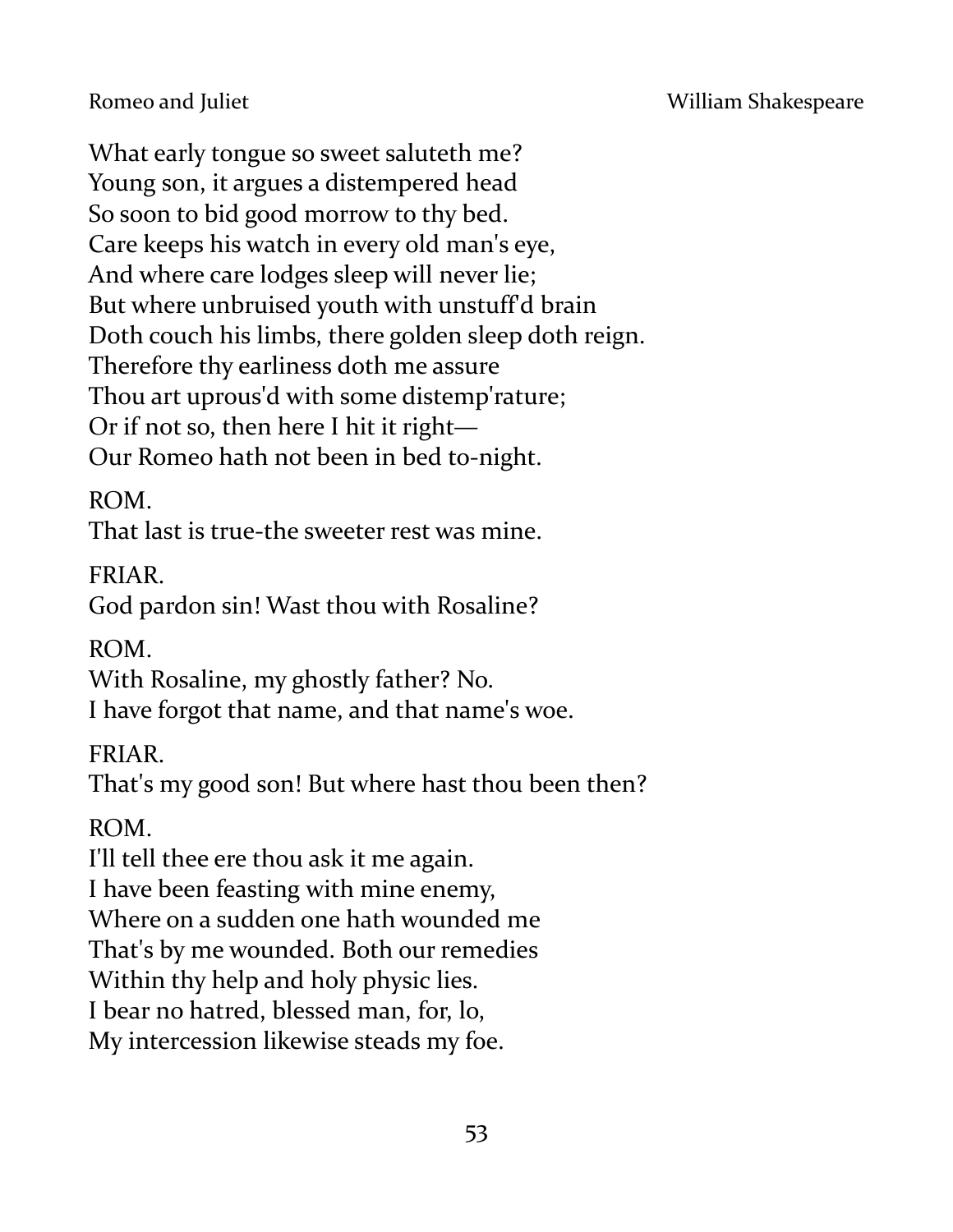#### Romeo and Juliet **No. 2018** William Shakespeare

#### FRIAR.

Be plain, good son, and homely in thy drift Riddling confession finds but riddling shrift.

#### ROM.

Then plainly know my heart's dear love is set On the fair daughter of rich Capulet; As mine on hers, so hers is set on mine, And all combin'd, save what thou must combine By holy marriage. When, and where, and how We met, we woo'd, and made exchange of vow, I'll tell thee as we pass; but this I pray, That thou consent to marry us to-day.

#### FRIAR.

Holy Saint Francis! What a change is here! Is Rosaline, that thou didst love so dear, So soon forsaken? Young men's love then lies Not truly in their hearts, but in their eyes. Jesu Maria! What a deal of brine Hath wash'd thy sallow cheeks for Rosaline! How much salt water thrown away in waste, To season love, that of it doth not taste! The sun not yet thy sighs from heaven clears, Thy old groans ring yet in mine ancient ears. Lo, here upon thy cheek the stain doth sit Of an old tear that is not wash'd off yet. If e'er thou wast thyself, and these woes thine, Thou and these woes were all for Rosaline. And art thou chang'd? Pronounce this sentence then: Women may fall when there's no strength in men.

ROM.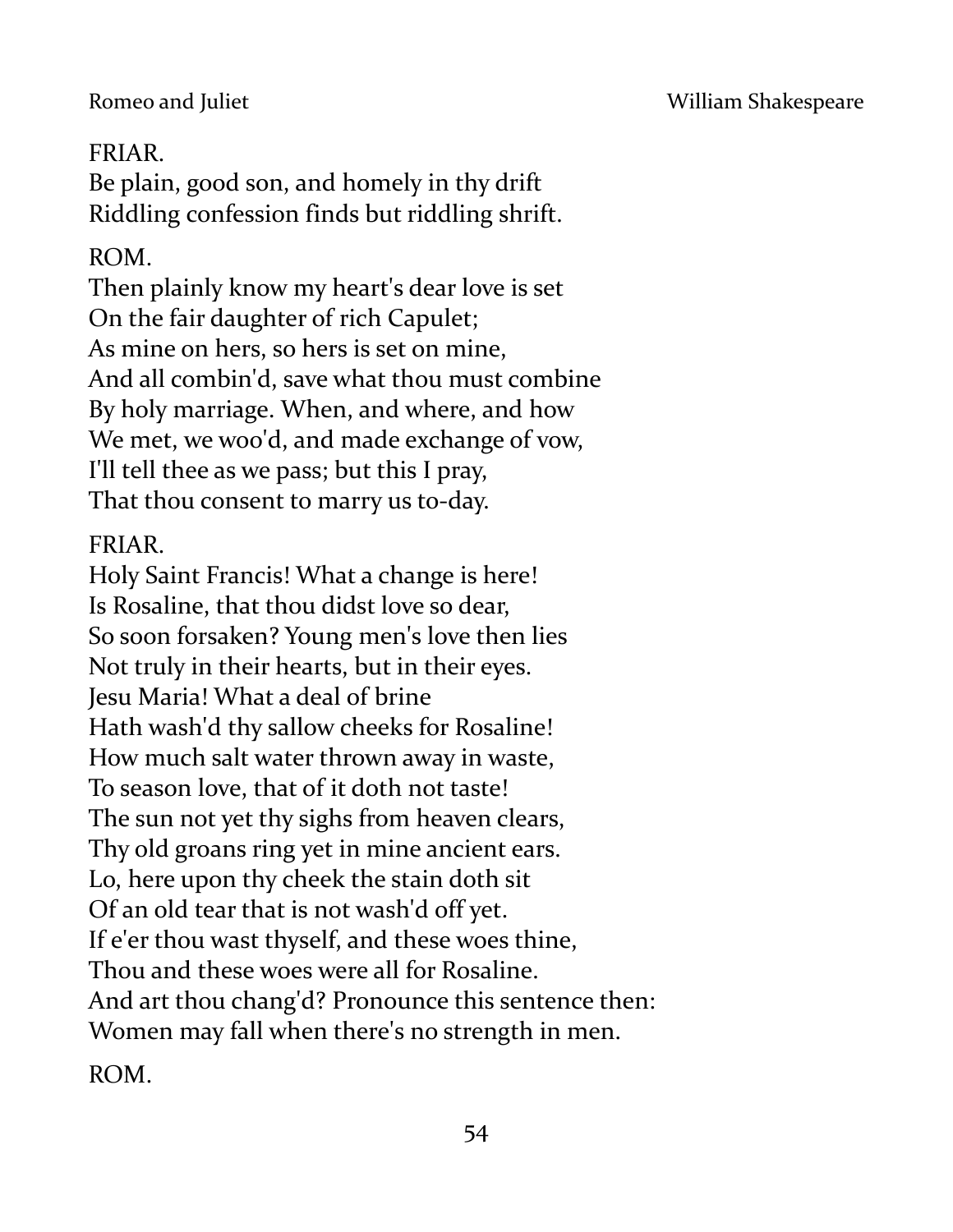Thou chid'st me oft for loving Rosaline.

## FRIAR.

For doting, not for loving, pupil mine.

#### ROM.

And bad'st me bury love.

## FRIAR.

Not in a grave To lay one in, another out to have.

## ROM.

I pray thee chide not. She whom I love now Doth grace for grace and love for love allow. The other did not so.

#### FRIAR.

O, she knew well Thy love did read by rote, that could not spell. But come, young waverer, come go with me. In one respect I'll thy assistant be; For this alliance may so happy prove To turn your households' rancour to pure love.

ROM.

O, let us hence! I stand on sudden haste.

## FRIAR.

Wisely, and slow. They stumble that run fast.

[Exeunt.]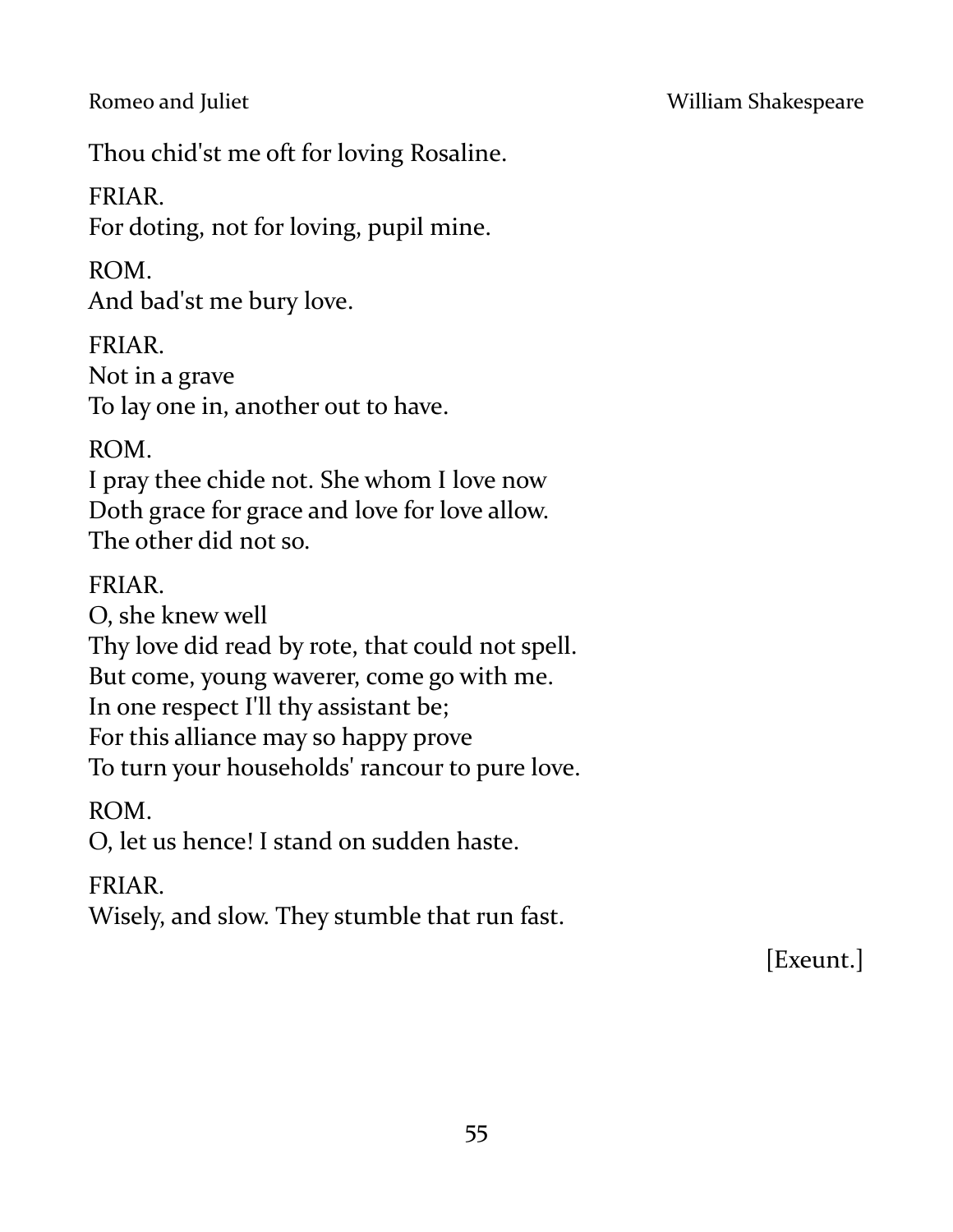# SCENE IV. A street.

#### [Enter BENVOLIO and MERCUTIO.]

**MER** 

Where the devil should this Romeo be? Came he not home to-night?

BEN.

Not to his father's. I spoke with his man.

MER.

Why, that same pale hard-hearted wench, that Rosaline, Torments him so that he will sure run mad.

BEN.

Tybalt, the kinsman to old Capulet, Hath sent a letter to his father's house.

MER. A challenge, on my life.

BEN. Romeo will answer it.

MER.

Any man that can write may answer a letter.

BEN.

Nay, he will answer the letter's master, how he dares, being dared.

MER.

Alas, poor Romeo, he is already dead! stabb'd with a white wench's black eye; shot through the ear with a love song; the very pin of his heart cleft with the blind bow-boy's butt-shaft; and is he a man to encounter Tybalt?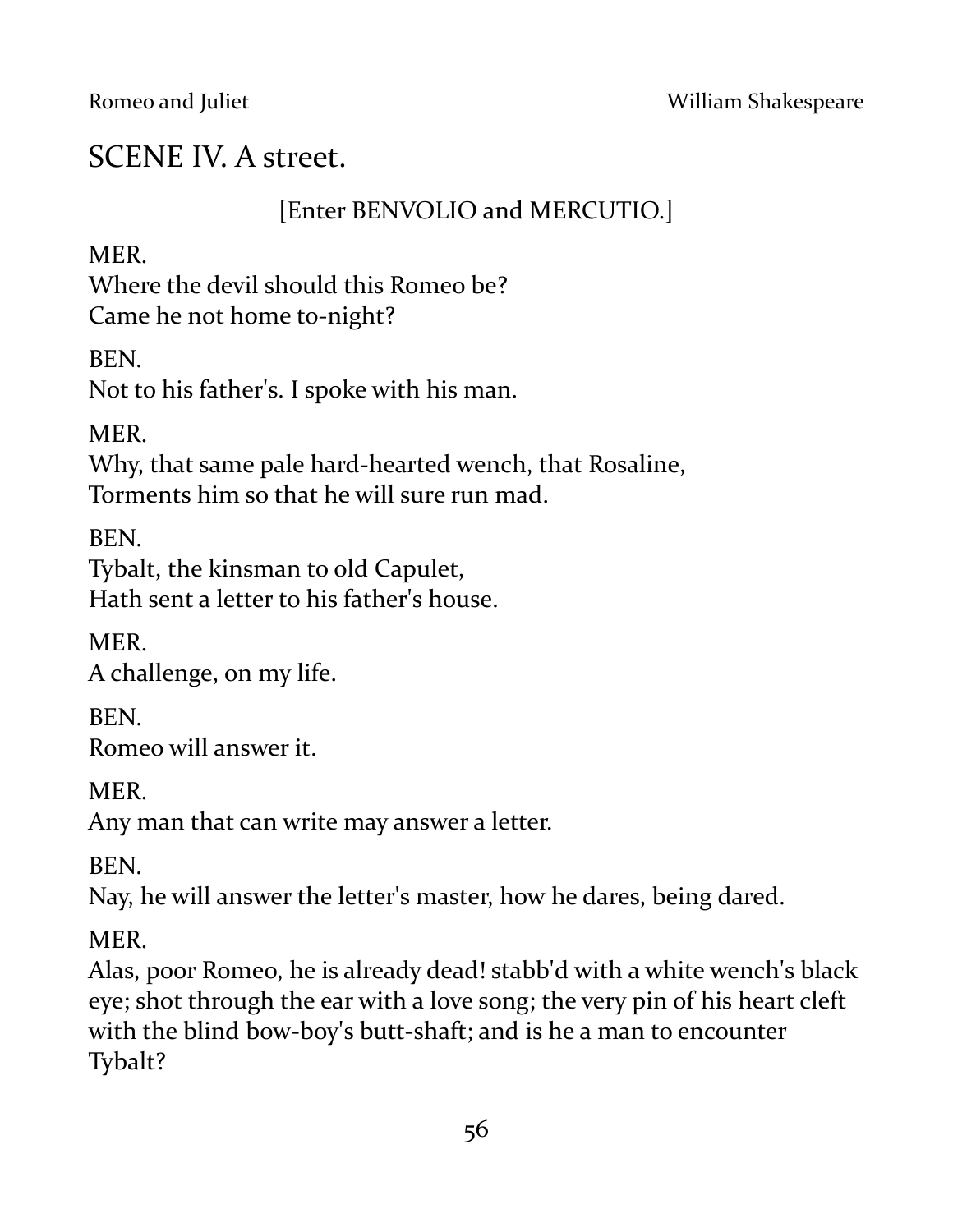#### BEN.

Why, what is Tybalt?

# MER.

More than Prince of Cats, I can tell you. O, he's the courageous captain of compliments. He fights as you sing pricksong-keeps time, distance, and proportion; rests me his minim rest, one, two, and the third in your bosom! the very butcher of a silk button, a duellist, a duellist! a gentleman of the very first house, of the first and second cause. Ah, the immortal passado! the punto reverse! the hay.

BEN.

The what?

MER.

The pox of such antic, lisping, affecting fantasticoes—these new tuners of accent! 'By Jesu, a very good blade! a very tall man! a very good whore!' Why, is not this a lamentable thing, grandsir, that we should be thus afflicted with these strange flies, these fashion-mongers, these pardonami's, who stand so much on the new form that they cannot sit at ease on the old bench? O, their bones, their bones!

[Enter ROMEO.]

BEN.

Here comes Romeo! here comes Romeo!

MER.

Without his roe, like a dried herring. O flesh, flesh, how art thou fishified! Now is he for the numbers that Petrarch flowed in. Laura, to his lady, was but a kitchen wench (marry, she had a better love to berhyme her), Dido a dowdy, Cleopatra a gypsy, Helen and Hero hildings and harlots, This be a gray eye or so, but not to the purpose. Signior Romeo, bon jour! There's a French salutation to your French slop. You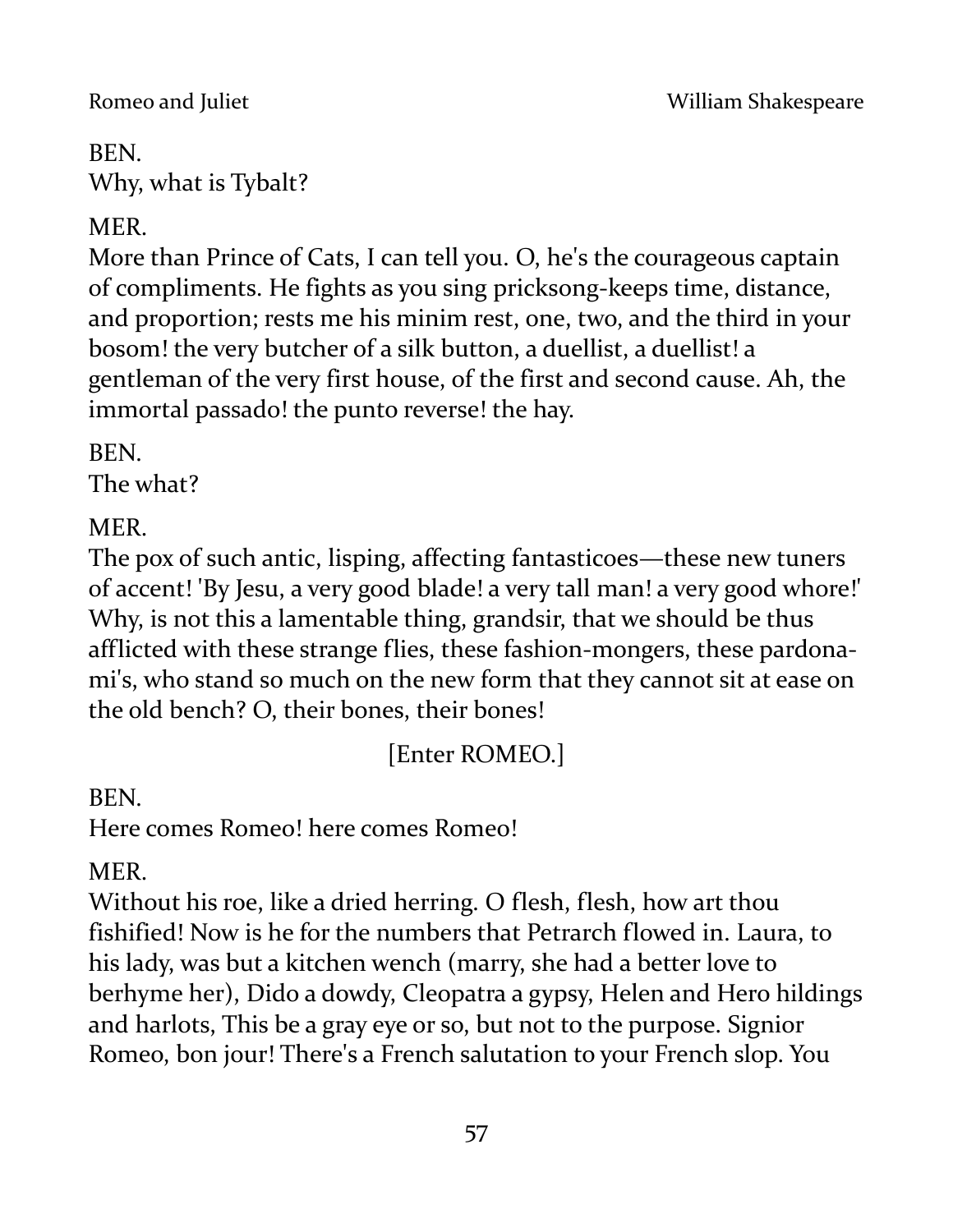gave us the counterfeit fairly last night.

ROM.

Good morrow to you both. What counterfeit did I give you?

MER.

The slip, sir, the slip. Can you not conceive?

ROM.

Pardon, good Mercutio. My business was great, and in such a case as mine a man may strain courtesy.

MER.

That's as much as to say, such a case as yours constrains a man to bow in the hams.

ROM. Meaning, to cursy.

MER. Thou hast most kindly hit it.

ROM. A most courteous exposition.

**MER** 

Nay, I am the very pink of courtesy.

ROM. Pink for flower.

MER.

Right.

ROM.

Why, then is my pump well-flower'd.

MER.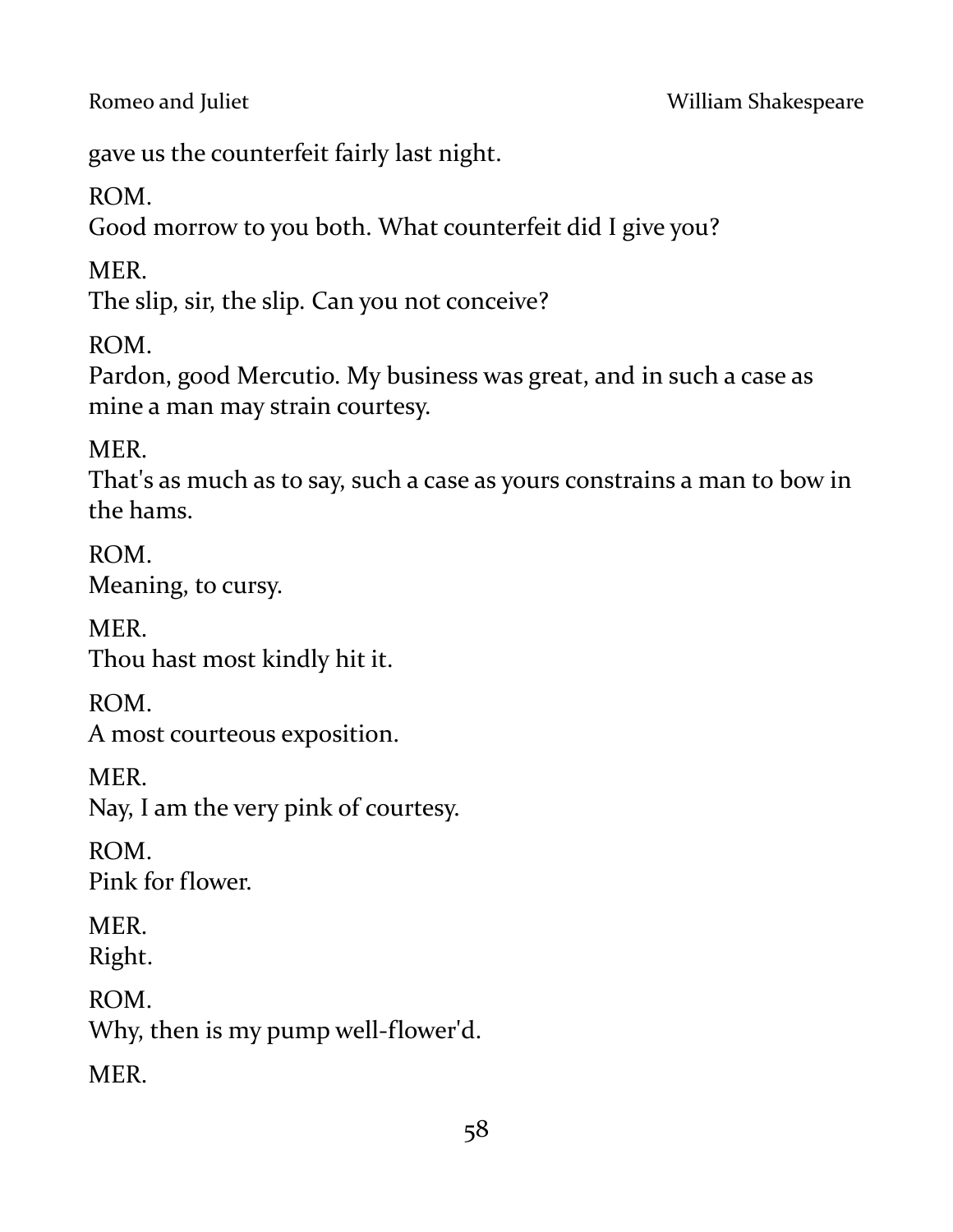Well said! Follow me this jest now till thou hast worn out thy pump, that, when the single sole of it is worn, the jest may remain, after the wearing, solely singular.

ROM.

O single-sold jest, solely singular for the singleness!

MER.

Come between us, good Benvolio! My wits faint.

ROM.

Swits and spurs, swits and spurs! or I'll cry a match.

MER.

Nay, if our wits run the wild-goose chase, I am done; for thou hast more of the wild goose in one of thy wits than, I am sure, I have in my whole five. Was I with you there for the goose?

ROM.

Thou wast never with me for anything when thou wast not there for the goose.

MER.

I will bite thee by the ear for that jest.

ROM.

Nay, good goose, bite not!

MER.

Thy wit is a very bitter sweeting; it is a most sharp sauce.

ROM.

And is it not, then, well serv'd in to a sweet goose?

MER.

O, here's a wit of cheveril, that stretches from an inch narrow to an ell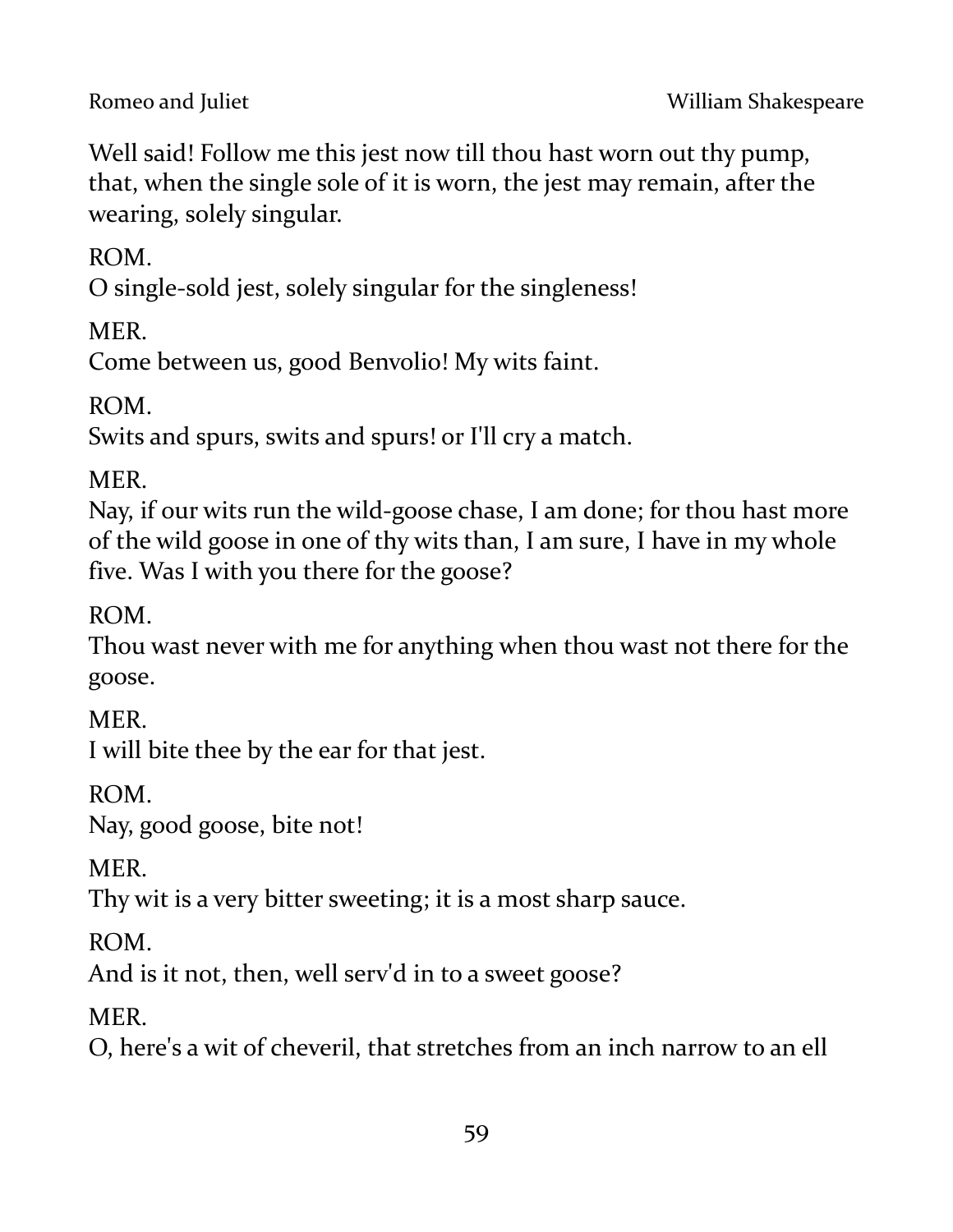broad!

ROM.

I stretch it out for that word 'broad,' which, added to the goose, proves thee far and wide a broad goose.

MER.

Why, is not this better now than groaning for love? Now art thou sociable, now art thou Romeo; now art thou what thou art, by art as well as by nature. For this drivelling love is like a great natural that runs lolling up and down to hide his bauble in a hole.

BEN.

Stop there, stop there!

**MER** 

Thou desirest me to stop in my tale against the hair.

BEN.

Thou wouldst else have made thy tale large.

MER.

O, thou art deceiv'd! I would have made it short; for I was come to the whole depth of my tale, and meant indeed to occupy the argument no longer.

ROM.

Here's goodly gear!

[Enter NURSE and her Man PETER.]

MER.

A sail, a sail!

BEN.

Two, two! a shirt and a smock.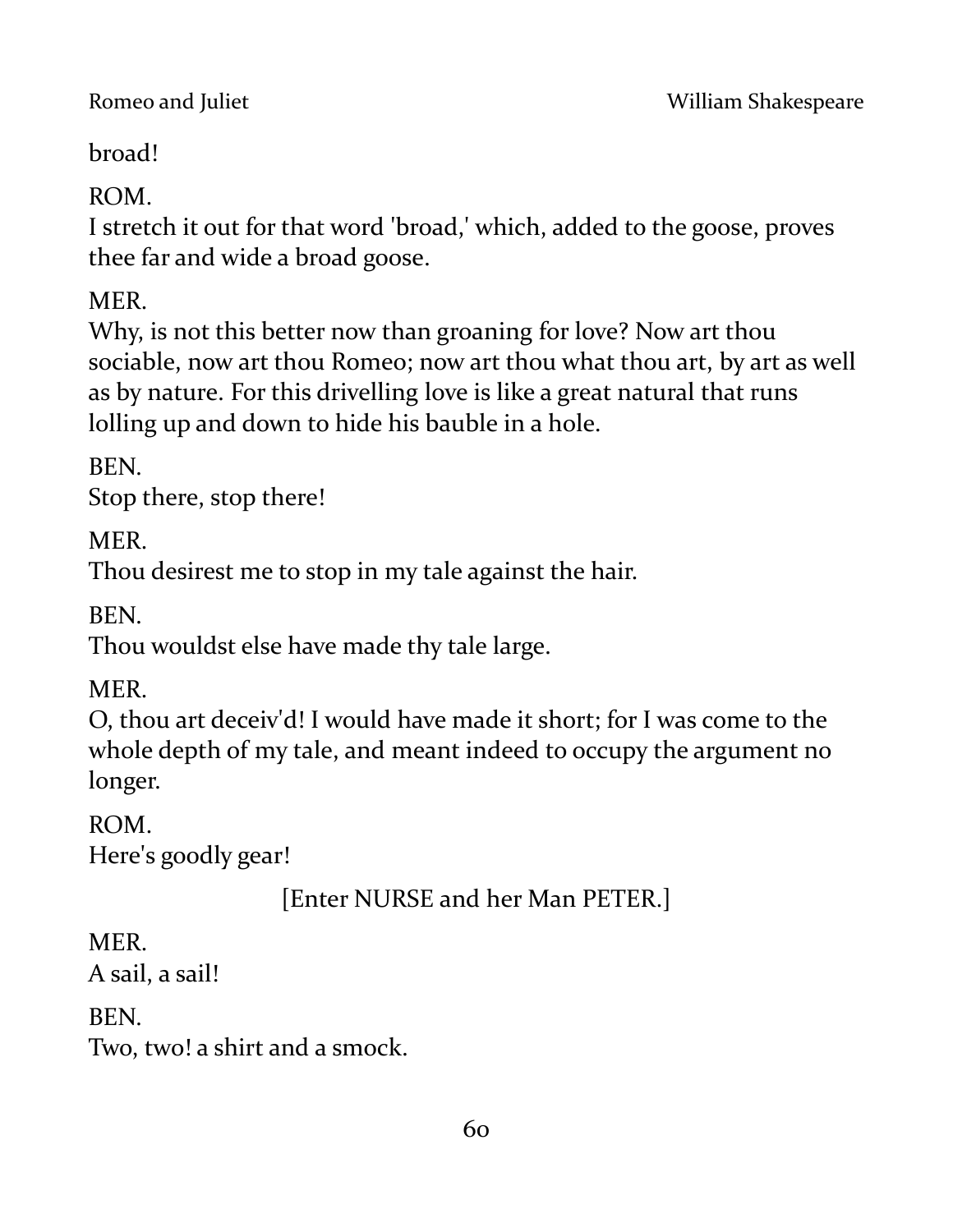NURSE. Peter!

PETER.

Anon.

NURSE. My fan, Peter.

MER.

Good Peter, to hide her face; for her fan's the fairer face of the two.

NURSE.

God ye good morrow, gentlemen.

MER.

God ye good-den, fair gentlewoman.

NURSE. Is it good-den?

MER.

'Tis no less, I tell ye; for the bawdy hand of the dial is now upon the prick of noon.

NURSE. Out upon you! What a man are you!

ROM.

One, gentlewoman, that God hath made for himself to mar.

NURSE.

By my troth, it is well said. 'For himself to mar,' quoth 'a? Gentlemen, can any of you tell me where I may find the young Romeo?

ROM.

I can tell you; but young Romeo will be older when you have found him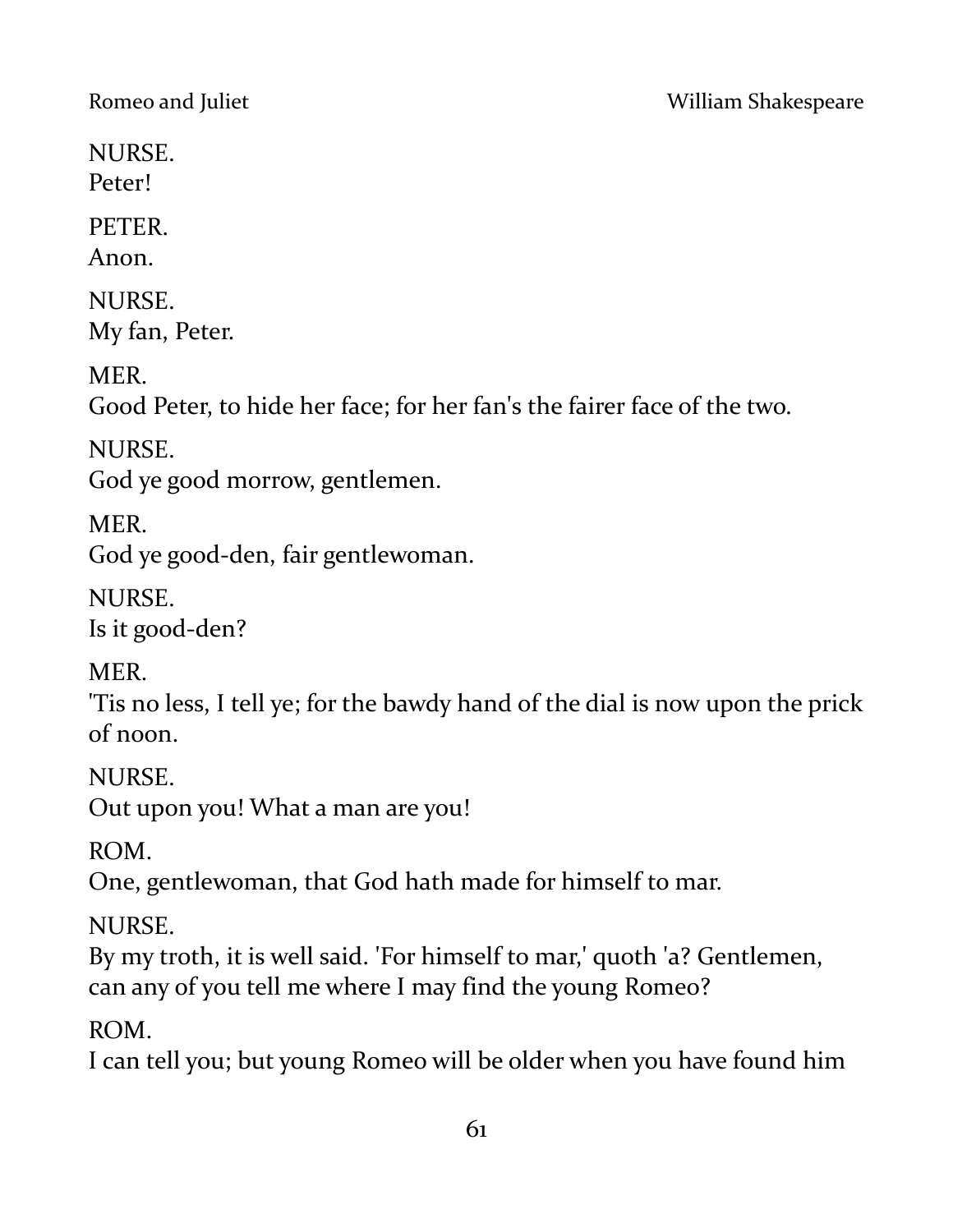than he was when you sought him. I am the youngest of that name, for fault of a worse.

NURSE.

You say well.

MER.

Yea, is the worst well? Very well took, i' faith! wisely, wisely.

NURSE.

If you be he, sir, I desire some confidence with you.

BEN.

She will endite him to some supper.

**MER** A bawd, a bawd, a bawd! So ho!

ROM. What hast thou found?

MER.

No hare, sir; unless a hare, sir, in a lenten pie, that is something stale and hoar ere it be spent.

[He walks by them and sings.]

An old hare hoar, And an old hare hoar, Is very good meat in Lent; But a hare that is hoar Is too much for a score When it hoars ere it be spent.

Romeo, will you come to your father's? We'll to dinner thither. ROM.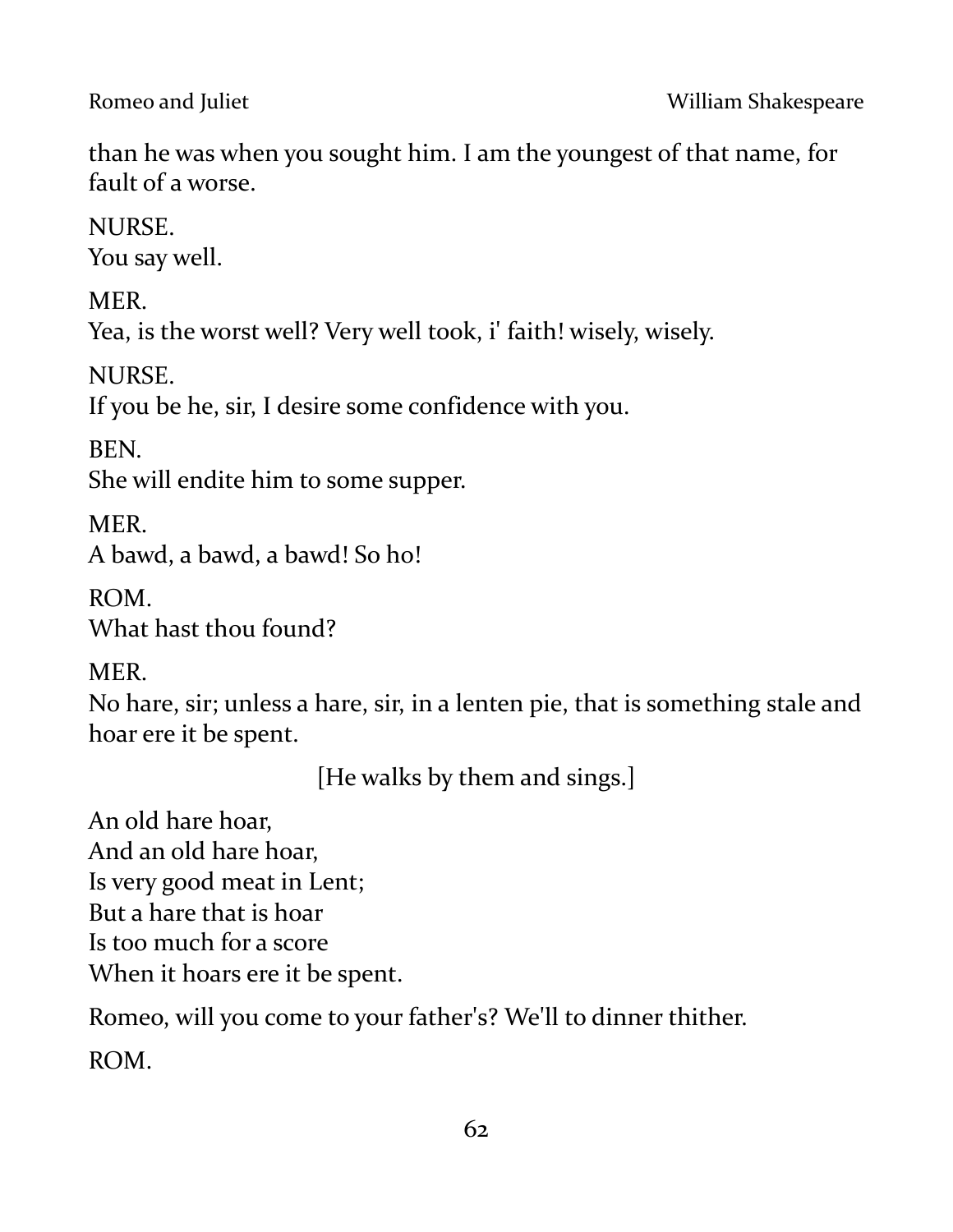I will follow you.

## MER. Farewell, ancient lady. Farewell, [sings] lady, lady, lady.

# [Exeunt MERCUTIO, BENVOLIO.]

## NURSE.

Marry, farewell! I Pray you, Sir, what saucy merchant was this that was so full of his ropery?

## ROM.

A gentleman, nurse, that loves to hear himself talk and will speak more in a minute than he will stand to in a month.

# NURSE.

An 'a speak anything against me, I'll take him down, an 'a were lustier than he is, and twenty such jacks; and if I cannot, I'll find those that shall. Scurvy knave! I am none of his flirt-gills; I am none of his skainsmates. And thou must stand by too, and suffer every knave to use me at his pleasure!

# PETER.

I saw no man use you at his pleasure. If I had, my weapon should quickly have been out, I warrant you. I dare draw as soon as another man, if I see occasion in a good quarrel, and the law on my side.

# NURSE.

Now, afore God, I am so vexed that every part about me quivers. Scurvy knave! Pray you, sir, a word; and, as I told you, my young lady bid me enquire you out. What she bid me say, I will keep to myself; but first let me tell ye, if ye should lead her into a fool's paradise, as they say, it were a very gross kind of behaviour, as they say; for the gentlewoman is young; and therefore, if you should deal double with her, truly it were an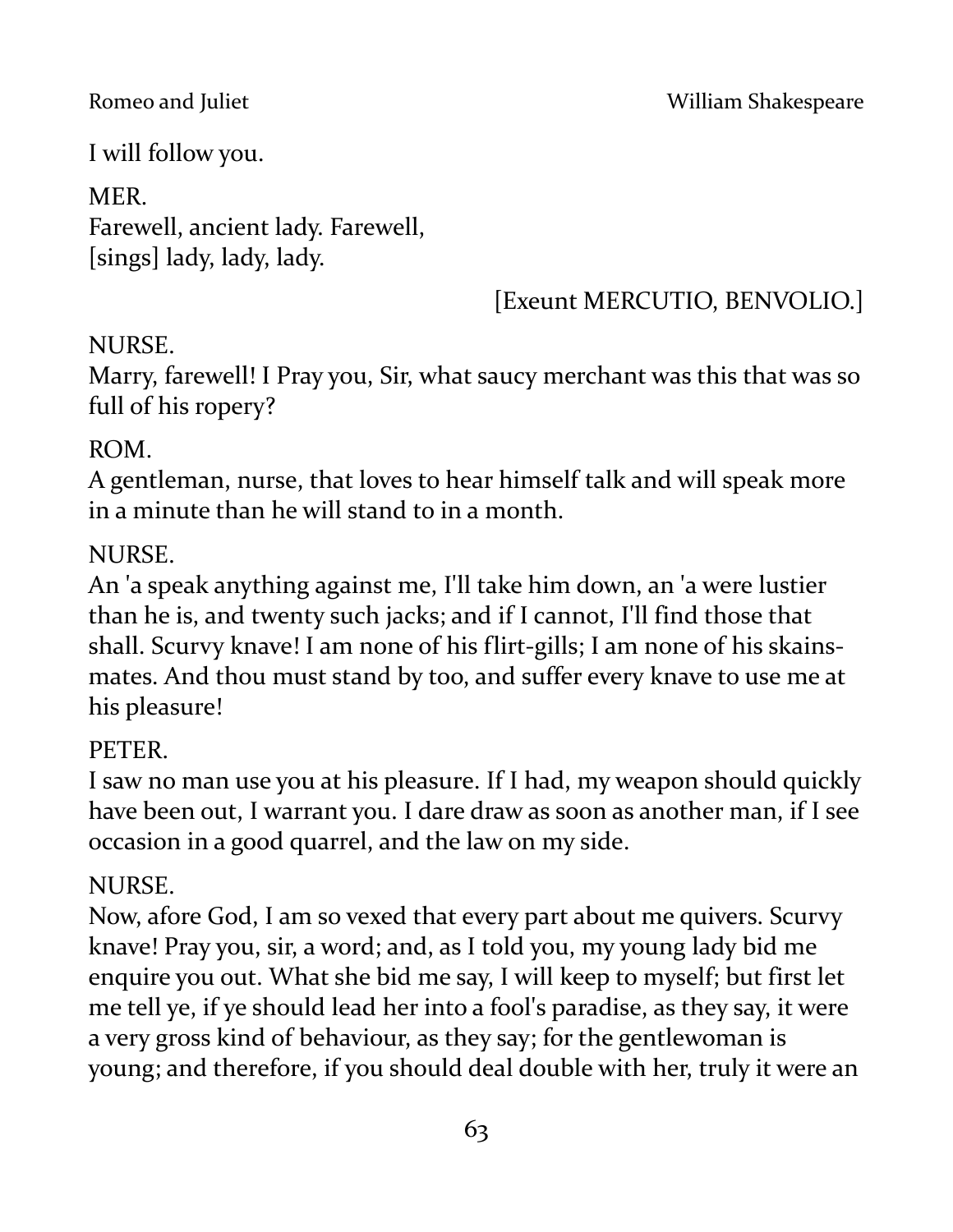ill thing to be off'red to any gentlewoman, and very weak dealing.

ROM.

Nurse, commend me to thy lady and mistress. I protest unto thee—

NURSE.

Good heart, and I faith I will tell her as much. Lord, Lord! she will be a joyful woman.

ROM.

What wilt thou tell her, nurse? Thou dost not mark me.

NURSE.

I will tell her, sir, that you do protest, which, as I take it, is a gentlemanlike offer.

ROM.

Bid her devise

Some means to come to shrift this afternoon; And there she shall at Friar Laurence' cell Be shriv'd and married. Here is for thy pains.

NURSE. No, truly, sir; not a penny.

ROM. Go to! I say you shall.

NURSE. This afternoon, sir? Well, she shall be there.

# ROM.

And stay, good nurse, behind the abbey wall. Within this hour my man shall be with thee And bring thee cords made like a tackled stair, Which to the high topgallant of my joy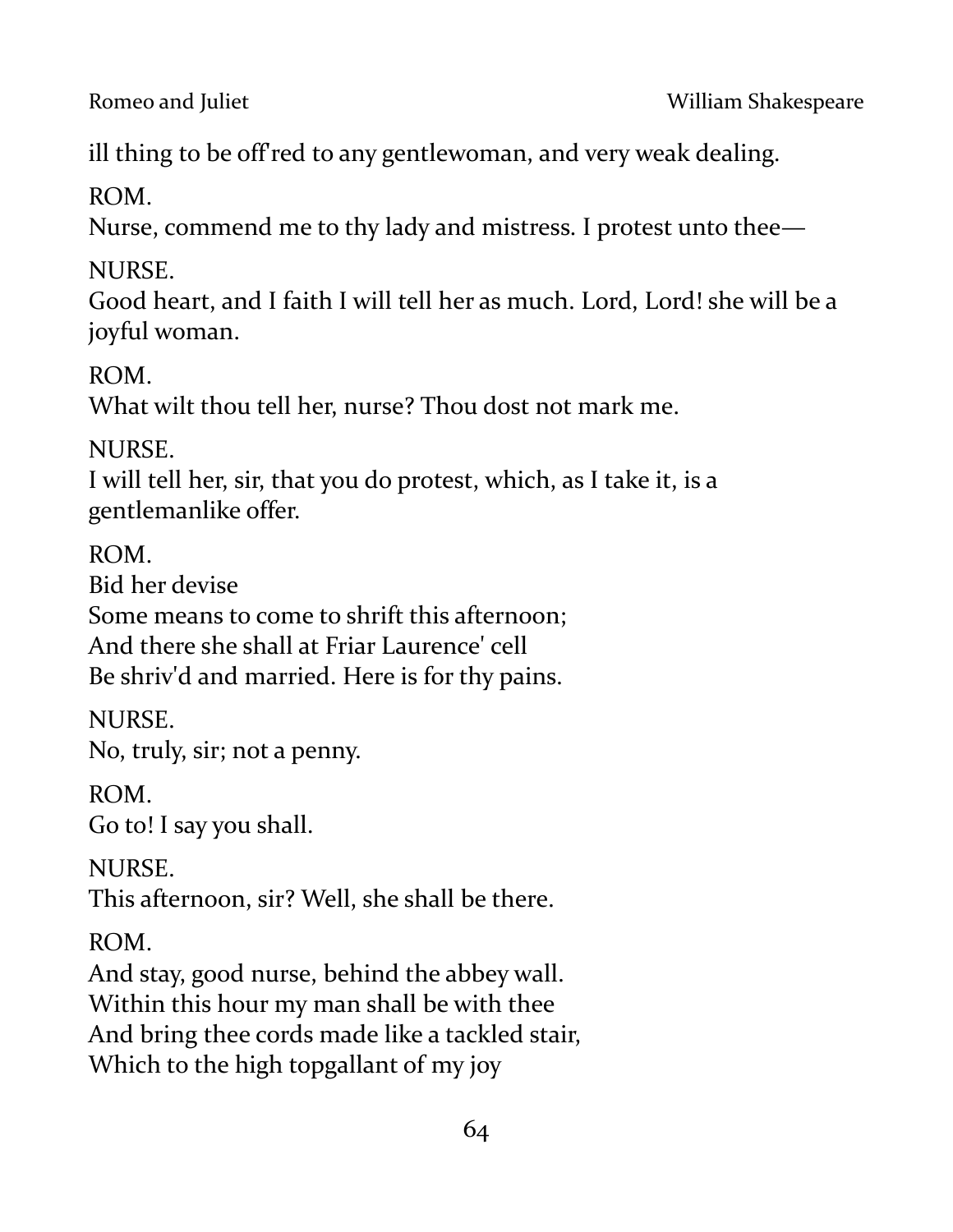#### Romeo and Juliet **No. 2018** William Shakespeare

Must be my convoy in the secret night. Farewell. Be trusty, and I'll quit thy pains. Farewell. Commend me to thy mistress.

#### NURSE.

Now God in heaven bless thee! Hark you, sir.

ROM.

What say'st thou, my dear nurse?

NURSE.

Is your man secret? Did you ne'er hear say, Two may keep counsel, putting one away?

## ROM.

I warrant thee my man's as true as steel.

## NURSE.

Well, sir, my mistress is the sweetest lady. Lord, Lord! when 'twas a little prating thing—O, there is a nobleman in town, one Paris, that would fain lay knife aboard; but she, good soul, had as lieve see a toad, a very toad, as see him. I anger her sometimes, and tell her that Paris is the properer man; but I'll warrant you, when I say so, she looks as pale as any clout in the versal world. Doth not rosemary and Romeo begin both with a letter?

# ROM.

Ay, nurse; what of that? Both with an R.

# NURSE.

Ah, mocker! that's the dog's name. R is for the—No; I know it begins with some other letter; and she hath the prettiest sententious of it, of you and rosemary, that it would do you good to hear it.

ROM.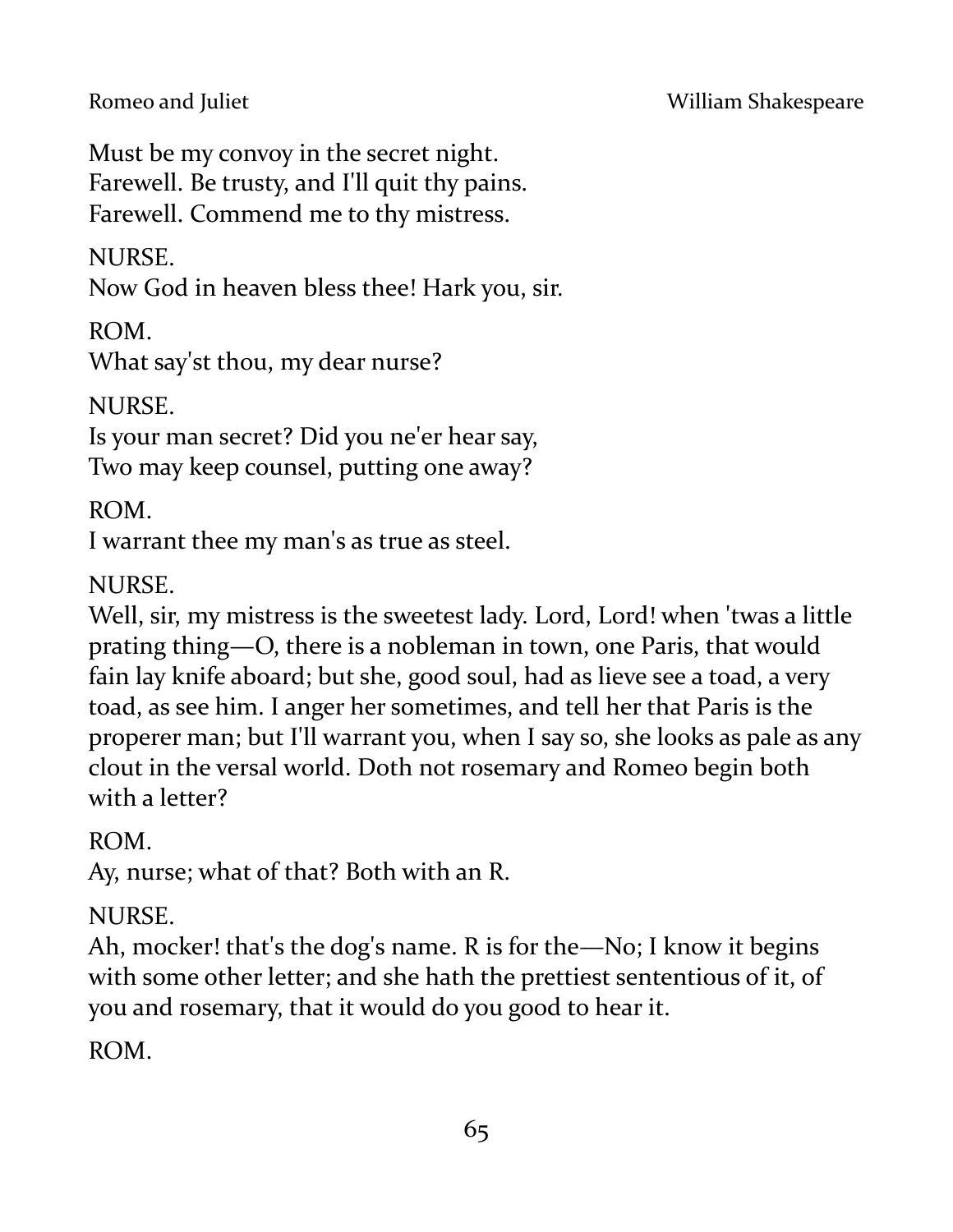Commend me to thy lady.

NURSE. Ay, a thousand times.

Peter!

PETER.

Anon.

NURSE.

Peter, take my fan, and go before, and apace.

#### Romeo and Juliet **National Accord Property Accord William Shakespeare**

[Exit ROMEO.]

[Exeunt.]

# SCENE V. Capulet's orchard.

[Enter JULIET.]

JUL.

The clock struck nine when I did send the nurse; In half an hour she 'promis'd to return. Perchance she cannot meet him. That's not so. O, she is lame! Love's heralds should be thoughts, Which ten times faster glide than the sun's beams Driving back shadows over low'ring hills. Therefore do nimble-pinion'd doves draw Love, And therefore hath the wind-swift Cupid wings. Now is the sun upon the highmost hill Of this day's journey, and from nine till twelve Is three long hours; yet she is not come. Had she affections and warm youthful blood, She would be as swift in motion as a ball;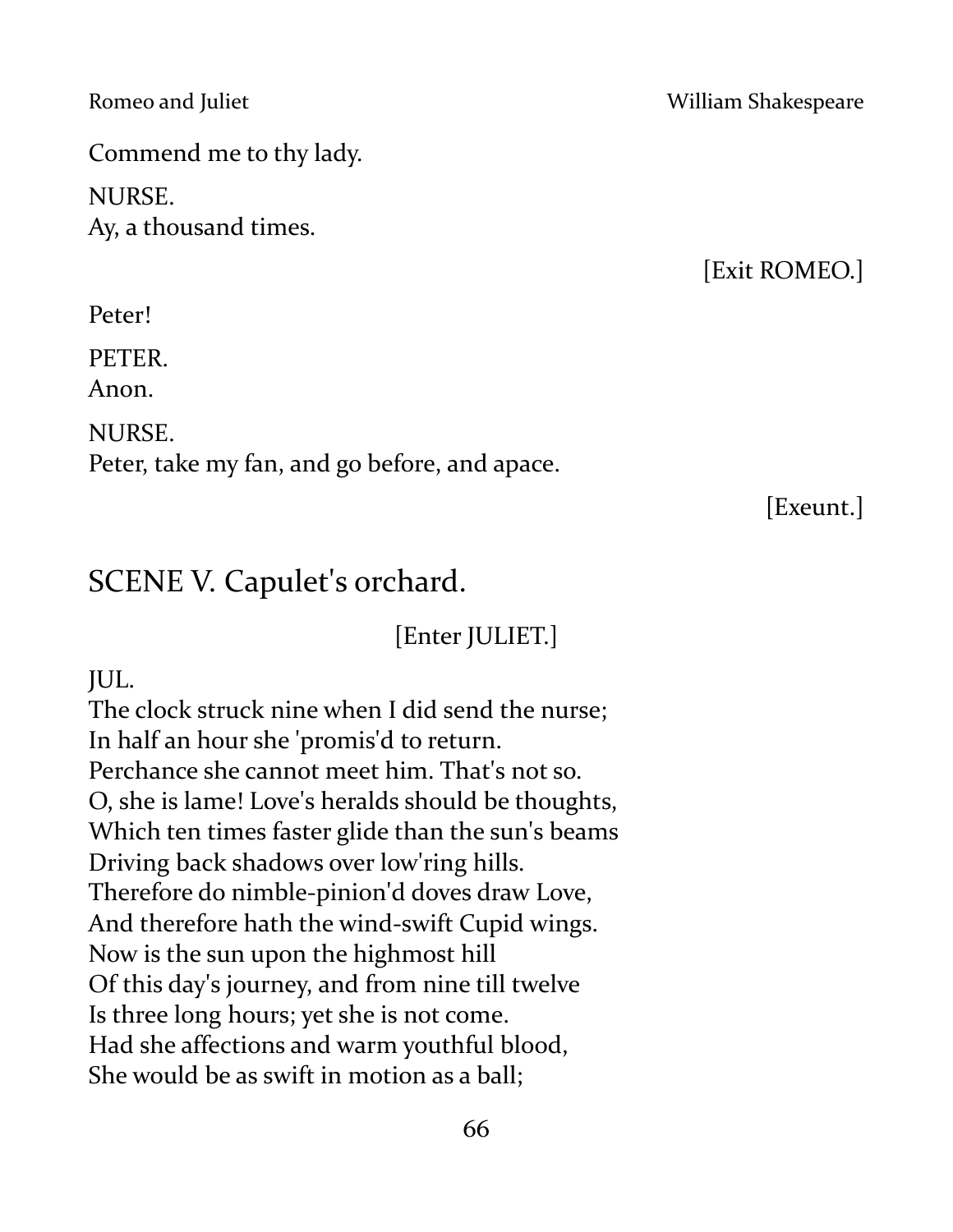My words would bandy her to my sweet love, And his to me, But old folks, many feign as they were dead— Unwieldy, slow, heavy and pale as lead.

# [Enter NURSE and PETER.]

O God, she comes! O honey nurse, what news? Hast thou met with him? Send thy man away.

NURSE.

Peter, stay at the gate.

# [Exit PETER.]

JUL.

Now, good sweet nurse—O Lord, why look'st thou sad? Though news be sad, yet tell them merrily; If good, thou shamest the music of sweet news By playing it to me with so sour a face.

NURSE.

I am aweary, give me leave awhile. Fie, how my bones ache! What a jaunce have I had!

JUL.

I would thou hadst my bones, and I thy news. Nay, come, I pray thee speak. Good, good nurse, speak.

NURSE.

Jesu, what haste! Can you not stay awhile? Do you not see that I am out of breath?

JUL.

How art thou out of breath when thou hast breath To say to me that thou art out of breath?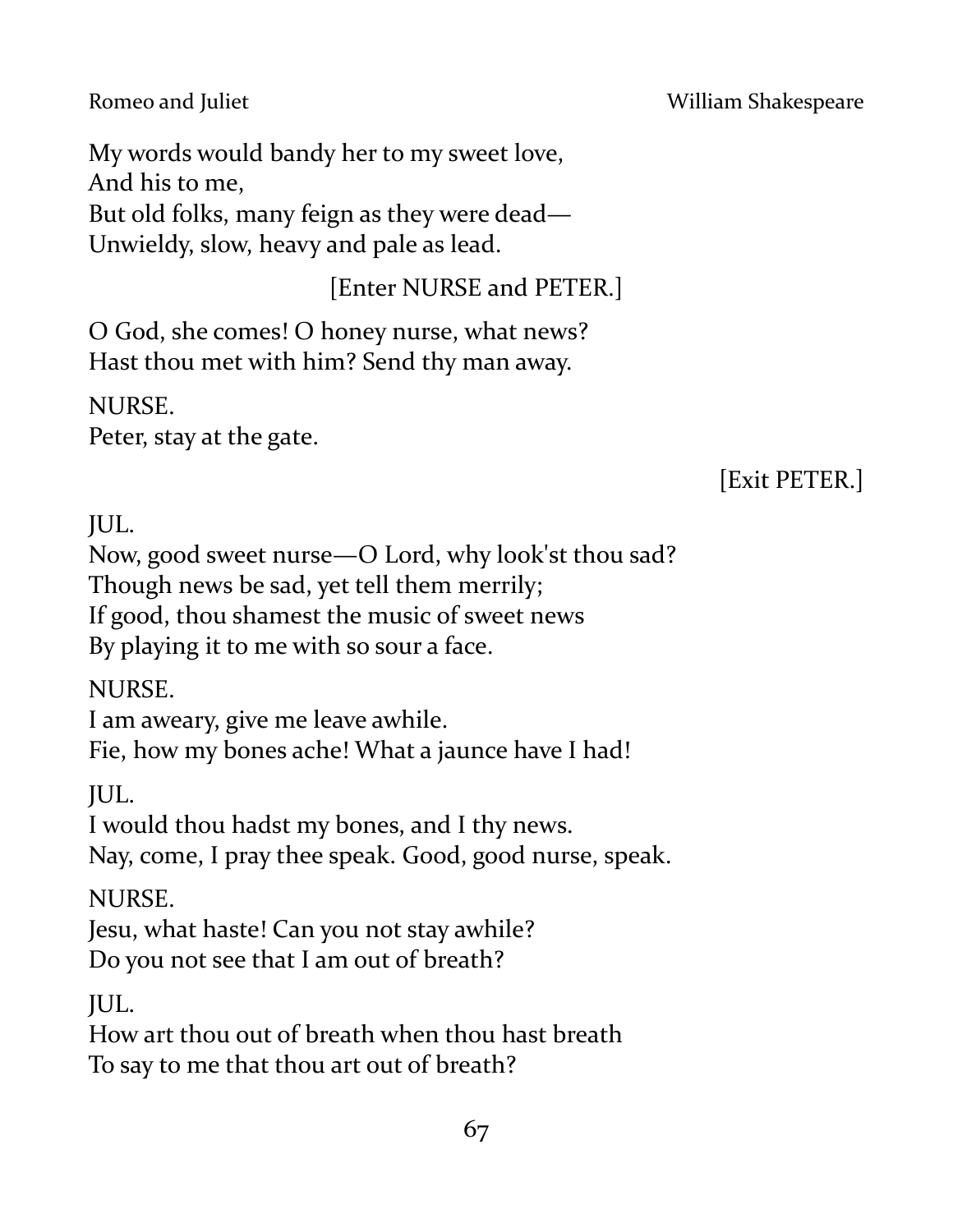The excuse that thou dost make in this delay Is longer than the tale thou dost excuse. Is thy news good or bad? Answer to that. Say either, and I'll stay the circumstance. Let me be satisfied, is't good or bad?

### NURSE.

Well, you have made a simple choice; you know not how to choose a man. Romeo? No, not he. Though his face be better than any man's, yet his leg excels all men's; and for a hand and a foot, and a body, though they be not to be talk'd on, yet they are past compare. He is not the flower of courtesy, but, I'll warrant him, as gentle as a lamb. Go thy ways, wench; serve God.

What, have you din'd at home?

JUL.

No, no. But all this did I know before. What says he of our marriage? What of that?

NURSE.

Lord, how my head aches! What a head have I! It beats as it would fall in twenty pieces. My back o' t' other side,—ah, my back, my back! Beshrew your heart for sending me about To catch my death with jauncing up and down!

JUL.

I' faith, I am sorry that thou art not well.

Sweet, sweet, Sweet nurse, tell me, what says my love?

NURSE.

Your love says, like an honest gentleman, and a courteous, and a kind, and a handsome; and, I warrant, a virtuous—Where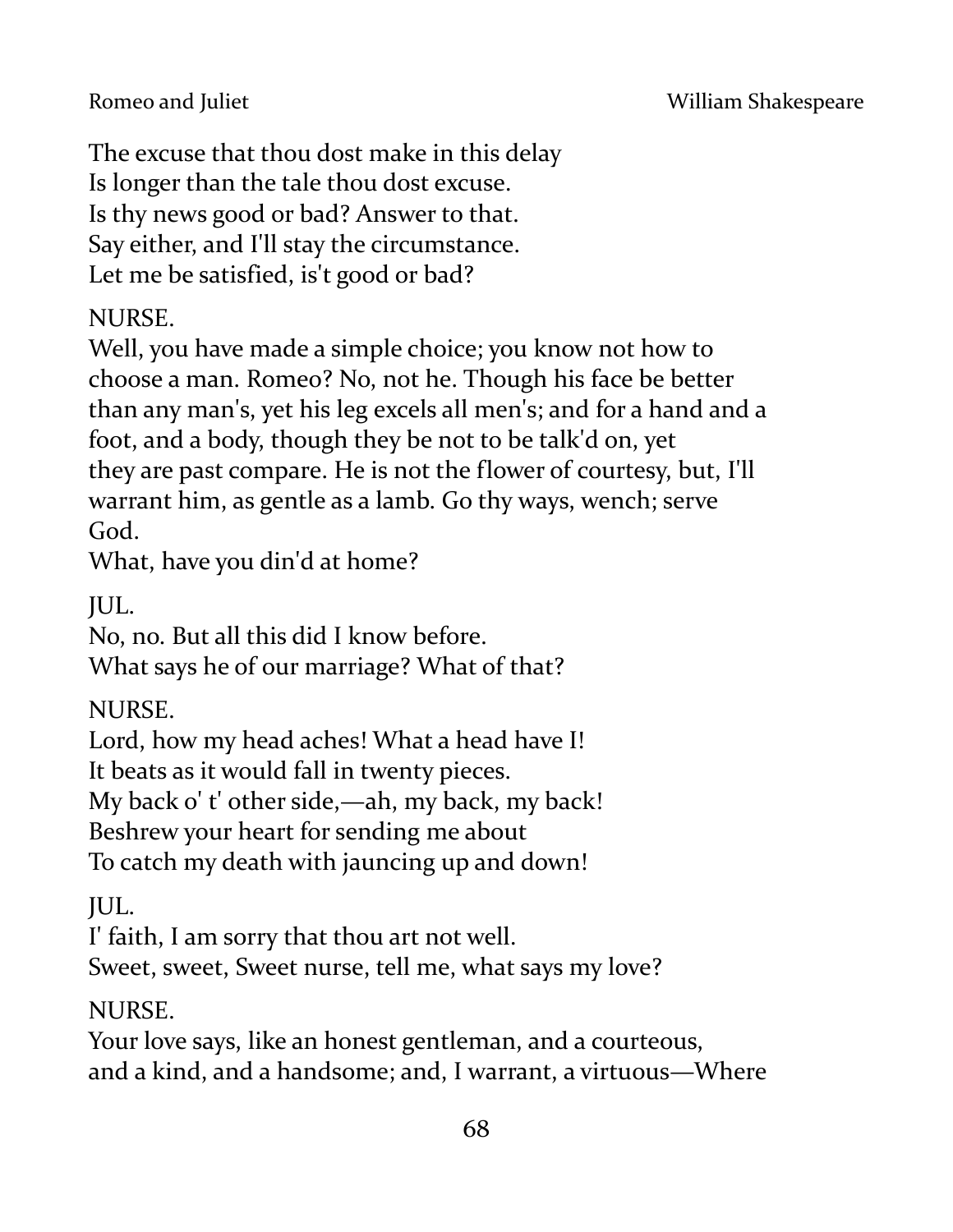#### Romeo and Juliet **No. 2018** William Shakespeare

is your mother?

JUL.

Where is my mother? Why, she is within. Where should she be? How oddly thou repliest! 'Your love says, like an honest gentleman, "Where is your mother?"'

NURSE.

O God's Lady dear! Are you so hot? Marry come up, I trow. Is this the poultice for my aching bones? Henceforward do your messages yourself.

JUL.

Here's such a coil! Come, what says Romeo?

NURSE.

Have you got leave to go to shrift to-day?

JUL.

I have.

# NURSE.

Then hie you hence to Friar Laurence' cell; There stays a husband to make you a wife. Now comes the wanton blood up in your cheeks: They'll be in scarlet straight at any news. Hie you to church; I must another way, To fetch a ladder, by the which your love Must climb a bird's nest soon when it is dark. I am the drudge, and toil in your delight; But you shall bear the burthen soon at night. Go; I'll to dinner; hie you to the cell.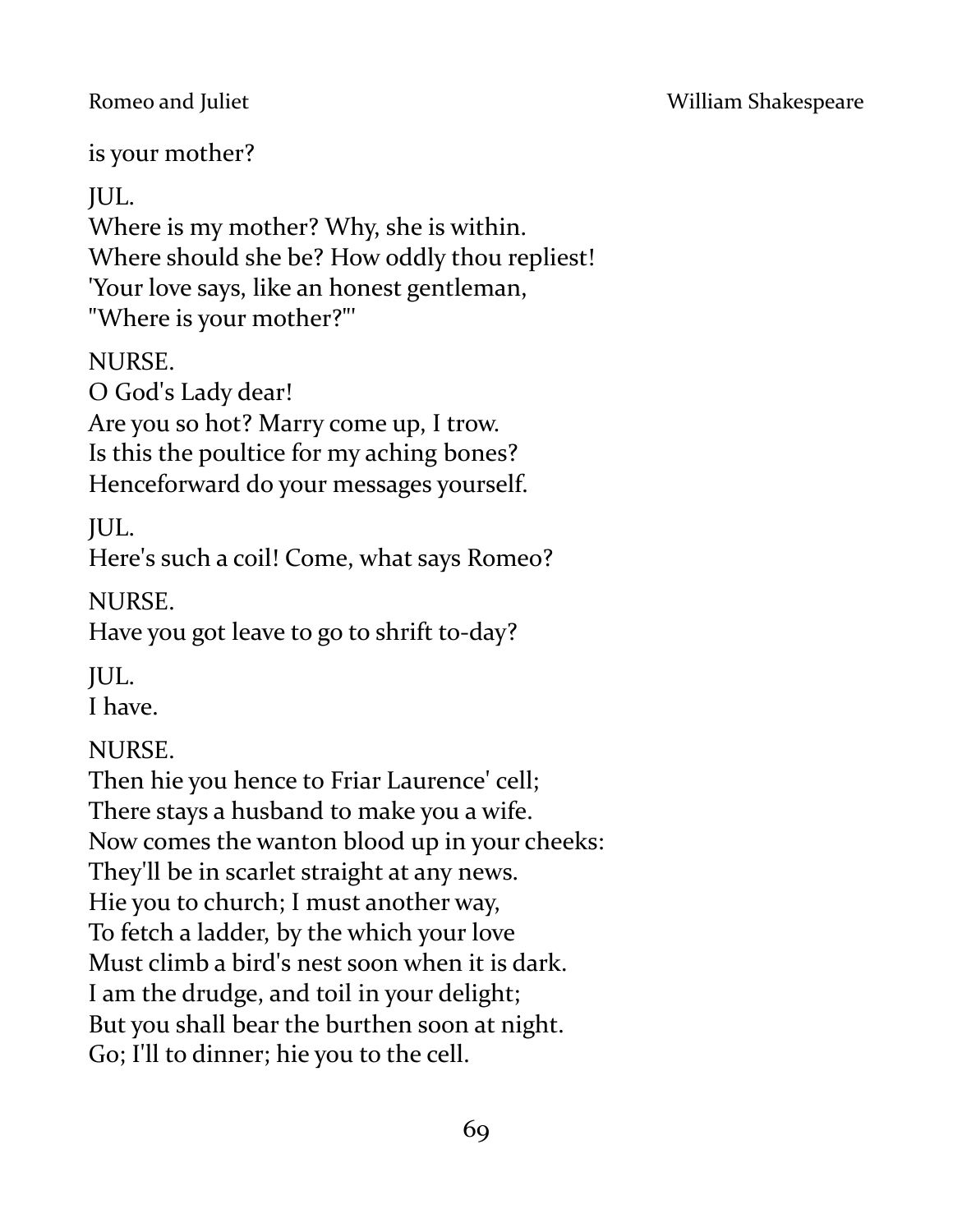#### Romeo and Juliet **No. 2018 Romeo and Juliet** William Shakespeare

#### JUL.

Hie to high fortune! Honest nurse, farewell.

[Exeunt.]

# SCENE VI. Friar Laurence's cell.

# [Enter FRIAR LAURENCE and ROMEO.]

#### FRIAR.

So smile the heavens upon this holy act That after-hours with sorrow chide us not!

ROM.

Amen, amen! But come what sorrow can, It cannot countervail the exchange of joy That one short minute gives me in her sight. Do thou but close our hands with holy words, Then love-devouring death do what he dare— It is enough I may but call her mine.

FRIAR.

These violent delights have violent ends And in their triumph die, like fire and powder, Which, as they kiss, consume. The sweetest honey Is loathsome in his own deliciousness And in the taste confounds the appetite. Therefore love moderately: long love doth so; Too swift arrives as tardy as too slow.

# [Enter JULIET.]

Here comes the lady. O, so light a foot Will ne'er wear out the everlasting flint.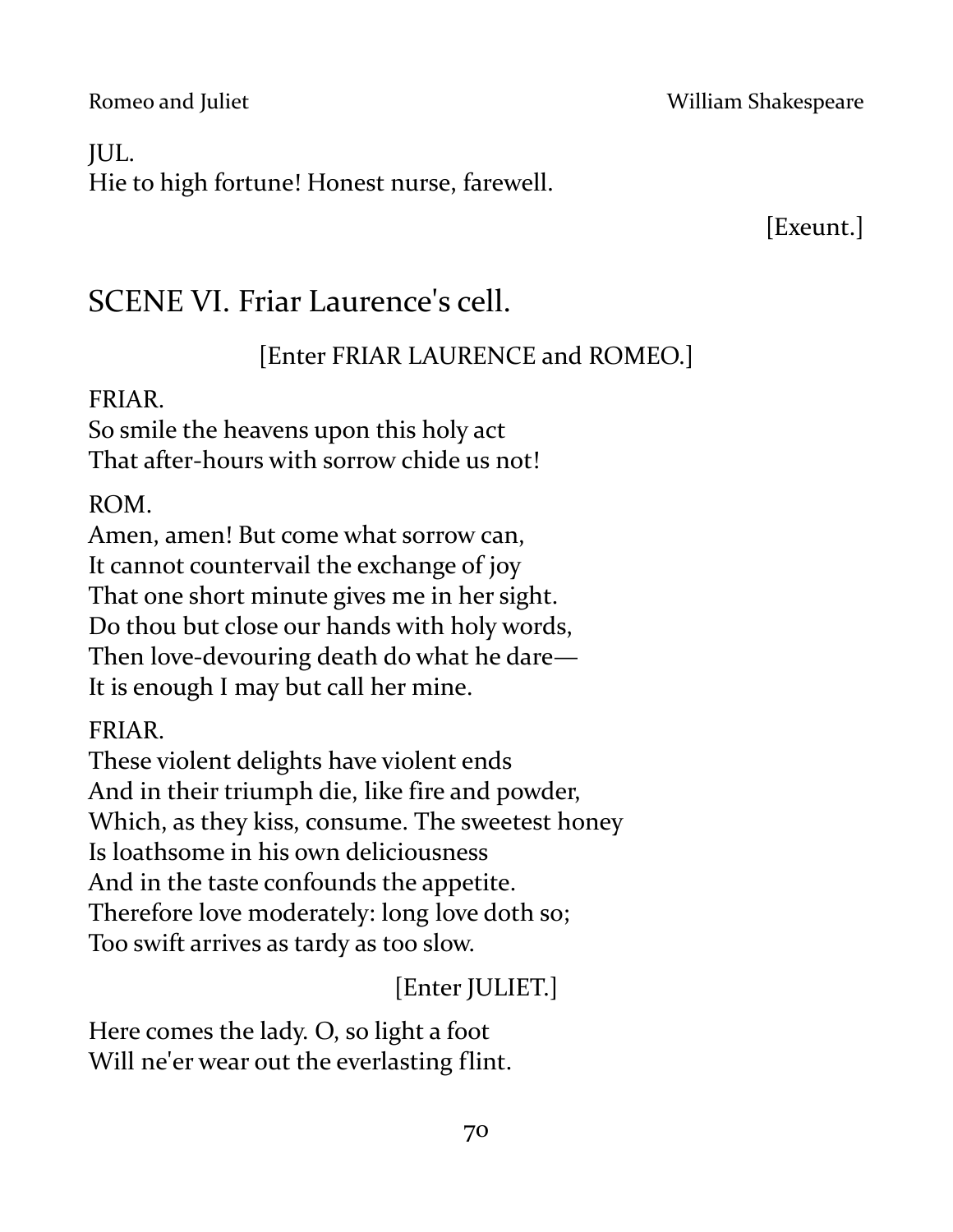A lover may bestride the gossamer That idles in the wanton summer air, And yet not fall; so light is vanity.

# JUL.

Good even to my ghostly confessor.

## FRIAR.

Romeo shall thank thee, daughter, for us both.

# JUL.

As much to him, else is his thanks too much.

# ROM.

Ah, Juliet, if the measure of thy joy Be heap'd like mine, and that thy skill be more To blazon it, then sweeten with thy breath This neighbour air, and let rich music's tongue Unfold the imagin'd happiness that both Receive in either by this dear encounter.

JUL.

Conceit, more rich in matter than in words, Brags of his substance, not of ornament. They are but beggars that can count their worth; But my true love is grown to such excess cannot sum up sum of half my wealth.

# FRIAR.

Come, come with me, and we will make short work; For, by your leaves, you shall not stay alone Till Holy Church incorporate two in one.

[Exeunt.]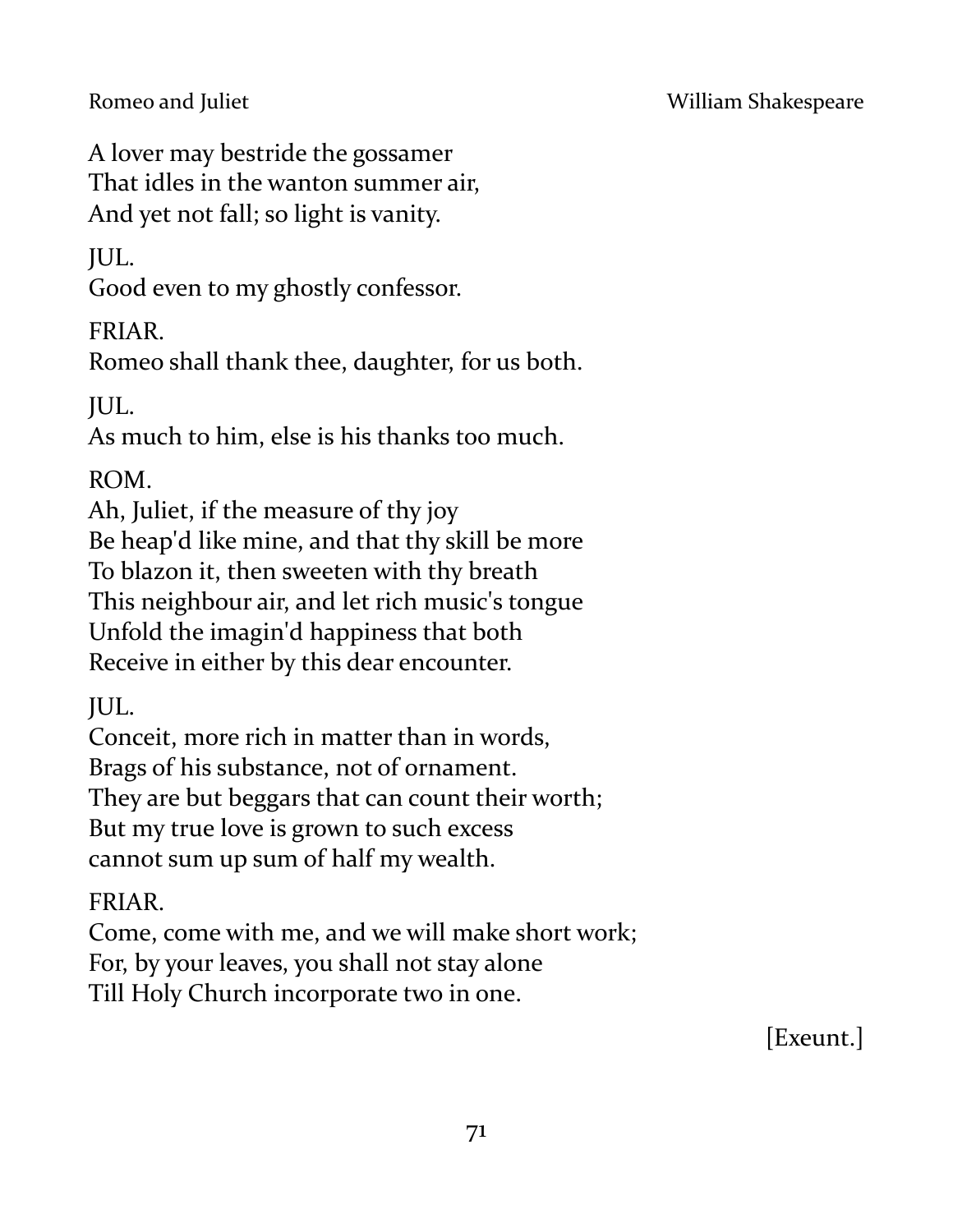# ACT III.

# SCENE I. A public place.

[Enter MERCUTIO, BENVOLIO, and MEN.]

BEN.

I pray thee, good Mercutio, let's retire. The day is hot, the Capulets abroad. And if we meet, we shall not scape a brawl, For now, these hot days, is the mad blood stirring.

**MER** 

Thou art like one of these fellows that, when he enters the confines of a tavern, claps me his sword upon the table and says 'God send me no need of thee!' and by the operation of the second cup draws him on the drawer, when indeed there is no need.

**BEN.** Am I like such a fellow?

MER.

Come, come, thou art as hot a jack in thy mood as any in Italy; and as soon moved to be moody, and as soon moody to be moved.

BEN. And what to?

MER.

Nay, an there were two such, we should have none shortly, for one would kill the other. Thou! why, thou wilt quarrel with a man that hath a hair more or a hair less in his beard than thou hast. Thou wilt quarrel with a man for cracking nuts, having no other reason but because thou hast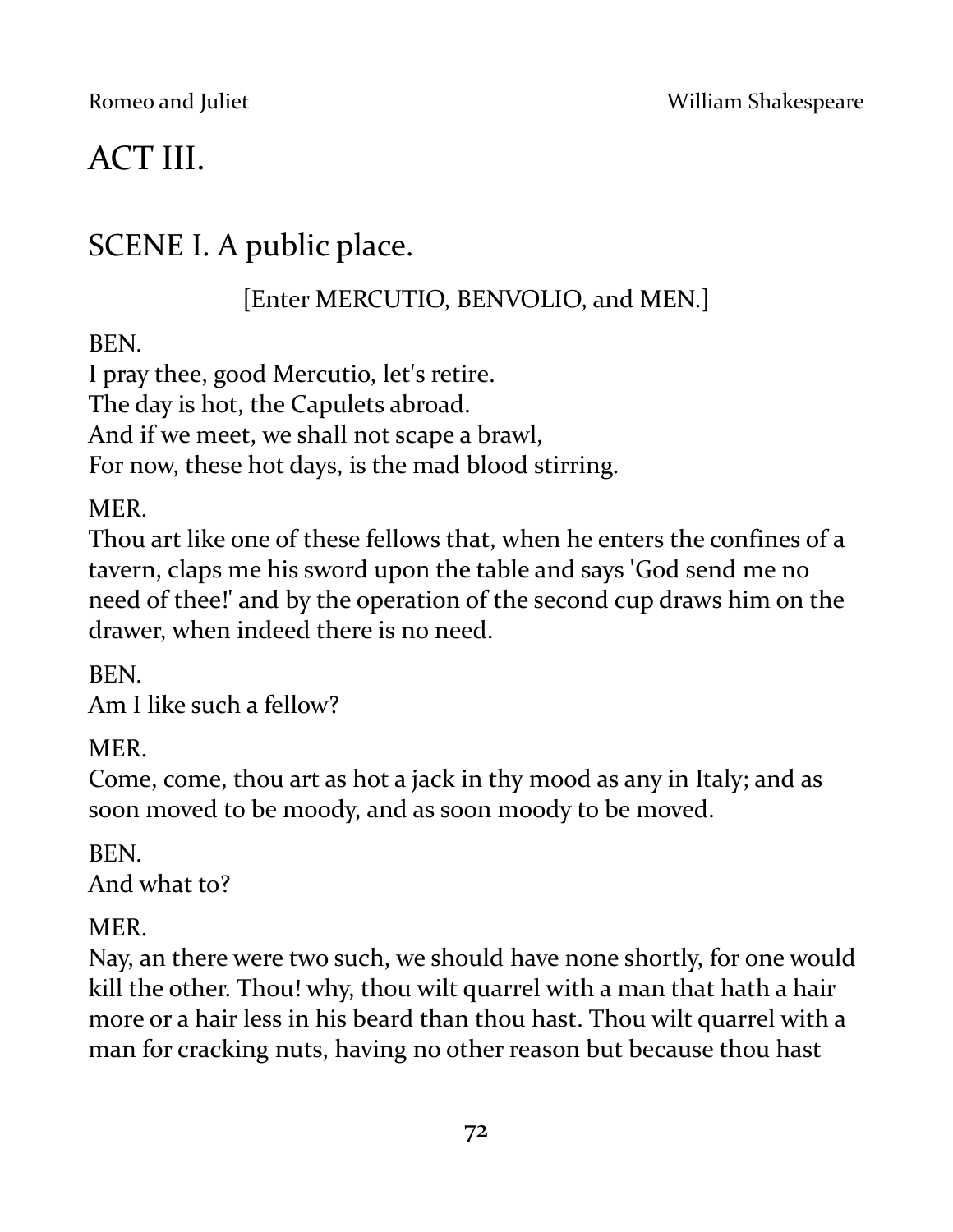hazel eyes. What eye but such an eye would spy out such a quarrel? Thy head is as full of quarrels as an egg is full of meat; and yet thy head hath been beaten as addle as an egg for quarrelling. Thou hast quarrell'd with a man for coughing in the street, because he hath wakened thy dog that hath lain asleep in the sun. Didst thou not fall out with a tailor for wearing his new doublet before Easter, with another for tying his new shoes with an old riband? And yet thou wilt tutor me from quarrelling!

**BEN.** 

An I were so apt to quarrel as thou art, any man should buy the fee simple of my life for an hour and a quarter.

MER.

The fee simple? O simple!

[Enter TYBALT and others.]

BEN.

By my head, here come the Capulets.

MER.

By my heel, I care not.

TYB.

Follow me close, for I will speak to them. Gentlemen, good den. A word with one of you.

MER.

And but one word with one of us?

Couple it with something; make it a word and a blow.

TYB.

You shall find me apt enough to that, sir, an you will give me occasion.

**MER**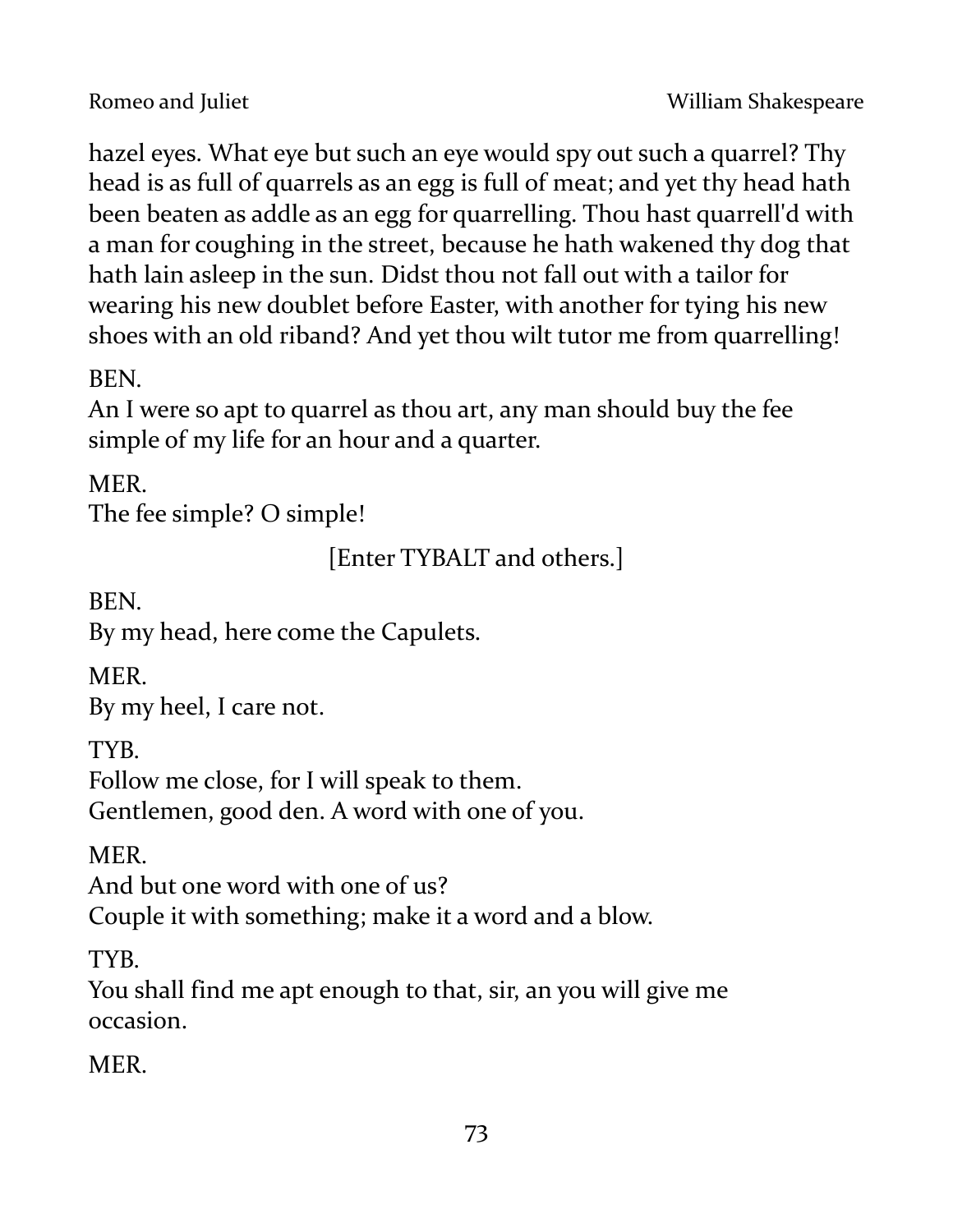Could you not take some occasion without giving

TYB.

Mercutio, thou consortest with Romeo.

MER.

Consort? What, dost thou make us minstrels? An thou make minstrels of us, look to hear nothing but discords. Here's my fiddlestick; here's that shall make you dance. Zounds, consort!

BEN.

We talk here in the public haunt of men.

Either withdraw unto some private place

And reason coldly of your grievances,

Or else depart. Here all eyes gaze on us.

MER.

Men's eyes were made to look, and let them gaze. I will not budge for no man's pleasure,

[Enter ROMEO.]

TYB.

Well, peace be with you, sir. Here comes my man.

MER.

But I'll be hang'd, sir, if he wear your livery. Marry, go before to field, he'll be your follower! Your worship in that sense may call him man.

TYB.

Romeo, the love I bear thee can afford No better term than this: thou art a villain.

ROM.

Tybalt, the reason that I have to love thee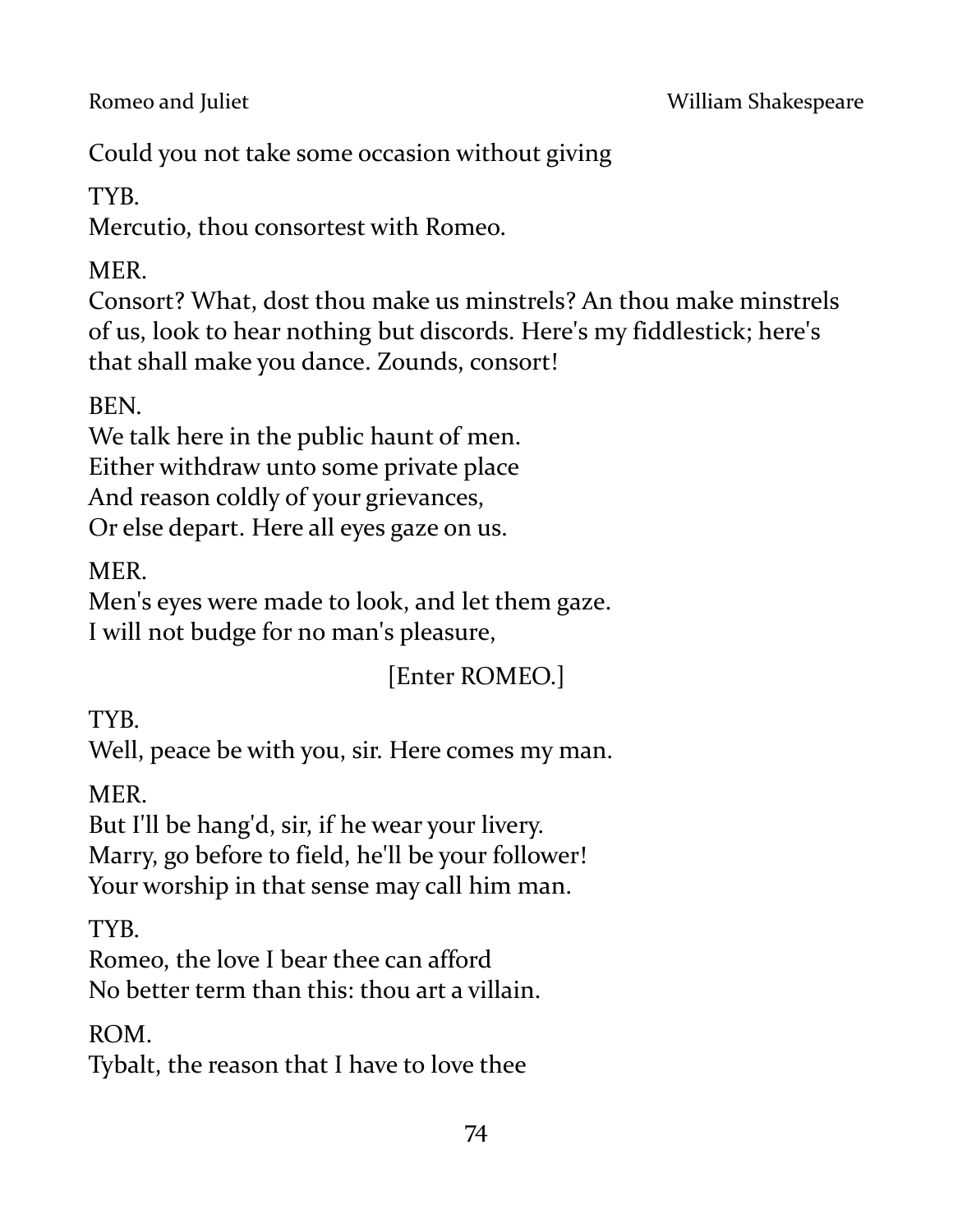Doth much excuse the appertaining rage To such a greeting. Villain am I none. Therefore farewell. I see thou knowest me not.

TYB.

Boy, this shall not excuse the injuries That thou hast done me; therefore turn and draw.

ROM.

I do protest I never injur'd thee,

But love thee better than thou canst devise

Till thou shalt know the reason of my love; And so good Capulet, which name I tender

As dearly as mine own, be satisfied.

MER.

O calm, dishonourable, vile submission! Alla stoccata carries it away. [Draws.] Tybalt, you ratcatcher, will you walk?

TYB.

What wouldst thou have with me?

MER.

Good King of Cats, nothing but one of your nine lives. That I mean to make bold withal, and, as you shall use me hereafter, dry-beat the rest of the eight. Will you pluck your sword out of his pitcher by the ears? Make haste, lest mine be about your ears ere it be out.

TYB. I am for you. [Draws.]

ROM.

Gentle Mercutio, put thy rapier up.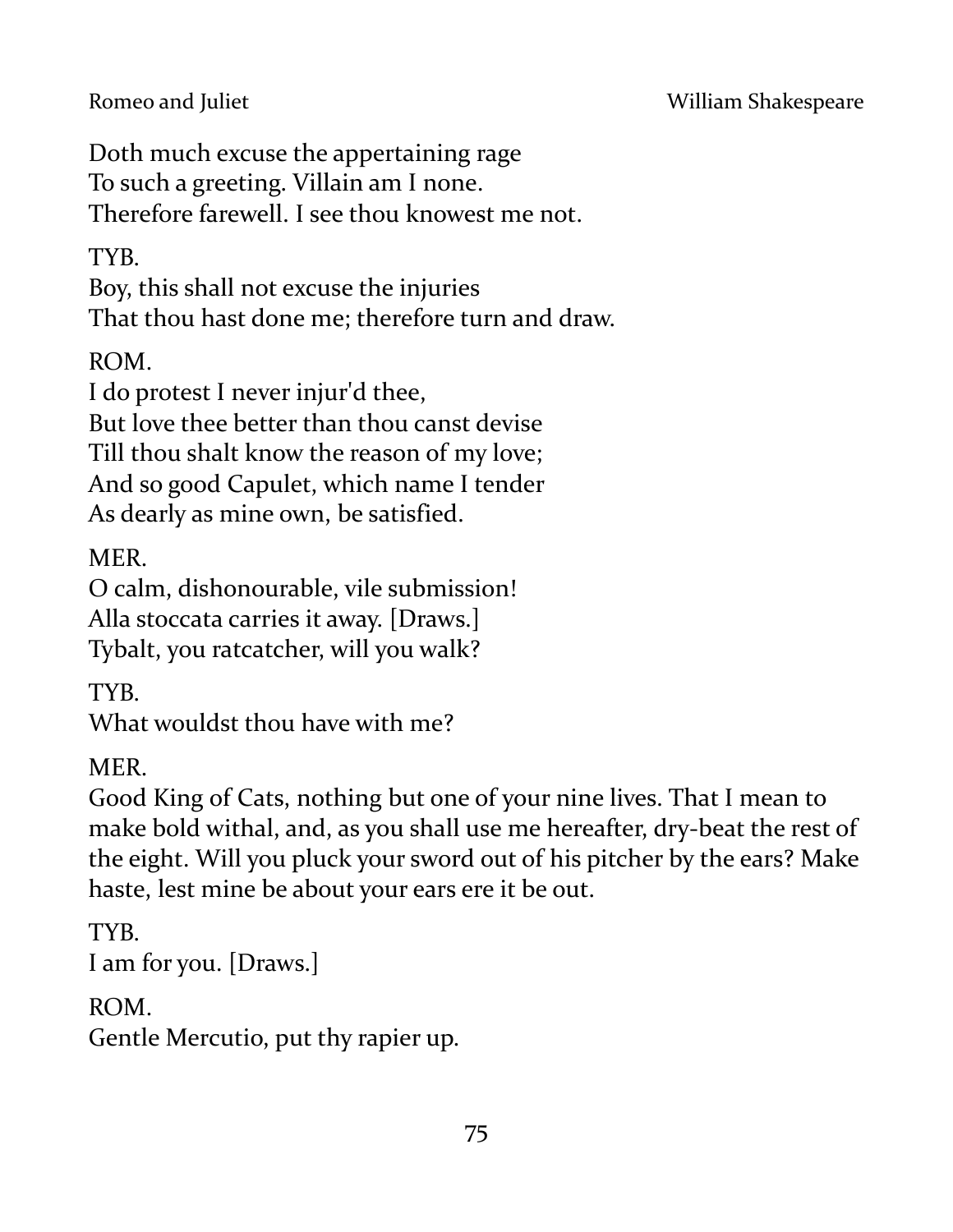Romeo and Juliet **No. 2018** William Shakespeare

MER. Come, sir, your passado!

[They fight.]

ROM.

Draw, Benvolio; beat down their weapons. Gentlemen, for shame! forbear this outrage! Tybalt, Mercutio, the Prince expressly hath Forbid this bandying in Verona streets. Hold, Tybalt! Good Mercutio!

> [TYBALT under ROMEO'S arm thrusts MERCUTIO in, and flies with his Followers.]

**MER** 

I am hurt.

A plague o' both your houses! I am sped. Is he gone and hath nothing?

BEN. What, art thou hurt?

MER.

Ay, ay, a scratch, a scratch. Marry, 'tis enough. Where is my page? Go, villain, fetch a surgeon.

[Exit PAGE.]

### ROM.

Courage, man. The hurt cannot be much.

### MER.

No, 'tis not so deep as a well, nor so wide as a church door; but 'tis enough, 'twill serve. Ask for me to-morrow, and you shall find me a grave man. I am peppered, I warrant, for this world. A plague o' both your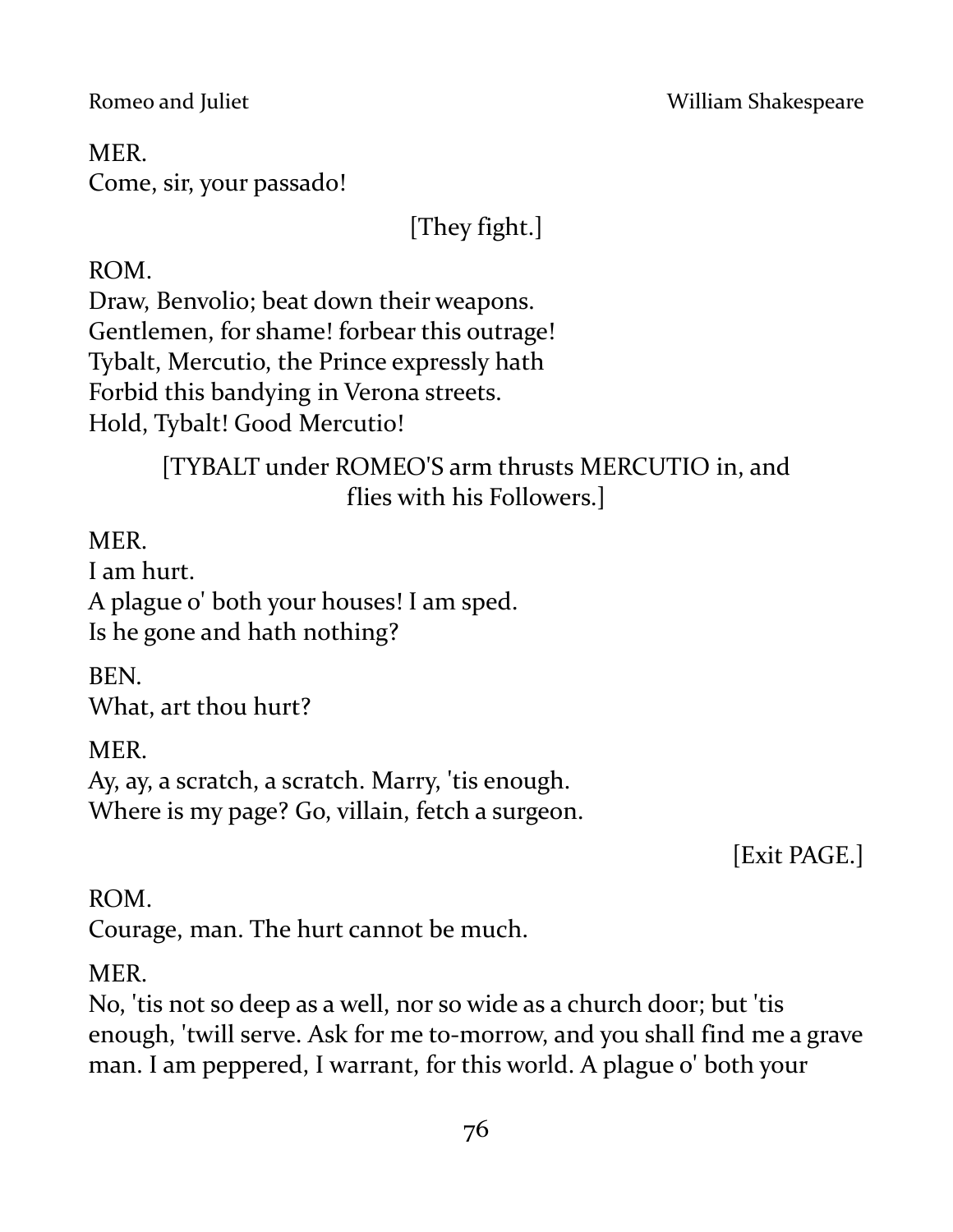houses! Zounds, a dog, a rat, a mouse, a cat, to scratch a man to death! a braggart, a rogue, a villain, that fights by the book of arithmetic! Why the devil came you between us? I was hurt under your arm.

ROM.

I thought all for the best.

MER.

Help me into some house, Benvolio, Or I shall faint. A plague o' both your houses! They have made worms' meat of me. I have it, And soundly too. Your houses!

[Exit supported by BENVOLIO.]

ROM.

This gentleman, the Prince's near ally, My very friend, hath got this mortal hurt In my behalf—my reputation stain'd With Tybalt's slander—Tybalt, that an hour Hath been my kinsman. O sweet Juliet, Thy beauty hath made me effeminate And in my temper soft'ned valour's steel

[Enter BENVOLIO.]

BEN.

O Romeo, Romeo, brave Mercutio's dead! That gallant spirit hath aspir'd the clouds, Which too untimely here did scorn the earth.

ROM.

This day's black fate on moe days doth depend; This but begins the woe others must end.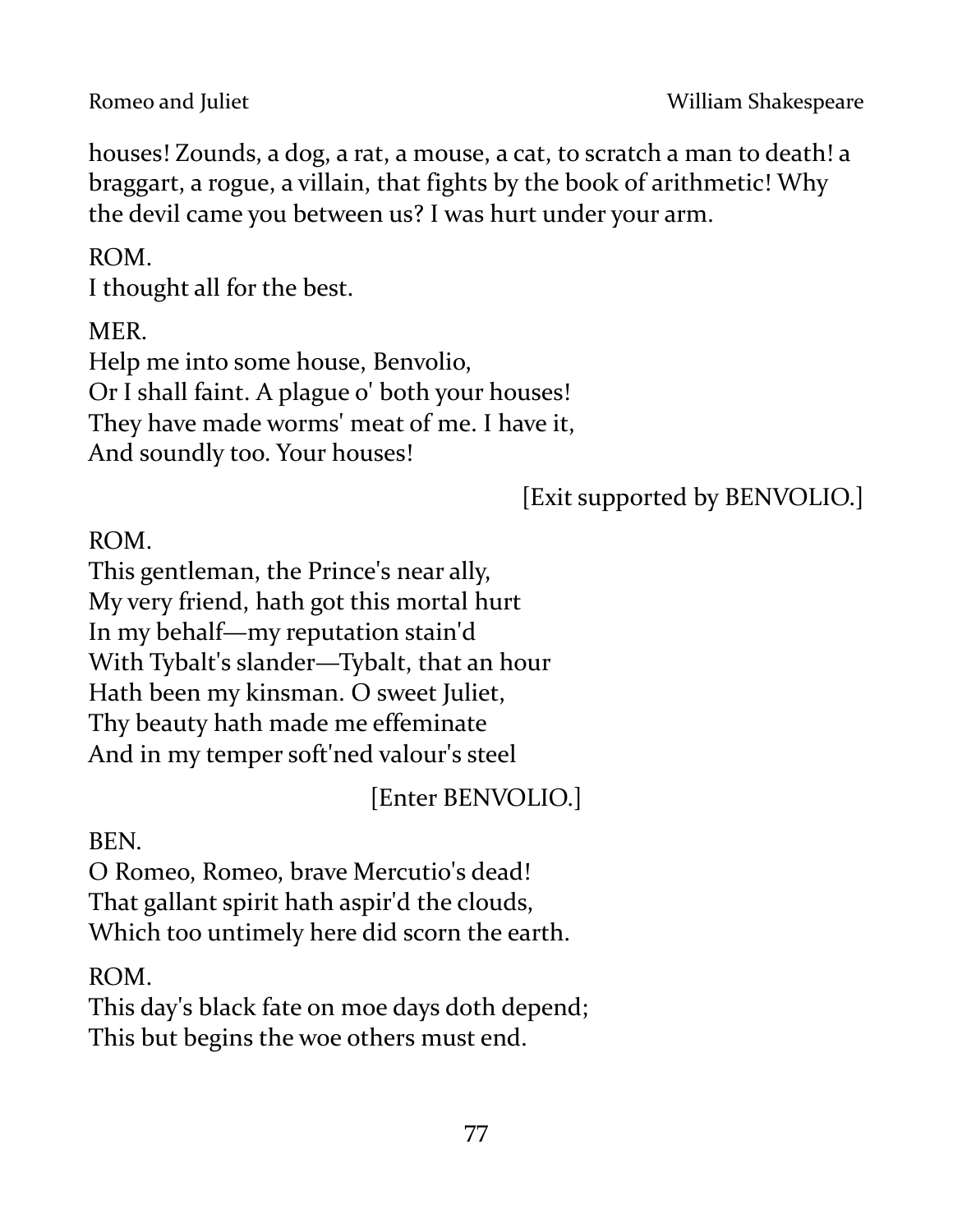# [Enter TYBALT.]

BEN.

Here comes the furious Tybalt back again.

ROM.

Alive in triumph, and Mercutio slain? Away to heaven respective lenity, And fire-ey'd fury be my conduct now! Now, Tybalt, take the 'villain' back again That late thou gavest me; for Mercutio's soul Is but a little way above our heads, Staying for thine to keep him company. Either thou or I, or both, must go with him.

TYB.

Thou, wretched boy, that didst consort him here, Shalt with him hence.

ROM. This shall determine that.

[They fight. TYBALT falls.]

BEN.

Romeo, away, be gone!

The citizens are up, and Tybalt slain.

Stand not amaz'd. The Prince will doom thee death

If thou art taken. Hence, be gone, away!

ROM.

O, I am fortune's fool!

BEN. Why dost thou stay?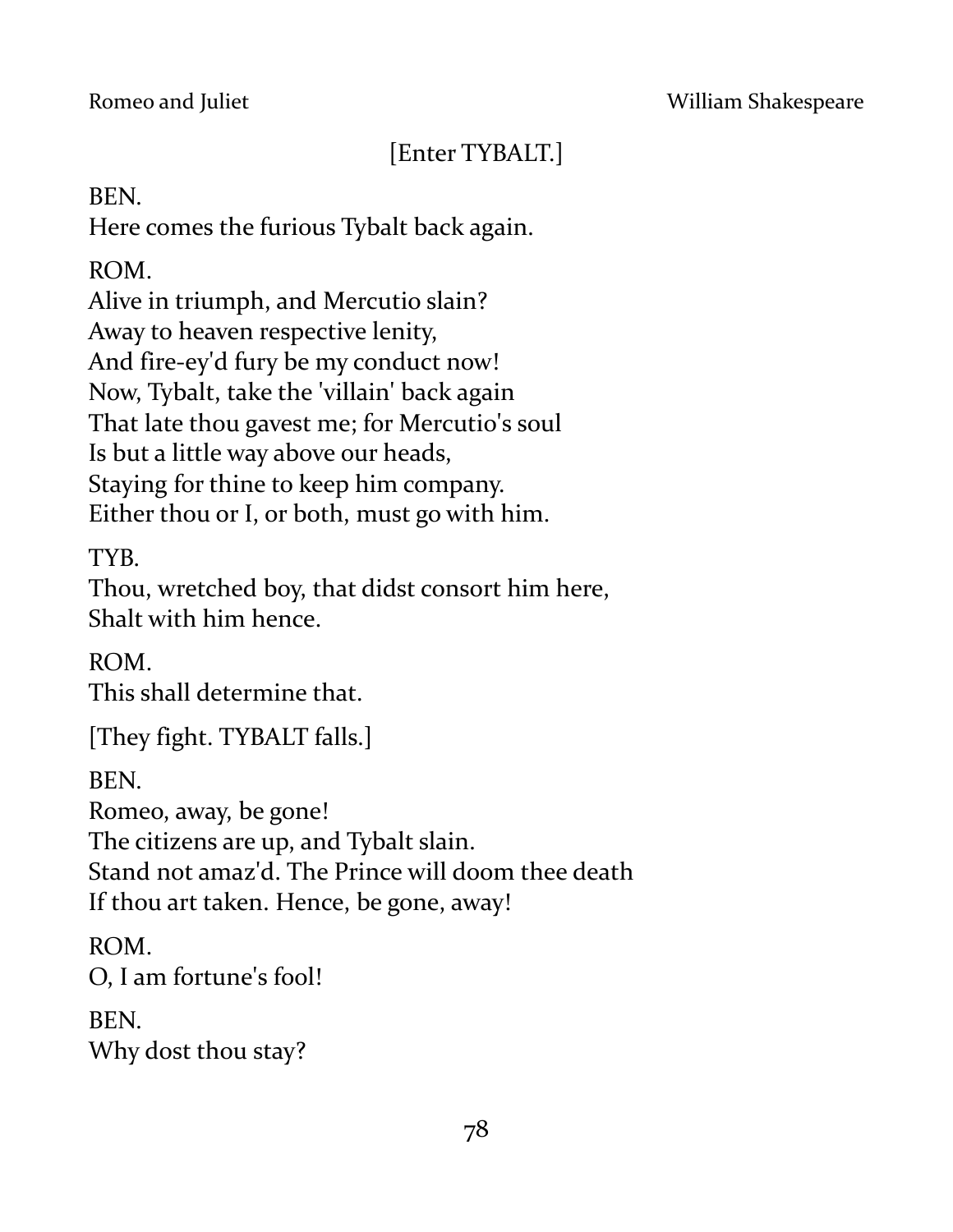[Exit ROMEO.]

# [Enter CITIZENS.]

CITIZEN.

Which way ran he that kill'd Mercutio? Tybalt, that murtherer, which way ran he?

BEN.

There lies that Tybalt.

CITIZEN.

Up, sir, go with me.

I charge thee in the Prince's name obey.

[Enter PRINCE, attended, OLD MONTAGUE, CAPULET, their WIVES, and others].

PRINCE.

Where are the vile beginners of this fray?

BEN.

O noble Prince. I can discover all The unlucky manage of this fatal brawl. There lies the man, slain by young Romeo, That slew thy kinsman, brave Mercutio.

CAP.

Wife. Tybalt, my cousin! O my brother's child! O Prince! O husband! O, the blood is spill'd Of my dear kinsman! Prince, as thou art true, For blood of ours shed blood of Montague. O cousin, cousin!

PRINCE.

Benvolio, who began this bloody fray?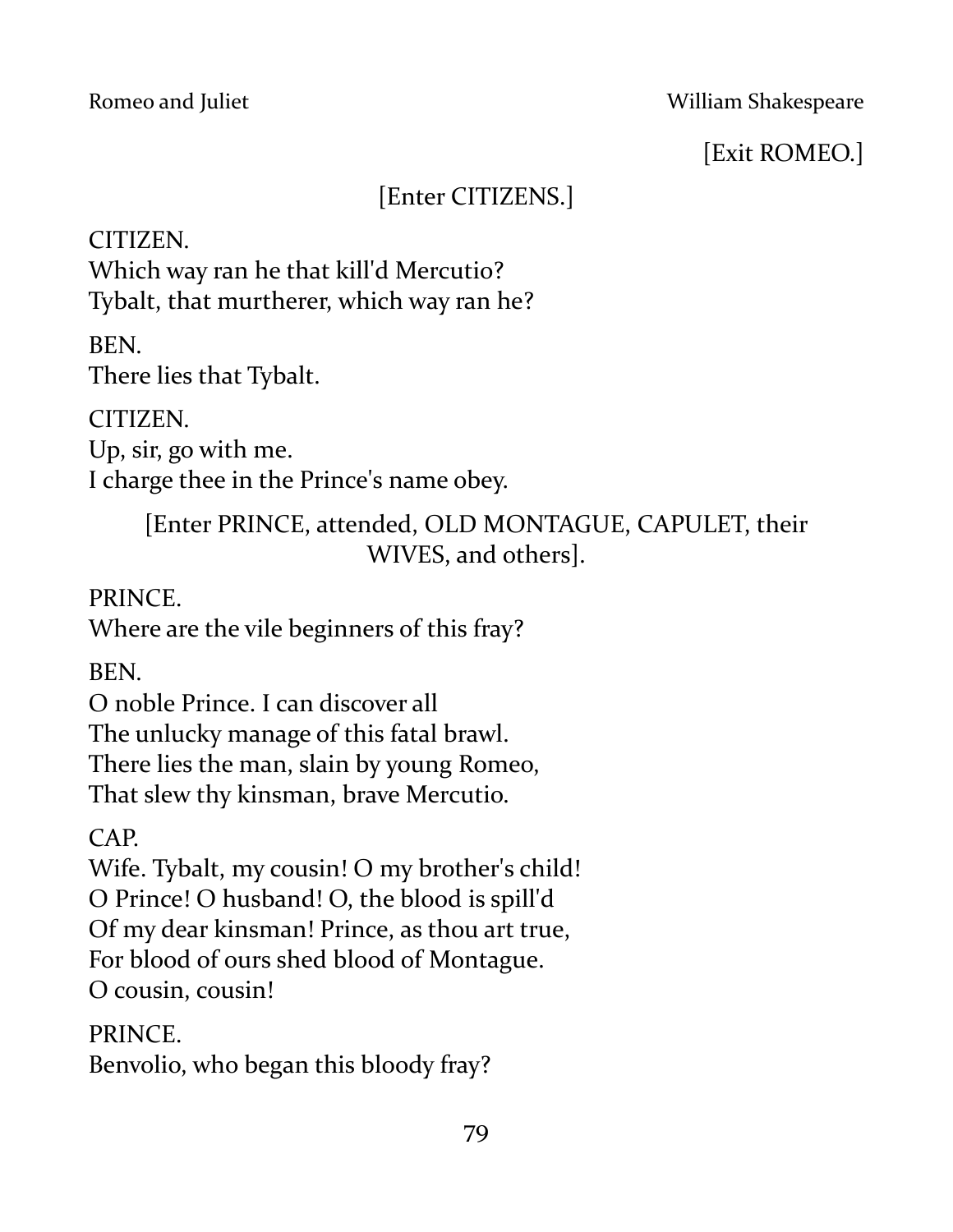#### BEN.

Tybalt, here slain, whom Romeo's hand did stay. Romeo, that spoke him fair, bid him bethink How nice the quarrel was, and urg'd withal Your high displeasure. All this—uttered With gentle breath, calm look, knees humbly bow'd— Could not take truce with the unruly spleen Of Tybalt deaf to peace, but that he tilts With piercing steel at bold Mercutio's breast; Who, all as hot, turns deadly point to point, And, with a martial scorn, with one hand beats Cold death aside and with the other sends It back to Tybalt, whose dexterity Retorts it. Romeo he cries aloud, 'Hold, friends! friends, part!' and swifter than his tongue, His agile arm beats down their fatal points, And 'twixt them rushes; underneath whose arm An envious thrust from Tybalt hit the life Of stout Mercutio, and then Tybalt fled; But by-and-by comes back to Romeo, Who had but newly entertain'd revenge, And to't they go like lightning; for, ere I Could draw to part them, was stout Tybalt slain; And, as he fell, did Romeo turn and fly. This is the truth, or let Benvolio die.

### CAP.

Wife. He is a kinsman to the Montague; Affection makes him false, he speaks not true. Some twenty of them fought in this black strife, And all those twenty could but kill one life.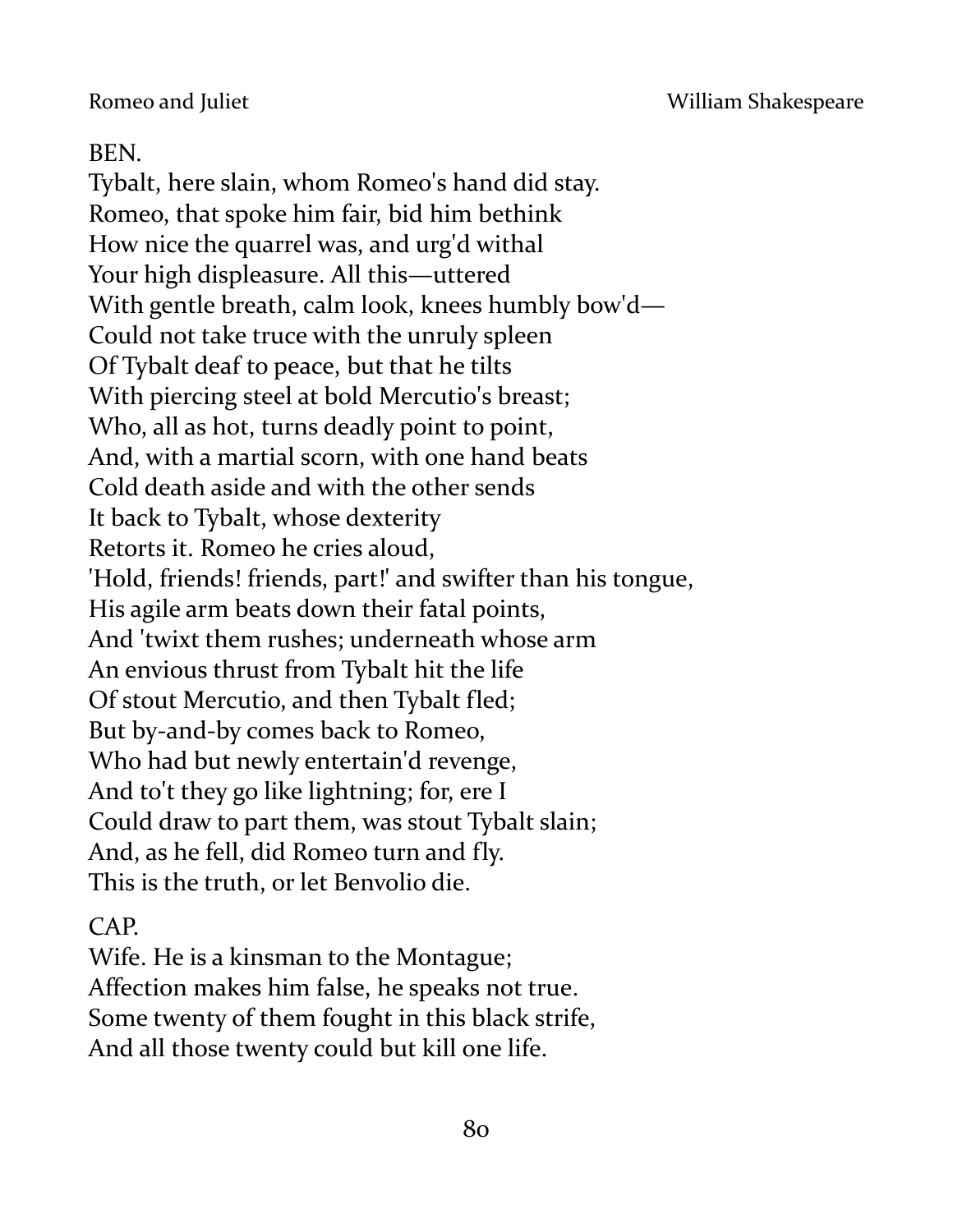#### Romeo and Juliet **No. 2018 Romeo and Juliet** William Shakespeare

I beg for justice, which thou, Prince, must give. Romeo slew Tybalt; Romeo must not live.

#### PRINCE.

Romeo slew him; he slew Mercutio. Who now the price of his dear blood doth owe?

MON.

Not Romeo, Prince; he was Mercutio's friend; His fault concludes but what the law should end, The life of Tybalt.

#### PRINCE.

And for that offence Immediately we do exile him hence. I have an interest in your hate's proceeding, My blood for your rude brawls doth lie a-bleeding; But I'll amerce you with so strong a fine That you shall all repent the loss of mine. I will be deaf to pleading and excuses; Nor tears nor prayers shall purchase out abuses. Therefore use none. Let Romeo hence in haste, Else, when he is found, that hour is his last. Bear hence this body, and attend our will. Mercy but murders, pardoning those that kill.

[Exeunt.]

# SCENE II. Capulet's orchard.

[Enter JULIET alone.]

JUL.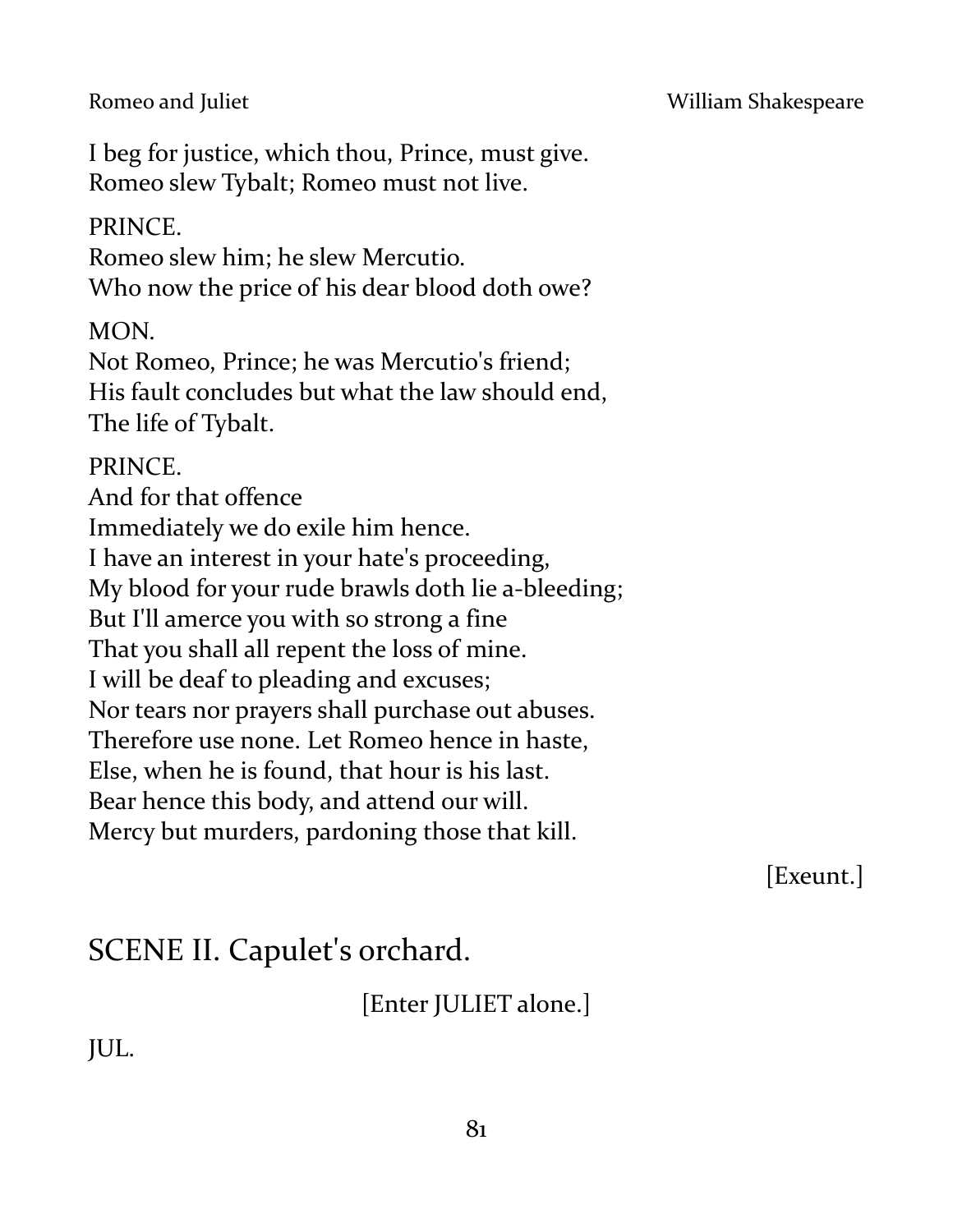Gallop apace, you fiery-footed steeds, Towards Phoebus' lodging! Such a wagoner As Phaeton would whip you to the West And bring in cloudy night immediately. Spread thy close curtain, love-performing night, That runaway eyes may wink, and Romeo Leap to these arms untalk'd of and unseen. Lovers can see to do their amorous rites By their own beauties; or, if love be blind, It best agrees with night. Come, civil night, Thou sober-suited matron, all in black, And learn me how to lose a winning match, Play'd for a pair of stainless maidenhoods. Hood my unmann'd blood, bating in my cheeks, With thy black mantle till strange love, grown bold, Think true love acted simple modesty. Come, night; come, Romeo; come, thou day in night; For thou wilt lie upon the wings of night Whiter than new snow upon a raven's back. Come, gentle night; come, loving, black-brow'd night; Give me my Romeo; and, when he shall die, Take him and cut him out in little stars, And he will make the face of heaven so fine That all the world will be in love with night And pay no worship to the garish sun. O, I have bought the mansion of a love, But not possess'd it; and though I am sold, Not yet enjoy'd. So tedious is this day As is the night before some festival To an impatient child that hath new robes And may not wear them. O, here comes my nurse,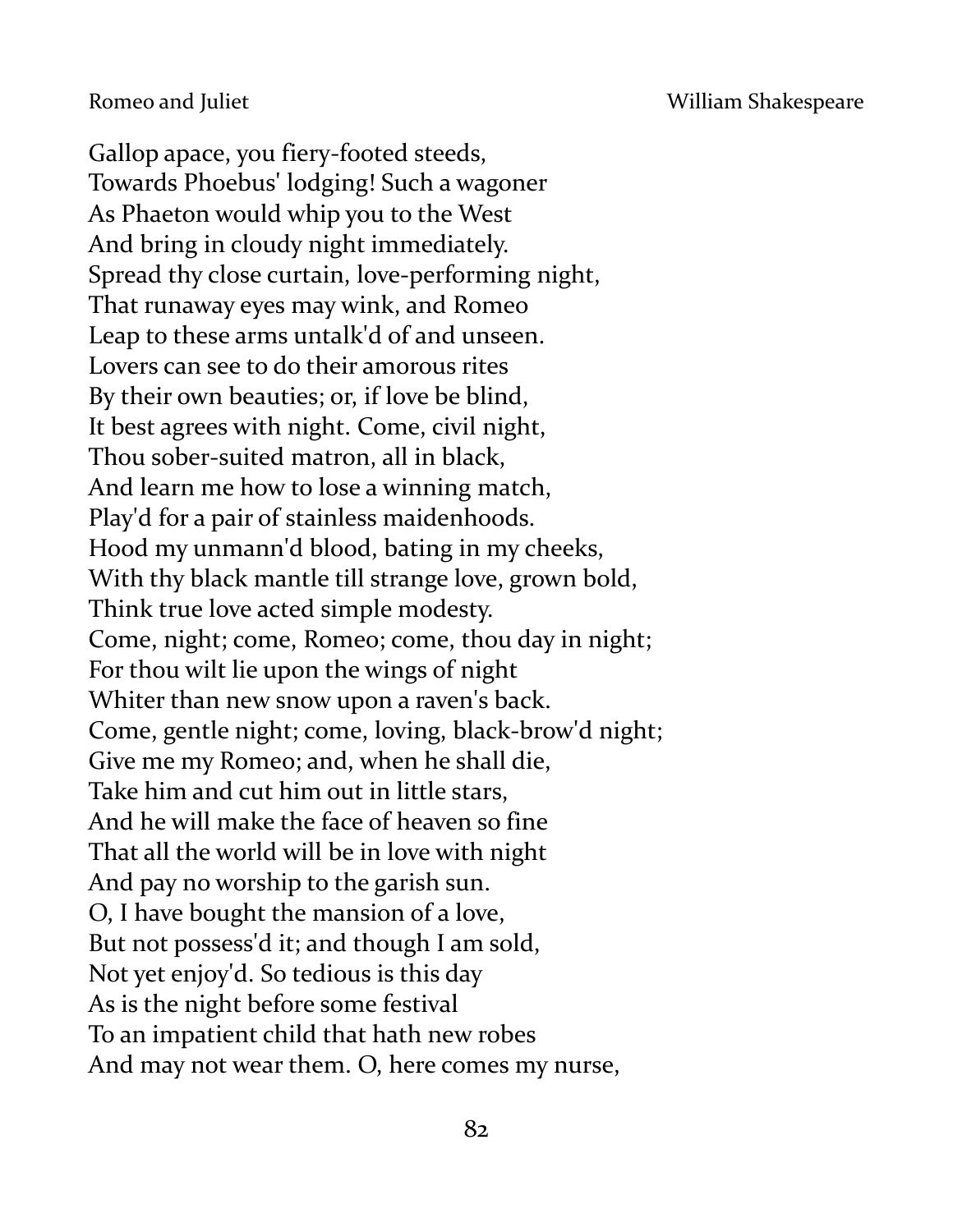Romeo and Juliet **No. 2018 Romeo and Juliet** William Shakespeare

# [Enter NURSE, with cords.]

And she brings news; and every tongue that speaks But Romeo's name speaks heavenly eloquence. Now, nurse, what news? What hast thou there? the cords That Romeo bid thee fetch?

NURSE. Ay, ay, the cords.

[Throws them down.]

JUL.

Ay me! what news? Why dost thou wring thy hands

NURSE.

Ah, weraday! he's dead, he's dead, he's dead! We are undone, lady, we are undone! Alack the day! he's gone, he's kill'd, he's dead!

JUL.

Can heaven be so envious?

NURSE.

Romeo can,

Though heaven cannot. O Romeo, Romeo! Who ever would have thought it? Romeo!

JUL.

What devil art thou that dost torment me thus? This torture should be roar'd in dismal hell. Hath Romeo slain himself? Say thou but 'I,' And that bare vowel 'I' shall poison more Than the death-darting eye of cockatrice. I am not I, if there be such an 'I';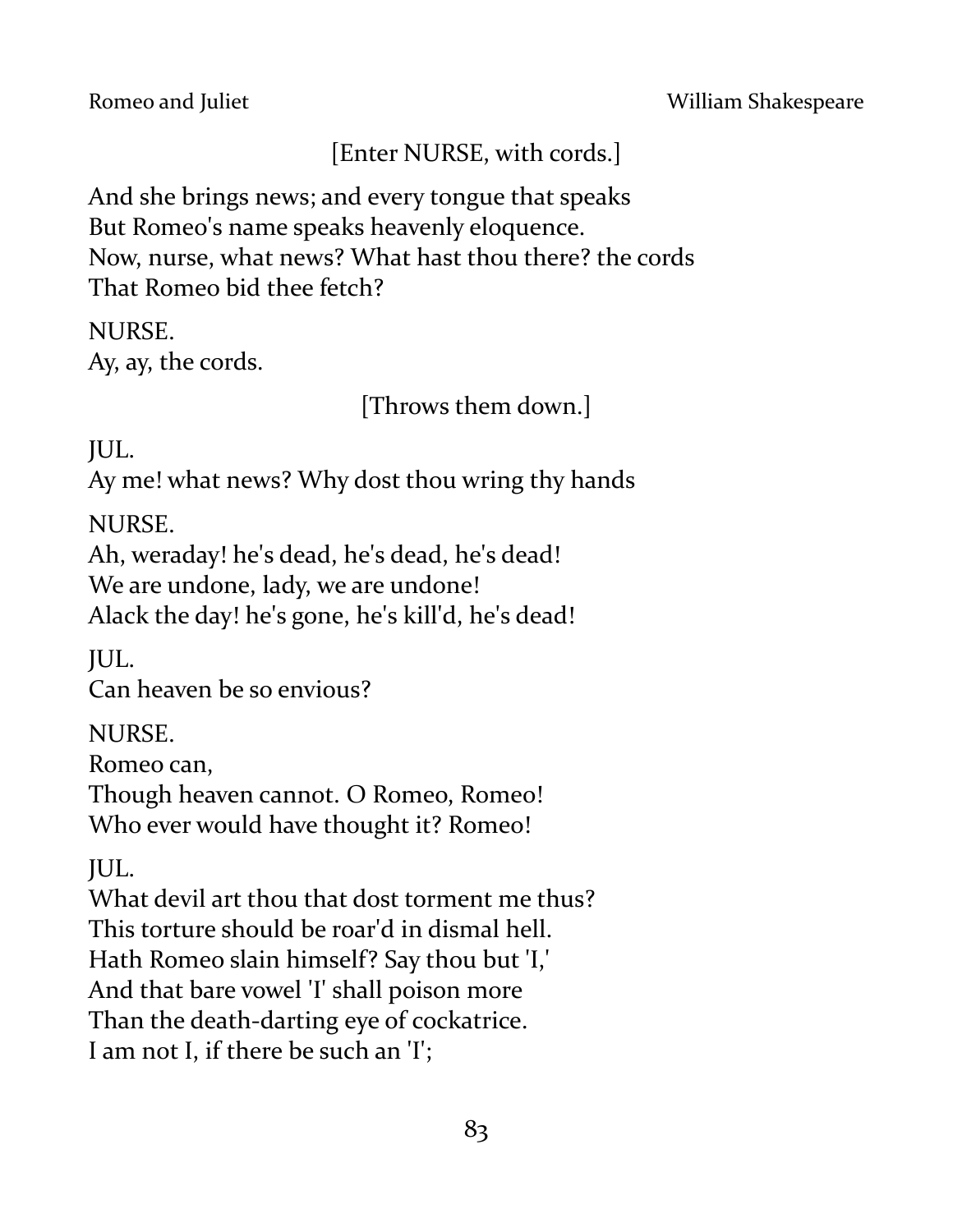Or those eyes shut that make thee answer 'I.' If be be slain, say 'I'; or if not, 'no.' Brief sounds determine of my weal or woe.

## NURSE.

I saw the wound, I saw it with mine eyes, (God save the mark!) here on his manly breast. A piteous corse, a bloody piteous corse; Pale, pale as ashes, all bedaub'd in blood, All in gore-blood. I swounded at the sight.

JUL.

O, break, my heart! poor bankrout, break at once! To prison, eyes; ne'er look on liberty! Vile earth, to earth resign; end motion here, And thou and Romeo press one heavy bier!

NURSE.

O Tybalt, Tybalt, the best friend I had! O courteous Tybalt! honest gentleman That ever I should live to see thee dead!

JUL.

What storm is this that blows so contrary? Is Romeo slaught'red, and is Tybalt dead? My dear-lov'd cousin, and my dearer lord? Then, dreadful trumpet, sound the general doom! For who is living, if those two are gone?

NURSE.

Tybalt is gone, and Romeo banished; Romeo that kill'd him, he is banished.

JUL.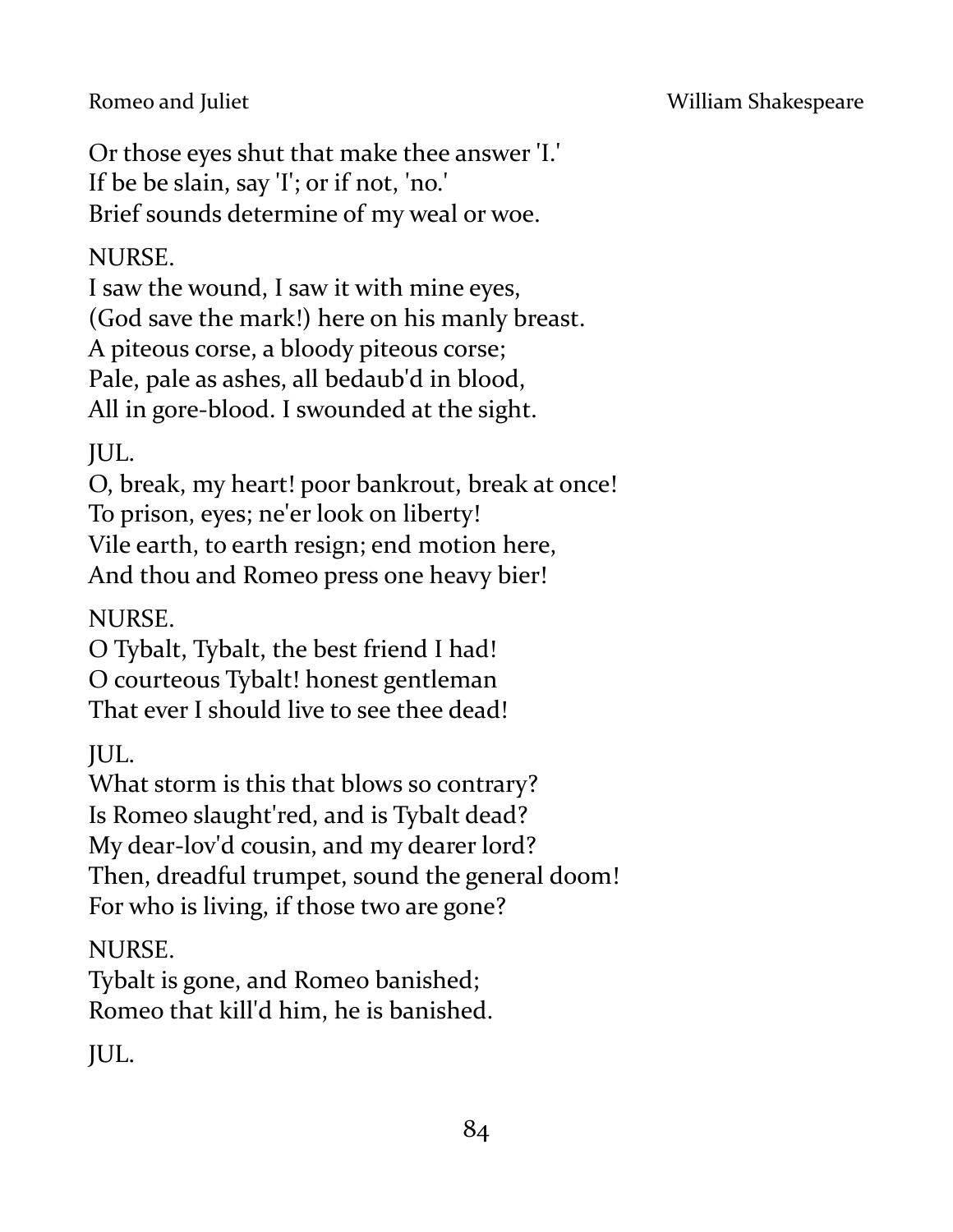Romeo and Juliet **No. 2018** William Shakespeare

# O God! Did Romeo's hand shed Tybalt's blood?

# NURSE.

It did, it did! alas the day, it did!

# JUL.

O serpent heart, hid with a flow'ring face! Did ever dragon keep so fair a cave? Beautiful tyrant! fiend angelical! Dove-feather'd raven! wolvish-ravening lamb! Despised substance of divinest show! Just opposite to what thou justly seem'st— A damned saint, an honourable villain! O nature, what hadst thou to do in hell When thou didst bower the spirit of a fiend In mortal paradise of such sweet flesh? Was ever book containing such vile matter So fairly bound? O, that deceit should dwell In such a gorgeous palace!

# NURSE.

There's no trust, No faith, no honesty in men; all perjur'd, All forsworn, all naught, all dissemblers. Ah, where's my man? Give me some aqua vitae. These griefs, these woes, these sorrows make me old. Shame come to Romeo!

# JUL.

Blister'd be thy tongue For such a wish! He was not born to shame.

Upon his brow shame is asham'd to sit;

For 'tis a throne where honour may be crown'd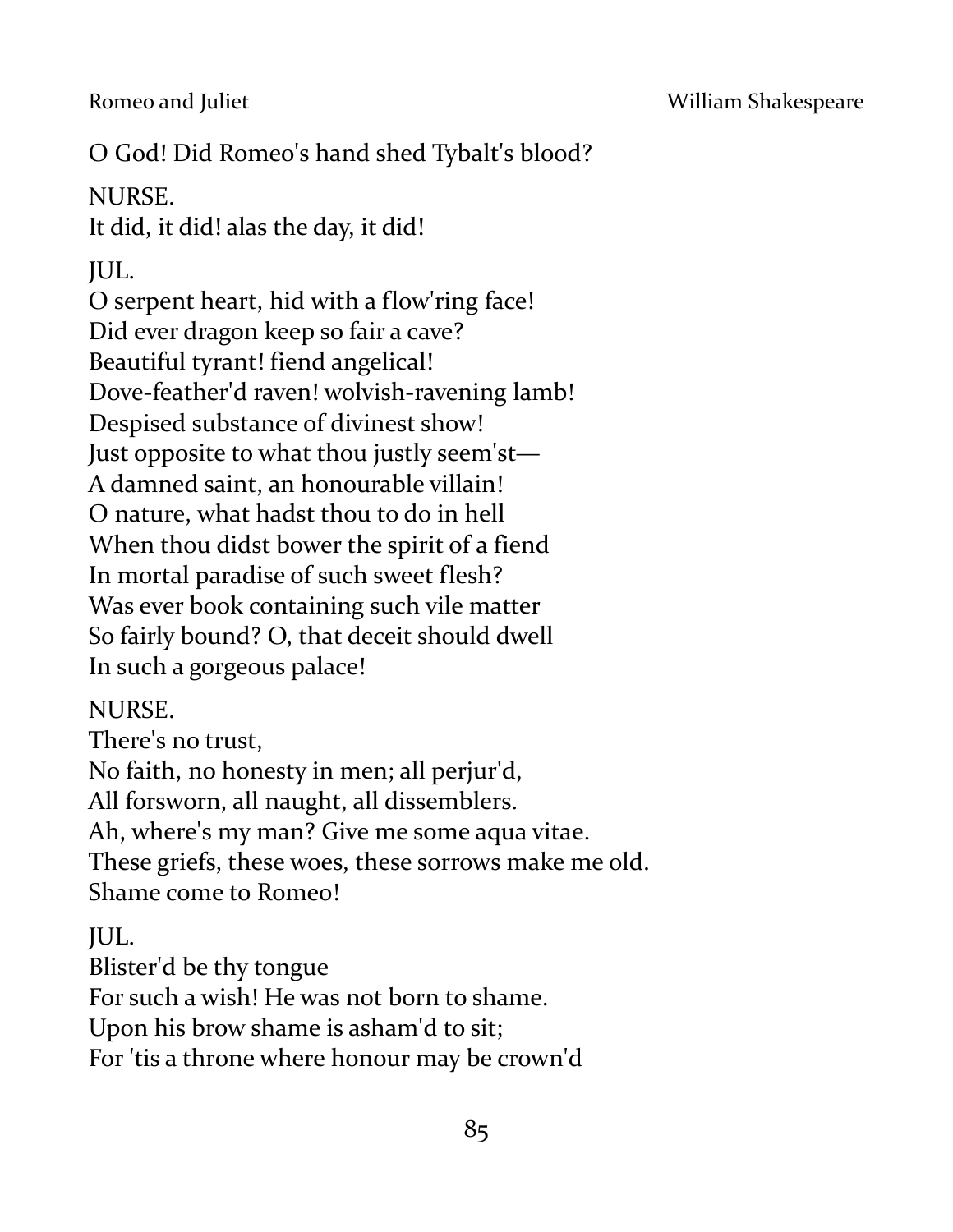Sole monarch of the universal earth. O, what a beast was I to chide at him!

### NURSE.

Will you speak well of him that kill'd your cousin?

JUL.

Shall I speak ill of him that is my husband? Ah, poor my lord, what tongue shall smooth thy name When I, thy three-hours wife, have mangled it? But wherefore, villain, didst thou kill my cousin? That villain cousin would have kill'd my husband. Back, foolish tears, back to your native spring! Your tributary drops belong to woe, Which you, mistaking, offer up to joy. My husband lives, that Tybalt would have slain; And Tybalt's dead, that would have slain my husband. All this is comfort; wherefore weep I then? Some word there was, worser than Tybalt's death, That murd'red me. I would forget it fain; But O, it presses to my memory Like damned guilty deeds to sinners' minds! 'Tybalt is dead, and Romeo—banished.' That 'banished,' that one word 'banished,' Hath slain ten thousand Tybalts. Tybalt's death Was woe enough, if it had ended there; Or, if sour woe delights in fellowship And needly will be rank'd with other griefs, Why followed not, when she said 'Tybalt's dead,' Thy father, or thy mother, nay, or both, Which modern lamentation might have mov'd? But with a rearward following Tybalt's death,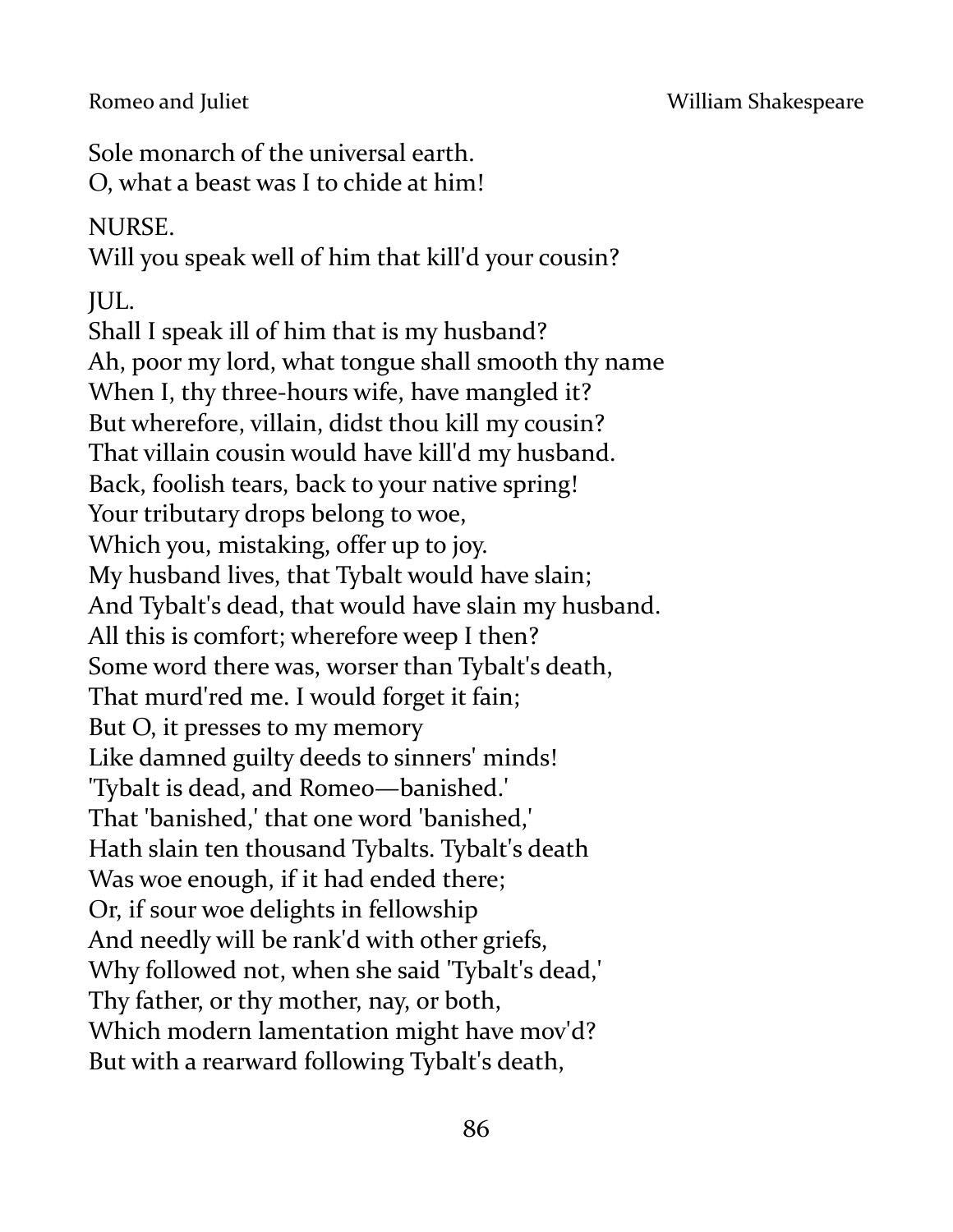'Romeo is banished'—to speak that word Is father, mother, Tybalt, Romeo, Juliet, All slain, all dead. 'Romeo is banished'— There is no end, no limit, measure, bound, In that word's death; no words can that woe sound. Where is my father and my mother, nurse?

## NURSE.

Weeping and wailing over Tybalt's corse. Will you go to them? I will bring you thither.

JUL.

Wash they his wounds with tears? Mine shall be spent, When theirs are dry, for Romeo's banishment. Take up those cords. Poor ropes, you are beguil'd, Both you and I, for Romeo is exil'd. He made you for a highway to my bed; But I, a maid, die maiden-widowed. Come, cords; come, nurse. I'll to my wedding bed;

And death, not Romeo, take my maidenhead!

NURSE.

Hie to your chamber. I'll find Romeo To comfort you. I wot well where he is. Hark ye, your Romeo will be here at night. I'll to him; he is hid at Laurence' cell.

JUL.

O, find him! give this ring to my true knight And bid him come to take his last farewell.

[Exeunt.]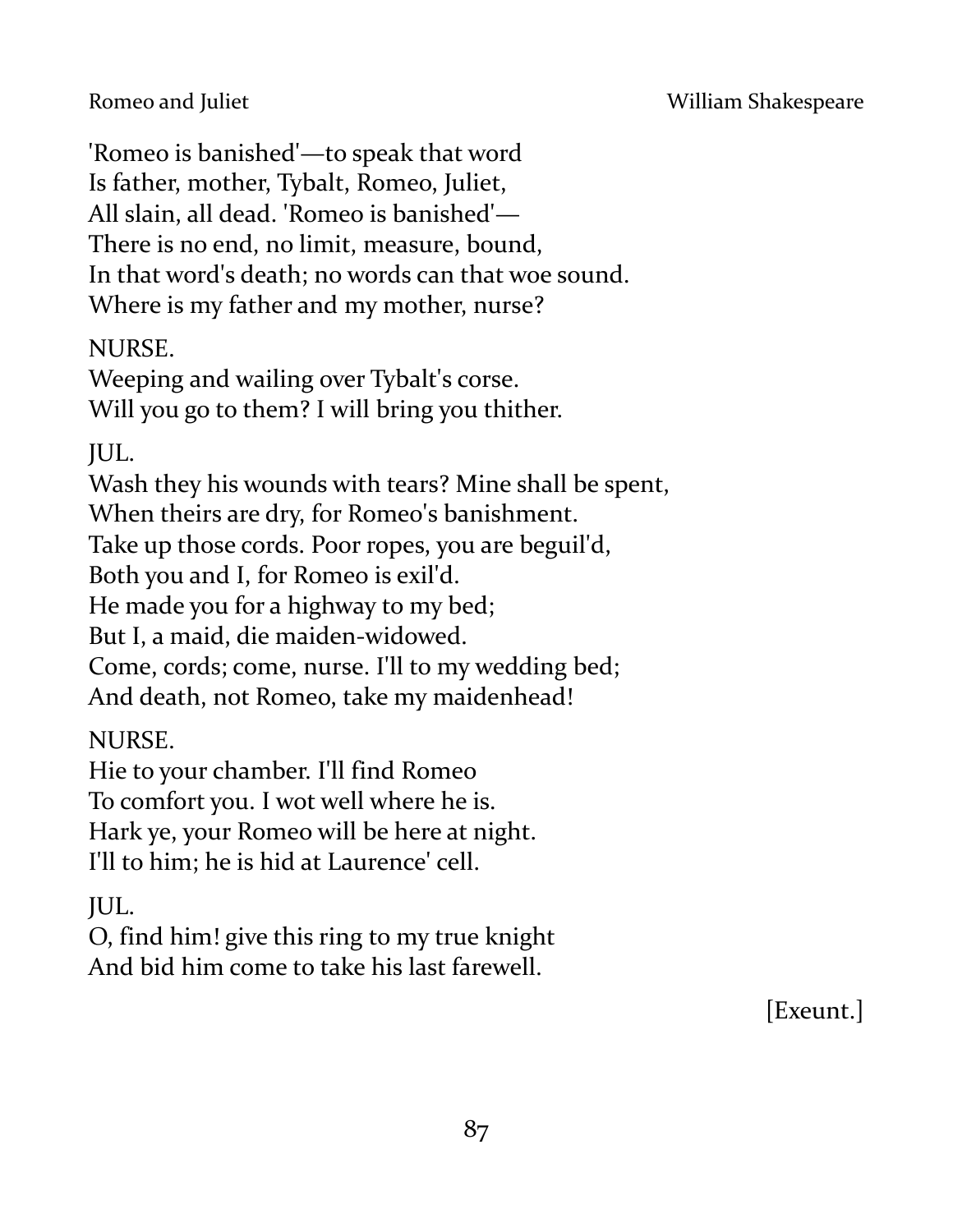# SCENE III. Friar Laurence's cell.

## [Enter FRIAR LAURENCE.]

#### FRIAR.

Romeo, come forth; come forth, thou fearful man. Affliction is enanmour'd of thy parts, And thou art wedded to calamity.

[Enter ROMEO.]

#### ROM.

Father, what news? What is the Prince's doom What sorrow craves acquaintance at my hand That I yet know not?

#### FRIAR.

Too familiar Is my dear son with such sour company. I bring thee tidings of the Prince's doom.

ROM.

What less than doomsday is the Prince's doom?

#### FRIAR.

A gentler judgment vanish'd from his lips— Not body's death, but body's banishment.

### ROM.

Ha, banishment? Be merciful, say 'death'; For exile hath more terror in his look, Much more than death. Do not say 'banishment.'

### FRIAR.

Hence from Verona art thou banished.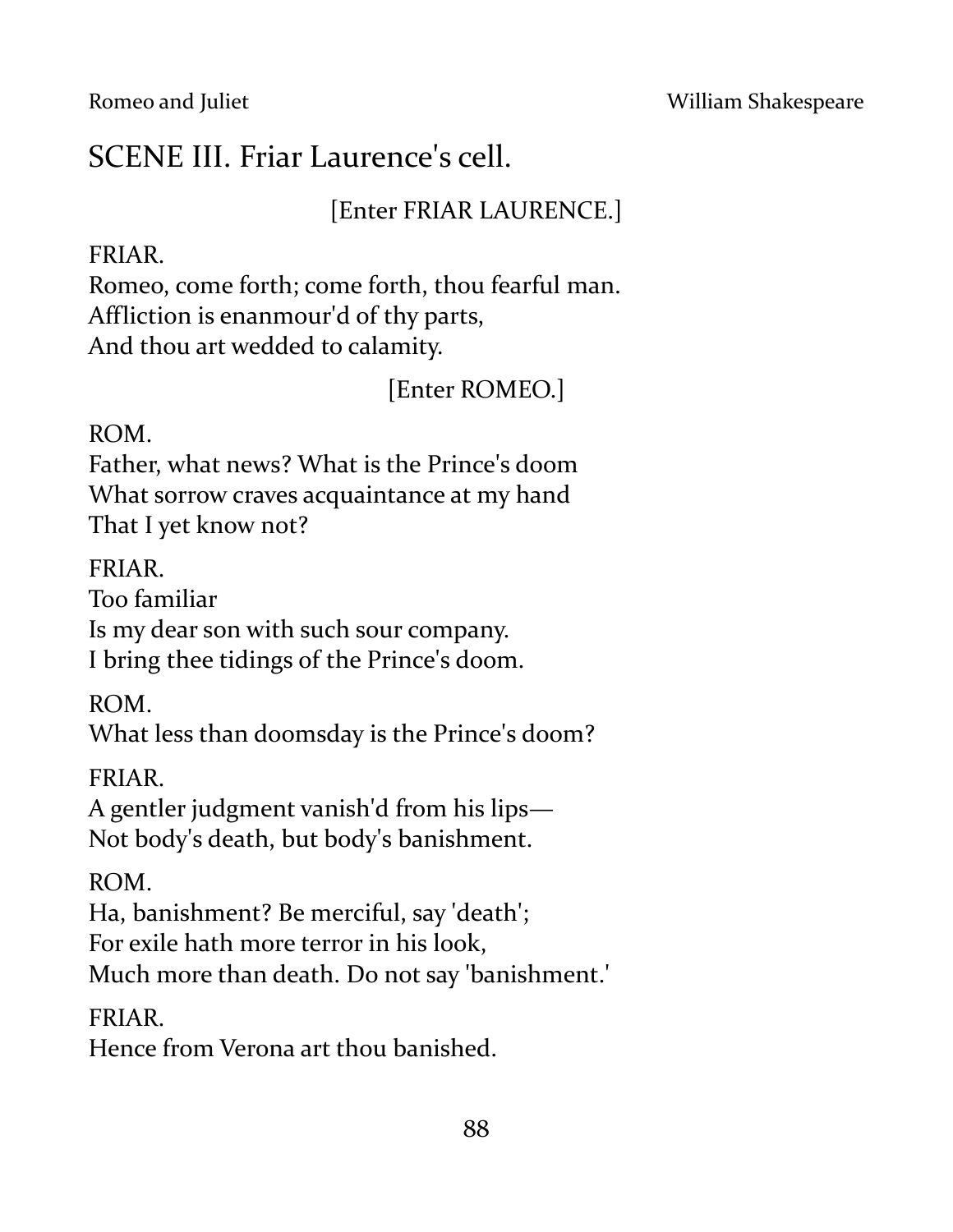Be patient, for the world is broad and wide.

#### ROM.

There is no world without Verona walls, But purgatory, torture, hell itself. Hence banished is banish'd from the world, And world's exile is death. Then 'banishment' Is death misterm'd. Calling death 'banishment,' Thou cut'st my head off with a golden axe And smilest upon the stroke that murders me.

#### FRIAR.

O deadly sin! O rude unthankfulness! Thy fault our law calls death; but the kind Prince, Taking thy part, hath rush'd aside the law, And turn'd that black word death to banishment. This is dear mercy, and thou seest it not.

#### ROM.

'Tis torture, and not mercy. Heaven is here, Where Juliet lives; and every cat and dog And little mouse, every unworthy thing, Live here in heaven and may look on her; But Romeo may not. More validity, More honourable state, more courtship lives In carrion flies than Romeo. They may seize On the white wonder of dear Juliet's hand And steal immortal blessing from her lips, Who, even in pure and vestal modesty, Still blush, as thinking their own kisses sin; But Romeo may not—he is banished. This may flies do, when I from this must fly; They are free men, but I am banished.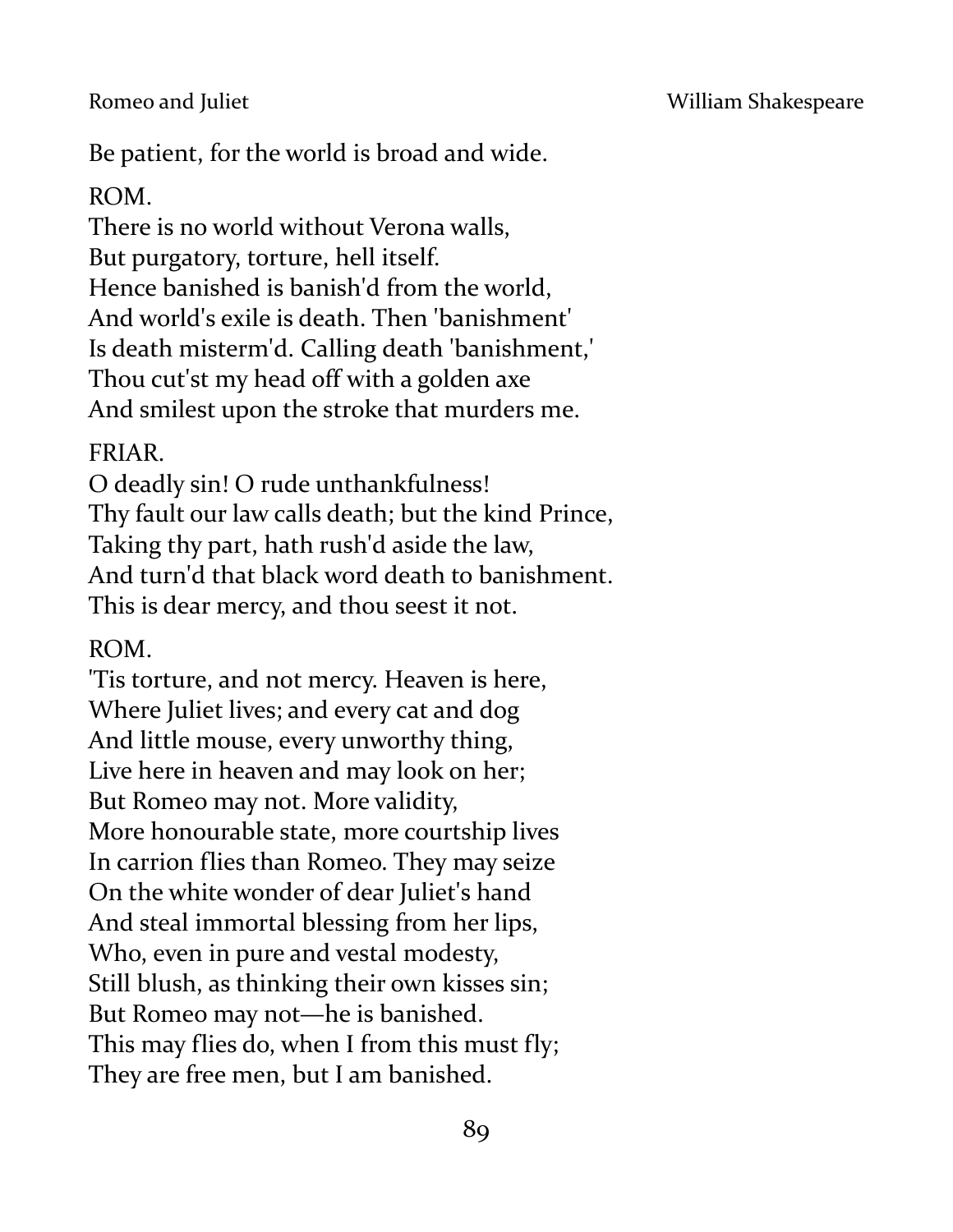And sayest thou yet that exile is not death? Hadst thou no poison mix'd, no sharp-ground knife, No sudden mean of death, though ne'er so mean, But 'banished' to kill me—'banished'? O friar, the damned use that word in hell; Howling attends it! How hast thou the heart, Being a divine, a ghostly confessor, A sin-absolver, and my friend profess'd, To mangle me with that word 'banished'?

FRIAR.

Thou fond mad man, hear me a little speak.

ROM.

O, thou wilt speak again of banishment.

FRIAR.

I'll give thee armour to keep off that word; Adversity's sweet milk, philosophy, To comfort thee, though thou art banished.

ROM.

Yet 'banished'? Hang up philosophy! Unless philosophy can make a Juliet, Displant a town, reverse a prince's doom, It helps not, it prevails not. Talk no more.

FRIAR.

O, then I see that madmen have no ears.

ROM.

How should they, when that wise men have no eyes?

FRIAR.

Let me dispute with thee of thy estate.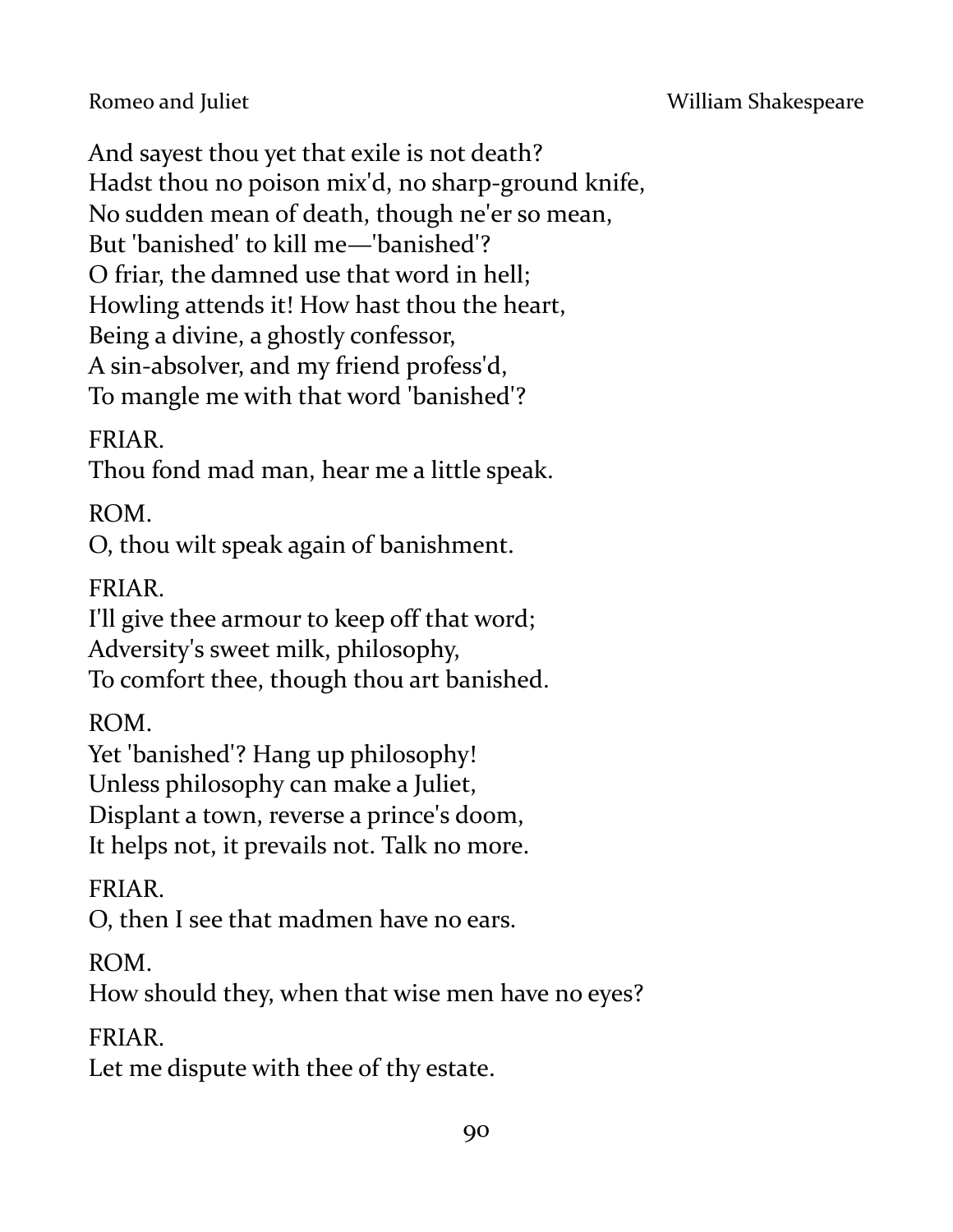#### ROM.

Thou canst not speak of that thou dost not feel. Wert thou as young as I, Juliet thy love, An hour but married, Tybalt murdered, Doting like me, and like me banished, Then mightst thou speak, then mightst thou tear thy hair, And fall upon the ground, as I do now, Taking the measure of an unmade grave.

[Knock within.]

#### FRIAR.

Arise; one knocks. Good Romeo, hide thyself.

ROM.

Not I; unless the breath of heartsick groans, Mist-like infold me from the search of eyes. [Knock.]

FRIAR.

Hark, how they knock! Who's there? Romeo, arise; Thou wilt be taken.—Stay awhile!—Stand up; [Knock.] Run to my study.—By-and-by!—God's will, What simpleness is this.—I come, I come! [Knock.] Who knocks so hard? Whence come you? What's your will

NURSE.

[within] Let me come in, and you shall know my errand. I come from Lady Juliet.

### FRIAR.

Welcome then.

[Enter NURSE.]

NURSE.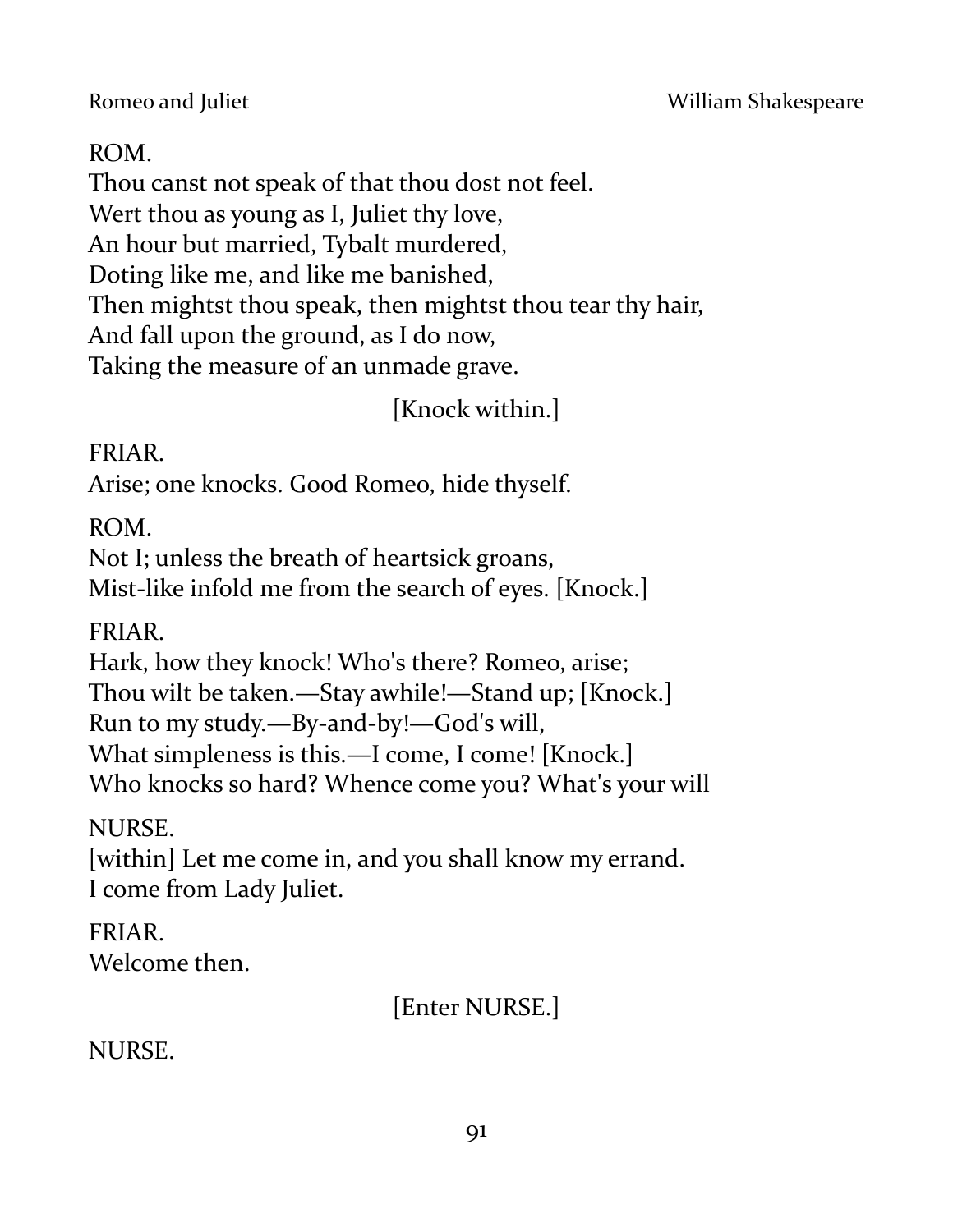O holy friar, O, tell me, holy friar Where is my lady's lord, where's Romeo?

## FRIAR.

There on the ground, with his own tears made drunk.

## NURSE.

O, he is even in my mistress' case, Just in her case!

FRIAR. O woeful sympathy! Piteous predicament!

## NURSE.

Even so lies she,

Blubb'ring and weeping, weeping and blubbering. Stand up, stand up! Stand, an you be a man. For Juliet's sake, for her sake, rise and stand! Why should you fall into so deep an O?

ROM. (rises) Nurse—

## NURSE.

Ah sir! ah sir! Well, death's the end of all.

# ROM.

Spakest thou of Juliet? How is it with her? Doth not she think me an old murtherer, Now I have stain'd the childhood of our joy With blood remov'd but little from her own? Where is she? and how doth she! and what says My conceal'd lady to our cancell'd love?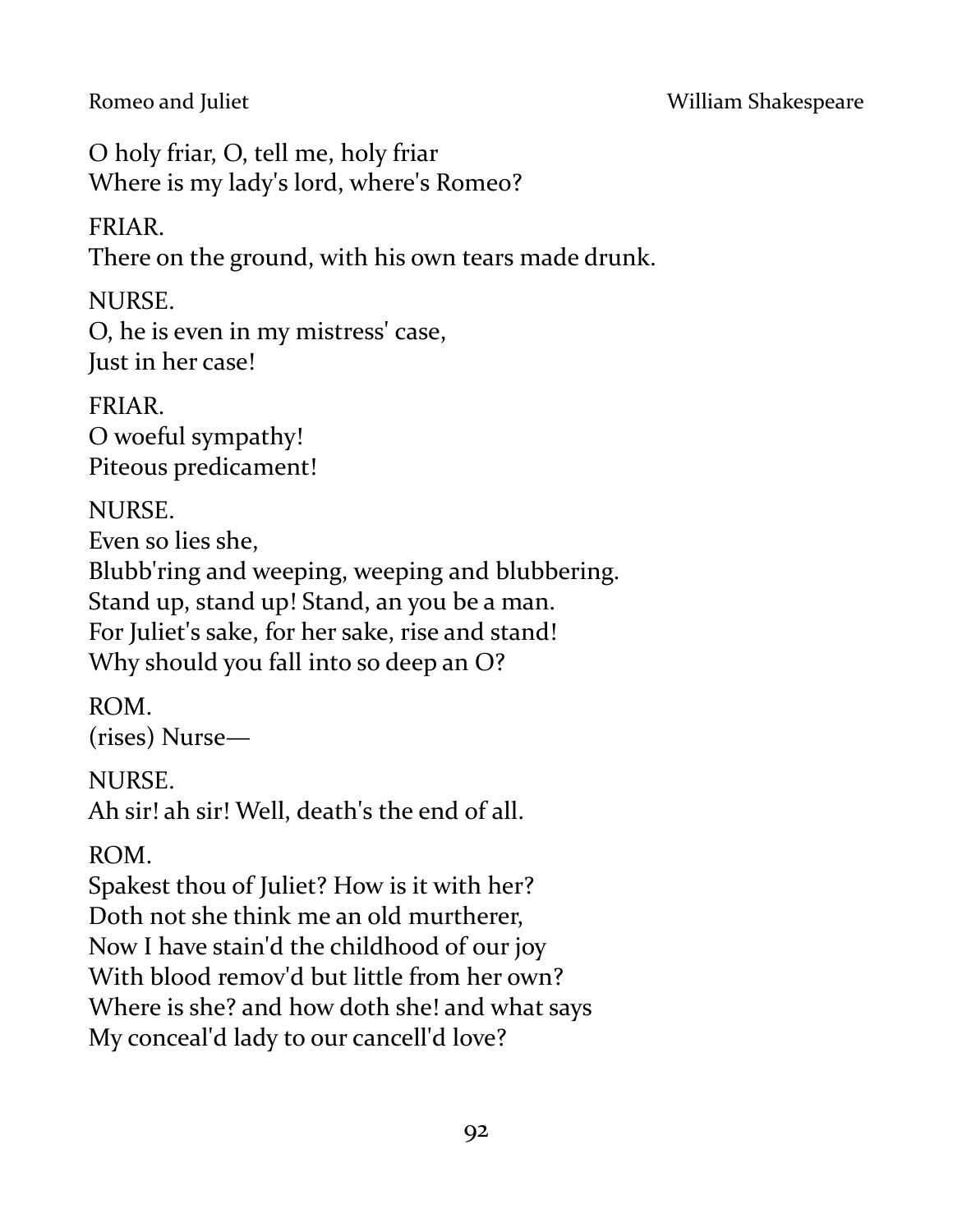## NURSE.

O, she says nothing, sir, but weeps and weeps; And now falls on her bed, and then starts up, And Tybalt calls; and then on Romeo cries, And then down falls again.

### ROM.

As if that name,

Shot from the deadly level of a gun, Did murther her; as that name's cursed hand Murder'd her kinsman. O, tell me, friar, tell me, In what vile part of this anatomy Doth my name lodge? Tell me, that I may sack The hateful mansion. [Draws his dagger.]

### FRIAR.

Hold thy desperate hand. Art thou a man? Thy form cries out thou art; Thy tears are womanish, thy wild acts denote The unreasonable fury of a beast. Unseemly woman in a seeming man! Or ill-beseeming beast in seeming both! Thou hast amaz'd me. By my holy order, I thought thy disposition better temper'd. Hast thou slain Tybalt? Wilt thou slay thyself? And slay thy lady that in thy life lives, By doing damned hate upon thyself? Why railest thou on thy birth, the heaven, and earth? Since birth and heaven and earth, all three do meet In thee at once; which thou at once wouldst lose. Fie, fie, thou shamest thy shape, thy love, thy wit, Which, like a usurer, abound'st in all,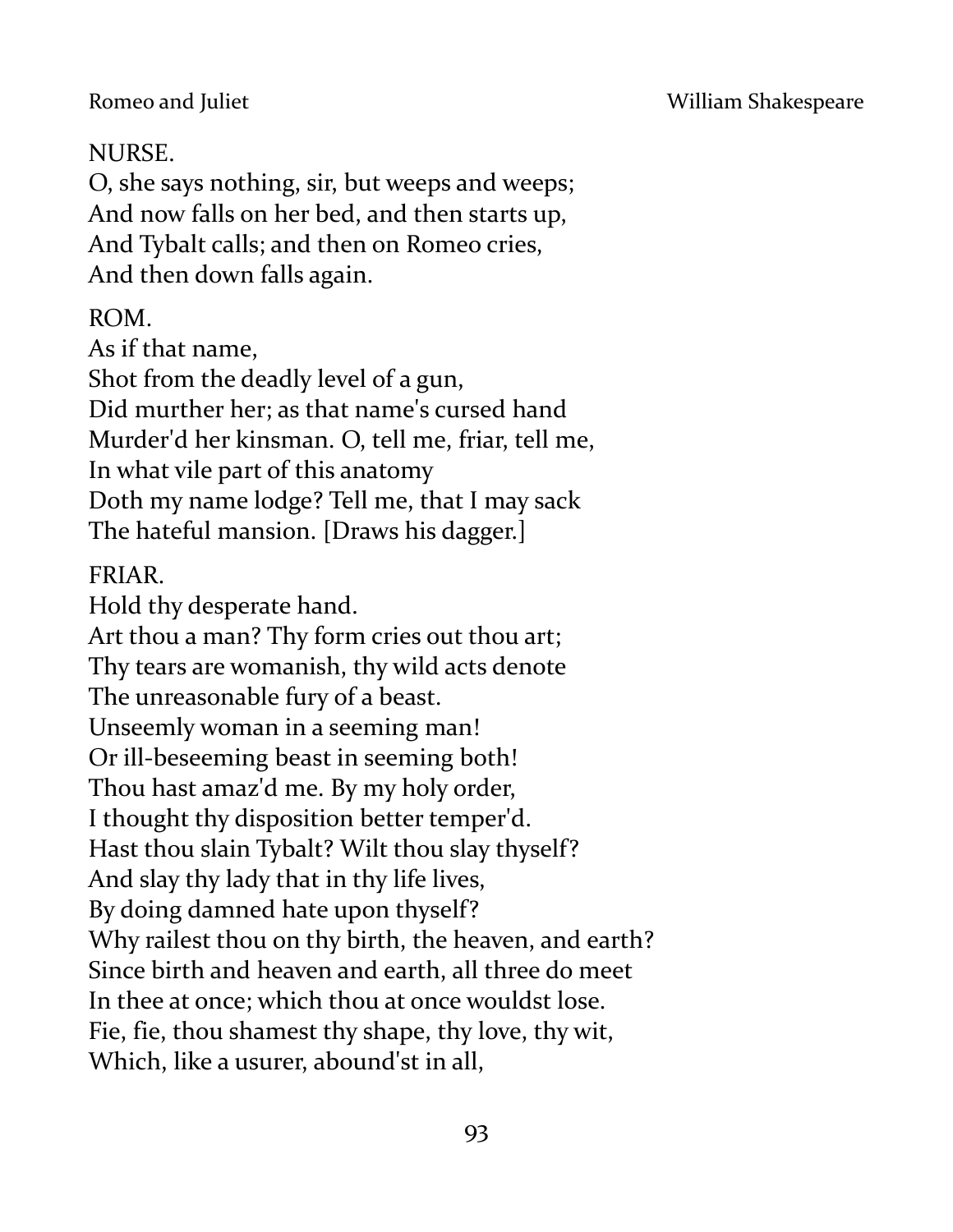And usest none in that true use indeed Which should bedeck thy shape, thy love, thy wit. Thy noble shape is but a form of wax Digressing from the valour of a man; Thy dear love sworn but hollow perjury, Killing that love which thou hast vow'd to cherish; Thy wit, that ornament to shape and love, Misshapen in the conduct of them both, Like powder in a skilless soldier's flask, is get afire by thine own ignorance, And thou dismemb'red with thine own defence. What, rouse thee, man! Thy Juliet is alive, For whose dear sake thou wast but lately dead. There art thou happy. Tybalt would kill thee, But thou slewest Tybalt. There art thou happy too. The law, that threat'ned death, becomes thy friend And turns it to exile. There art thou happy. A pack of blessings light upon thy back; Happiness courts thee in her best array; But, like a misbhav'd and sullen wench, Thou pout'st upon thy fortune and thy love. Take heed, take heed, for such die miserable. Go get thee to thy love, as was decreed, Ascend her chamber, hence and comfort her. But look thou stay not till the watch be set, For then thou canst not pass to Mantua, Where thou shalt live till we can find a time To blaze your marriage, reconcile your friends, Beg pardon of the Prince, and call thee back With twenty hundred thousand times more joy Than thou went'st forth in lamentation.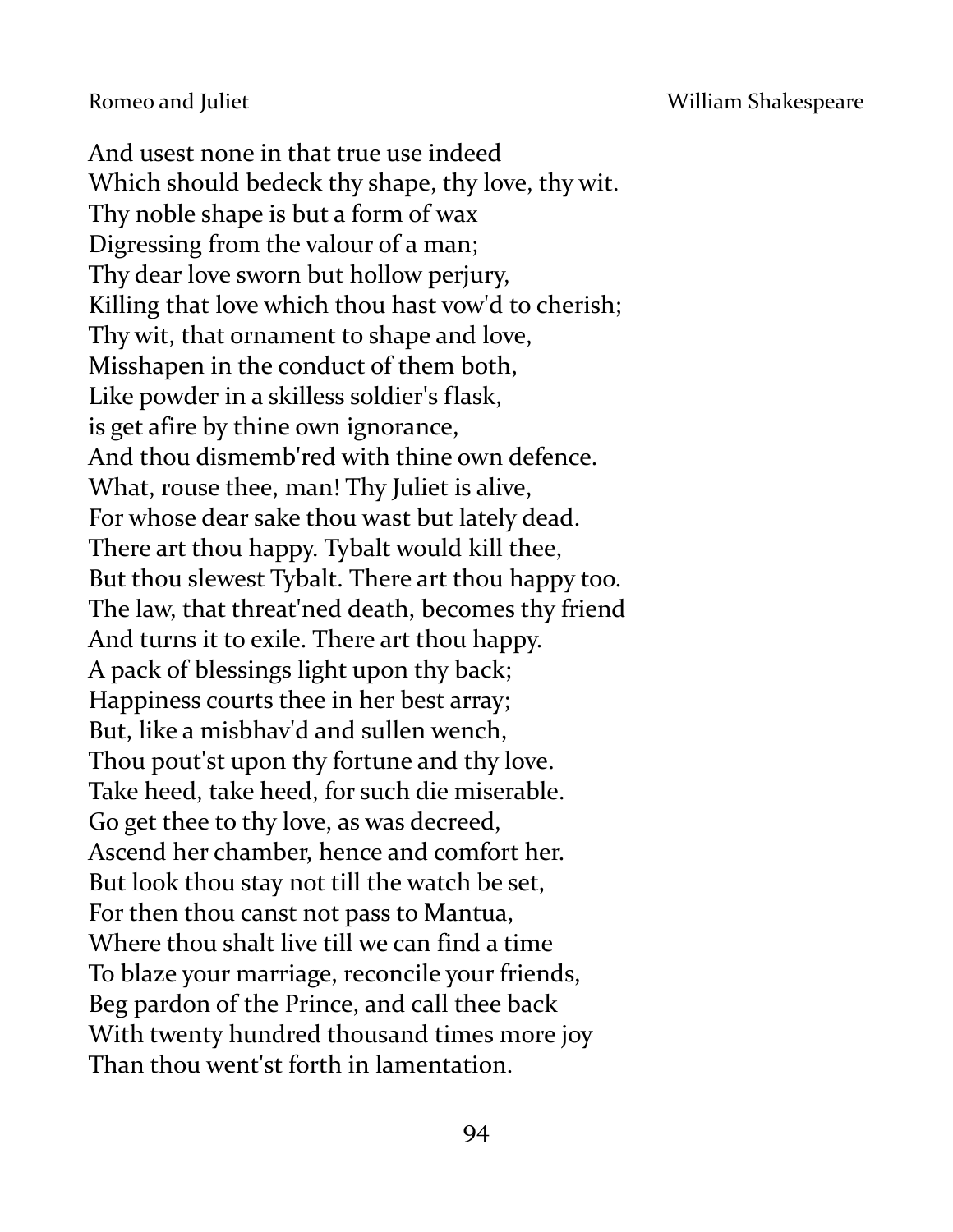#### Romeo and Juliet **No. 2018** William Shakespeare

Go before, nurse. Commend me to thy lady, And bid her hasten all the house to bed, Which heavy sorrow makes them apt unto. Romeo is coming.

## NURSE.

O Lord, I could have stay'd here all the night To hear good counsel. O, what learning is! My lord, I'll tell my lady you will come.

ROM.

Do so, and bid my sweet prepare to chide.

### NURSE.

Here is a ring she bid me give you, sir. Hie you, make haste, for it grows very late. Exit.

ROM.

How well my comfort is reviv'd by this!

### FRIAR.

Go hence; good night; and here stands all your state: Either be gone before the watch be set, Or by the break of day disguis'd from hence. Sojourn in Mantua. I'll find out your man, And he shall signify from time to time Every good hap to you that chances here. Give me thy hand. 'Tis late. Farewell; good night.

ROM.

But that a joy past joy calls out on me, It were a grief so brief to part with thee. Farewell.

[Exeunt.]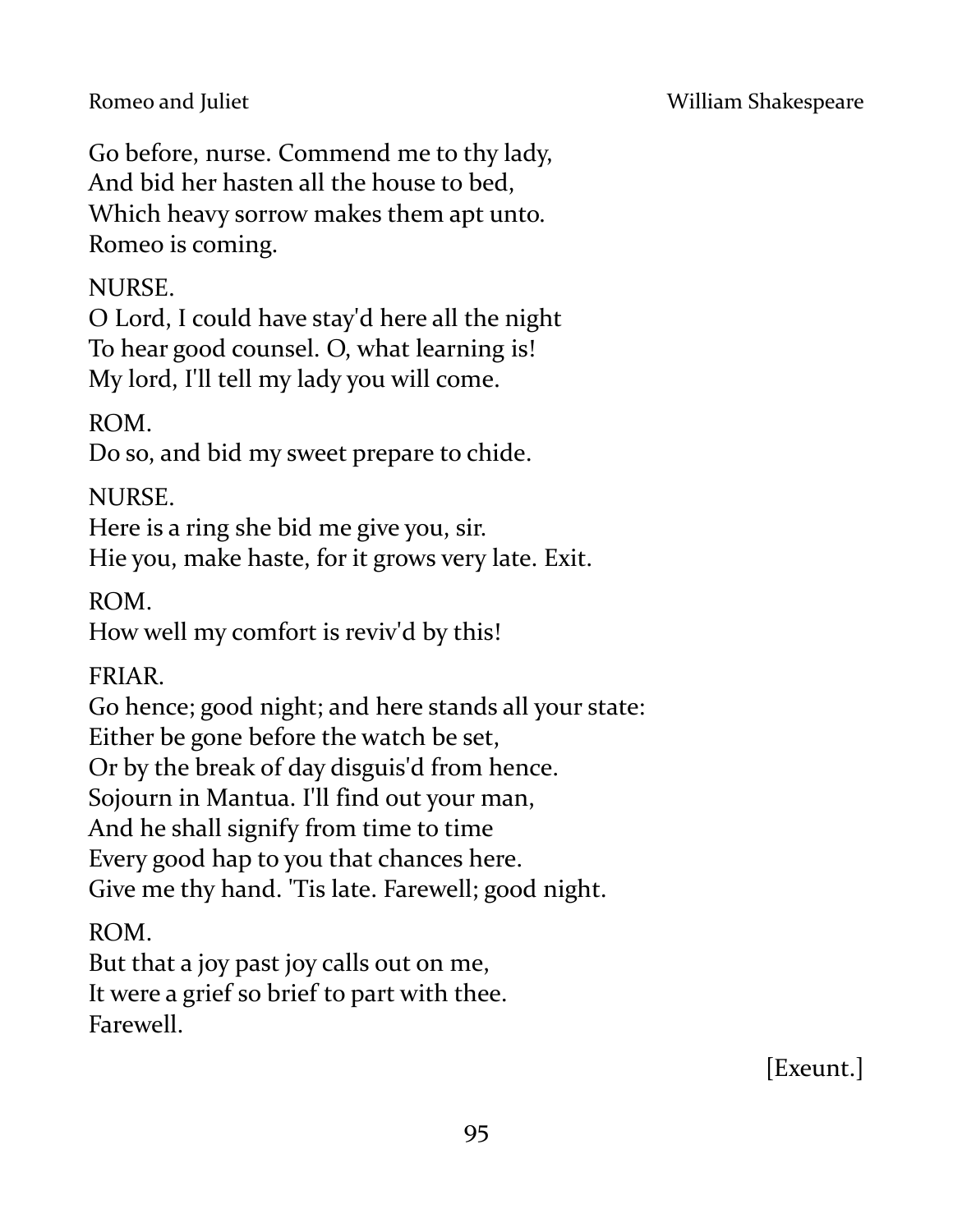# SCENE IV. Capulet's house

## [Enter OLD CAPULET, his WIFE, and PARIS.]

## CAP.

Things have fall'n out, sir, so unluckily

That we have had no time to move our daughter.

Look you, she lov'd her kinsman Tybalt dearly,

And so did I. Well, we were born to die.

'Tis very late; she'll not come down to-night.

I promise you, but for your company,

I would have been abed an hour ago.

PAR.

These times of woe afford no tune to woo.

Madam, good night. Commend me to your daughter.

LADY.

I will, and know her mind early to-morrow; To-night she's mew'd up to her heaviness.

CAP.

Sir Paris, I will make a desperate tender Of my child's love. I think she will be rul'd

In all respects by me; nay more, I doubt it not.

Wife, go you to her ere you go to bed;

Acquaint her here of my son Paris' love

And bid her (mark you me?) on Wednesday next—

But, soft! what day is this?

PAR. Monday, my lord.

CAP.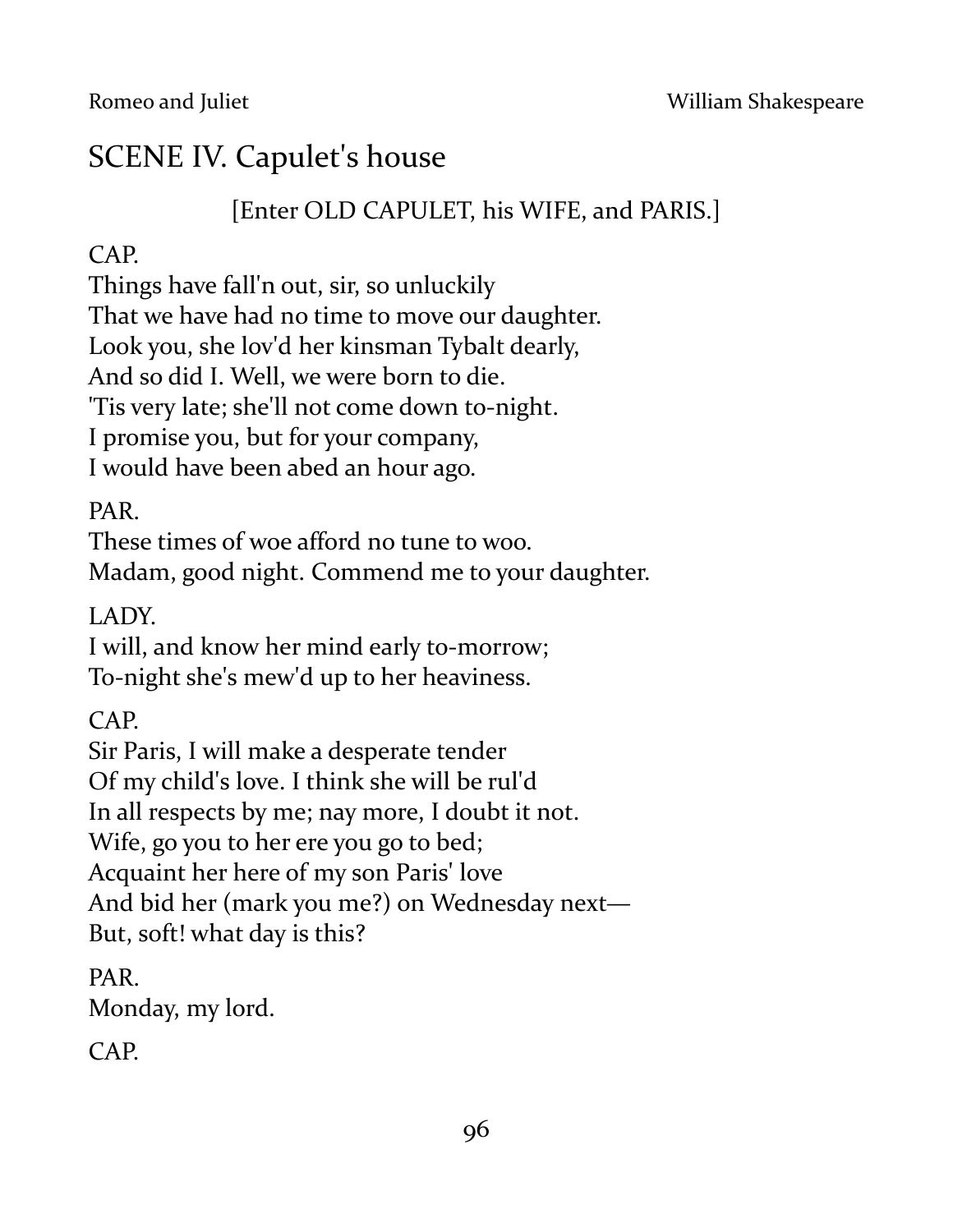Monday! ha, ha! Well, Wednesday is too soon. Thursday let it be—a Thursday, tell her She shall be married to this noble earl. Will you be ready? Do you like this haste? We'll keep no great ado—a friend or two; For hark you, Tybalt being slain so late, It may be thought we held him carelessly, Being our kinsman, if we revel much. Therefore we'll have some half a dozen friends, And there an end. But what say you to Thursday?

PAR.

My lord, I would that Thursday were to-morrow.

CAP.

Well, get you gone. A Thursday be it then. Go you to Juliet ere you go to bed; Prepare her, wife, against this wedding day. Farewell, My lord.—Light to my chamber, ho! Afore me, It is so very very late That we may call it early by-and-by. Good night.

[Exeunt.]

# SCENE V. Capulet's orchard.

[Enter ROMEO and JULIET aloft, at the Window.]

JUL.

Wilt thou be gone? It is not yet near day. It was the nightingale, and not the lark, That pierc'd the fearful hollow of thine ear.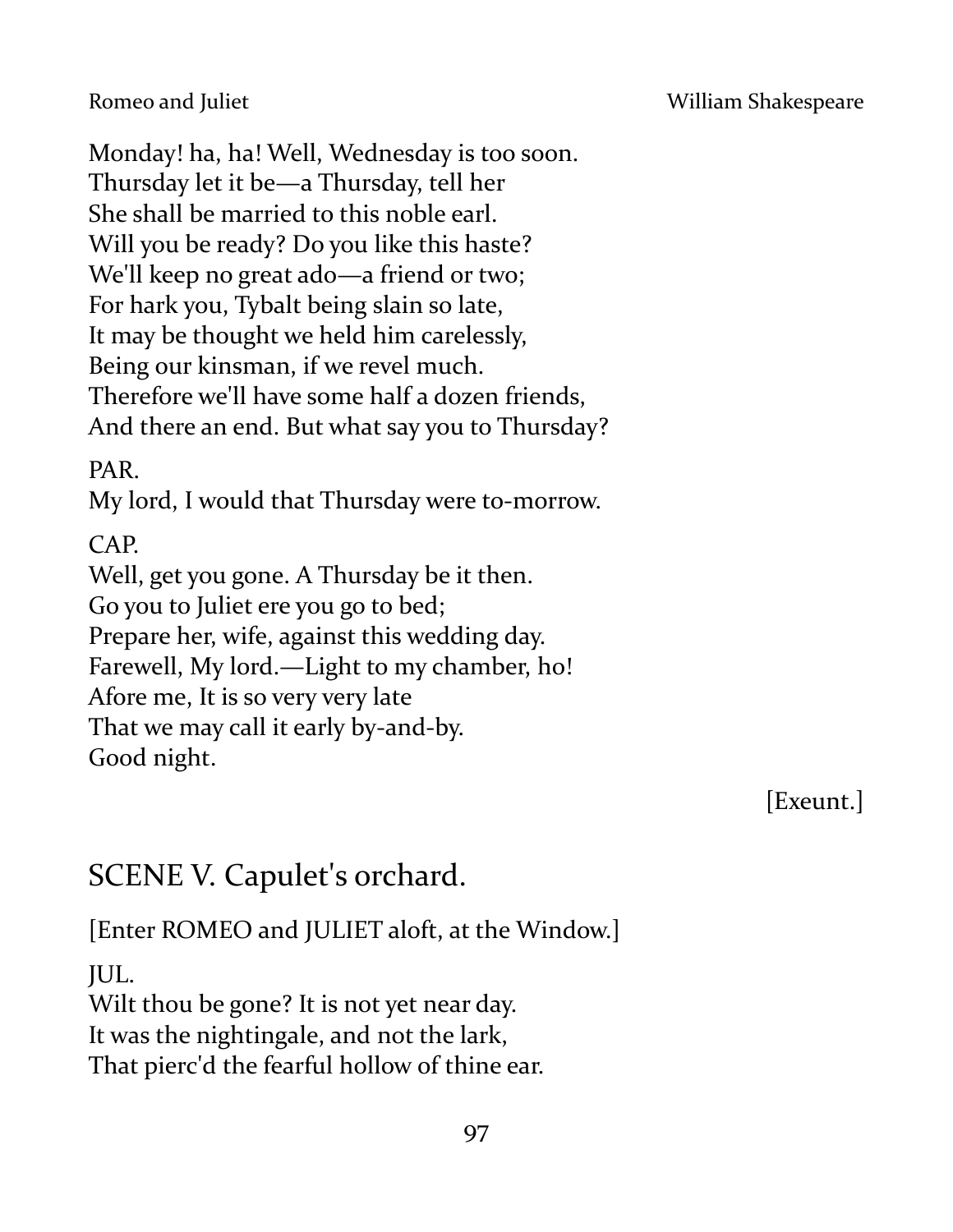#### Romeo and Juliet **No. 2018** William Shakespeare

Nightly she sings on yond pomegranate tree. Believe me, love, it was the nightingale.

#### ROM.

It was the lark, the herald of the morn; No nightingale. Look, love, what envious streaks Do lace the severing clouds in yonder East. Night's candles are burnt out, and jocund day Stands tiptoe on the misty mountain tops. I must be gone and live, or stay and die.

### JUL.

Yond light is not daylight; I know it, I. It is some meteor that the sun exhales To be to thee this night a torchbearer And light thee on the way to Mantua. Therefore stay yet; thou need'st not to be gone.

### ROM.

Let me be ta'en, let me be put to death. I am content, so thou wilt have it so. I'll say yon grey is not the morning's eye, 'Tis but the pale reflex of Cynthia's brow; Nor that is not the lark whose notes do beat The vaulty heaven so high above our heads. I have more care to stay than will to go. Come, death, and welcome! Juliet wills it so. How is't, my soul? Let's talk; it is not day.

JUL.

It is, it is! Hie hence, be gone, away! It is the lark that sings so out of tune, Straining harsh discords and unpleasing sharps.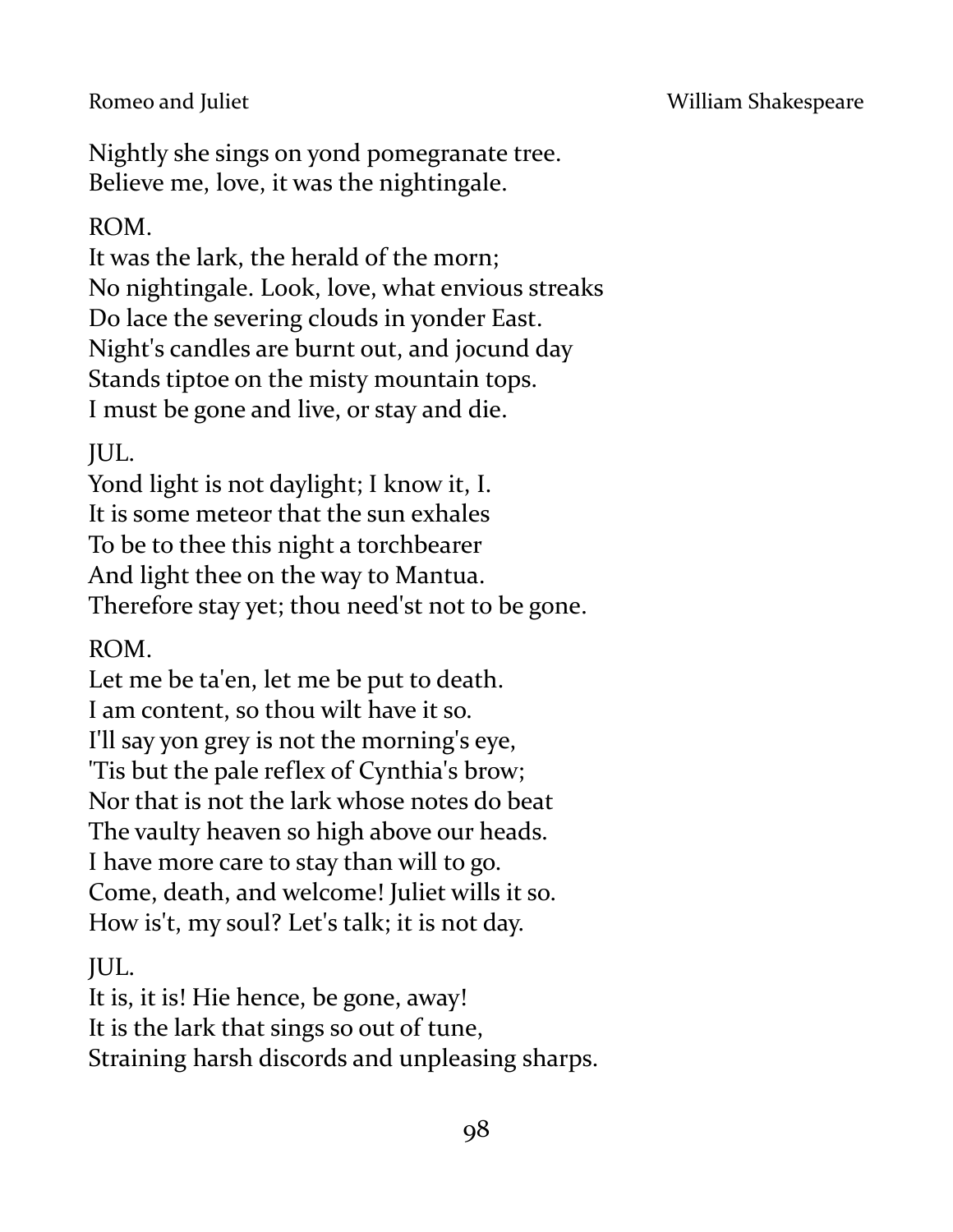Some say the lark makes sweet division; This doth not so, for she divideth us. Some say the lark and loathed toad chang'd eyes; O, now I would they had chang'd voices too, Since arm from arm that voice doth us affray, Hunting thee hence with hunt's-up to the day! O, now be gone! More light and light it grows.

ROM.

More light and light—more dark and dark our woes!

[Enter NURSE.]

# NURSE.

Madam!

JUL. Nurse?

NURSE.

Your lady mother is coming to your chamber. The day is broke; be wary, look about.

JUL.

Then, window, let day in, and let life out.

[Exit.]

ROM. Farewell, farewell! One kiss, and I'll descend. He goeth down.

JUL.

Art thou gone so, my lord, my love, my friend? I must hear from thee every day in the hour, For in a minute there are many days.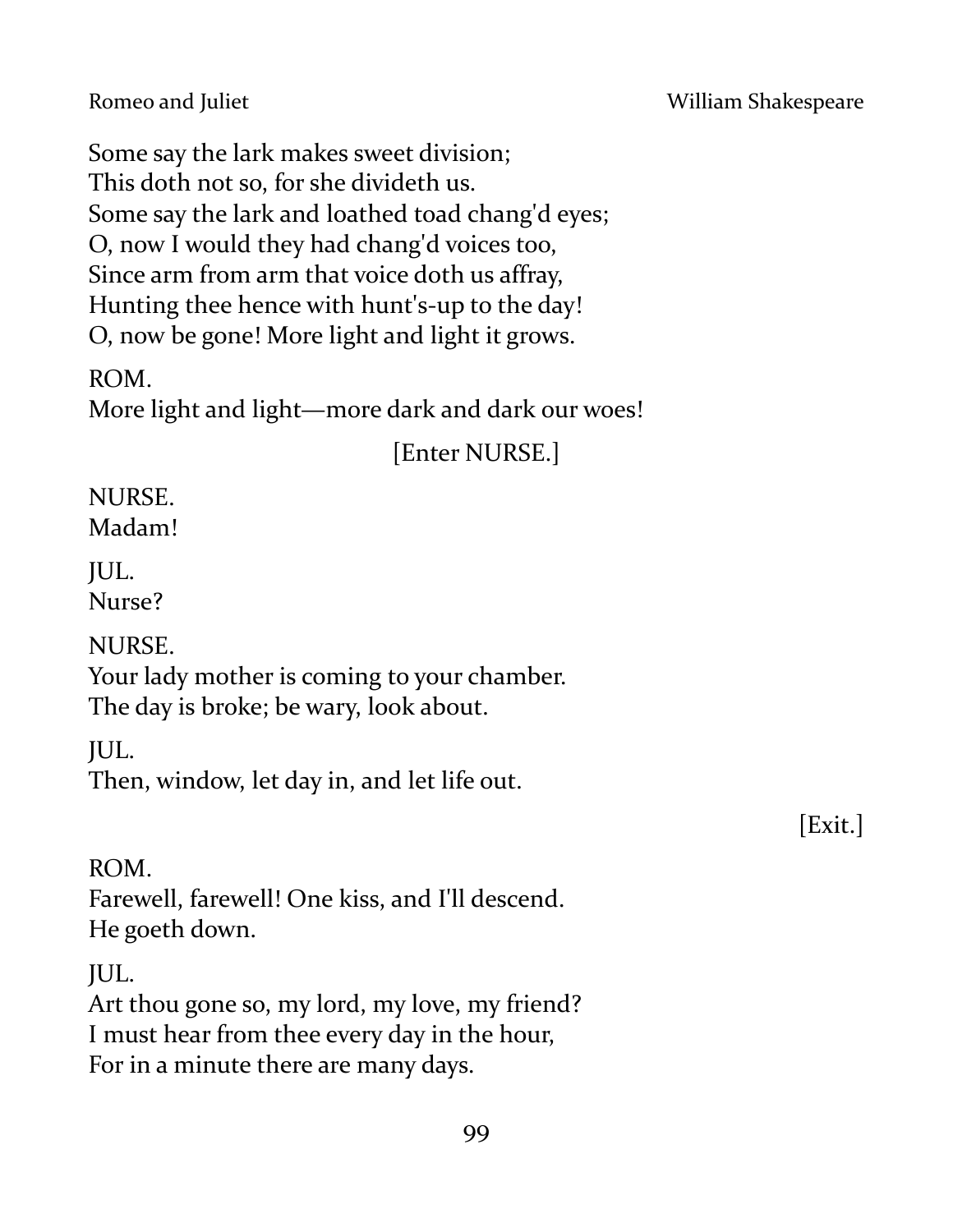O, by this count I shall be much in years Ere I again behold my Romeo!

ROM.

Farewell!

I will omit no opportunity

That may convey my greetings, love, to thee.

JUL.

O, think'st thou we shall ever meet again?

ROM.

I doubt it not; and all these woes shall serve For sweet discourses in our time to come.

JUL.

O God, I have an ill-divining soul! Methinks I see thee, now thou art below, As one dead in the bottom of a tomb. Either my eyesight fails, or thou look'st pale.

ROM.

And trust me, love, in my eye so do you. Dry sorrow drinks our blood. Adieu, adieu!

# JUL.

O Fortune, Fortune! all men call thee fickle. If thou art fickle, what dost thou with him That is renown'd for faith? Be fickle, Fortune, For then I hope thou wilt not keep him long But send him back.

LADY.

[Exit.]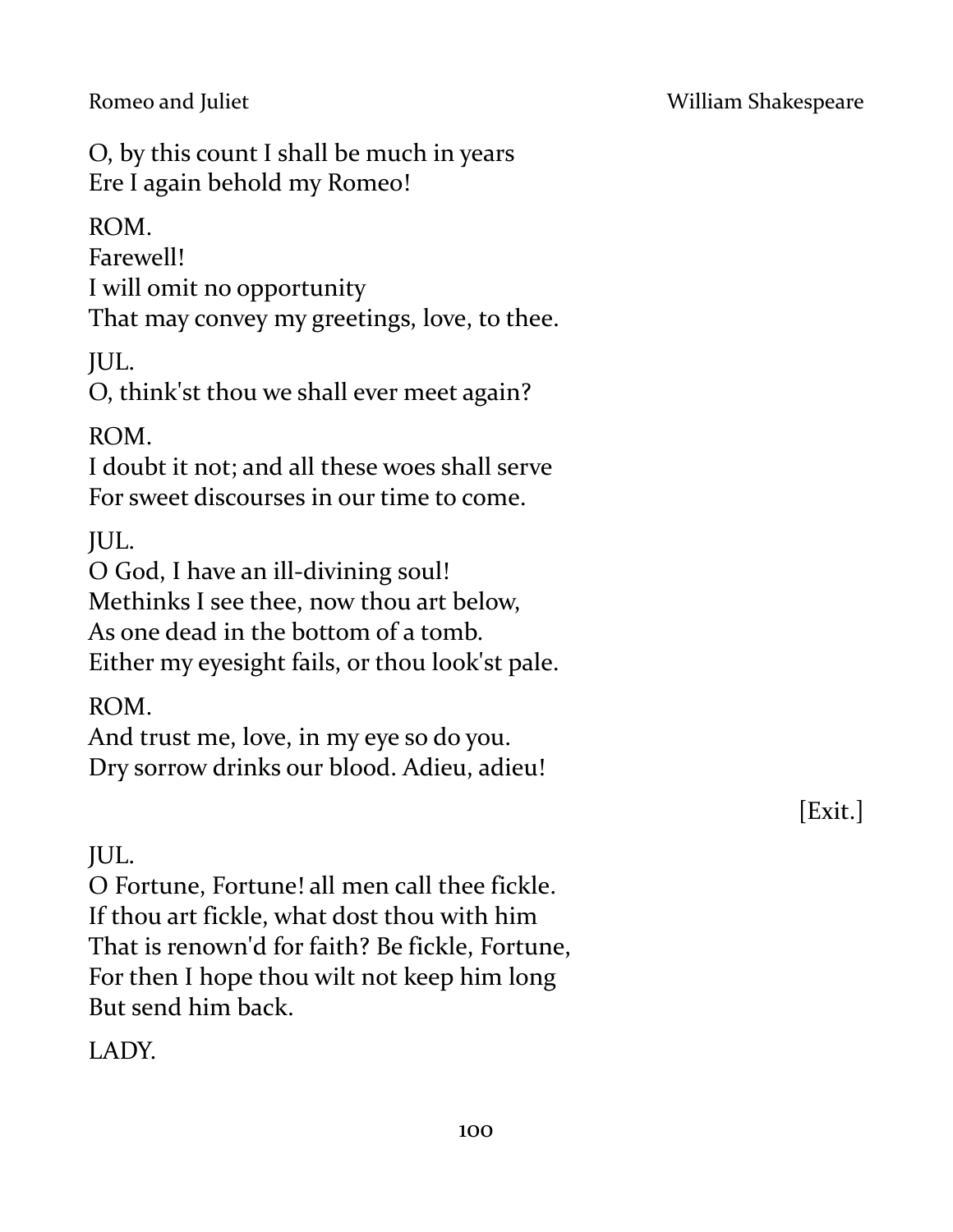[within] Ho, daughter! are you up?

JUL.

Who is't that calls? It is my lady mother. Is she not down so late, or up so early? What unaccustom'd cause procures her hither?

# [Enter MOTHER.]

LADY. Why, how now, Juliet?

JUL. Madam, I am not well.

LADY.

Evermore weeping for your cousin's death? What, wilt thou wash him from his grave with tears? An if thou couldst, thou couldst not make him live. Therefore have done. Some grief shows much of love; But much of grief shows still some want of wit.

JUL.

Yet let me weep for such a feeling loss.

LADY.

So shall you feel the loss, but not the friend Which you weep for.

JUL.

Feeling so the loss,

I cannot choose but ever weep the friend.

LADY.

Well, girl, thou weep'st not so much for his death As that the villain lives which slaughter'd him.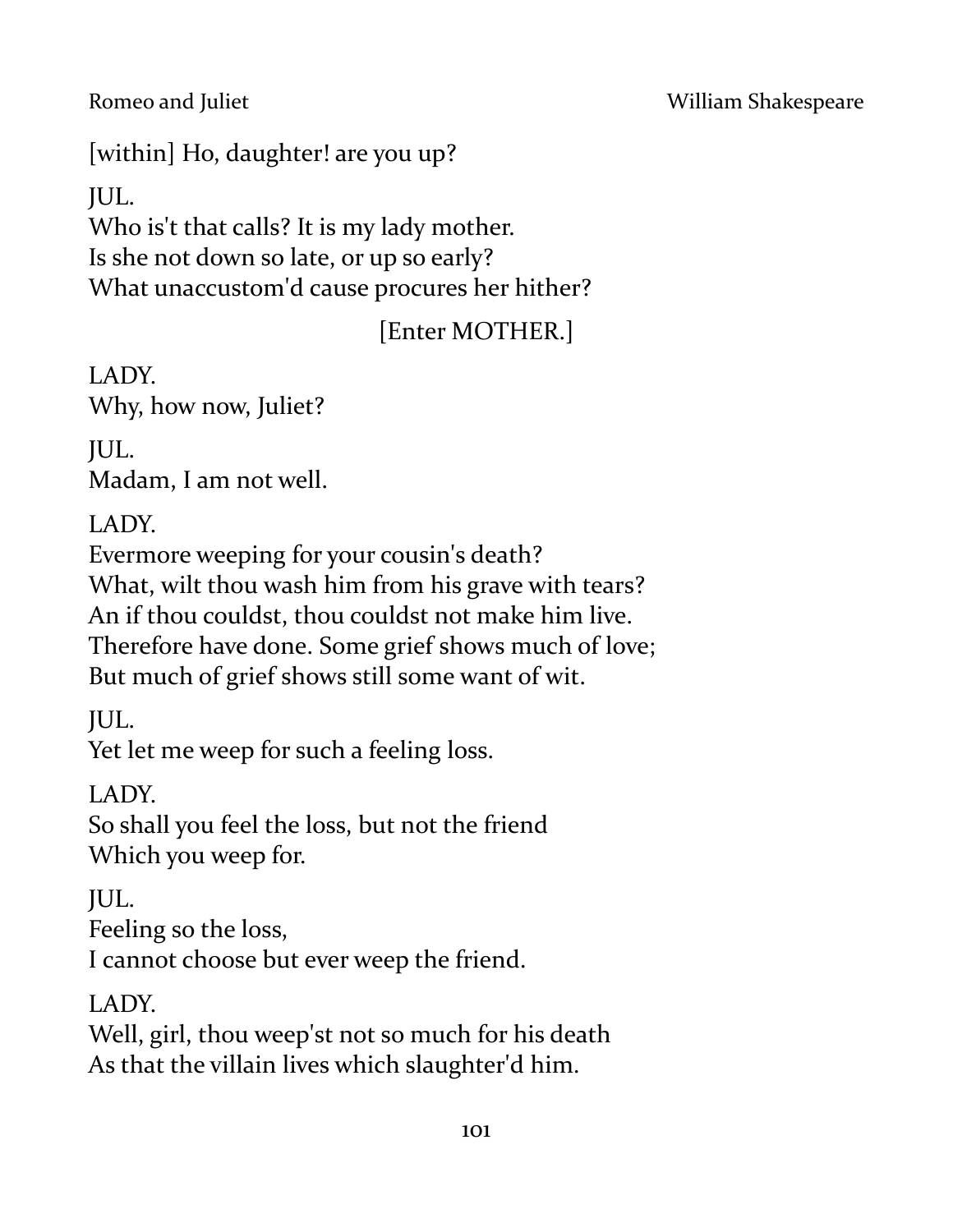Romeo and Juliet **No. 2018** William Shakespeare

# JUL.

What villain, madam?

# LADY.

That same villain Romeo.

JUL.

[aside] Villain and he be many miles asunder.— God pardon him! I do, with all my heart; And yet no man like he doth grieve my heart.

LADY.

That is because the traitor murderer lives.

JUL.

Ay, madam, from the reach of these my hands. Would none but I might venge my cousin's death!

LADY.

We will have vengeance for it, fear thou not. Then weep no more. I'll send to one in Mantua, Where that same banish'd runagate doth live, Shall give him such an unaccustom'd dram That he shall soon keep Tybalt company; And then I hope thou wilt be satisfied.

JUL.

Indeed I never shall be satisfied With Romeo till I behold him—dead— Is my poor heart so for a kinsman vex'd. Madam, if you could find out but a man To bear a poison, I would temper it; That Romeo should, upon receipt thereof, Soon sleep in quiet. O, how my heart abhors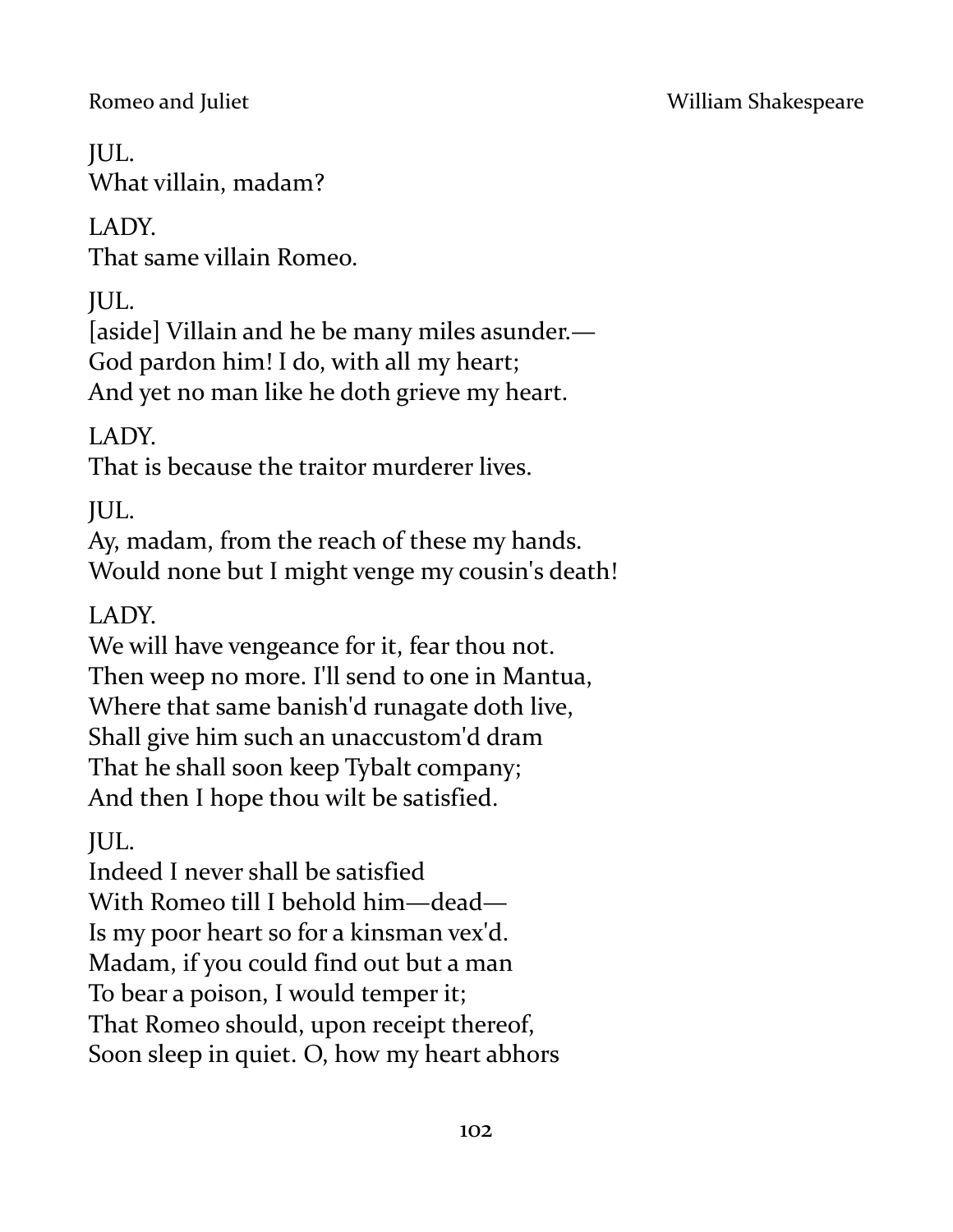To hear him nam'd and cannot come to him, To wreak the love I bore my cousin Tybalt Upon his body that hath slaughter'd him!

## LADY.

Find thou the means, and I'll find such a man. But now I'll tell thee joyful tidings, girl.

JUL.

And joy comes well in such a needy time. What are they, I beseech your ladyship?

### LADY.

Well, well, thou hast a careful father, child; One who, to put thee from thy heaviness, Hath sorted out a sudden day of joy That thou expects not nor I look'd not for.

JUL.

Madam, in happy time! What day is that?

### LADY.

Marry, my child, early next Thursday morn The gallant, young, and noble gentleman, The County Paris, at Saint Peter's Church, Shall happily make thee there a joyful bride.

JUL.

Now by Saint Peter's Church, and Peter too, He shall not make me there a joyful bride! I wonder at this haste, that I must wed Ere he that should be husband comes to woo. I pray you tell my lord and father, madam, I will not marry yet; and when I do, I swear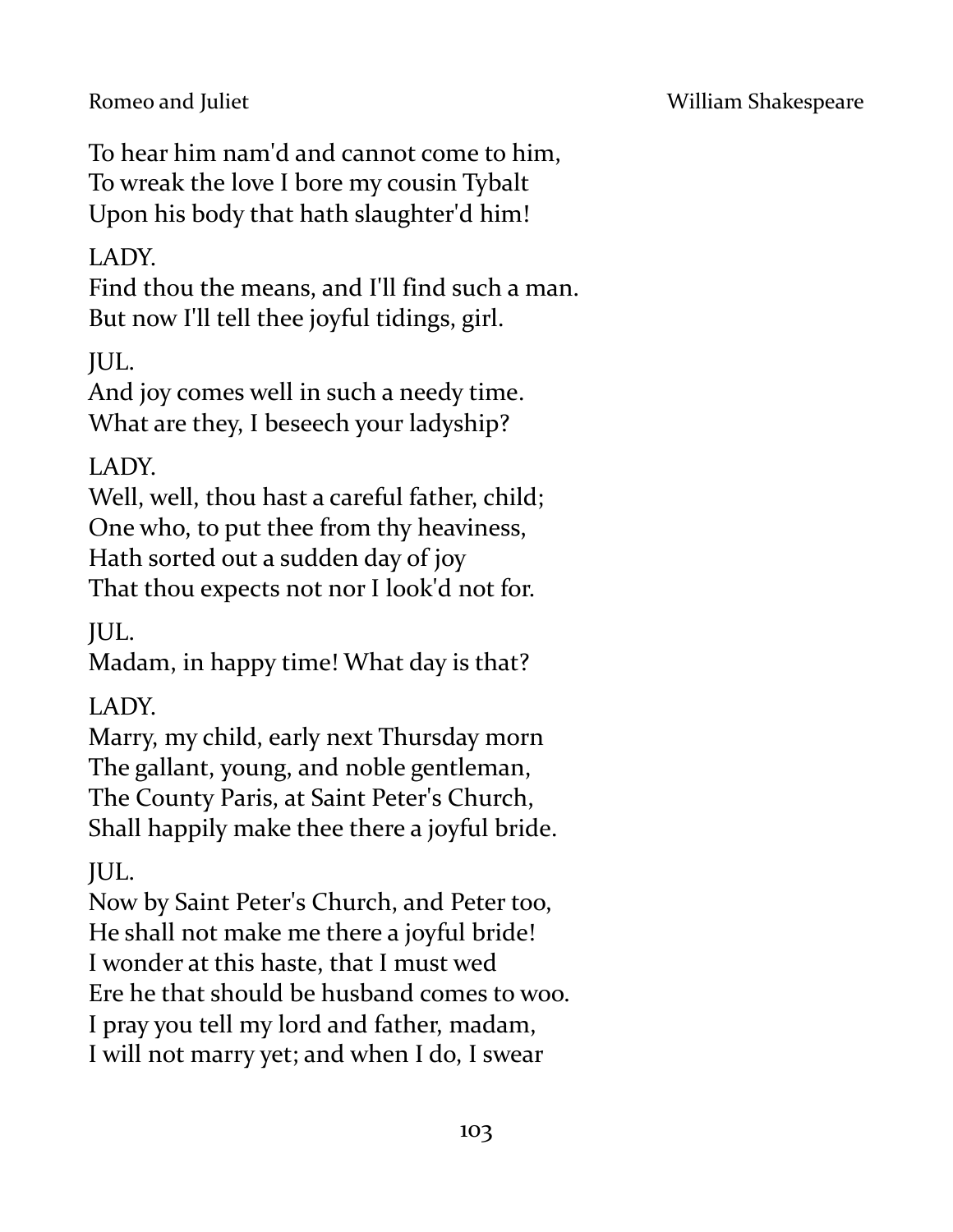#### Romeo and Juliet **No. 2018** William Shakespeare

It shall be Romeo, whom you know I hate, Rather than Paris. These are news indeed!

## LADY.

Here comes your father. Tell him so yourself, And see how be will take it at your hands.

# [Enter CAPULET and NURSE.]

## CAP.

When the sun sets the air doth drizzle dew, But for the sunset of my brother's son It rains downright. How now? a conduit, girl? What, still in tears? Evermore show'ring? In one little body Thou counterfeit'st a bark, a sea, a wind: For still thy eyes, which I may call the sea, Do ebb and flow with tears; the bark thy body is Sailing in this salt flood; the winds, thy sighs, Who, raging with thy tears and they with them, Without a sudden calm will overset Thy tempest-tossed body. How now, wife? Have you delivered to her our decree?

# LADY.

Ay, sir; but she will none, she gives you thanks. I would the fool were married to her grave!

# CAP.

Soft! take me with you, take me with you, wife. How? Will she none? Doth she not give us thanks? Is she not proud? Doth she not count her blest, Unworthy as she is, that we have wrought So worthy a gentleman to be her bridegroom?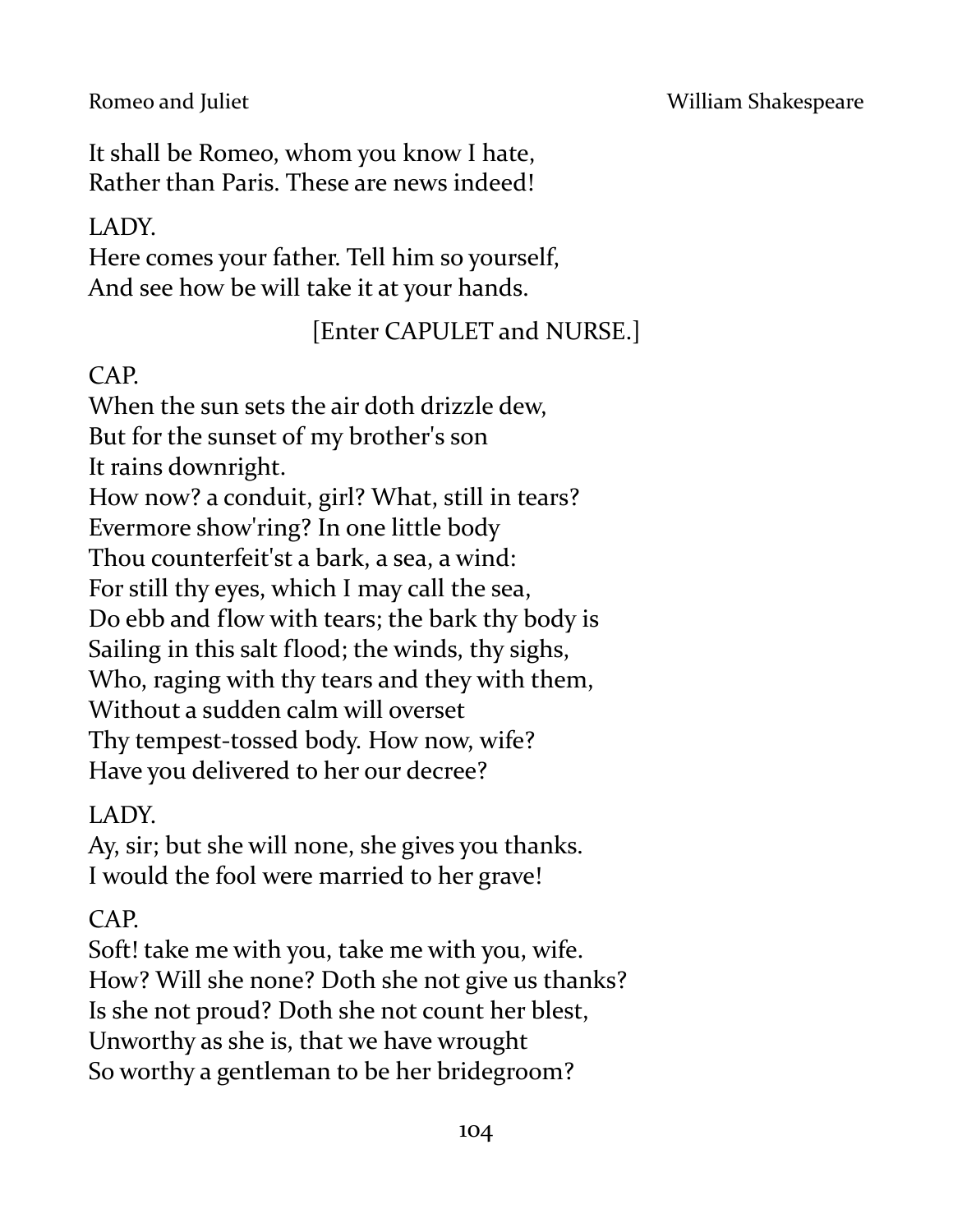#### Romeo and Juliet **No. 2018** William Shakespeare

## JUL.

Not proud you have, but thankful that you have. Proud can I never be of what I hate, But thankful even for hate that is meant love.

#### CAP.

How, how, how, how, choplogic? What is this? 'Proud'—and 'I thank you'—and 'I thank you not'— And yet 'not proud'? Mistress minion you, Thank me no thankings, nor proud me no prouds, But fettle your fine joints 'gainst Thursday next To go with Paris to Saint Peter's Church, Or I will drag thee on a hurdle thither. Out, you green-sickness carrion I out, you baggage! You tallow-face!

LADY.

Fie, fie! what, are you mad?

JUL.

Good father, I beseech you on my knees, Hear me with patience but to speak a word.

CAP.

Hang thee, young baggage! disobedient wretch! I tell thee what—get thee to church a Thursday Or never after look me in the face. Speak not, reply not, do not answer me! My fingers itch. Wife, we scarce thought us blest That God had lent us but this only child; But now I see this one is one too much, And that we have a curse in having her. Out on her, hilding!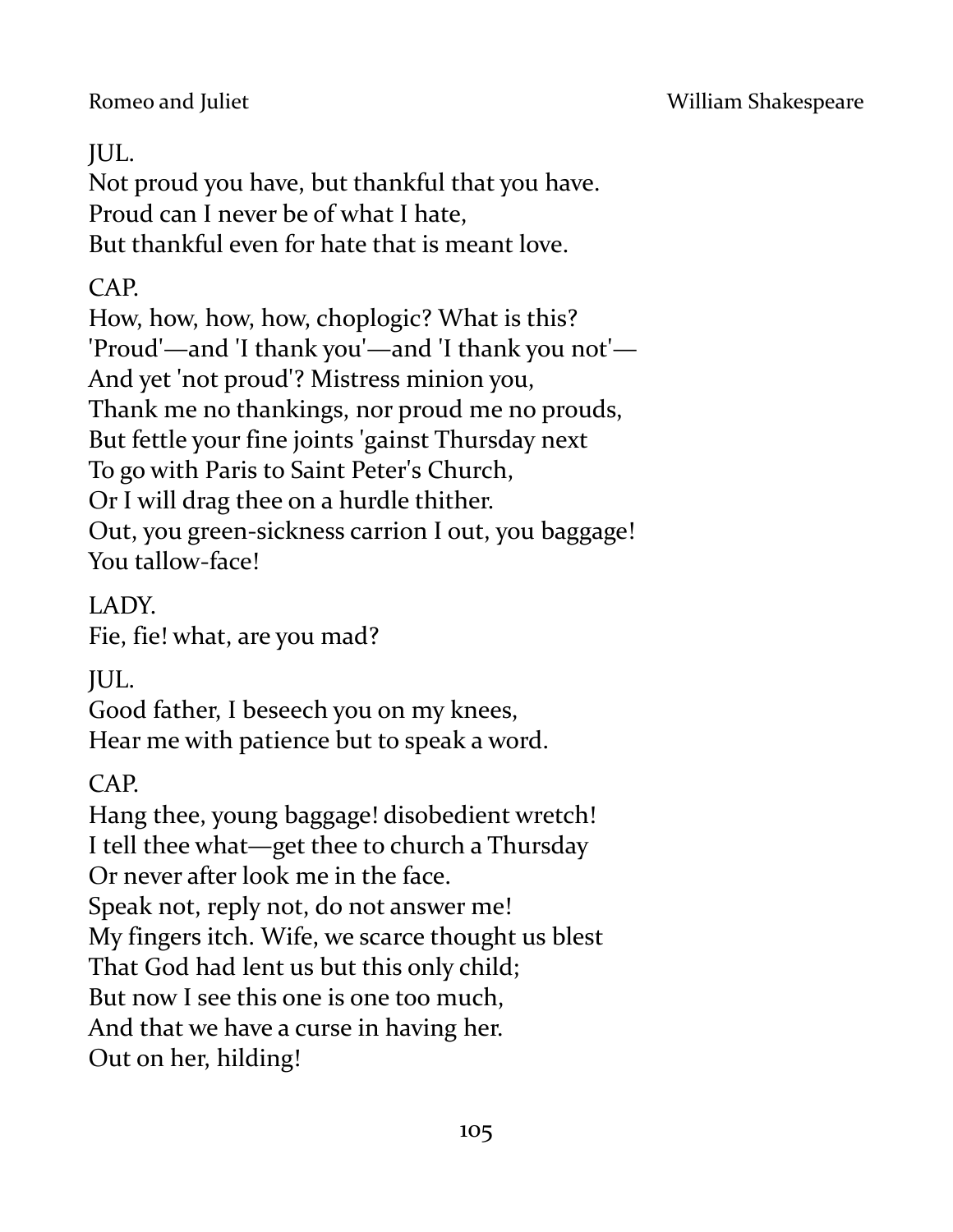NURSE. God in heaven bless her! You are to blame, my lord, to rate her so.

# CAP.

And why, my Lady Wisdom? Hold your tongue, Good Prudence. Smatter with your gossips, go!

NURSE. I speak no treason.

CAP. O, God-i-god-en!

NURSE. May not one speak?

CAP.

Peace, you mumbling fool! Utter your gravity o'er a gossip's bowl, For here we need it not.

LADY. You are too hot.

CAP.

God's bread I it makes me mad. Day, night, late, early, At home, abroad, alone, in company, Waking or sleeping, still my care hath been To have her match'd; and having now provided A gentleman of princely parentage, Of fair demesnes, youthful, and nobly train'd, Stuff'd, as they say, with honourable parts, Proportion'd as one's thought would wish a man— And then to have a wretched puling fool,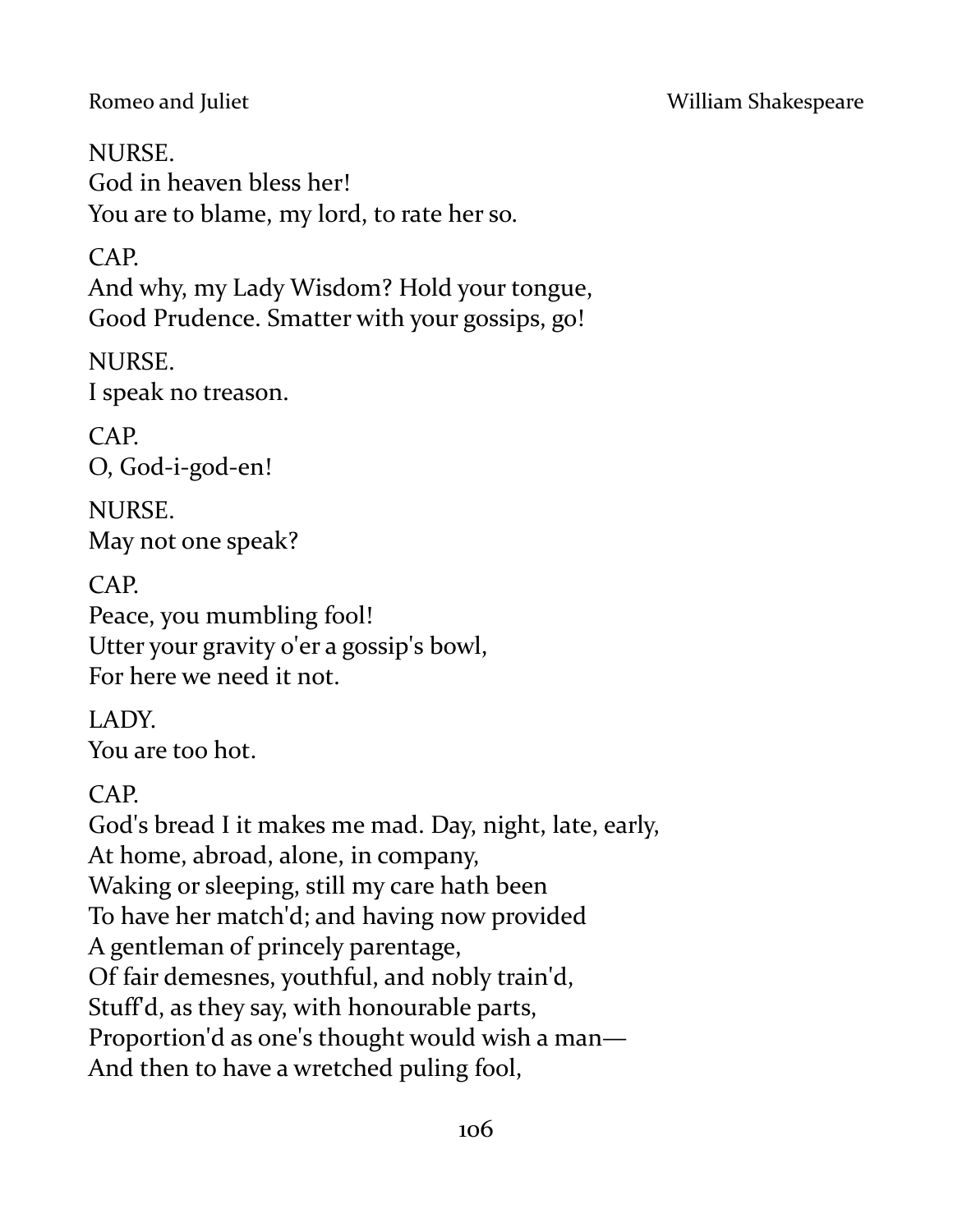A whining mammet, in her fortune's tender, To answer 'I'll not wed, I cannot love; I am too young, I pray you pardon me'! But, an you will not wed, I'll pardon you. Graze where you will, you shall not house with me. Look to't, think on't; I do not use to jest. Thursday is near; lay hand on heart, advise: An you be mine, I'll give you to my friend; An you be not, hang, beg, starve, die in the streets, For, by my soul, I'll ne'er acknowledge thee, Nor what is mine shall never do thee good. Trust to't. Bethink you. I'll not be forsworn. Exit.

JUL.

Is there no pity sitting in the clouds That sees into the bottom of my grief? O sweet my mother, cast me not away! Delay this marriage for a month, a week; Or if you do not, make the bridal bed In that dim monument where Tybalt lies.

LADY.

Talk not to me, for I'll not speak a word. Do as thou wilt, for I have done with thee. Exit.

JUL.

O God!—O nurse, how shall this be prevented? My husband is on earth, my faith in heaven. How shall that faith return again to earth Unless that husband send it me from heaven By leaving earth? Comfort me, counsel me. Alack, alack, that heaven should practise stratagems Upon so soft a subject as myself!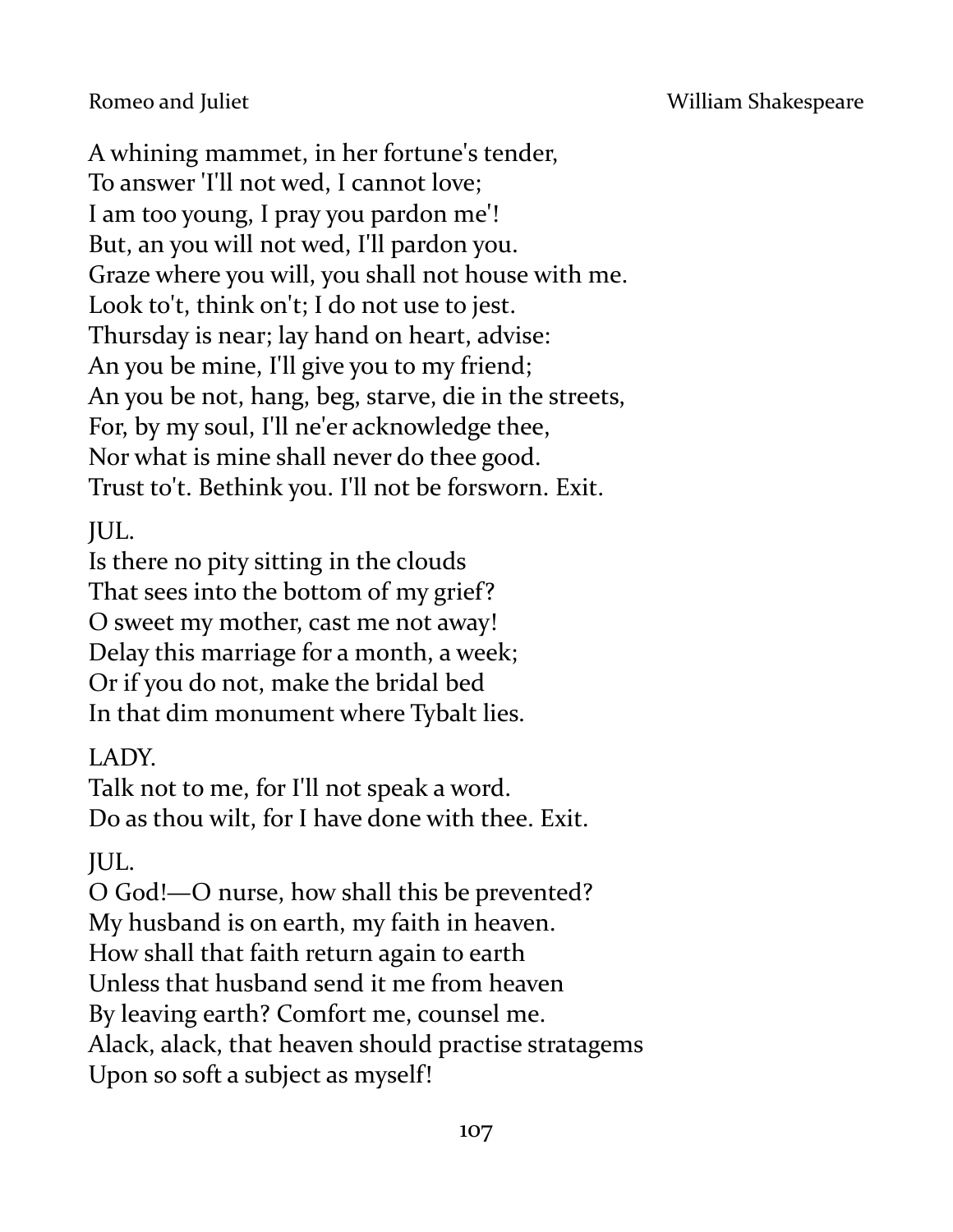What say'st thou? Hast thou not a word of joy? Some comfort, nurse.

#### NURSE.

Faith, here it is.

Romeo is banish'd; and all the world to nothing That he dares ne'er come back to challenge you; Or if he do, it needs must be by stealth. Then, since the case so stands as now it doth, I think it best you married with the County. O, he's a lovely gentleman! Romeo's a dishclout to him. An eagle, madam, Hath not so green, so quick, so fair an eye As Paris hath. Beshrew my very heart, I think you are happy in this second match, For it excels your first; or if it did not, Your first is dead—or 'twere as good he were As living here and you no use of him.

JUL.

Speak'st thou this from thy heart?

NURSE.

And from my soul too; else beshrew them both.

JUL.

Amen!

# NURSE.

What?

JUL.

Well, thou hast comforted me marvellous much. Go in; and tell my lady I am gone,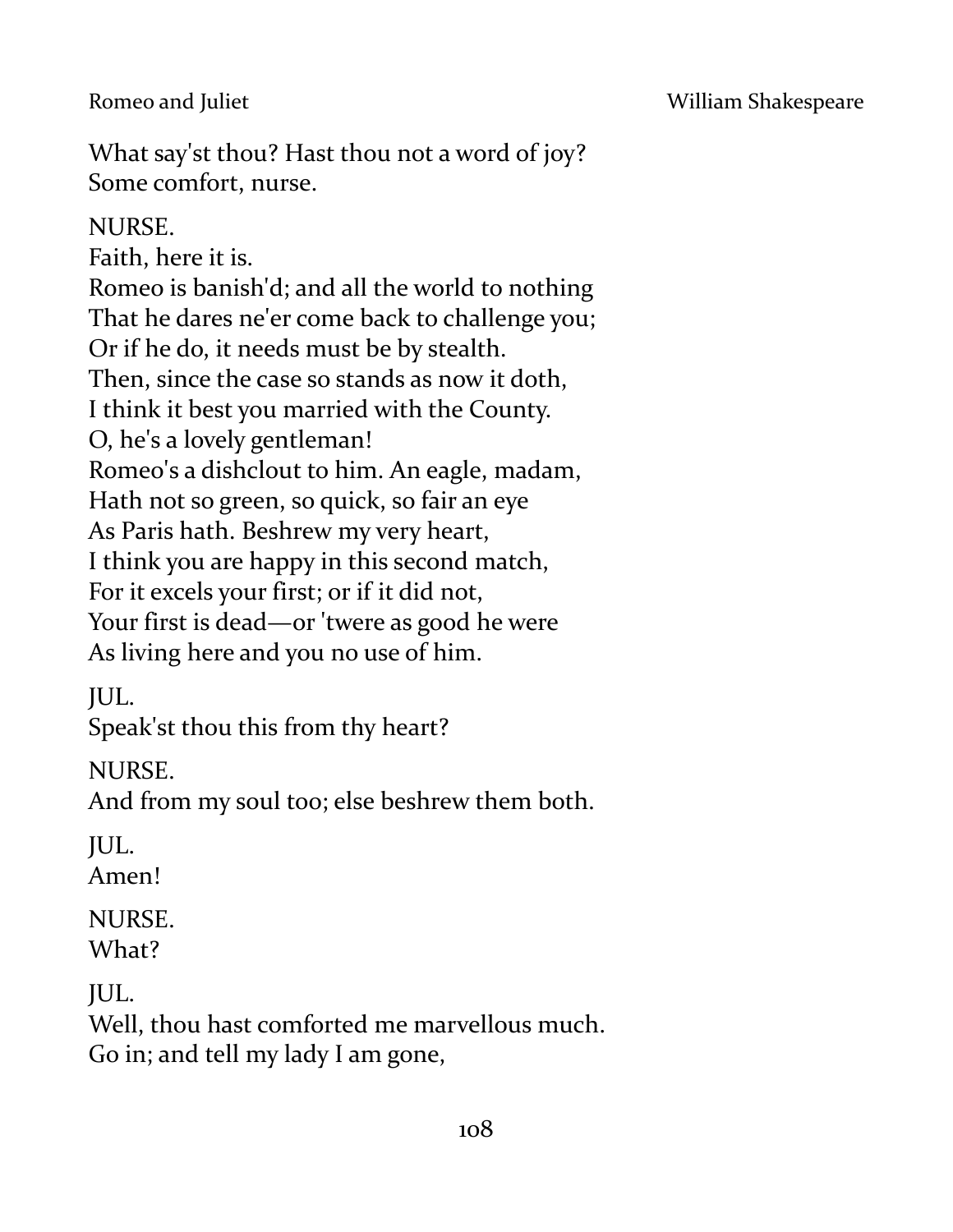Romeo and Juliet **National Accord Property Accord William Shakespeare** Having displeas'd my father, to Laurence' cell, To make confession and to be absolv'd. NURSE. Marry, I will; and this is wisely done. [Exit.] JUL. Ancient damnation! O most wicked fiend! Is it more sin to wish me thus forsworn, Or to dispraise my lord with that same tongue Which she hath prais'd him with above compare So many thousand times? Go, counsellor! Thou and my bosom henceforth shall be twain. I'll to the friar to know his remedy. If all else fail, myself have power to die. [Exit.]

# ACT IV.

# SCENE I. Friar Laurence's cell.

[Enter FRIAR LAURENCE and County PARIS.]

## FRIAR.

On Thursday, sir? The time is very short.

## PAR.

My father Capulet will have it so, And I am nothing slow to slack his haste.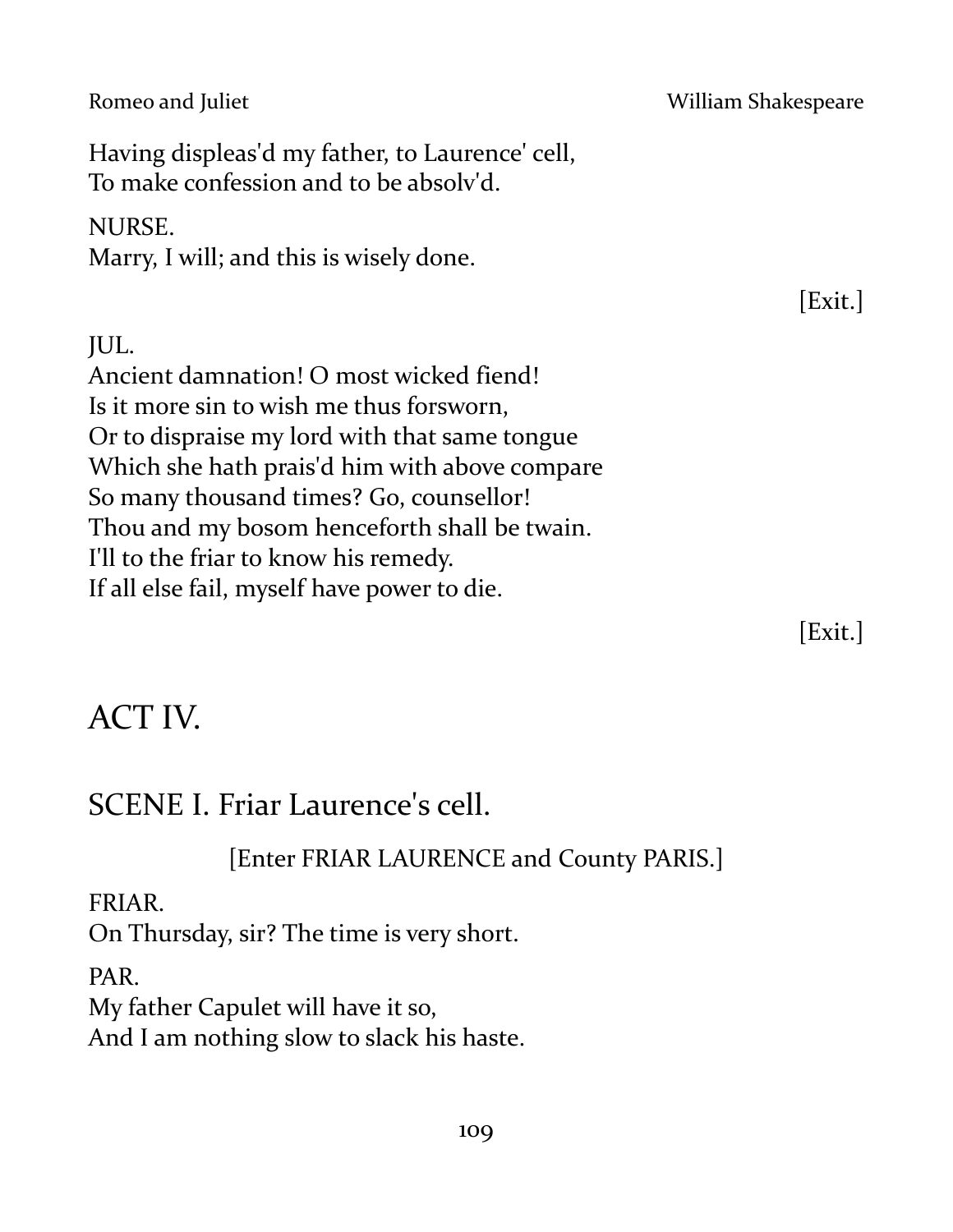## FRIAR.

You say you do not know the lady's mind. Uneven is the course; I like it not.

## PAR.

Immoderately she weeps for Tybalt's death, And therefore have I little talk'd of love; For Venus smiles not in a house of tears. Now, sir, her father counts it dangerous That she do give her sorrow so much sway, And in his wisdom hastes our marriage To stop the inundation of her tears, Which, too much minded by herself alone, May be put from her by society. Now do you know the reason of this haste.

## FRIAR.

[aside] I would I knew not why it should be slow'd.— Look, sir, here comes the lady toward my cell.

## [Enter JULIET.]

PAR.

Happily met, my lady and my wife!

JUL.

That may be, sir, when I may be a wife.

PAR.

That may be must be, love, on Thursday next.

JUL.

What must be shall be.

FRIAR.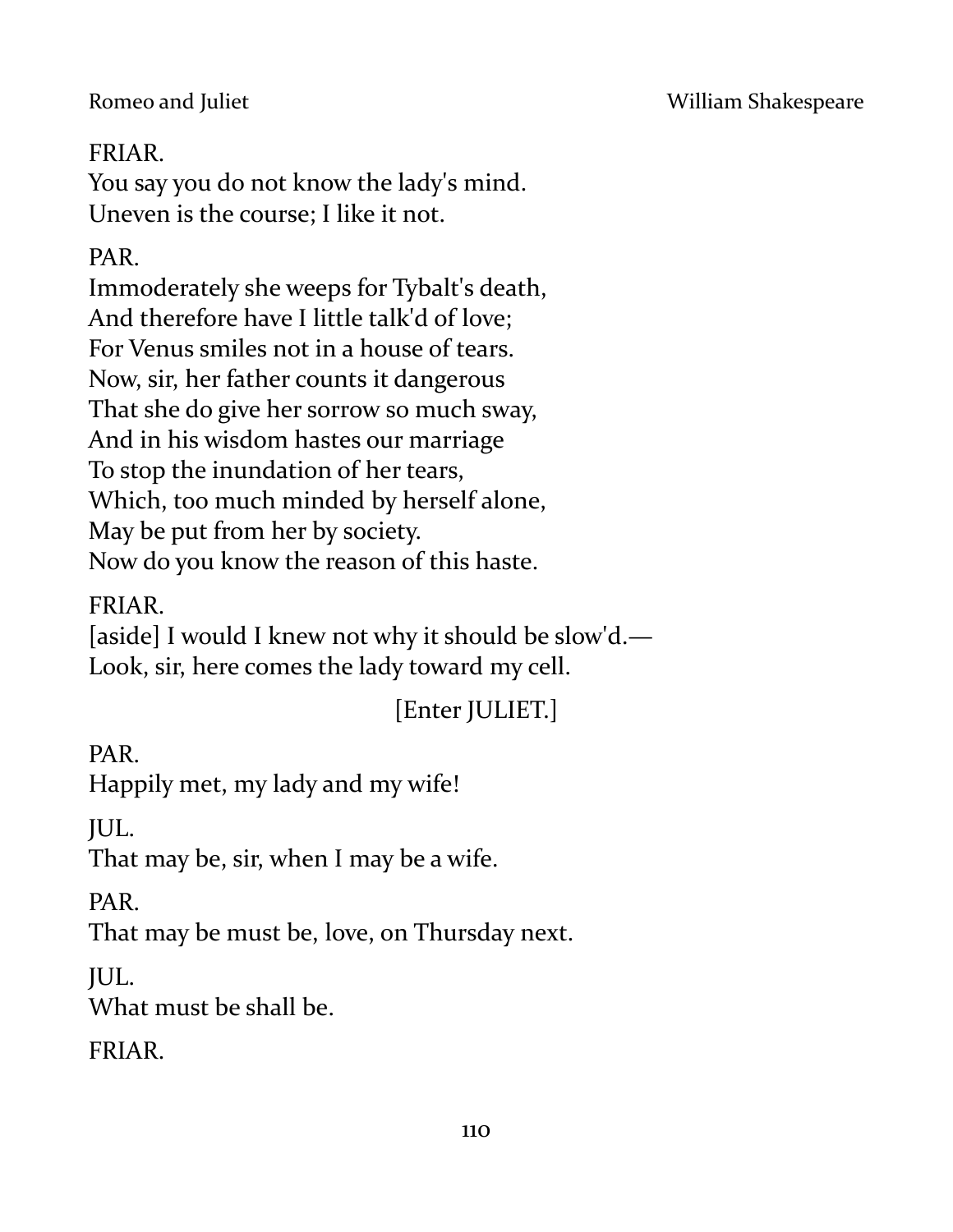That's a certain text.

PAR.

Come you to make confession to this father?

JUL.

To answer that, I should confess to you.

PAR.

Do not deny to him that you love me.

JUL.

I will confess to you that I love him.

PAR.

So will ye, I am sure, that you love me.

JUL.

If I do so, it will be of more price,

Being spoke behind your back, than to your face.

PAR.

Poor soul, thy face is much abus'd with tears.

JUL.

The tears have got small victory by that, For it was bad enough before their spite.

PAR.

Thou wrong'st it more than tears with that report.

JUL.

That is no slander, sir, which is a truth;

And what I spake, I spake it to my face.

PAR.

Thy face is mine, and thou hast sland'red it.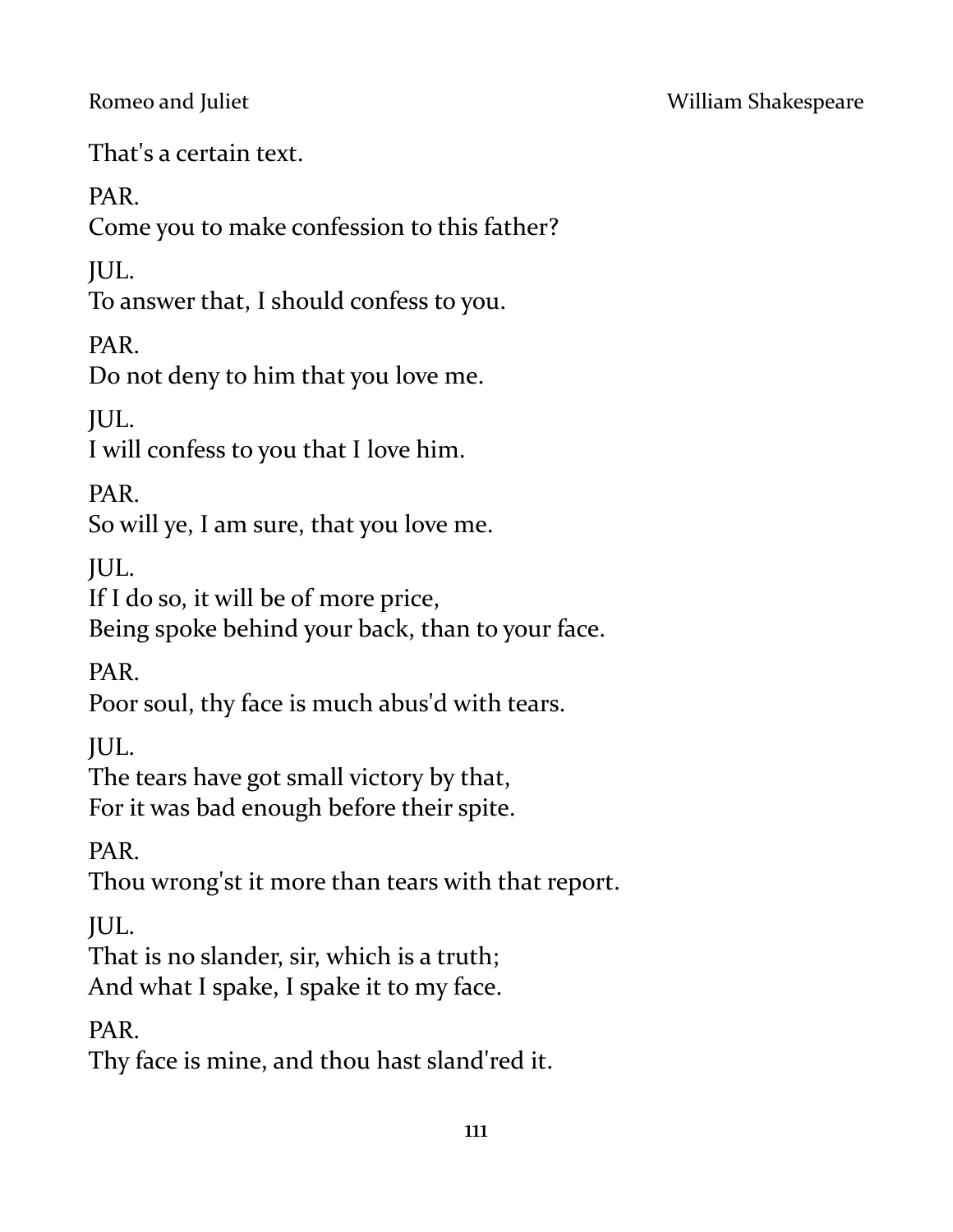## JUL.

It may be so, for it is not mine own. Are you at leisure, holy father, now, Or shall I come to you at evening mass

## FRIAR.

My leisure serves me, pensive daughter, now. My lord, we must entreat the time alone.

PAR.

God shield I should disturb devotion! Juliet, on Thursday early will I rouse ye. Till then, adieu, and keep this holy kiss. Exit.

JUL.

O, shut the door! and when thou hast done so, Come weep with me—past hope, past cure, past help!

FRIAR.

Ah, Juliet, I already know thy grief;

It strains me past the compass of my wits.

I hear thou must, and nothing may prorogue it,

On Thursday next be married to this County.

JUL.

Tell me not, friar, that thou hear'st of this, Unless thou tell me how I may prevent it. If in thy wisdom thou canst give no help, Do thou but call my resolution wise And with this knife I'll help it presently.

God join'd my heart and Romeo's, thou our hands;

And ere this hand, by thee to Romeo's seal'd,

Shall be the label to another deed,

Or my true heart with treacherous revolt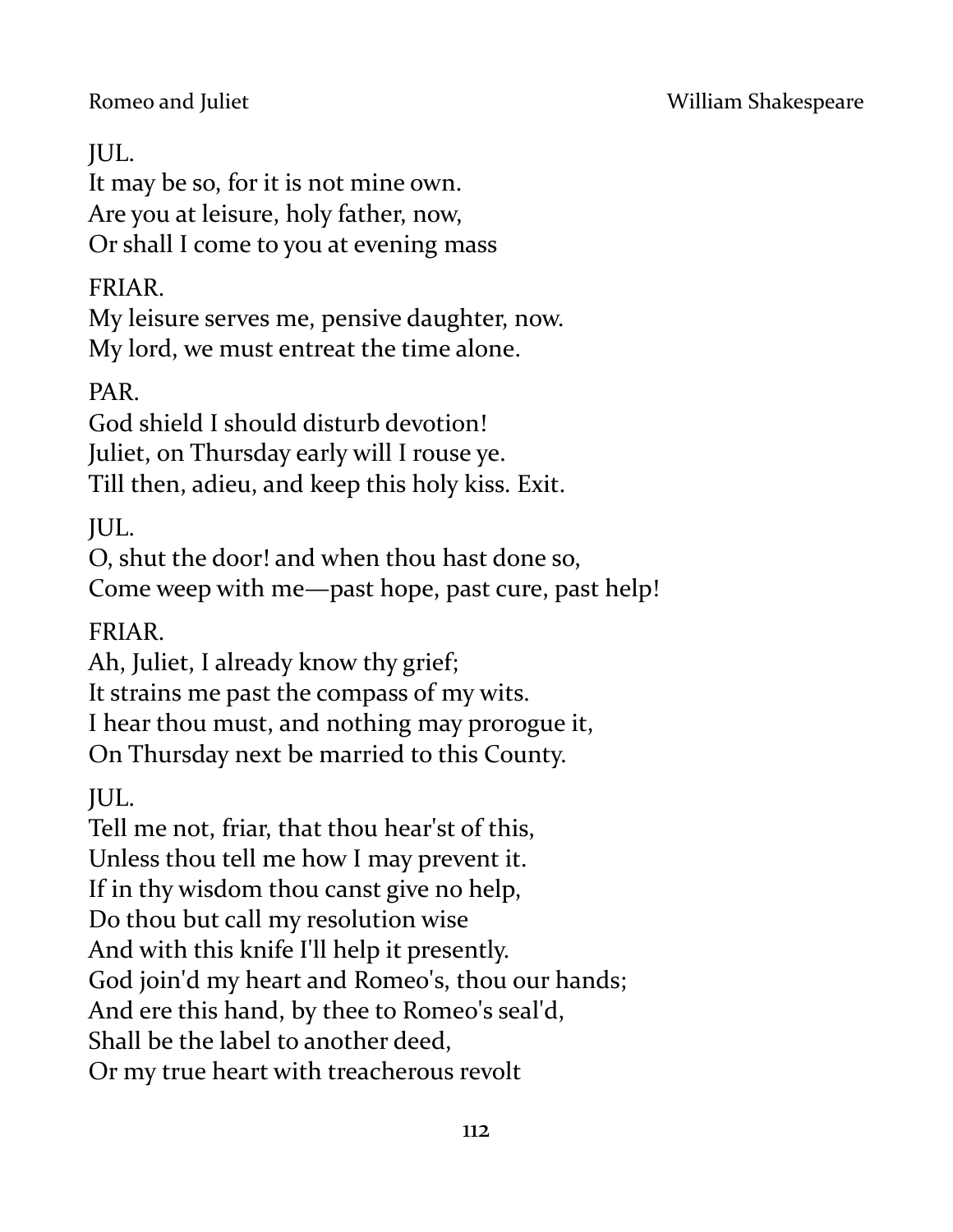Turn to another, this shall slay them both. Therefore, out of thy long-experienc'd time, Give me some present counsel; or, behold, 'Twixt my extremes and me this bloody knife Shall play the empire, arbitrating that Which the commission of thy years and art Could to no issue of true honour bring. Be not so long to speak. I long to die If what thou speak'st speak not of remedy.

### FRIAR.

Hold, daughter. I do spy a kind of hope, Which craves as desperate an execution As that is desperate which we would prevent. If, rather than to marry County Paris Thou hast the strength of will to slay thyself, Then is it likely thou wilt undertake A thing like death to chide away this shame, That cop'st with death himself to scape from it; And, if thou dar'st, I'll give thee remedy.

JUL.

O, bid me leap, rather than marry Paris, From off the battlements of yonder tower, Or walk in thievish ways, or bid me lurk Where serpents are; chain me with roaring bears, Or shut me nightly in a charnel house, O'ercover'd quite with dead men's rattling bones, With reeky shanks and yellow chapless skulls; Or bid me go into a new-made grave And hide me with a dead man in his shroud— Things that, to hear them told, have made me tremble—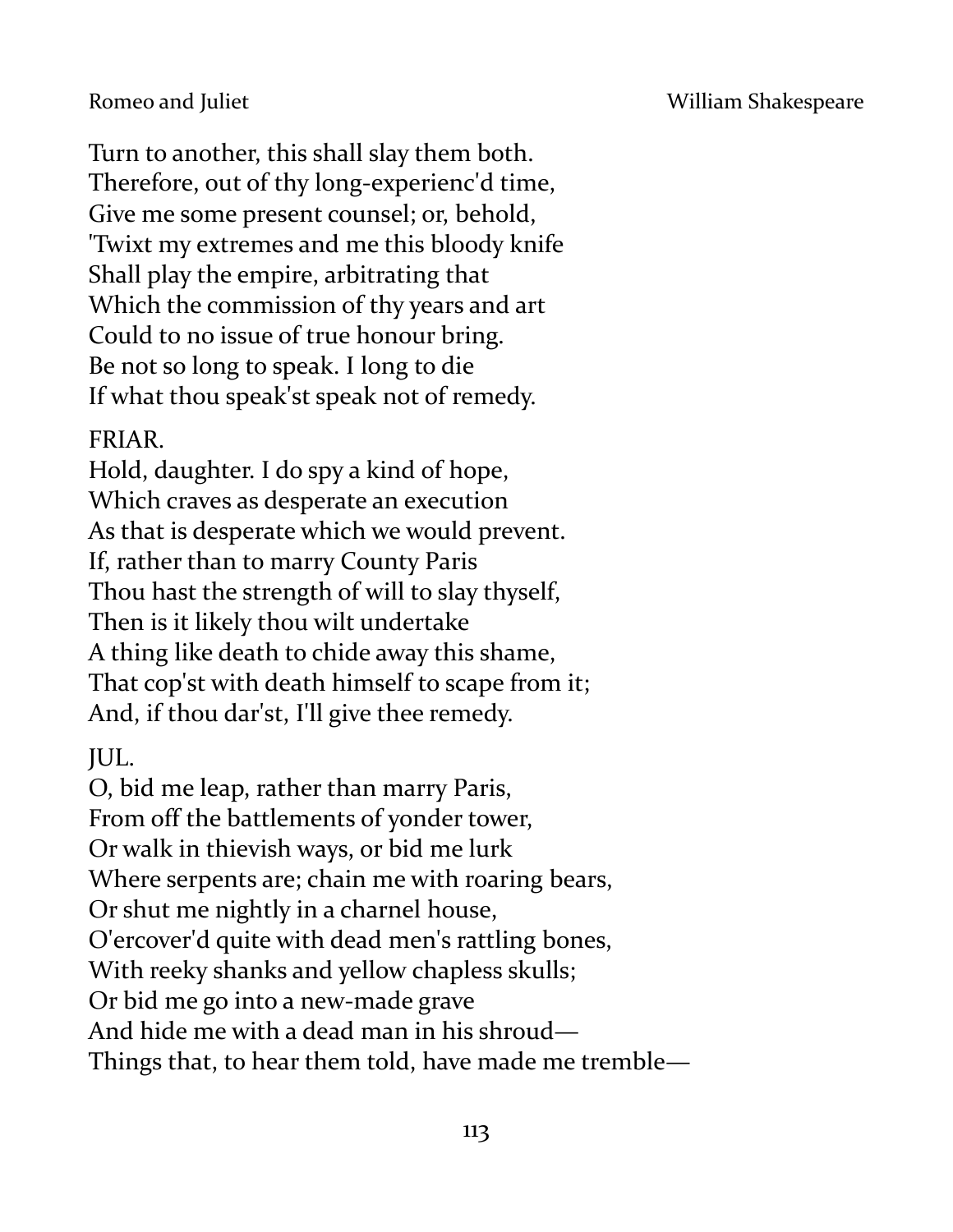#### Romeo and Juliet **No. 2018** William Shakespeare

And I will do it without fear or doubt, To live an unstain'd wife to my sweet love.

#### FRIAR.

Hold, then. Go home, be merry, give consent To marry Paris. Wednesday is to-morrow. To-morrow night look that thou lie alone; Let not the nurse lie with thee in thy chamber. Take thou this vial, being then in bed, And this distilled liquor drink thou off; When presently through all thy veins shall run A cold and drowsy humour; for no pulse Shall keep his native progress, but surcease; No warmth, no breath, shall testify thou livest; The roses in thy lips and cheeks shall fade To paly ashes, thy eyes' windows fall Like death when he shuts up the day of life; Each part, depriv'd of supple government, Shall, stiff and stark and cold, appear like death; And in this borrowed likeness of shrunk death Thou shalt continue two-and-forty hours, And then awake as from a pleasant sleep. Now, when the bridegroom in the morning comes To rouse thee from thy bed, there art thou dead. Then, as the manner of our country is, In thy best robes uncovered on the bier Thou shalt be borne to that same ancient vault Where all the kindred of the Capulets lie. In the mean time, against thou shalt awake, Shall Romeo by my letters know our drift; And hither shall he come; and he and I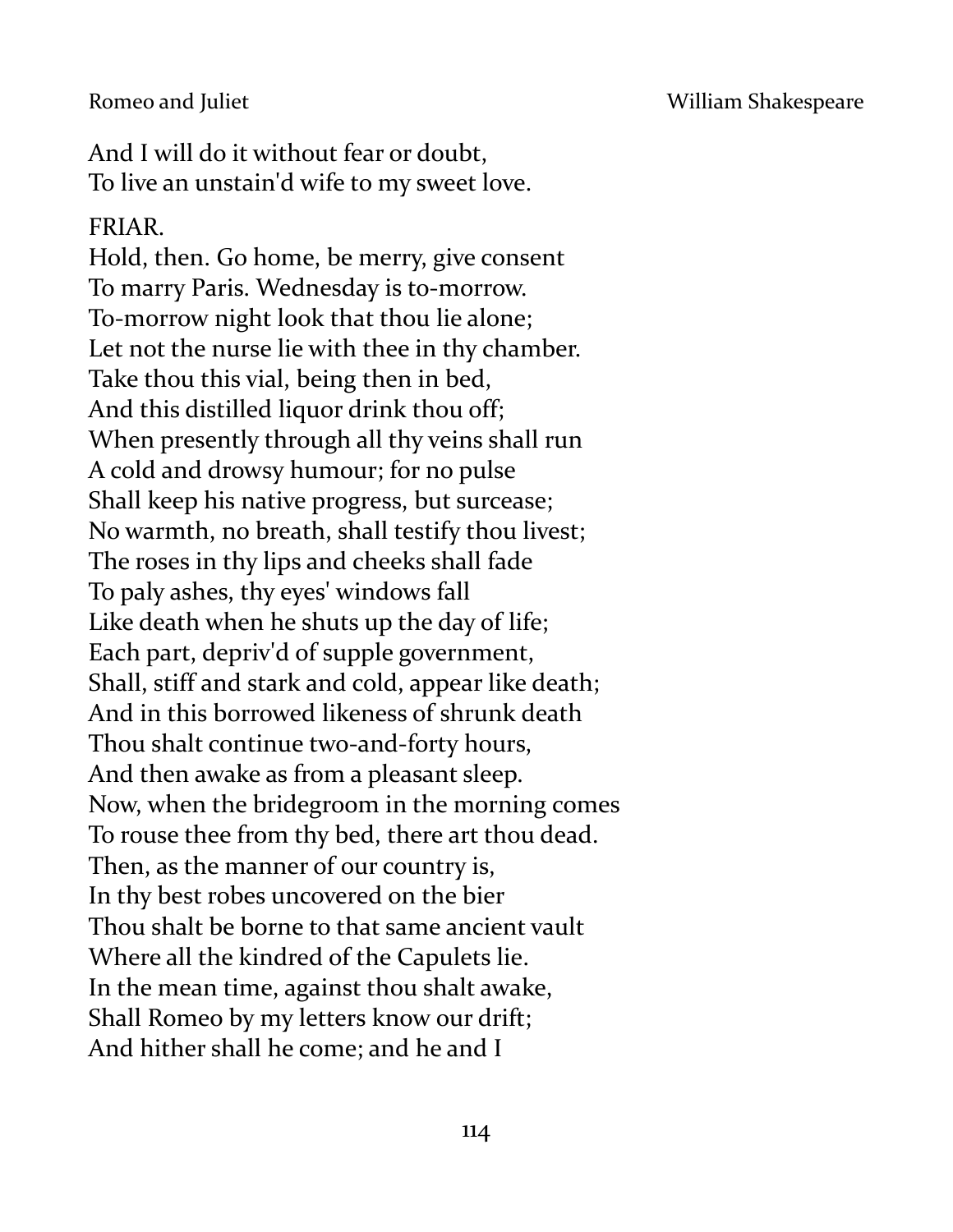Will watch thy waking, and that very night Shall Romeo bear thee hence to Mantua. And this shall free thee from this present shame, If no inconstant toy nor womanish fear Abate thy valour in the acting it.

JUL.

Give me, give me! O, tell not me of fear!

FRIAR.

Hold! Get you gone, be strong and prosperous In this resolve. I'll send a friar with speed To Mantua, with my letters to thy lord.

JUL.

Love give me strength! and strength shall help afford. Farewell, dear father.

[Exeunt.]

# SCENE II. Capulet's house.

## [Enter FATHER CAPULET, MOTHER, NURSE, and SERVINGMEN, two or three.]

CAP.

So many guests invite as here are writ.

[Exit a SERVINGMAN.]

Sirrah, go hire me twenty cunning cooks.

SERV.

You shall have none ill, sir; for I'll try if they can lick their fingers.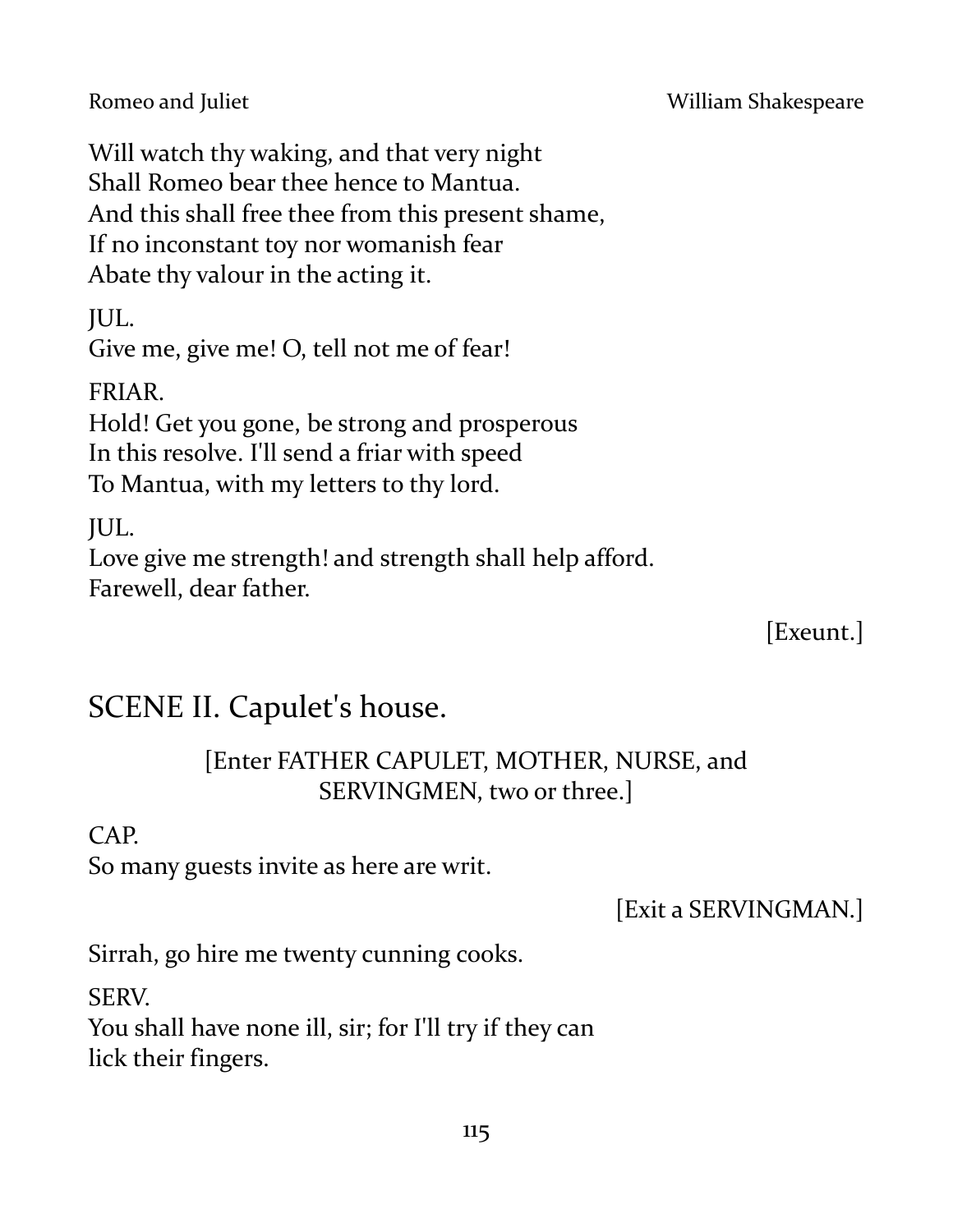# CAP.

How canst thou try them so?

SERV.

Marry, sir, 'tis an ill cook that cannot lick his own fingers. Therefore he that cannot lick his fingers goes not with me.

CAP. Go, begone.

[Exit SERVINGMAN.]

We shall be much unfurnish'd for this time. What, is my daughter gone to Friar Laurence?

NURSE. Ay, forsooth.

CAP.

Well, be may chance to do some good on her. A peevish self-will'd harlotry it is.

# [Enter JULIET.]

NURSE.

See where she comes from shrift with merry look.

CAP.

How now, my headstrong? Where have you been gadding?

JUL.

Where I have learnt me to repent the sin

Of disobedient opposition

To you and your behests, and am enjoin'd

By holy Laurence to fall prostrate here

To beg your pardon. Pardon, I beseech you!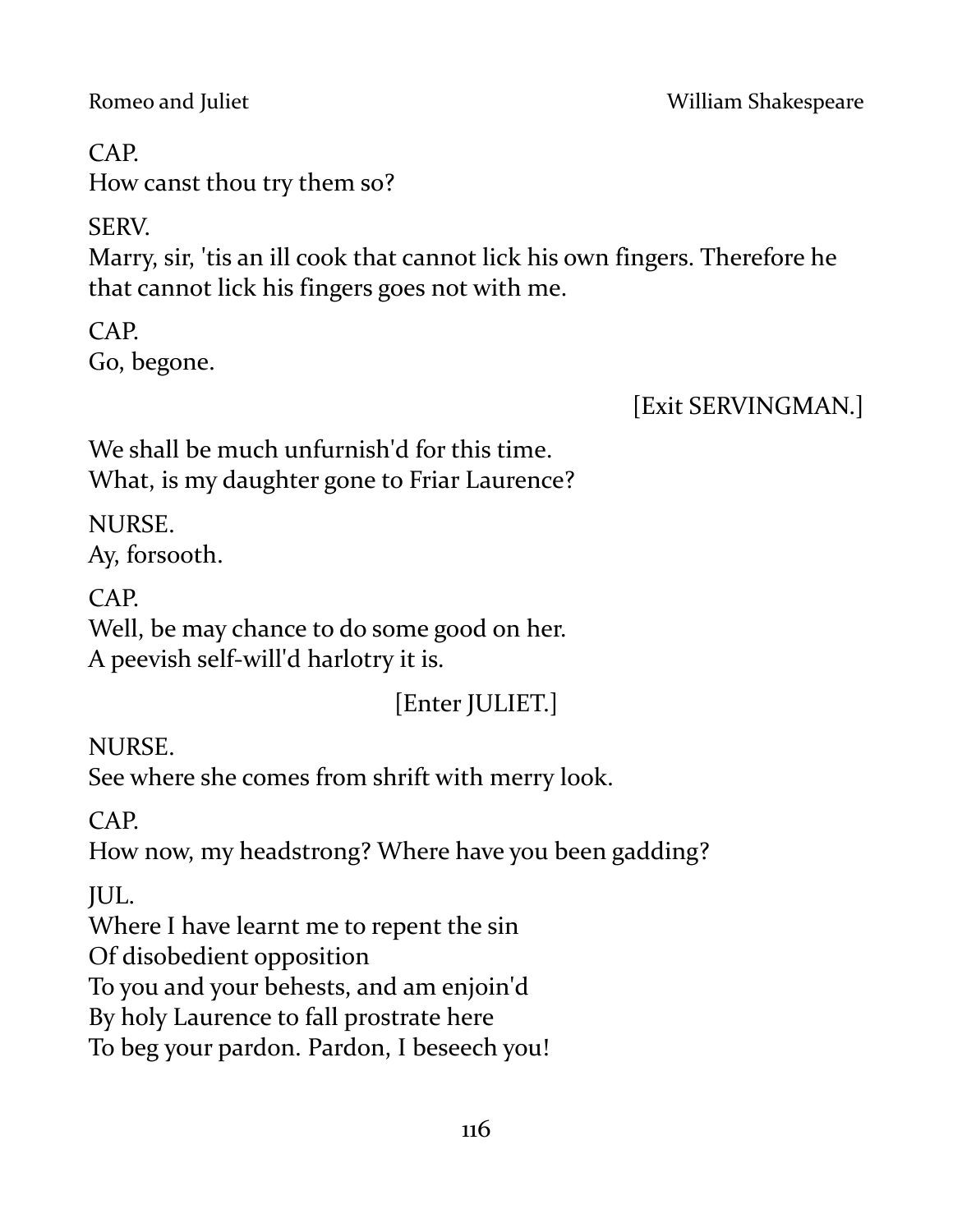Henceforward I am ever rul'd by you.

CAP.

Send for the County. Go tell him of this. I'll have this knot knit up to-morrow morning.

JUL.

I met the youthful lord at Laurence' cell And gave him what becomed love I might, Not stepping o'er the bounds of modesty.

CAP.

Why, I am glad on't. This is well. Stand up. This is as't should be. Let me see the County. Ay, marry, go, I say, and fetch him hither. Now, afore God, this reverend holy friar, All our whole city is much bound to him.

JUL.

Nurse, will you go with me into my closet To help me sort such needful ornaments As you think fit to furnish me to-morrow?

MOTHER.

No, not till Thursday. There is time enough.

CAP.

Go, nurse, go with her. We'll to church to-morrow.

[Exeunt JULIET and NURSE.]

MOTHER.

We shall be short in our provision. 'Tis now near night.

 $CAP$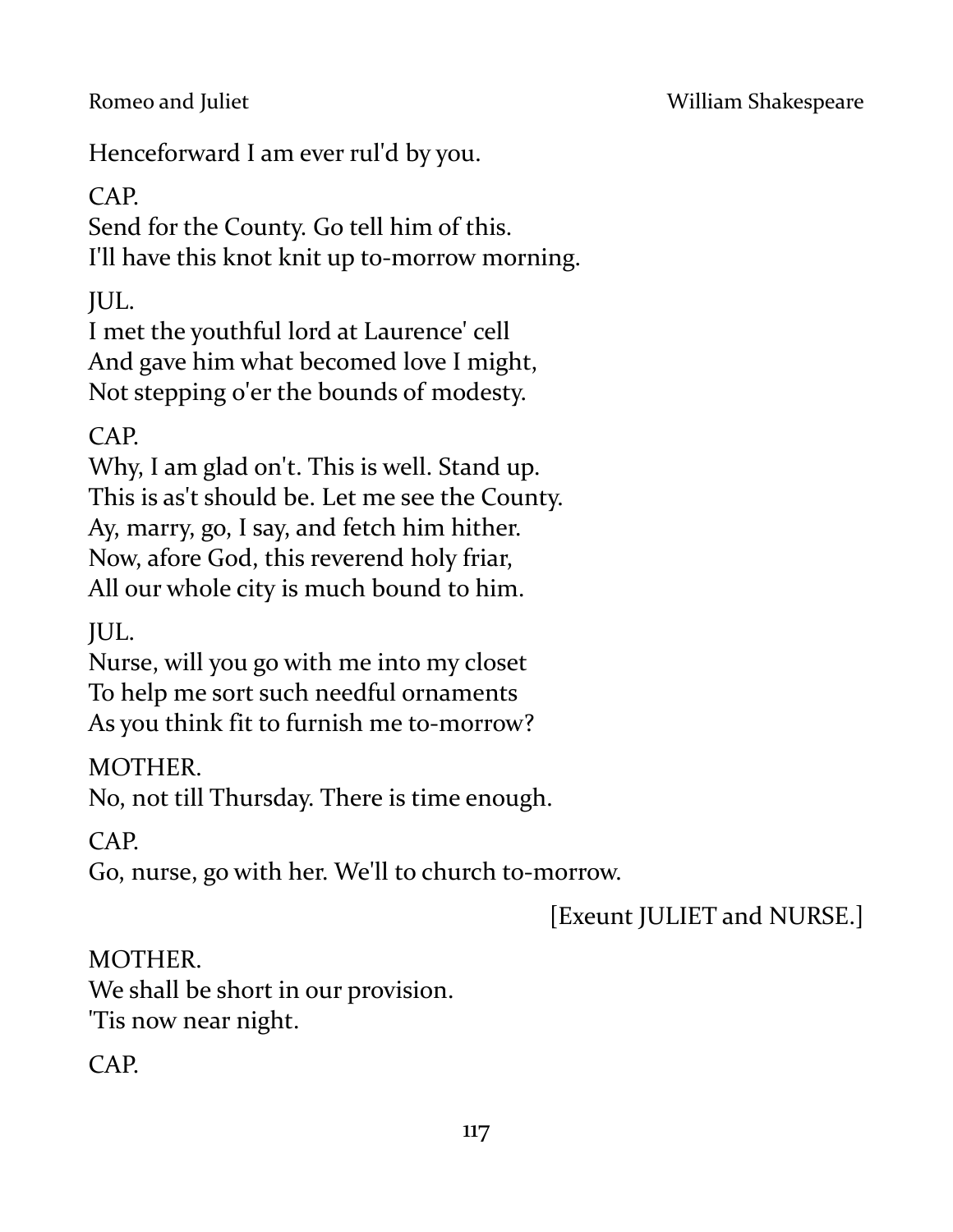#### Romeo and Juliet **No. 2018** William Shakespeare

Tush, I will stir about, And all things shall be well, I warrant thee, wife. Go thou to Juliet, help to deck up her. I'll not to bed to-night; let me alone. I'll play the housewife for this once. What, ho! They are all forth; well, I will walk myself To County Paris, to prepare him up Against to-morrow. My heart is wondrous light, Since this same wayward girl is so reclaim'd.

[Exeunt.]

## SCENE III. Juliet's chamber.

## [Enter JULIET and NURSE.]

JUL.

Ay, those attires are best; but, gentle nurse, I pray thee leave me to myself to-night; For I have need of many orisons To move the heavens to smile upon my state, Which, well thou knowest, is cross and full of sin.

[Enter MOTHER.]

MOTHER.

What, are you busy, ho? Need you my help?

JUL.

No, madam; we have cull'd such necessaries

As are behooffull for our state to-morrow.

So please you, let me now be left alone,

And let the nurse this night sit up with you;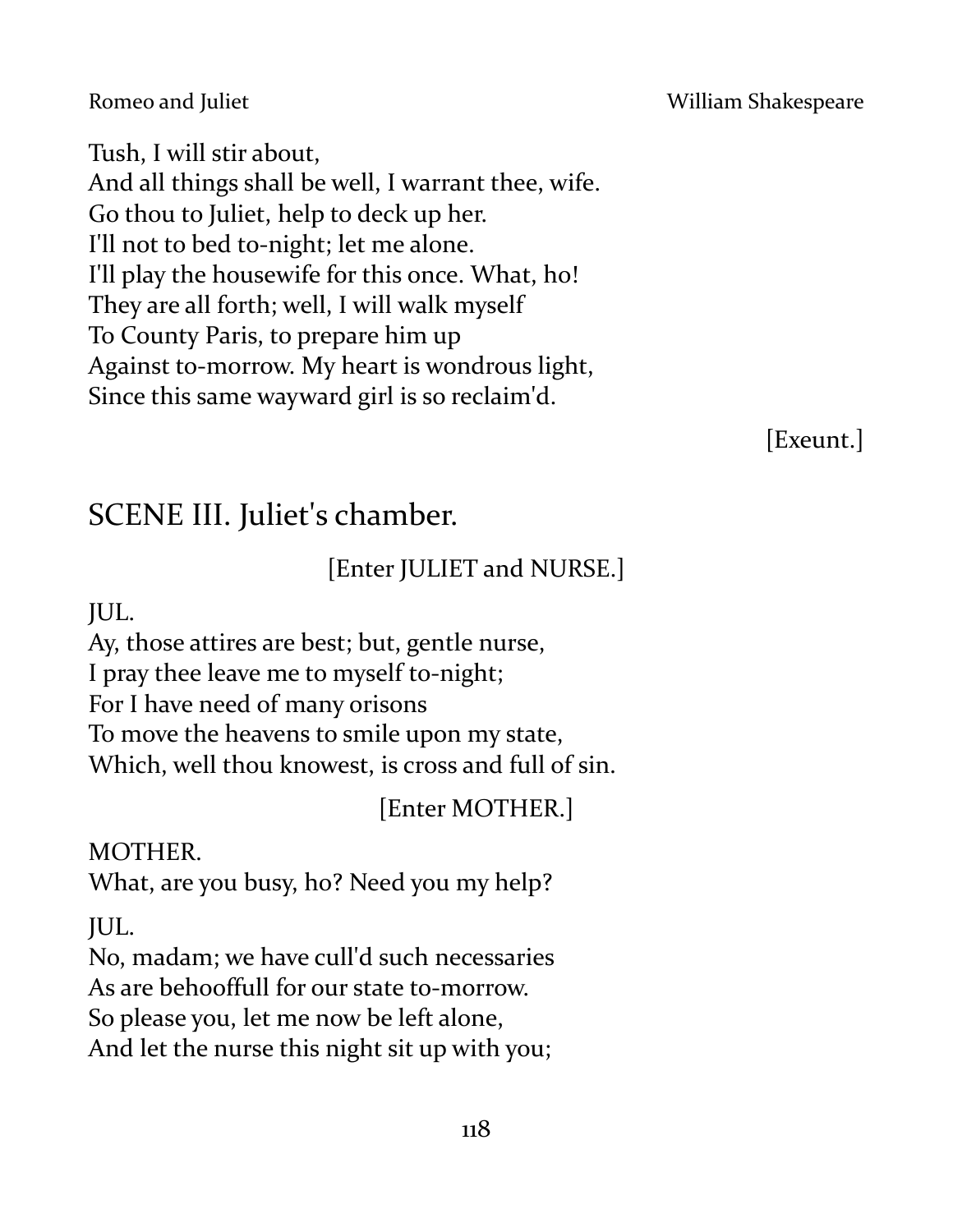#### Romeo and Juliet **No. 2018** William Shakespeare

For I am sure you have your hands full all In this so sudden business.

### MOTHER.

Good night.

Get thee to bed, and rest; for thou hast need.

## [Exeunt MOTHER and NURSE.]

JUL.

Farewell! God knows when we shall meet again. I have a faint cold fear thrills through my veins That almost freezes up the heat of life. I'll call them back again to comfort me. Nurse!—What should she do here? My dismal scene I needs must act alone. Come, vial. What if this mixture do not work at all?

Shall I be married then to-morrow morning?

No, No! This shall forbid it. Lie thou there.

[Lays down a dagger.]

What if it be a poison which the friar Subtilly hath minist'red to have me dead, Lest in this marriage he should be dishonour'd Because he married me before to Romeo? I fear it is; and yet methinks it should not, For he hath still been tried a holy man. I will not entertain so bad a thought. How if, when I am laid into the tomb, I wake before the time that Romeo Come to redeem me? There's a fearful point! Shall I not then be stifled in the vault,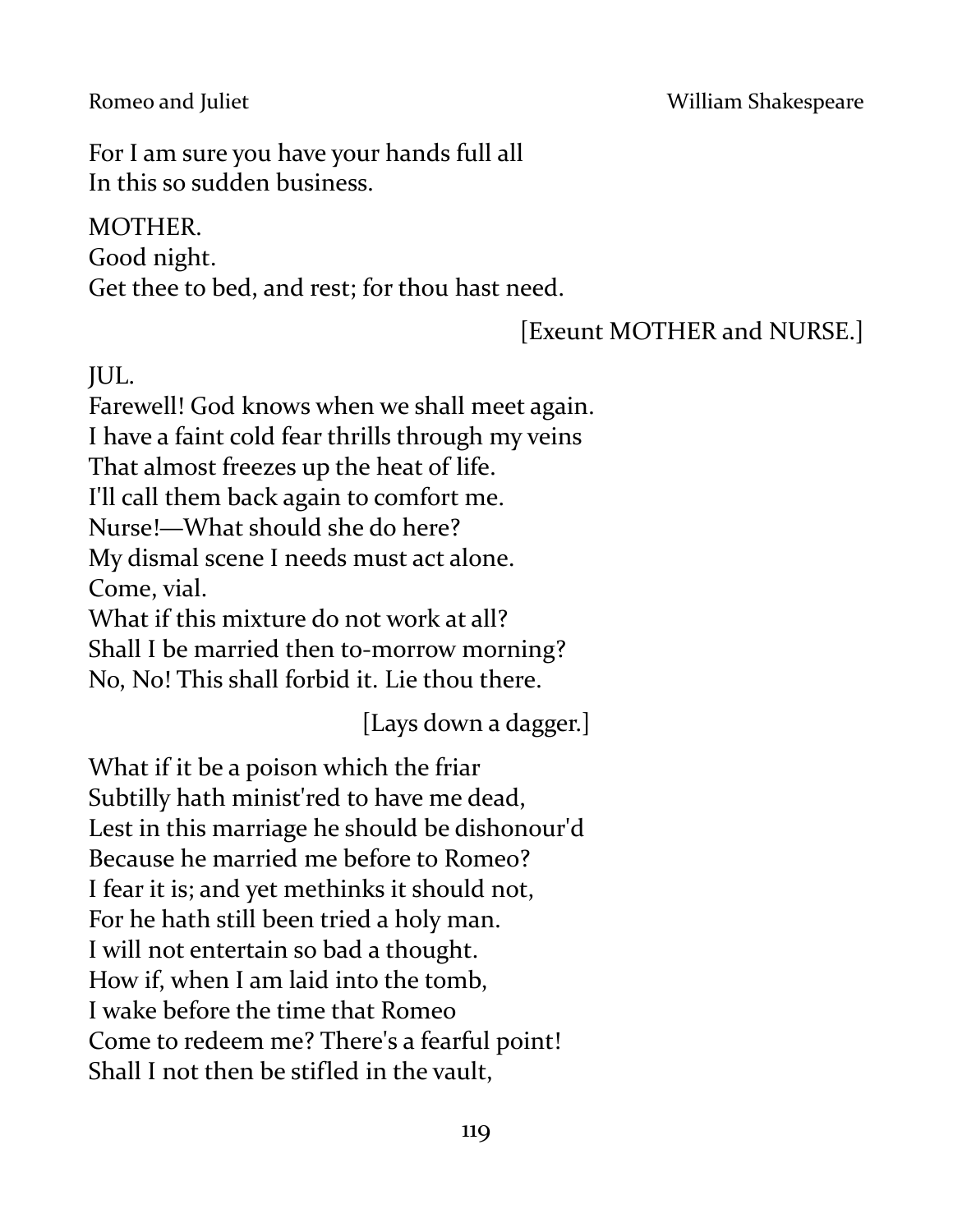Romeo and Juliet **No. 2018 Romeo and Juliet** William Shakespeare

To whose foul mouth no healthsome air breathes in, And there die strangled ere my Romeo comes? Or, if I live, is it not very like The horrible conceit of death and night, Together with the terror of the place— As in a vault, an ancient receptacle Where for this many hundred years the bones Of all my buried ancestors are pack'd; Where bloody Tybalt, yet but green in earth, Lies fest'ring in his shroud; where, as they say, At some hours in the night spirits resort— Alack, alack, is it not like that I, So early waking—what with loathsome smells, And shrieks like mandrakes torn out of the earth, That living mortals, hearing them, run mad— O, if I wake, shall I not be distraught, Environed with all these hideous fears, And madly play with my forefathers' joints, And pluck the mangled Tybalt from his shroud., And, in this rage, with some great kinsman's bone As with a club dash out my desp'rate brains? O, look! methinks I see my cousin's ghost Seeking out Romeo, that did spit his body Upon a rapier's point. Stay, Tybalt, stay! Romeo, I come! this do I drink to thee.

[She drinks and falls upon her bed within the curtains.]

SCENE IV. Capulet's house.

[Enter LADY of the House and NURSE.]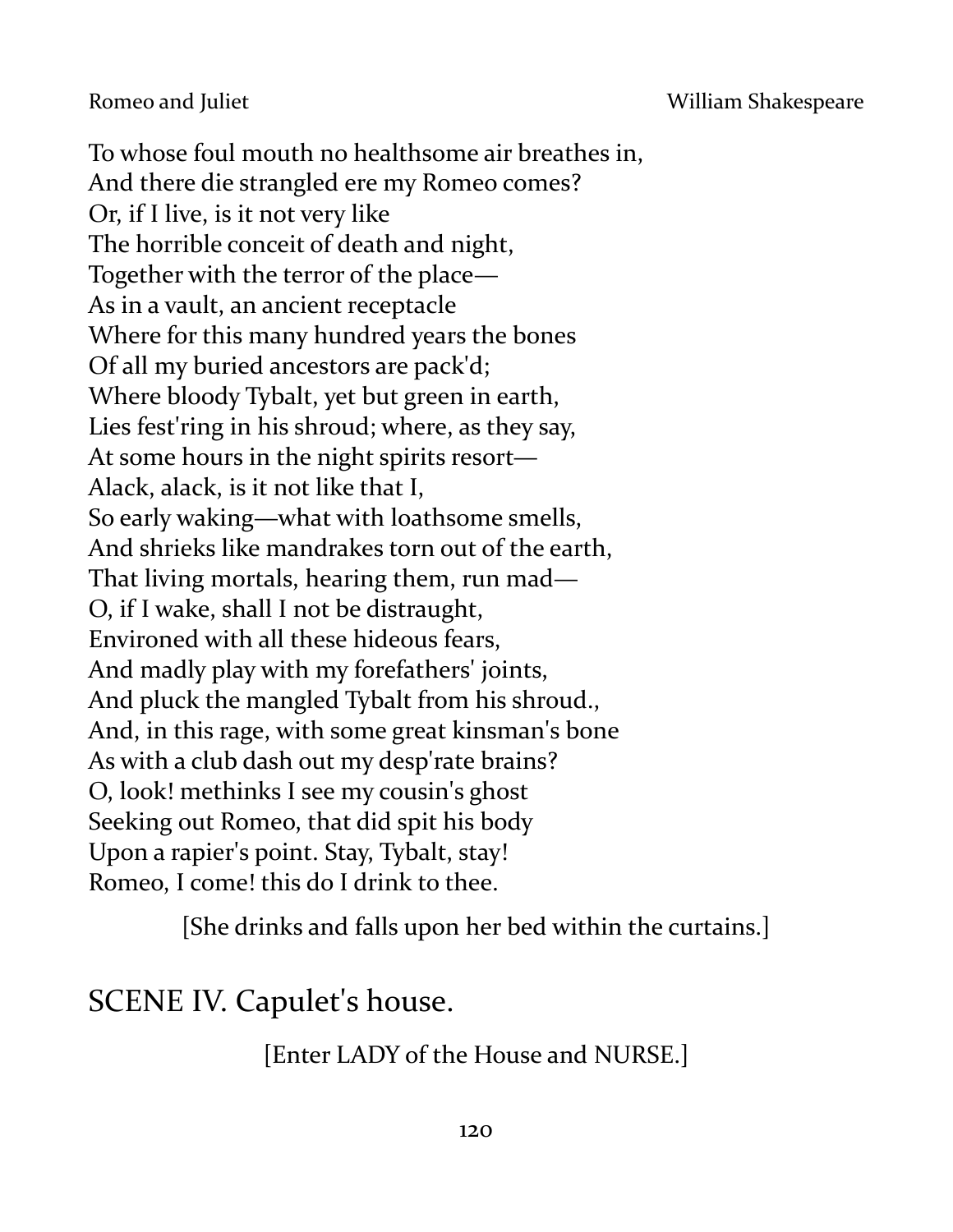### LADY.

Hold, take these keys and fetch more spices, nurse.

## NURSE.

They call for dates and quinces in the pastry.

## [Enter OLD CAPULET.]

## CAP.

Come, stir, stir, stir! The second cock hath crow'd, The curfew bell hath rung, 'tis three o'clock. Look to the bak'd meats, good Angelica; Spare not for cost.

### NURSE.

Go, you cot-quean, go, Get you to bed! Faith, you'll be sick to-morrow For this night's watching.

## CAP.

No, not a whit. What, I have watch'd ere now All night for lesser cause, and ne'er been sick.

LADY.

Ay, you have been a mouse-hunt in your time; But I will watch you from such watching now. Exeunt Lady and Nurse.

## CAP.

A jealous hood, a jealous hood!

[Enter three or four FELLOWS, with spits and logs and baskets.]

What is there? Now, fellow,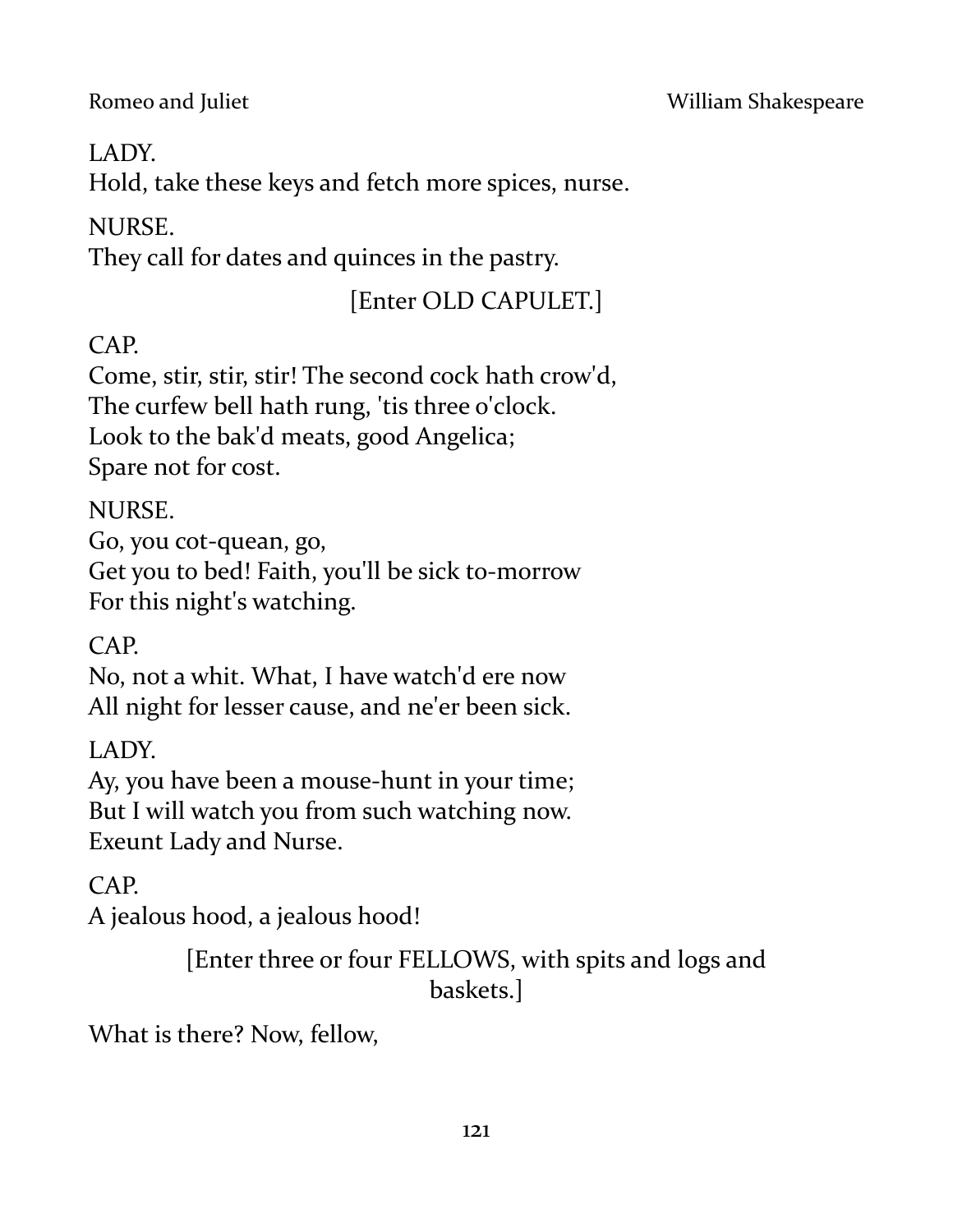Romeo and Juliet **National Accord Property Accord William Shakespeare** FELLOW. Things for the cook, sir; but I know not what. CAP. Make haste, make haste. [Exit FELLOW.] Sirrah, fetch drier logs. Call Peter; he will show thee where they are. FELLOW. I have a head, sir, that will find out logs And never trouble Peter for the matter. CAP. Mass, and well said; a merry whoreson, ha! Thou shalt be loggerhead. [Exit FELLOW.] Good faith, 'tis day. The County will be here with music straight, For so he said he would. [Play music.] I hear him near.

Nurse! Wife! What, ho! What, nurse, I say!

[Enter NURSE.]

Go waken Juliet; go and trim her up. I'll go and chat with Paris. Hie, make haste, Make haste! The bridegroom he is come already: Make haste, I say.

[Exeunt.]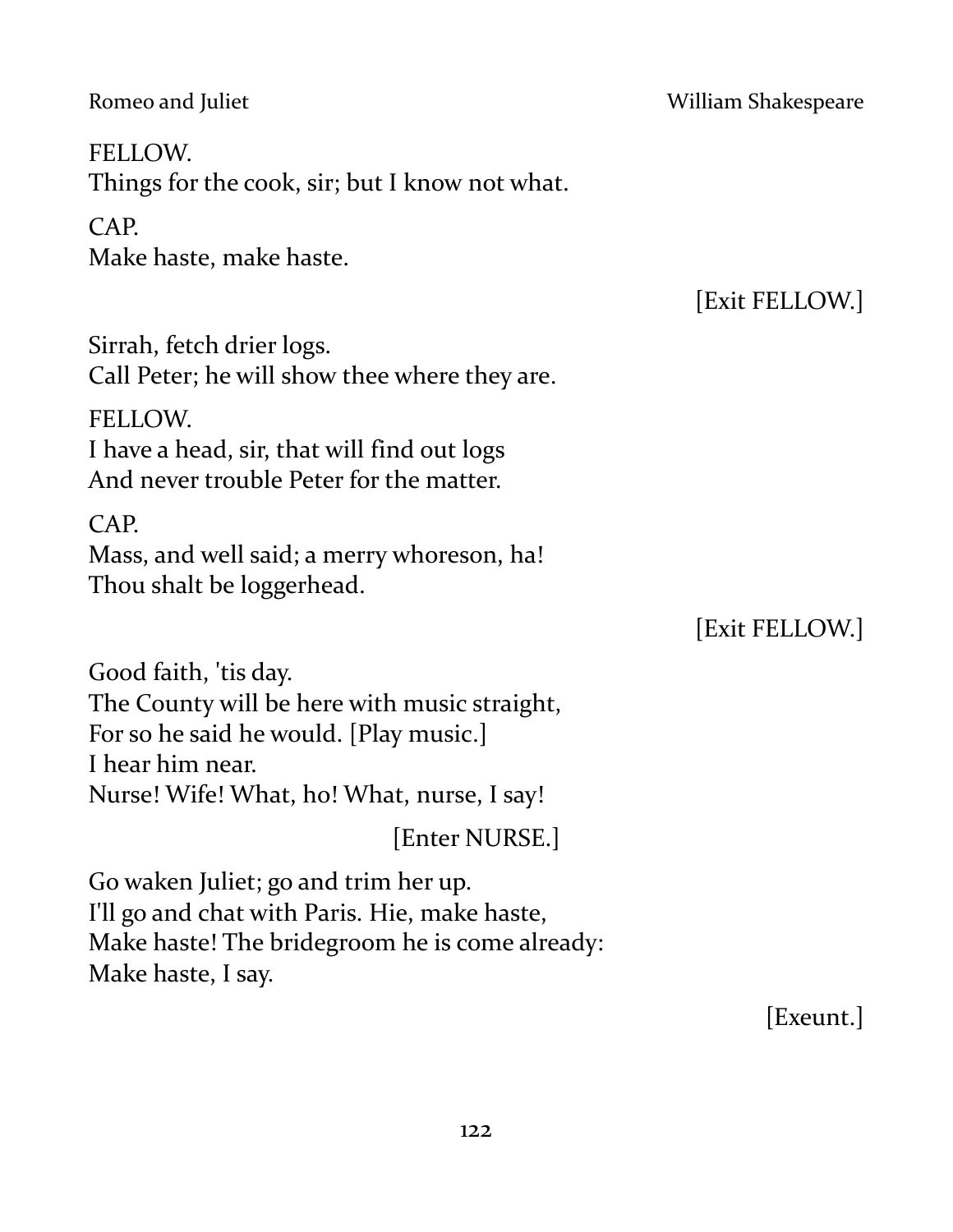## SCENE V. Juliet's chamber.

## [Enter NURSE.]

#### NURSE.

Mistress! what, mistress! Juliet! Fast, I warrant her, she. Why, lamb! why, lady! Fie, you slug-abed! Why, love, I say! madam! sweetheart! Why, bride! What, not a word? You take your pennyworths now! Sleep for a week; for the next night, I warrant, The County Paris hath set up his rest That you shall rest but little. God forgive me! Marry, and amen. How sound is she asleep! I needs must wake her. Madam, madam, madam! Ay, let the County take you in your bed! He'll fright you up, i' faith. Will it not be?

[Draws aside the curtains.]

What, dress'd, and in your clothes, and down again? I must needs wake you. Lady! lady! lady! Alas, alas! Help, help! My lady's dead! O weraday that ever I was born! Some aqua-vitae, ho! My lord! my lady!

[Enter MOTHER.]

MOTHER. What noise is here?

NURSE. O lamentable day!

MOTHER. What is the matter?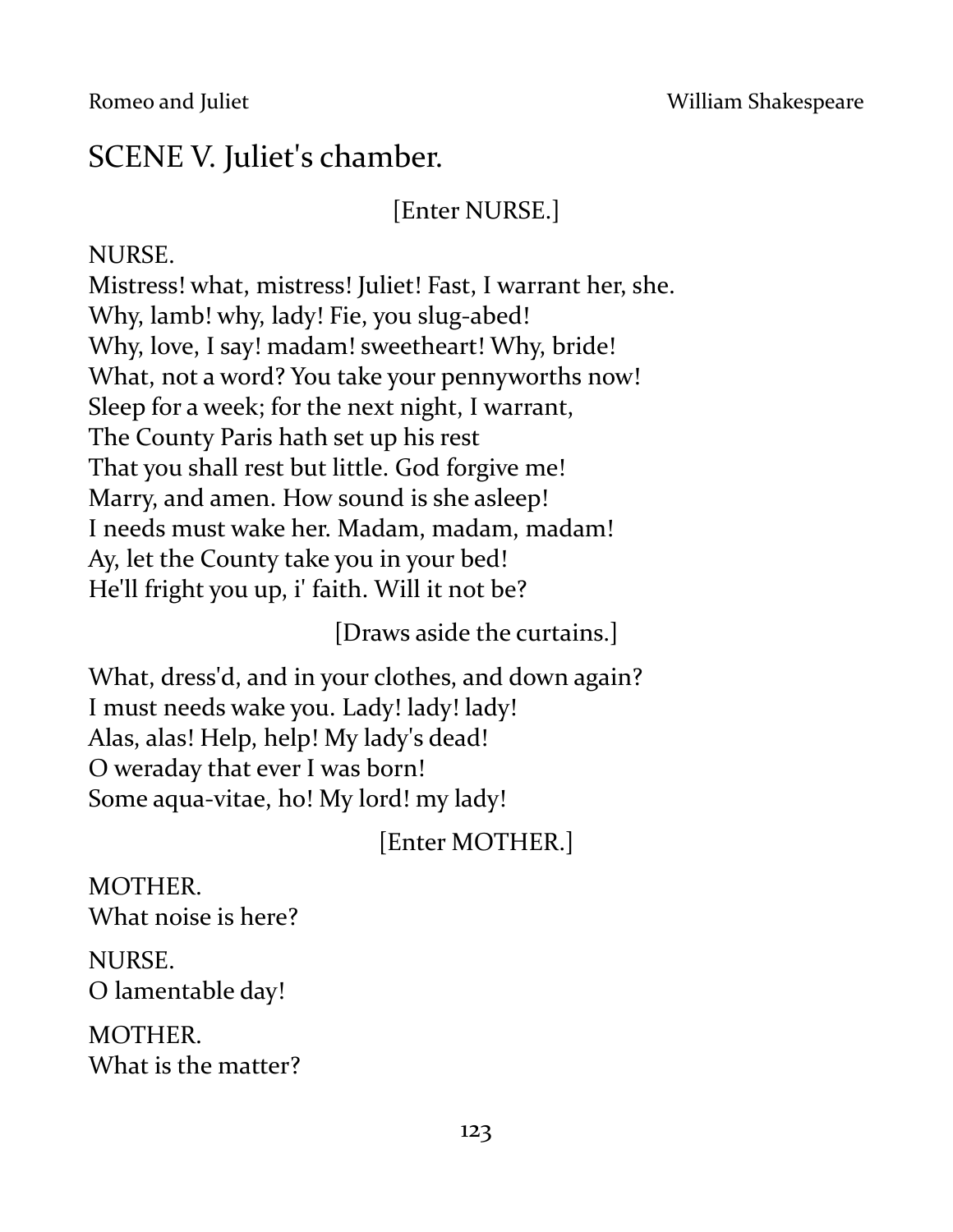NURSE. Look, look! O heavy day!

MOTHER. O me, O me! My child, my only life! Revive, look up, or I will die with thee! Help, help! Call help.

[Enter FATHER.]

FATHER.

For shame, bring Juliet forth; her lord is come.

NURSE.

She's dead, deceas'd; she's dead! Alack the day!

MOTHER.

Alack the day, she's dead, she's dead, she's dead!

CAP.

Ha! let me see her. Out alas! she's cold, Her blood is settled, and her joints are stiff; Life and these lips have long been separated. Death lies on her like an untimely frost Upon the sweetest flower of all the field.

NURSE.

O lamentable day!

MOTHER. O woful time!

CAP.

Death, that hath ta'en her hence to make me wail, Ties up my tongue and will not let me speak.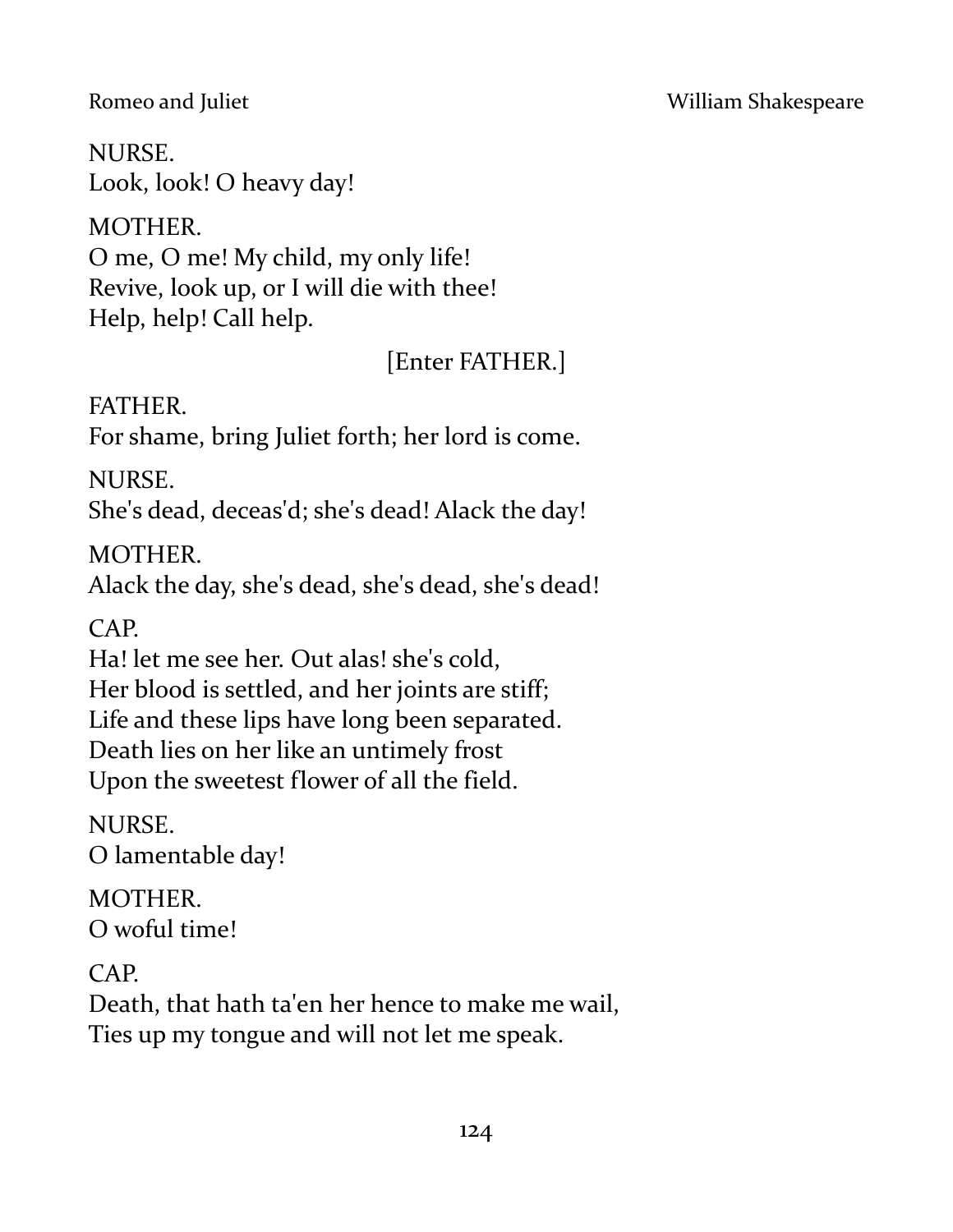## [Enter FRIAR LAURENCE and the County PARIS, with Musicians.]

### FRIAR.

Come, is the bride ready to go to church?

CAP.

Ready to go, but never to return.

O son, the night before thy wedding day

Hath Death lain with thy wife. See, there she lies,

Flower as she was, deflowered by him.

Death is my son-in-law, Death is my heir;

My daughter he hath wedded. I will die

And leave him all. Life, living, all is Death's.

PAR.

Have I thought long to see this morning's face, And doth it give me such a sight as this?

## MOTHER.

Accurs'd, unhappy, wretched, hateful day! Most miserable hour that e'er time saw In lasting labour of his pilgrimage! But one, poor one, one poor and loving child, But one thing to rejoice and solace in, And cruel Death hath catch'd it from my sight!

## NURSE.

O woe? O woful, woful, woful day! Most lamentable day, most woful day That ever ever I did yet behold! O day! O day! O day! O hateful day! Never was seen so black a day as this. O woful day! O woful day!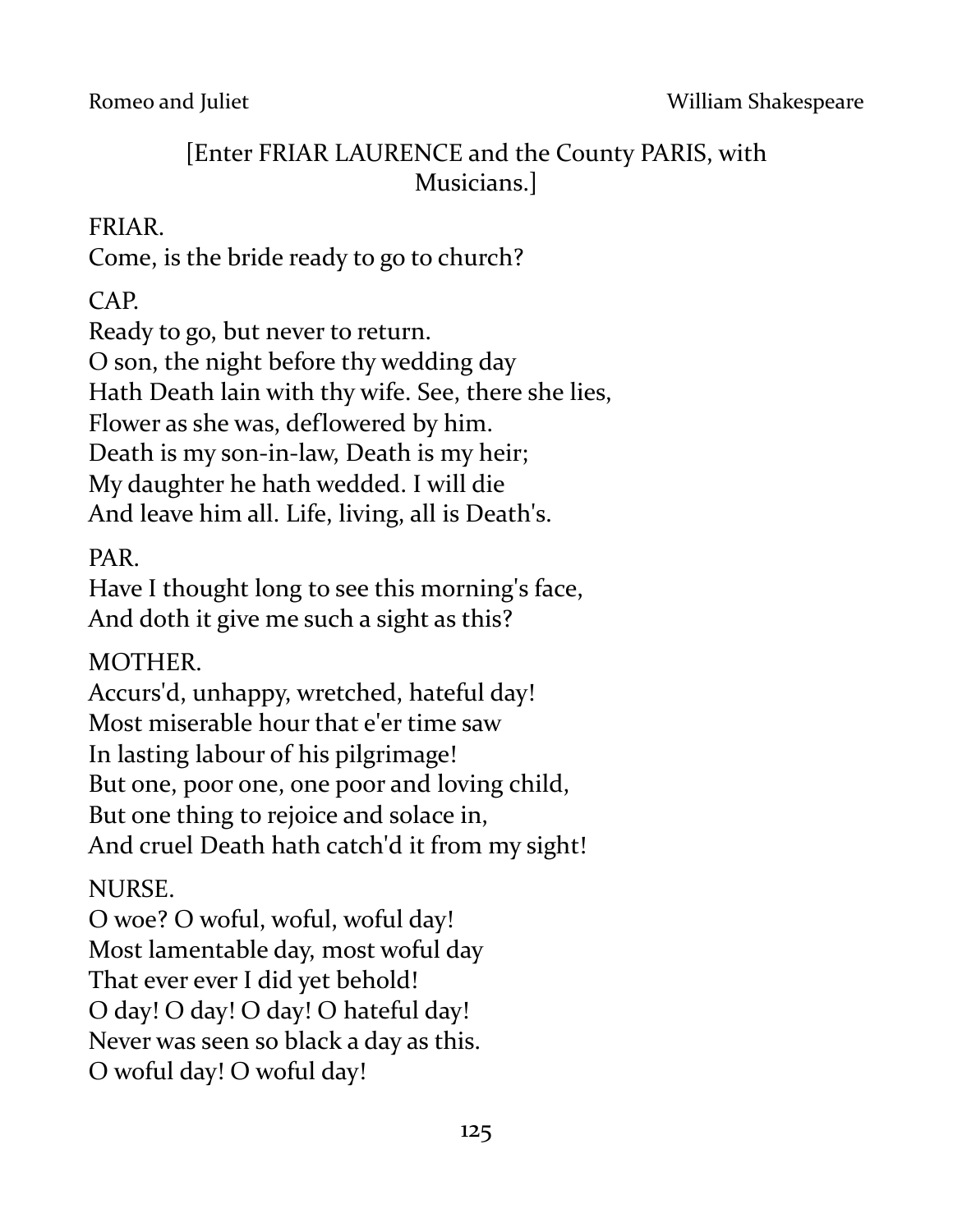#### PAR.

Beguil'd, divorced, wronged, spited, slain! Most detestable Death, by thee beguil'd, By cruel cruel thee quite overthrown! O love! O life! not life, but love in death

### CAP.

Despis'd, distressed, hated, martyr'd, kill'd! Uncomfortable time, why cam'st thou now To murther, murther our solemnity? O child! O child! my soul, and not my child! Dead art thou, dead! alack, my child is dead, And with my child my joys are buried!

#### FRIAR.

Peace, ho, for shame! Confusion's cure lives not In these confusions. Heaven and yourself Had part in this fair maid! now heaven hath all, And all the better is it for the maid. Your part in her you could not keep from death, But heaven keeps his part in eternal life. The most you sought was her promotion, For 'twas your heaven she should be advanc'd; And weep ye now, seeing she is advanc'd Above the clouds, as high as heaven itself? O, in this love, you love your child so ill That you run mad, seeing that she is well. She's not well married that lives married long, But she's best married that dies married young. Dry up your tears and stick your rosemary On this fair corse, and, as the custom is, In all her best array bear her to church;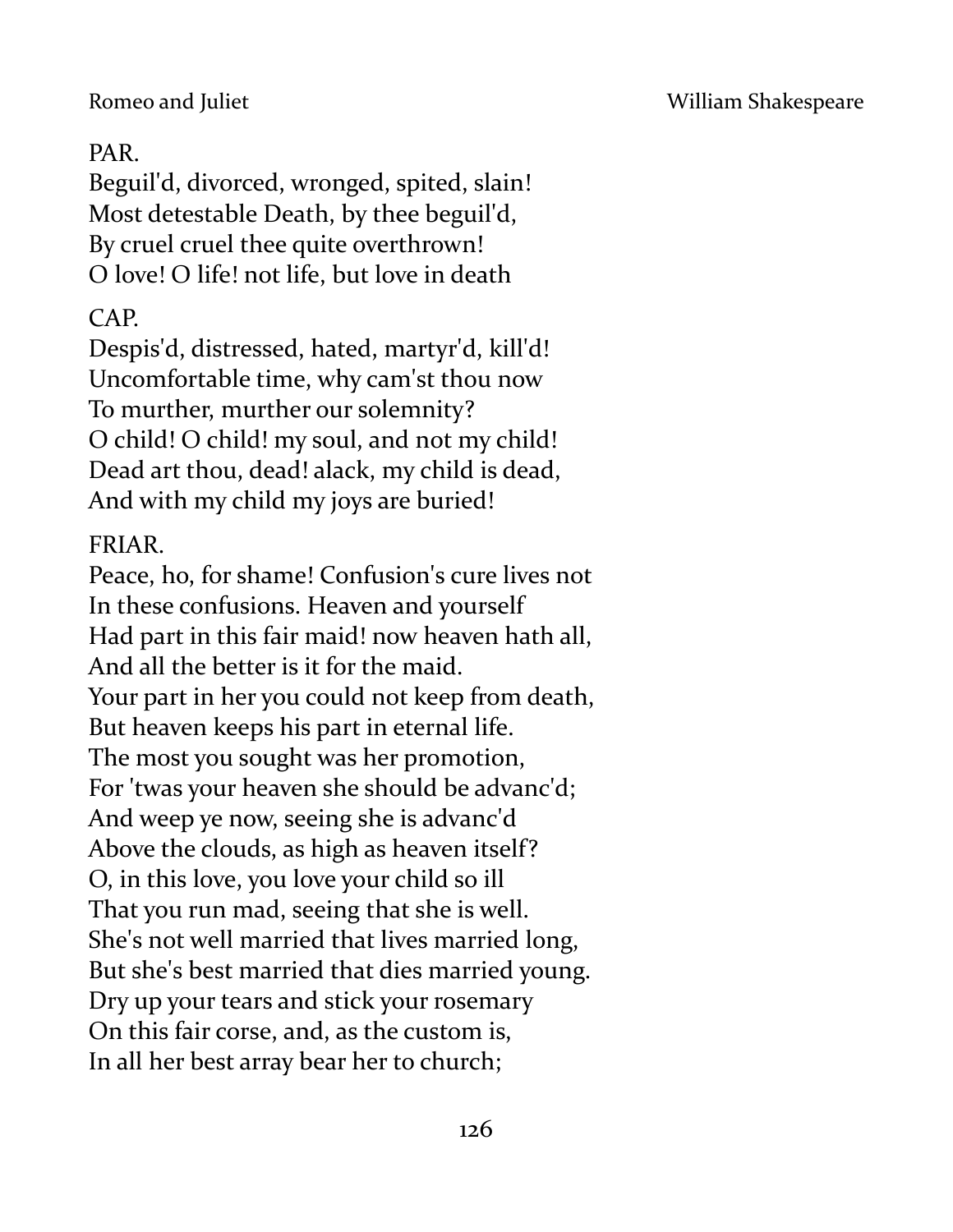#### Romeo and Juliet **No. 2018** William Shakespeare

For though fond nature bids us all lament, Yet nature's tears are reason's merriment.

### CAP.

All things that we ordained festival Turn from their office to black funeral— Our instruments to melancholy bells, Our wedding cheer to a sad burial feast; Our solemn hymns to sullen dirges change; Our bridal flowers serve for a buried corse; And all things change them to the contrary.

#### FRIAR.

Sir, go you in; and, madam, go with him; And go, Sir Paris. Every one prepare To follow this fair corse unto her grave. The heavens do low'r upon you for some ill; Move them no more by crossing their high will.

### [Exeunt MUSICIANS and NURSE.]

1. MUS.

Faith, we may put up our pipes and be gone.

NURSE.

Honest good fellows, ah, put up, put up! For well you know this is a pitiful case.

[Exit.]

1. MUS. Ay, by my troth, the case may be amended.

[Enter PETER.]

PET.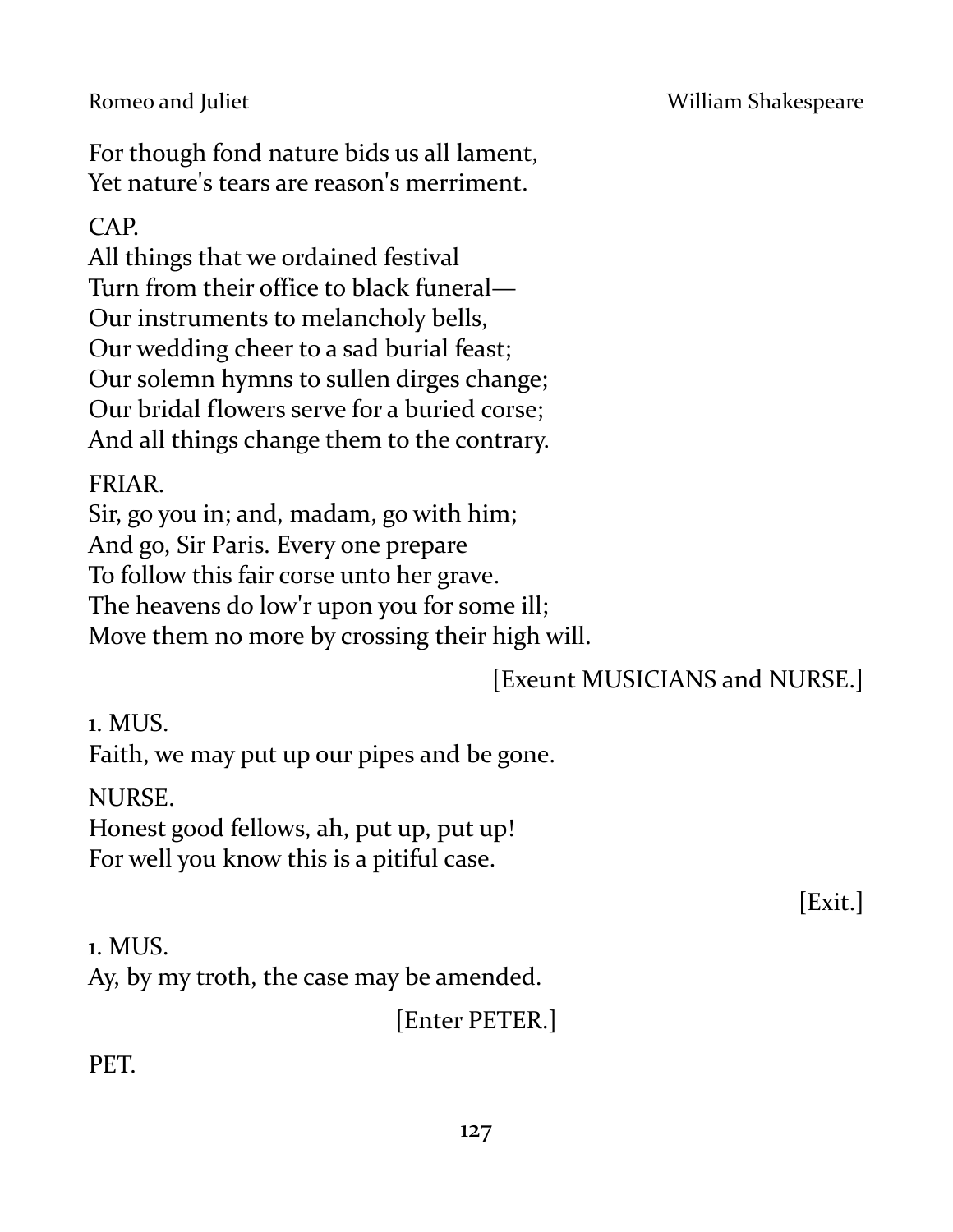Musicians, O, musicians, 'Heart's ease,' 'Heart's ease'! O, an you will have me live, play 'Heart's ease.'

1. MUS. Why 'Heart's ease'',

PET.

O, musicians, because my heart itself plays 'My heart is full of woe.' O, play me some merry dump to comfort me.

1. MUS. Not a dump we! 'Tis no time to play now.

PET. You will not then?

1. MUS. No.

PET. I will then give it you soundly.

1. MUS. What will you give us?

PET.

No money, on my faith, but the gleek. I will give you the minstrel.

1. MUS.

Then will I give you the serving-creature.

PET.

Then will I lay the serving-creature's dagger on your pate. I will carry no crotchets. I'll re you, I'll fa you. Do you note me?

1. MUS.

An you re us and fa us, you note us.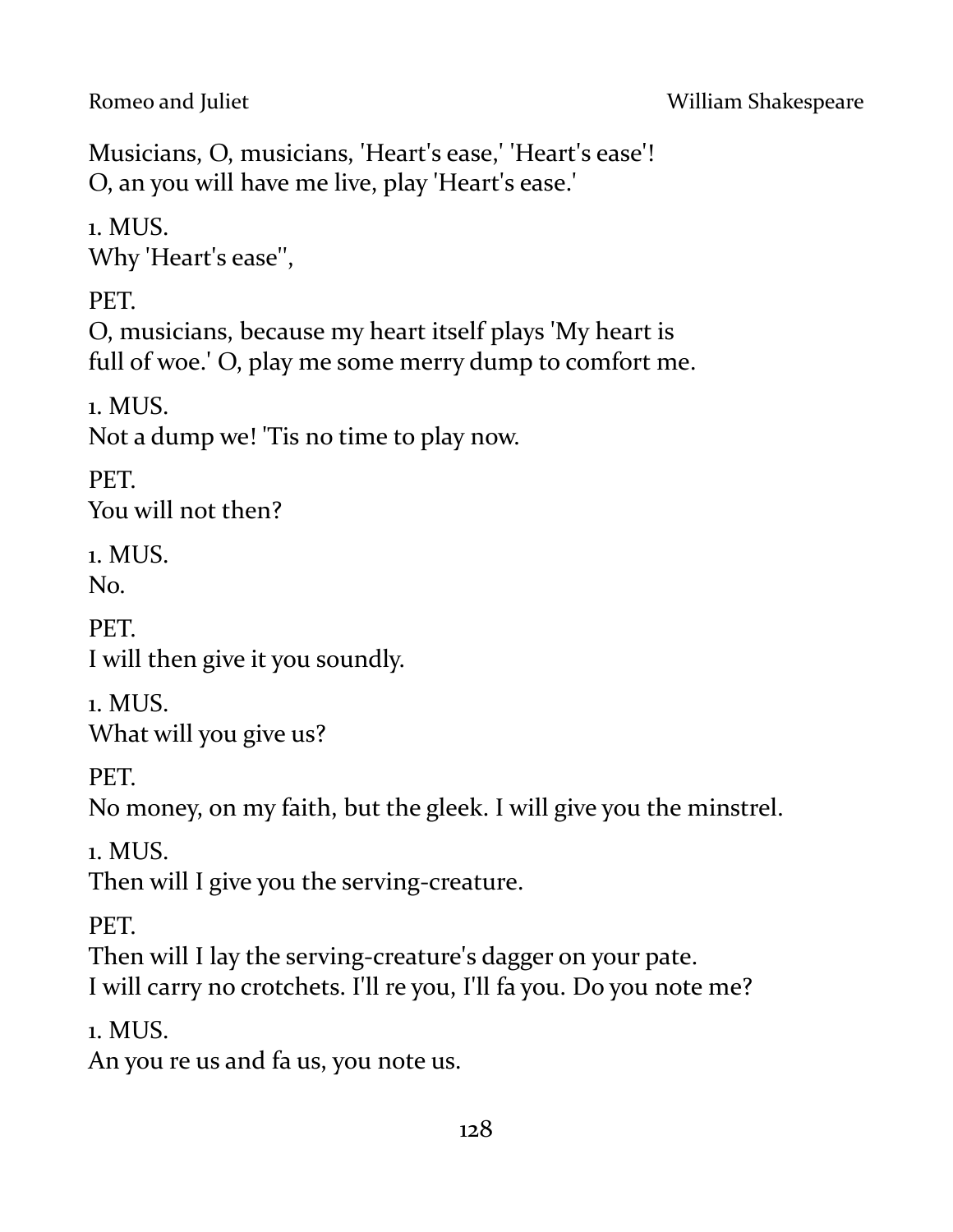2. MUS.

Pray you put up your dagger, and put out your wit.

PET.

Then have at you with my wit! I will dry-beat you with an iron wit, and put up my iron dagger. Answer me like men.

'When griping grief the heart doth wound, And doleful dumps the mind oppress, Then music with her silver sound'—

Why 'silver sound'? Why 'music with her silver sound'? What say you, Simon Catling?

1. MUS.

Marry, sir, because silver hath a sweet sound.

**PET.** 

Pretty! What say You, Hugh Rebeck?

2. MUS.

I say 'silver sound' because musicians sound for silver.

PET.

Pretty too! What say you, James Soundpost?

3. MUS.

Faith, I know not what to say.

PET.

O, I cry you mercy! you are the singer. I will say for you. It is 'music with her silver sound' because musicians have no gold for sounding.

'Then music with her silver sound With speedy help doth lend redress.'

[Exit.]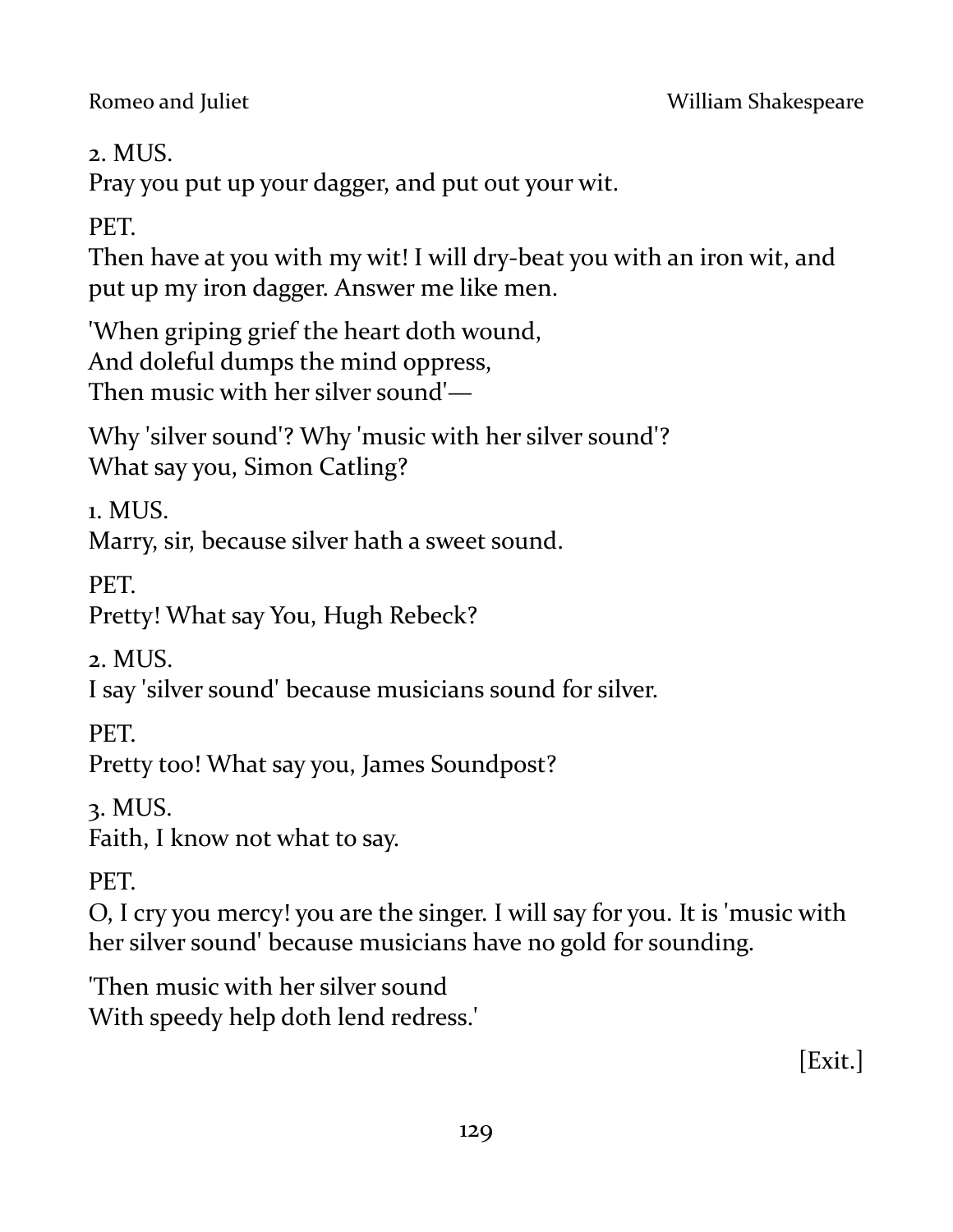Romeo and Juliet **No. 2018 Romeo and Juliet** William Shakespeare

1. MUS. What a pestilent knave is this same?

2. MUS. Hang him, Jack! Come, we'll in here, tarry for the mourners, and stay dinner.

[Exeunt.]

# ACT V.

## SCENE I. Mantua. A street.

## [Enter ROMEO.]

ROM.

If I may trust the flattering truth of sleep My dreams presage some joyful news at hand. My bosom's lord sits lightly in his throne, And all this day an unaccustom'd spirit Lifts me above the ground with cheerful thoughts. I dreamt my lady came and found me dead (Strange dream that gives a dead man leave to think!) And breath'd such life with kisses in my lips That I reviv'd and was an emperor. Ah me! how sweet is love itself possess'd, When but love's shadows are so rich in joy!

[Enter Romeo's MAN BALTHASAR, booted.]

News from Verona! How now, Balthasar? Dost thou not bring me letters from the friar? How doth my lady? Is my father well? How fares my Juliet? That I ask again,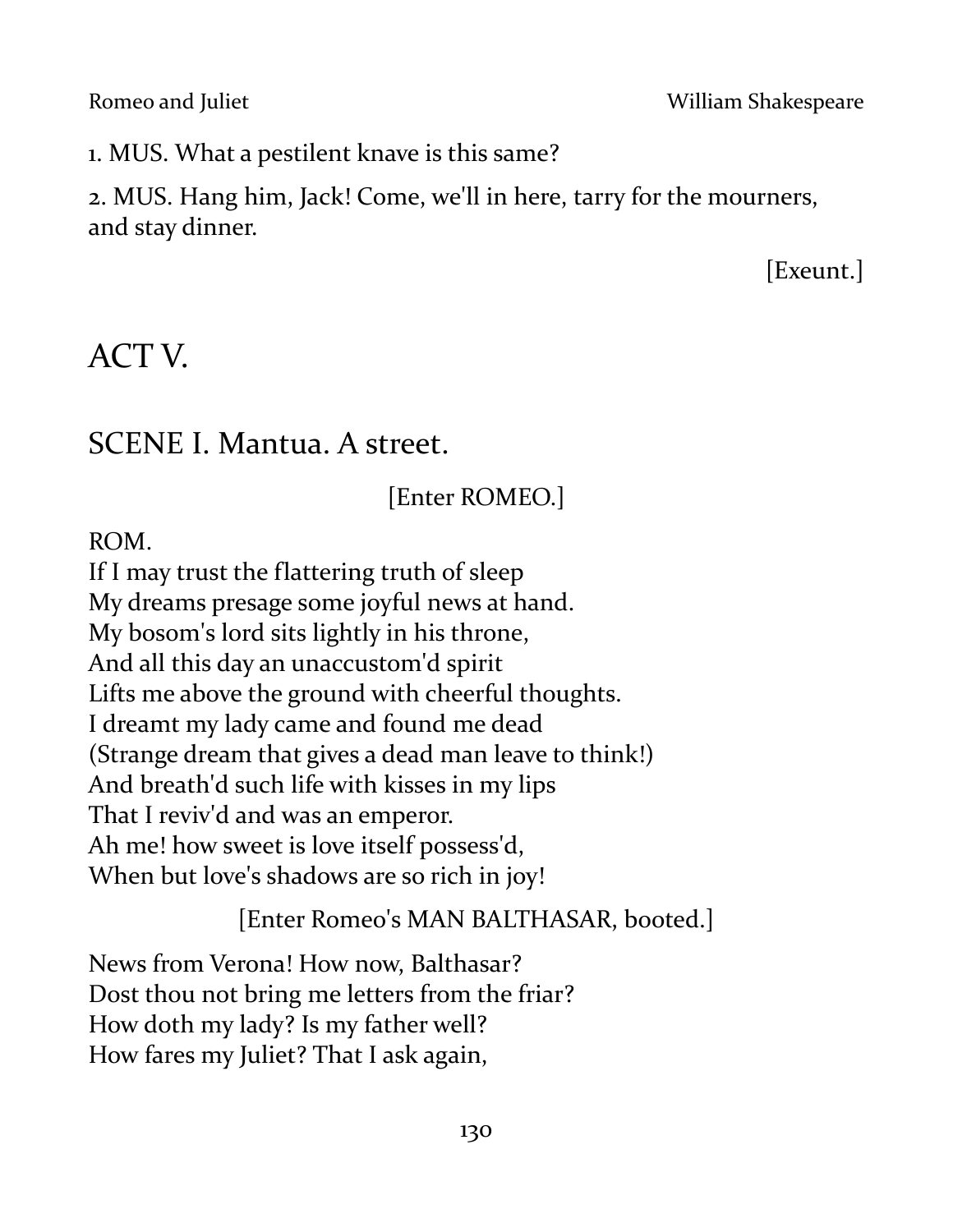For nothing can be ill if she be well.

MAN.

Then she is well, and nothing can be ill. Her body sleeps in Capel's monument, And her immortal part with angels lives. I saw her laid low in her kindred's vault And presently took post to tell it you. O, pardon me for bringing these ill news, Since you did leave it for my office, sir.

ROM.

Is it e'en so? Then I defy you, stars! Thou knowest my lodging. Get me ink and paper And hire posthorses. I will hence to-night.

MAN.

I do beseech you, sir, have patience. Your looks are pale and wild and do import Some misadventure.

ROM.

Tush, thou art deceiv'd.

Leave me and do the thing I bid thee do. Hast thou no letters to me from the friar?

MAN. No, my good lord.

ROM. No matter. Get thee gone And hire those horses. I'll be with thee straight.

[Exit BALTHASAR].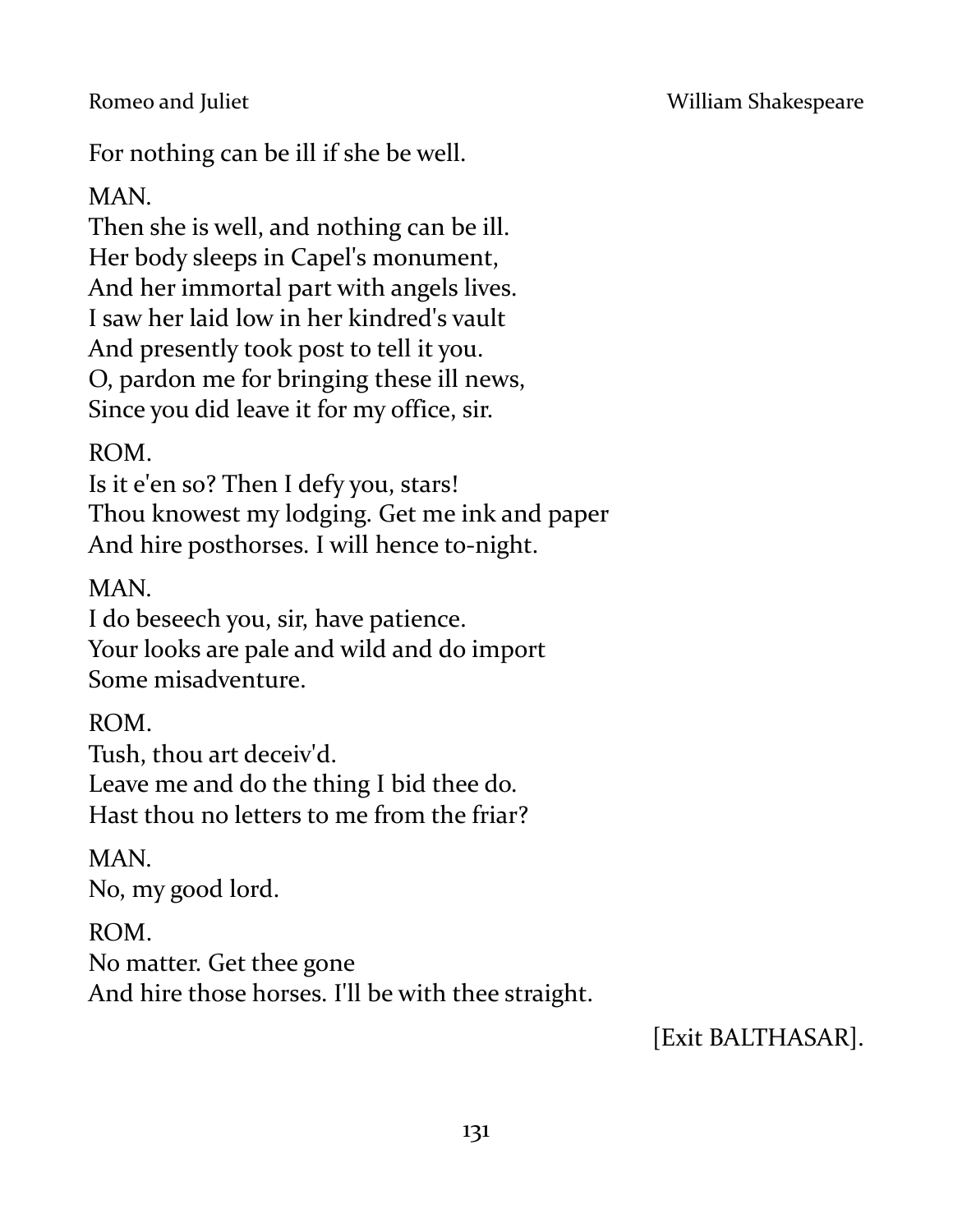Romeo and Juliet **No. 2018** William Shakespeare

Well, Juliet, I will lie with thee to-night. Let's see for means. O mischief, thou art swift To enter in the thoughts of desperate men! I do remember an apothecary, And hereabouts 'a dwells, which late I noted In tatt'red weeds, with overwhelming brows, Culling of simples. Meagre were his looks, Sharp misery had worn him to the bones; And in his needy shop a tortoise hung, An alligator stuff'd, and other skins Of ill-shaped fishes; and about his shelves A beggarly account of empty boxes, Green earthen pots, bladders, and musty seeds, Remnants of packthread, and old cakes of roses Were thinly scattered, to make up a show. Noting this penury, to myself I said, 'An if a man did need a poison now Whose sale is present death in Mantua, Here lives a caitiff wretch would sell it him.' O, this same thought did but forerun my need, And this same needy man must sell it me. As I remember, this should be the house. Being holiday, the beggar's shop is shut. What, ho! apothecary!

## [Enter APOTHECARY.]

APOTH. Who calls so loud?

ROM.

Come hither, man. I see that thou art poor. Hold, there is forty ducats. Let me have A dram of poison, such soon-speeding gear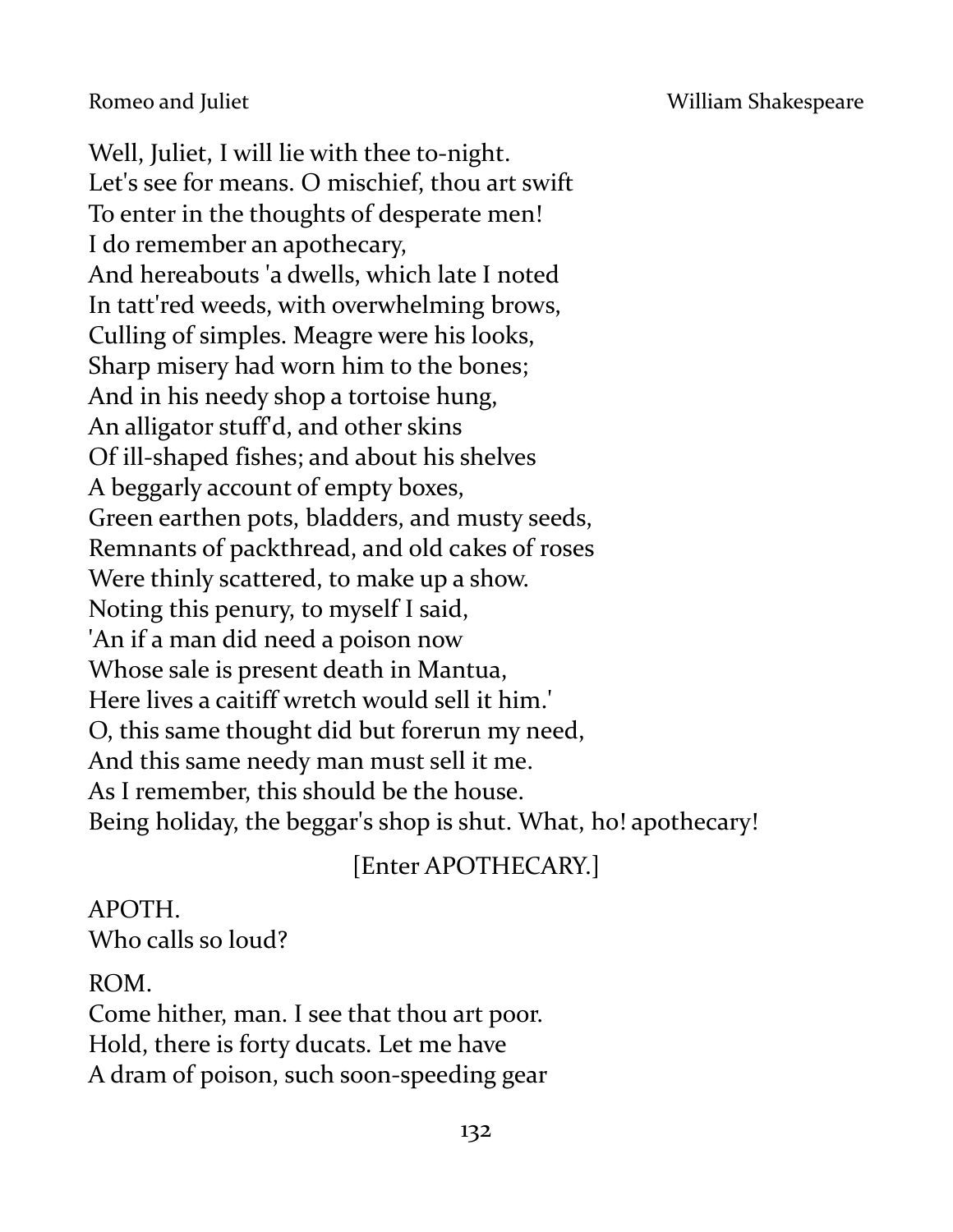As will disperse itself through all the veins That the life-weary taker mall fall dead, And that the trunk may be discharg'd of breath As violently as hasty powder fir'd Doth hurry from the fatal cannon's womb.

## APOTH.

Such mortal drugs I have; but Mantua's law Is death to any he that utters them.

### ROM.

Art thou so bare and full of wretchedness And fearest to die? Famine is in thy cheeks, Need and oppression starveth in thine eyes, Contempt and beggary hangs upon thy back: The world is not thy friend, nor the world's law; The world affords no law to make thee rich; Then be not poor, but break it and take this.

### APOTH.

My poverty but not my will consents.

ROM.

I pay thy poverty and not thy will.

### APOTH.

Put this in any liquid thing you will And drink it off, and if you had the strength Of twenty men, it would dispatch you straight.

### ROM.

There is thy gold—worse poison to men's souls, Doing more murther in this loathsome world, Than these poor compounds that thou mayst not sell.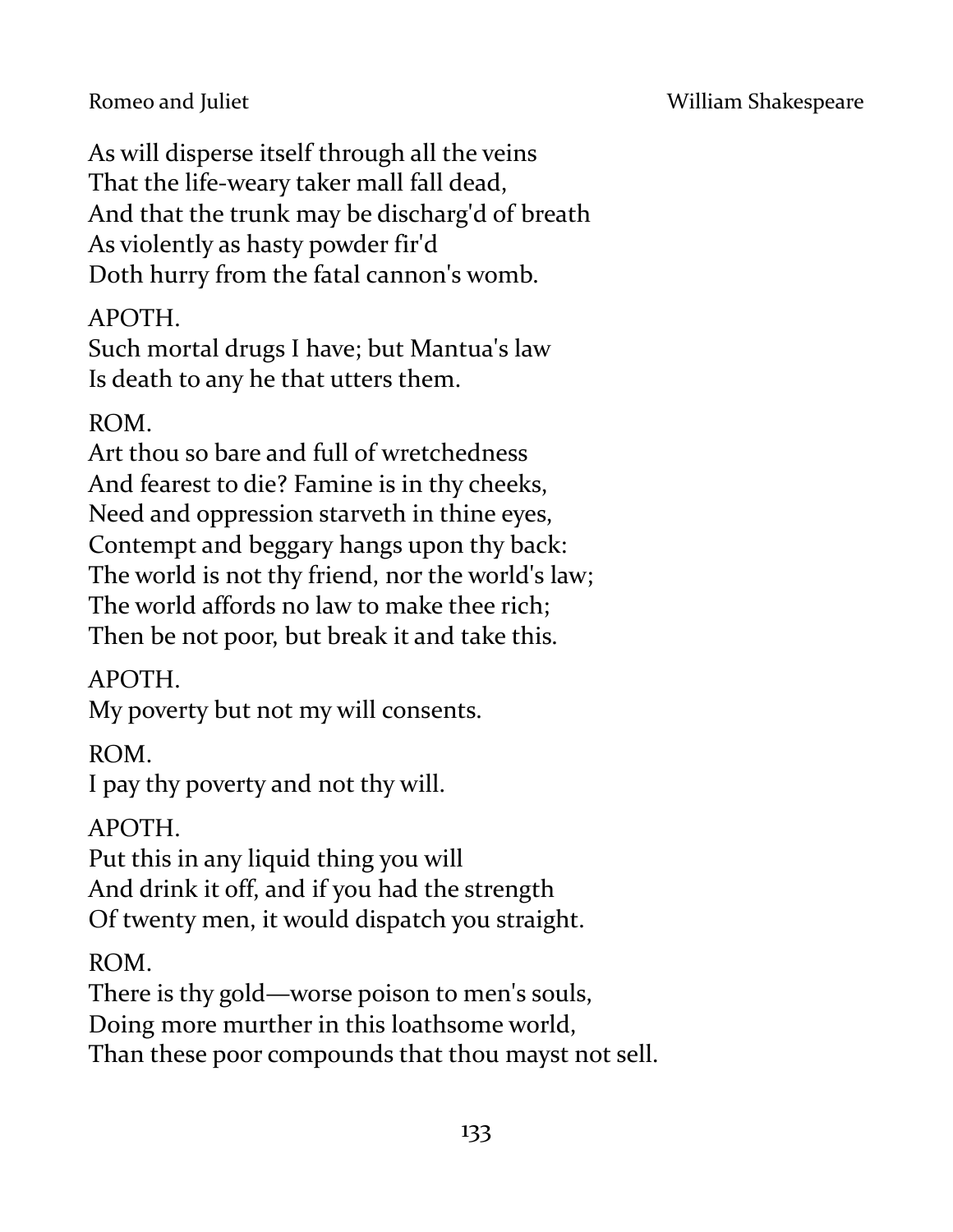I sell thee poison; thou hast sold me none. Farewell. Buy food and get thyself in flesh. Come, cordial and not poison, go with me To Juliet's grave; for there must I use thee.

[Exeunt.]

# SCENE II. Verona. Friar Laurence's cell.

## [Enter FRIAR JOHN to FRIAR LAURENCE.]

## JOHN.

Holy Franciscan friar, brother, ho!

[Enter FRIAR LAURENCE.]

## LAUR.

This same should be the voice of Friar John. Welcome from Mantua. What says Romeo? Or, if his mind be writ, give me his letter.

JOHN.

Going to find a barefoot brother out, One of our order, to associate me Here in this city visiting the sick, And finding him, the searchers of the town, Suspecting that we both were in a house Where the infectious pestilence did reign, Seal'd up the doors, and would not let us forth, So that my speed to Mantua there was stay'd.

LAUR. Who bare my letter, then, to Romeo?

JOHN.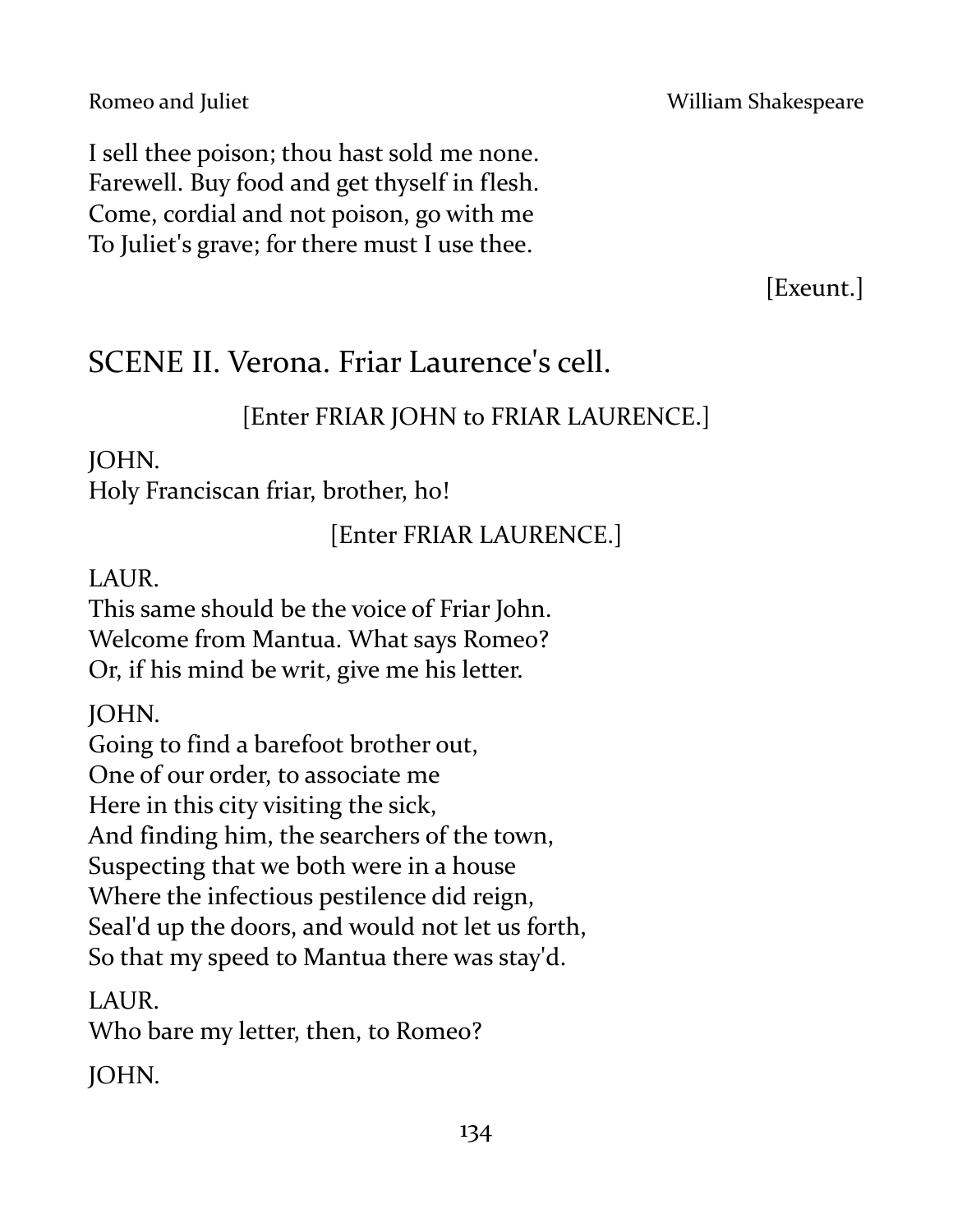I could not send it—here it is again— Nor get a messenger to bring it thee, So fearful were they of infection.

### LAUR.

Unhappy fortune! By my brotherhood, The letter was not nice, but full of charge, Of dear import; and the neglecting it May do much danger. Friar John, go hence, Get me an iron crow and bring it straight Unto my cell.

### JOHN.

Brother, I'll go and bring it thee.

### LAUR.

Now, must I to the monument alone. Within this three hours will fair Juliet wake. She will beshrew me much that Romeo Hath had no notice of these accidents; But I will write again to Mantua, And keep her at my cell till Romeo come— Poor living corse, clos'd in a dead man's tomb!

[Exit.]

# SCENE III. Verona. A churchyard; in it the monument of the Capulets.

[Enter PARIS and his PAGE with flowers and a torch.]

PAR.

[Exit.]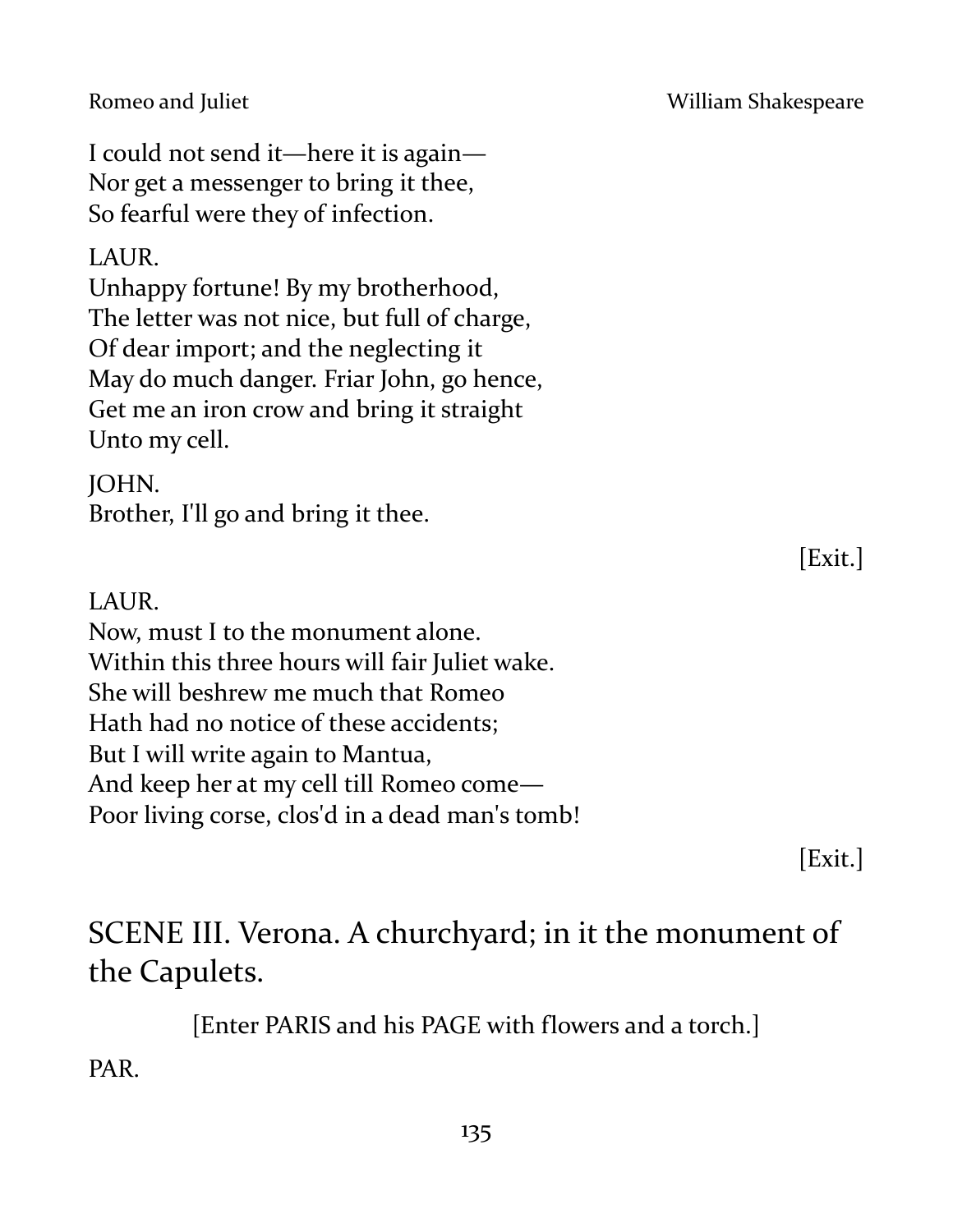Give me thy torch, boy. Hence, and stand aloof. Yet put it out, for I would not be seen. Under yond yew tree lay thee all along, Holding thine ear close to the hollow ground. So shall no foot upon the churchyard tread (Being loose, unfirm, with digging up of graves) But thou shalt hear it. Whistle then to me, As signal that thou hear'st something approach. Give me those flowers. Do as I bid thee, go.

PAGE.

[aside] I am almost afraid to stand alone Here in the churchyard; yet I will adventure. [Retires.]

PAR.

Sweet flower, with flowers thy bridal bed I strew (O woe! thy canopy is dust and stones) Which with sweet water nightly I will dew; Or, wanting that, with tears distill'd by moans. The obsequies that I for thee will keep Nightly shall be to strew, thy grave and weep. Whistle Boy. The boy gives warning something doth approach.

What cursed foot wanders this way to-night

To cross my obsequies and true love's rite?

What, with a torch? Muffle me, night, awhile. [Retires.]

[Enter ROMEO, and BALTHASAR with a torch, a mattock, and a crow of iron.]

ROM.

Give me that mattock and the wrenching iron. Hold, take this letter. Early in the morning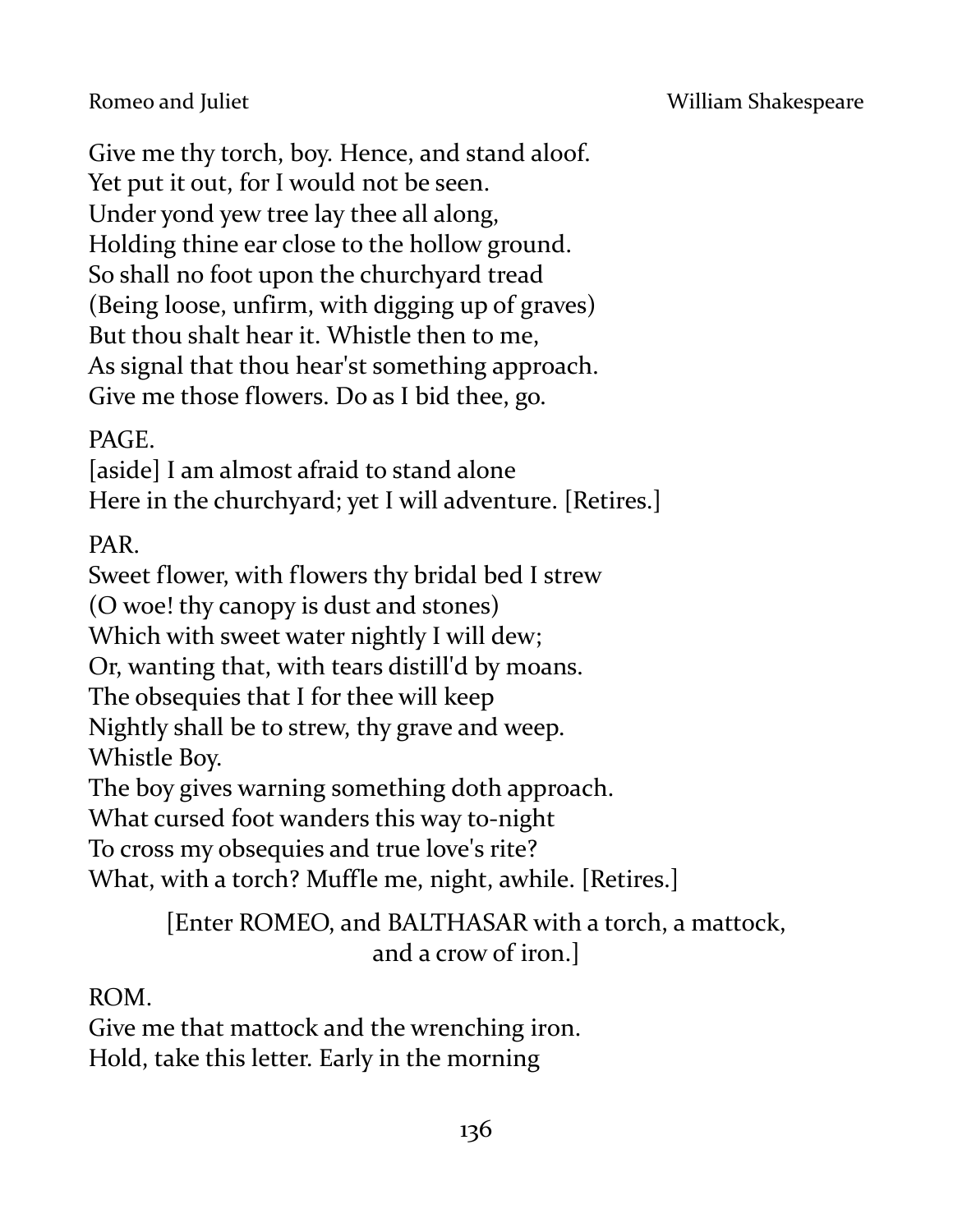See thou deliver it to my lord and father. Give me the light. Upon thy life I charge thee, Whate'er thou hearest or seest, stand all aloof And do not interrupt me in my course. Why I descend into this bed of death Is partly to behold my lady's face, But chiefly to take thence from her dead finger A precious ring—a ring that I must use In dear employment. Therefore hence, be gone. But if thou, jealous, dost return to pry In what I farther shall intend to do, By heaven, I will tear thee joint by joint And strew this hungry churchyard with thy limbs. The time and my intents are savage-wild, More fierce and more inexorable far Than empty tigers or the roaring sea.

BAL.

I will be gone, sir, and not trouble you.

ROM.

So shalt thou show me friendship. Take thou that. Live, and be prosperous; and farewell, good fellow.

BAL.

[aside] For all this same, I'll hide me hereabout. His looks I fear, and his intents I doubt. [Retires.]

ROM.

Thou detestable maw, thou womb of death,

Gorg'd with the dearest morsel of the earth,

Thus I enforce thy rotten jaws to open,

And in despite I'll cram thee with more food.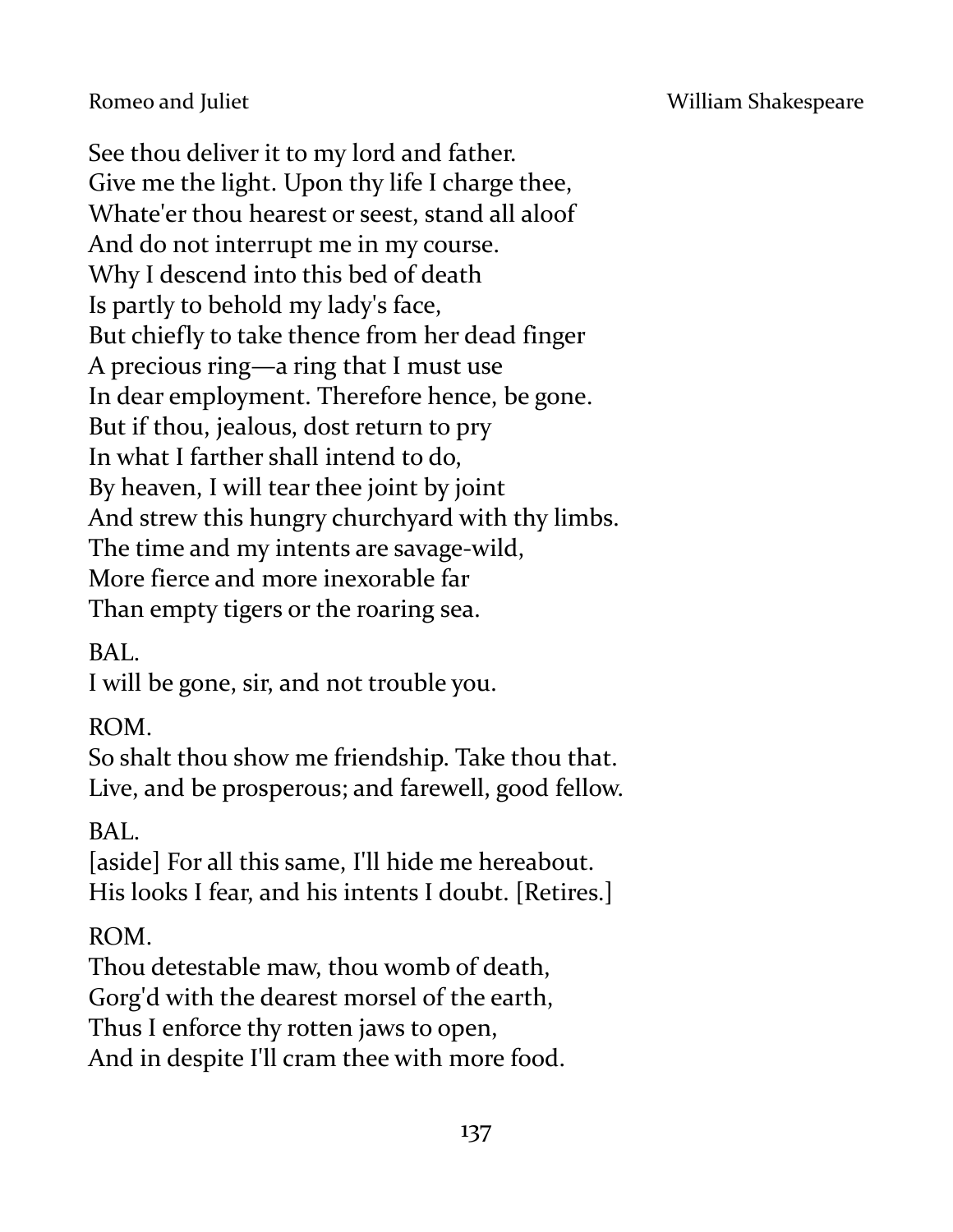Romeo opens the tomb.

PAR.

This is that banish'd haughty Montague That murd'red my love's cousin—with which grief It is supposed the fair creature died— And here is come to do some villanous shame To the dead bodies. I will apprehend him. Stop thy unhallowed toil, vile Montague! Can vengeance be pursu'd further than death? Condemned villain, I do apprehend thee. Obey, and go with me; for thou must die.

ROM.

I must indeed; and therefore came I hither. Good gentle youth, tempt not a desp'rate man. Fly hence and leave me. Think upon these gone; Let them affright thee. I beseech thee, youth, But not another sin upon my head By urging me to fury. O, be gone! By heaven, I love thee better than myself, For I come hither arm'd against myself. Stay not, be gone. Live, and hereafter say A madman's mercy bid thee run away.

PAR.

I do defy thy, conjuration And apprehend thee for a felon here.

ROM.

Wilt thou provoke me? Then have at thee, boy! They fight.

PAGE.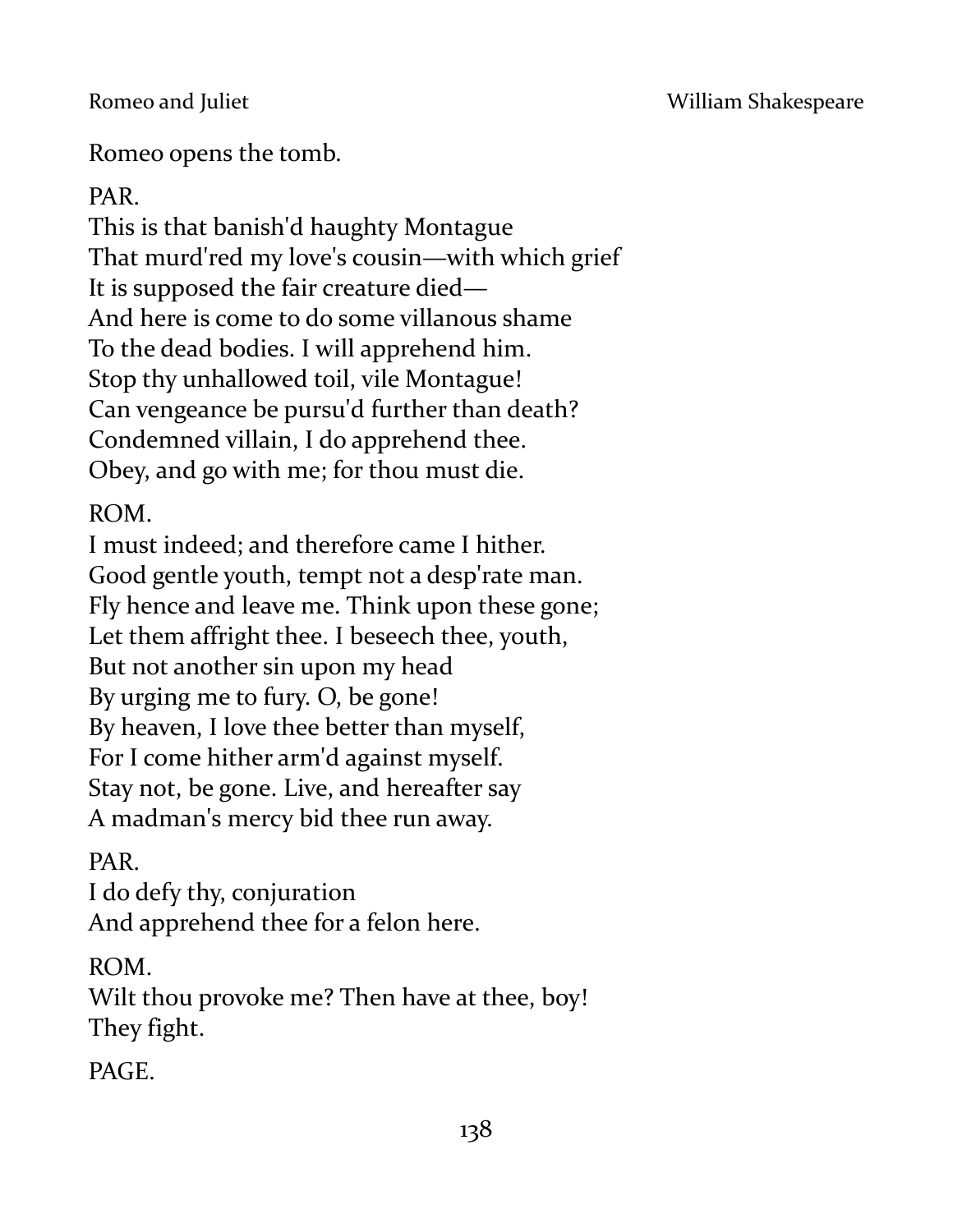O Lord, they fight! I will go call the watch.

#### PAR.

O, I am slain! If thou be merciful, Open the tomb, lay me with Juliet. [Dies.]

### ROM.

In faith, I will. Let me peruse this face. Mercutio's kinsman, noble County Paris! What said my man when my betossed soul Did not attend him as we rode? I think He told me Paris should have married Juliet. Said he not so? or did I dream it so? Or am I mad, hearing him talk of Juliet To think it was so? O, give me thy hand, One writ with me in sour misfortune's book! I'll bury thee in a triumphant grave. A grave? O, no, a lanthorn, slaught'red youth, For here lies Juliet, and her beauty makes This vault a feasting presence full of light. Death, lie thou there, by a dead man interr'd.

[Lays him in the tomb.]

How oft when men are at the point of death Have they been merry! which their keepers call A lightning before death. O, how may I Call this a lightning? O my love! my wife! Death, that hath suck'd the honey of thy breath, Hath had no power yet upon thy beauty. Thou art not conquer'd. Beauty's ensign yet Is crimson in thy lips and in thy cheeks,

## [Exit. PARIS falls.]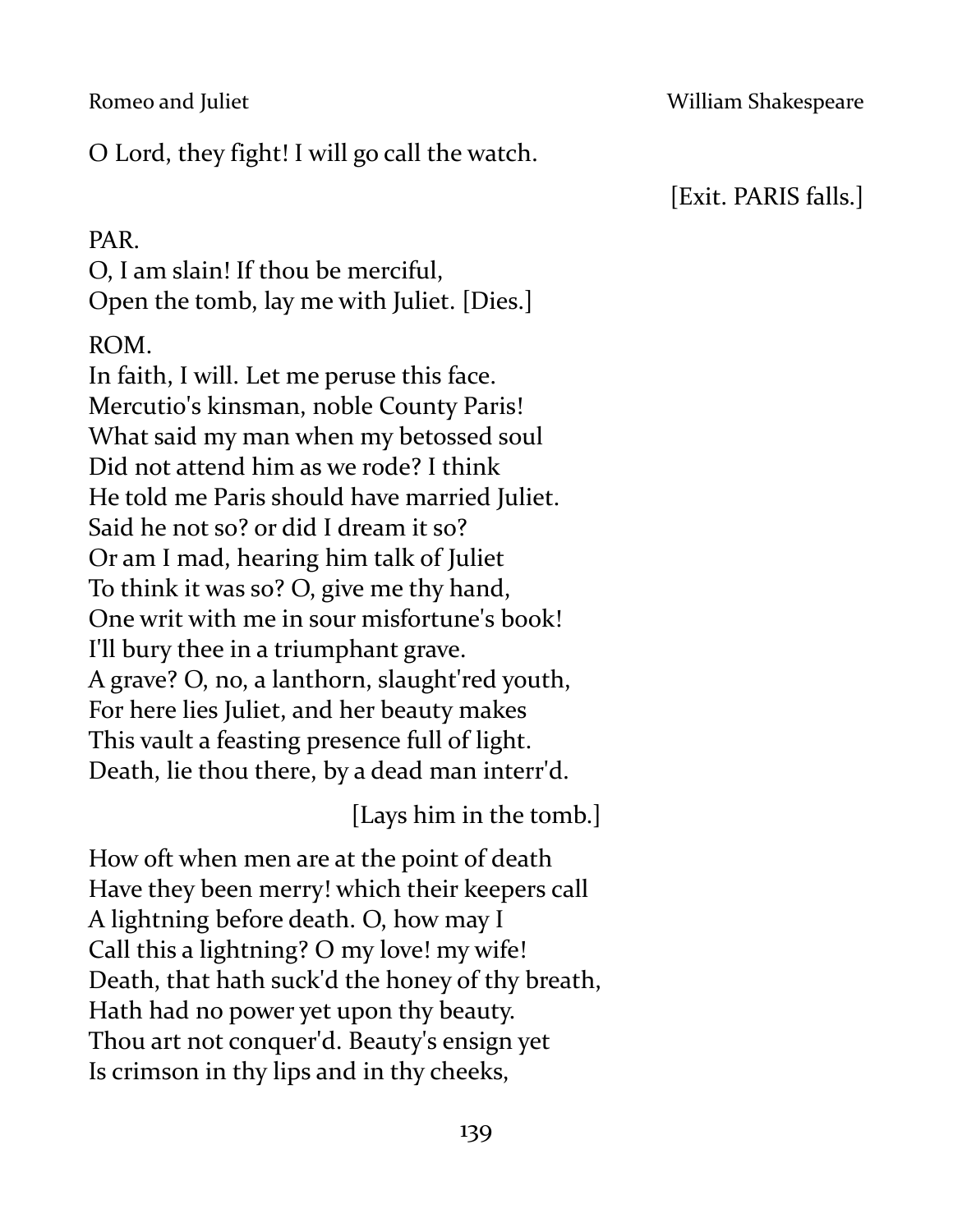And death's pale flag is not advanced there. Tybalt, liest thou there in thy bloody sheet? O, what more favour can I do to thee Than with that hand that cut thy youth in twain To sunder his that was thine enemy? Forgive me, cousin.' Ah, dear Juliet, Why art thou yet so fair? Shall I believe That unsubstantial Death is amorous, And that the lean abhorred monster keeps Thee here in dark to be his paramour? For fear of that I still will stay with thee And never from this palace of dim night Depart again. Here, here will I remain With worms that are thy chambermaids. O, here Will I set up my everlasting rest And shake the yoke of inauspicious stars From this world-wearied flesh. Eyes, look your last! Arms, take your last embrace! and, lips, O you The doors of breath, seal with a righteous kiss A dateless bargain to engrossing death! Come, bitter conduct; come, unsavoury guide! Thou desperate pilot, now at once run on The dashing rocks thy seasick weary bark! Here's to my love! [Drinks.] O true apothecary! Thy drugs are quick. Thus with a kiss I die. [Falls.]

[Enter FRIAR LAURENCE, with lanthorn, crow, and spade.]

### FRIAR.

Saint Francis be my speed! how oft to-night Have my old feet stumbled at graves! Who's there?

BAL.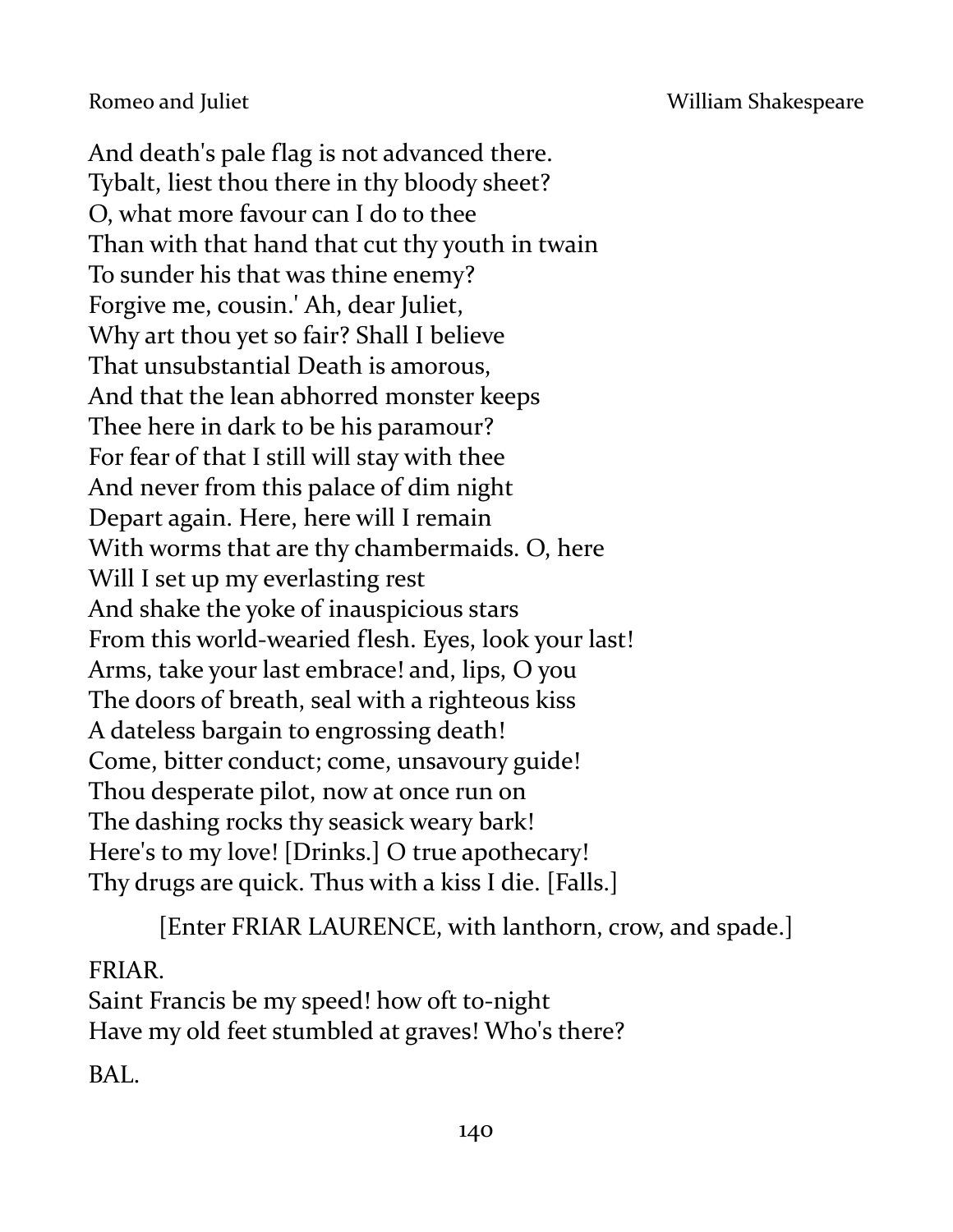Here's one, a friend, and one that knows you well.

FRIAR.

Bliss be upon you! Tell me, good my friend, What torch is yond that vainly lends his light To grubs and eyeless skulls? As I discern, It burneth in the Capels' monument.

BAL. It doth so, holy sir; and there's my master, One that you love.

FRIAR. Who is it?

BAL. Romeo.

FRIAR. How long hath he been there?

BAL. Full half an hour.

FRIAR. Go with me to the vault.

BAL.

I dare not, sir.

My master knows not but I am gone hence, And fearfully did menace me with death If I did stay to look on his intents.

FRIAR. Stay then; I'll go alone. Fear comes upon me. O, much I fear some ill unthrifty thing.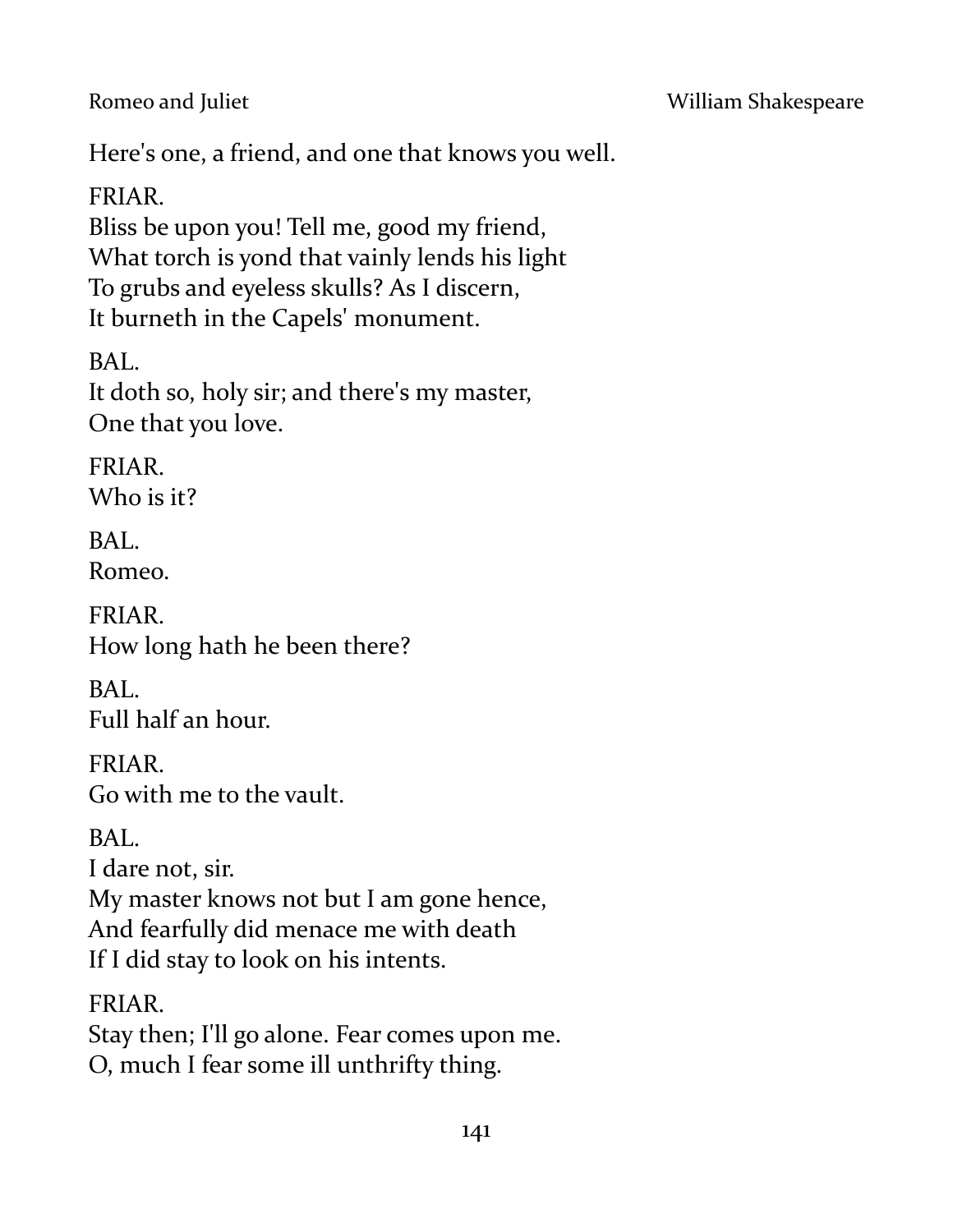## BAL.

As I did sleep under this yew tree here, I dreamt my master and another fought, And that my master slew him.

## FRIAR.

Romeo!

Alack, alack, what blood is this which stains The stony entrance of this sepulchre? What mean these masterless and gory swords To lie discolour'd by this place of peace? [Enters the tomb.] Romeo! O, pale! Who else? What, Paris too? And steep'd in blood? Ah, what an unkind hour Is guilty of this lamentable chance! The lady stirs.

[JULIET rises.]

JUL.

O comfortable friar! where is my lord? I do remember well where I should be, And there I am. Where is my Romeo?

## FRIAR.

I hear some noise. Lady, come from that nest Of death, contagion, and unnatural sleep. A greater power than we can contradict Hath thwarted our intents. Come, come away. Thy husband in thy bosom there lies dead; And Paris too. Come, I'll dispose of thee Among a sisterhood of holy nuns. Stay not to question, for the watch is coming. Come, go, good Juliet. I dare no longer stay. JUL.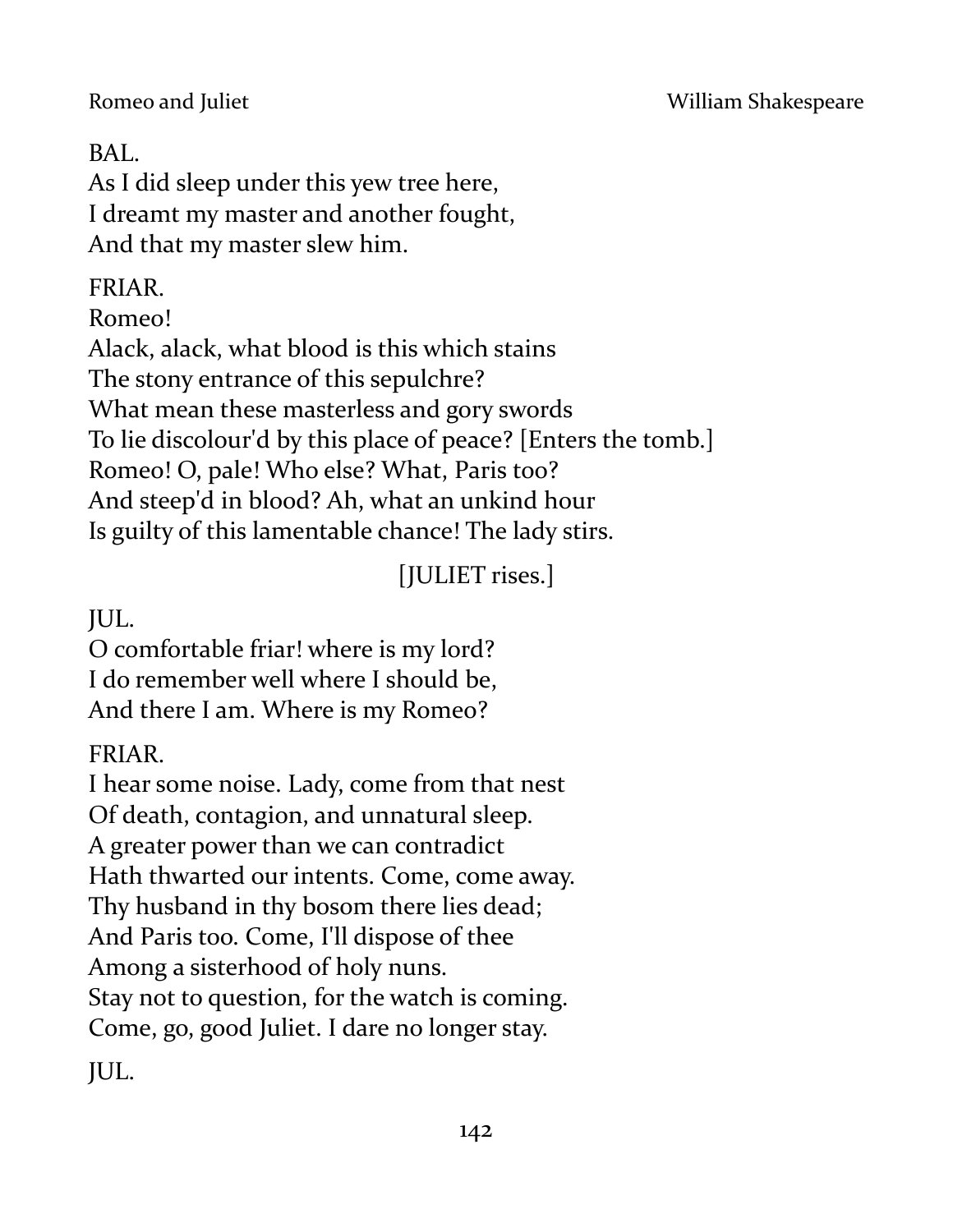Go, get thee hence, for I will not away.

[Exit FRIAR.]

What's here? A cup, clos'd in my true love's hand? Poison, I see, hath been his timeless end. O churl! drunk all, and left no friendly drop To help me after? I will kiss thy lips. Haply some poison yet doth hang on them To make me die with a restorative. [Kisses him.] Thy lips are warm!

CHIEF WATCH. [within] Lead, boy. Which way?

JUL.

Yea, noise? Then I'll be brief. O happy dagger!

[Snatches ROMEO'S dagger.]

This is thy sheath; there rest, and let me die.

[She stabs herself and falls on ROMEO'S body].

[Enter PARIS'S BOY and WATCH.]

BOY.

This is the place. There, where the torch doth burn.

CHIEF WATCH. 'the ground is bloody. Search about the churchyard. Go, some of you; whoe'er you find attach.

[Exeunt some of the WATCH.]

Pitiful sight! here lies the County slain; And Juliet bleeding, warm, and newly dead, Who here hath lain this two days buried. Go, tell the Prince; run to the Capulets; Raise up the Montagues; some others search.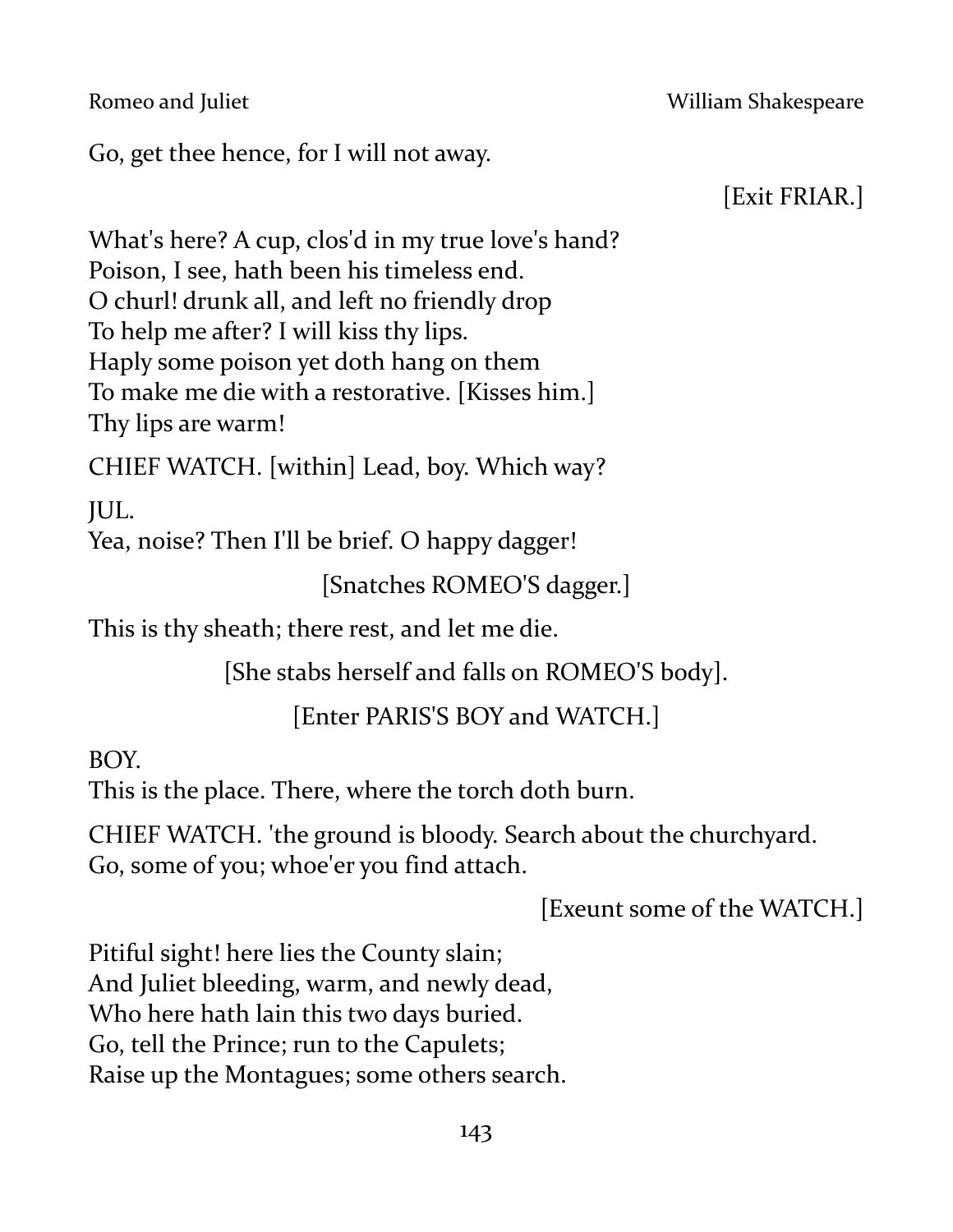[Exeunt others of the WATCH.]

We see the ground whereon these woes do lie, But the true ground of all these piteous woes We cannot without circumstance descry.

> [Enter some of the Watch, with ROMEO'S Man BALTHASAR.]

2. WATCH. Here's Romeo's man. We found him in the churchyard.

CHIEF WATCH. Hold him in safety till the Prince come hither.

[Enter FRIAR LAURENCE and another WATCHMAN.]

3. WATCH. Here is a friar that trembles, sighs, and weeps. We took this mattock and this spade from him As he was coming from this churchyard side.

CHIEF WATCH. A great suspicion! Stay the friar too.

[Enter the PRINCE and Attendants.]

PRINCE.

What misadventure is so early up, That calls our person from our morning rest?

[Enter CAPULET and his WIFE with others.]

CAP.

What should it be, that they so shriek abroad?

WIFE.

The people in the street cry 'Romeo,'

Some 'Juliet,' and some 'Paris'; and all run,

With open outcry, toward our monument.

PRINCE.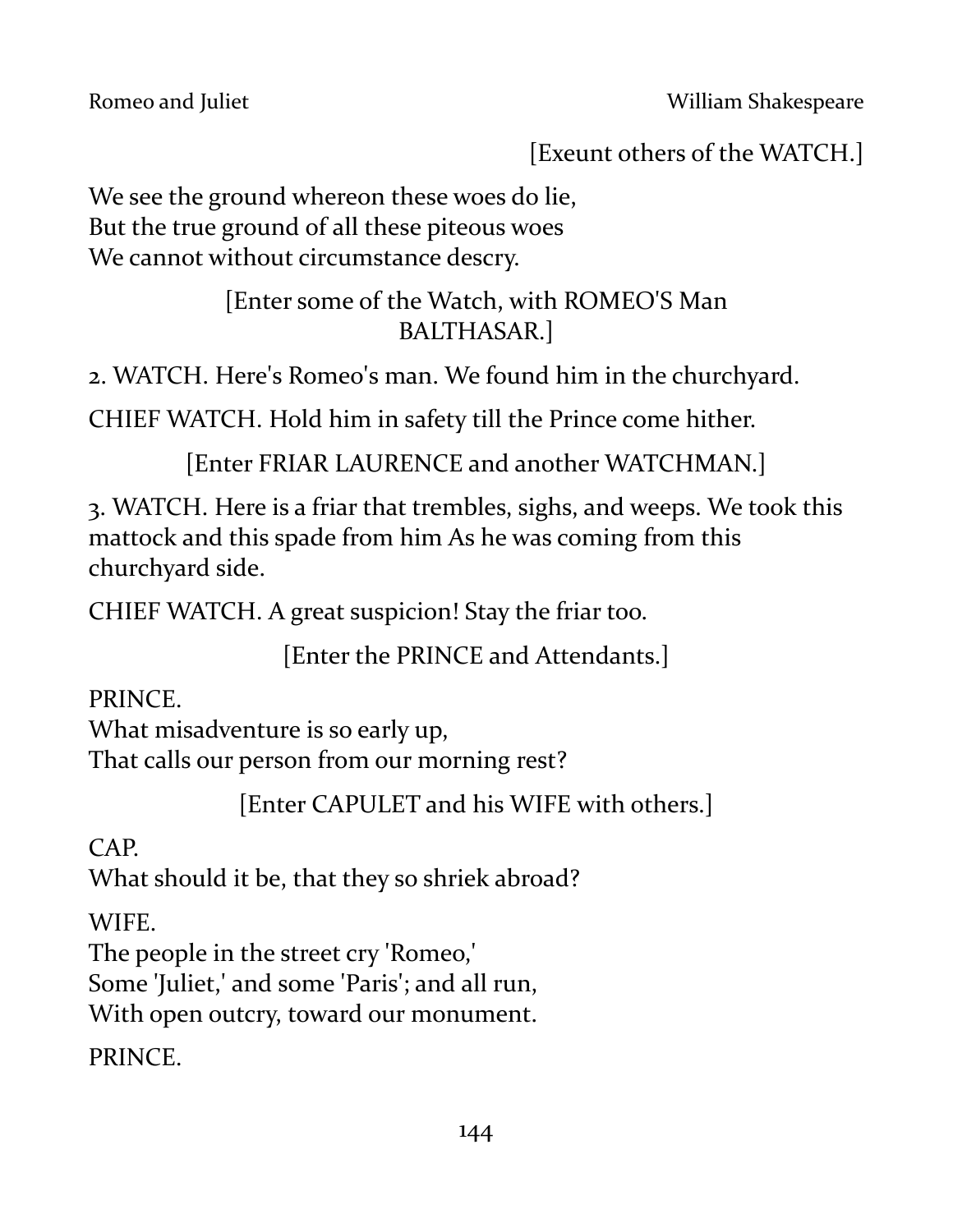What fear is this which startles in our ears?

CHIEF WATCH. Sovereign, here lies the County Paris slain; And Romeo dead; and Juliet, dead before, Warm and new kill'd.

PRINCE.

Search, seek, and know how this foul murder comes.

CHIEF WATCH. Here is a friar, and slaughter'd Romeo's man, With instruments upon them fit to open These dead men's tombs.

CAP.

O heavens! O wife, look how our daughter bleeds! This dagger hath mista'en, for, lo, his house Is empty on the back of Montague, And it missheathed in my daughter's bosom!

WIFE.

O me! this sight of death is as a bell That warns my old age to a sepulchre.

[Enter MONTAGUE and others.]

PRINCE.

Come, Montague; for thou art early up To see thy son and heir more early down.

MON.

Alas, my liege, my wife is dead to-night! Grief of my son's exile hath stopp'd her breath. What further woe conspires against mine age?

**PRINCE** 

Look, and thou shalt see.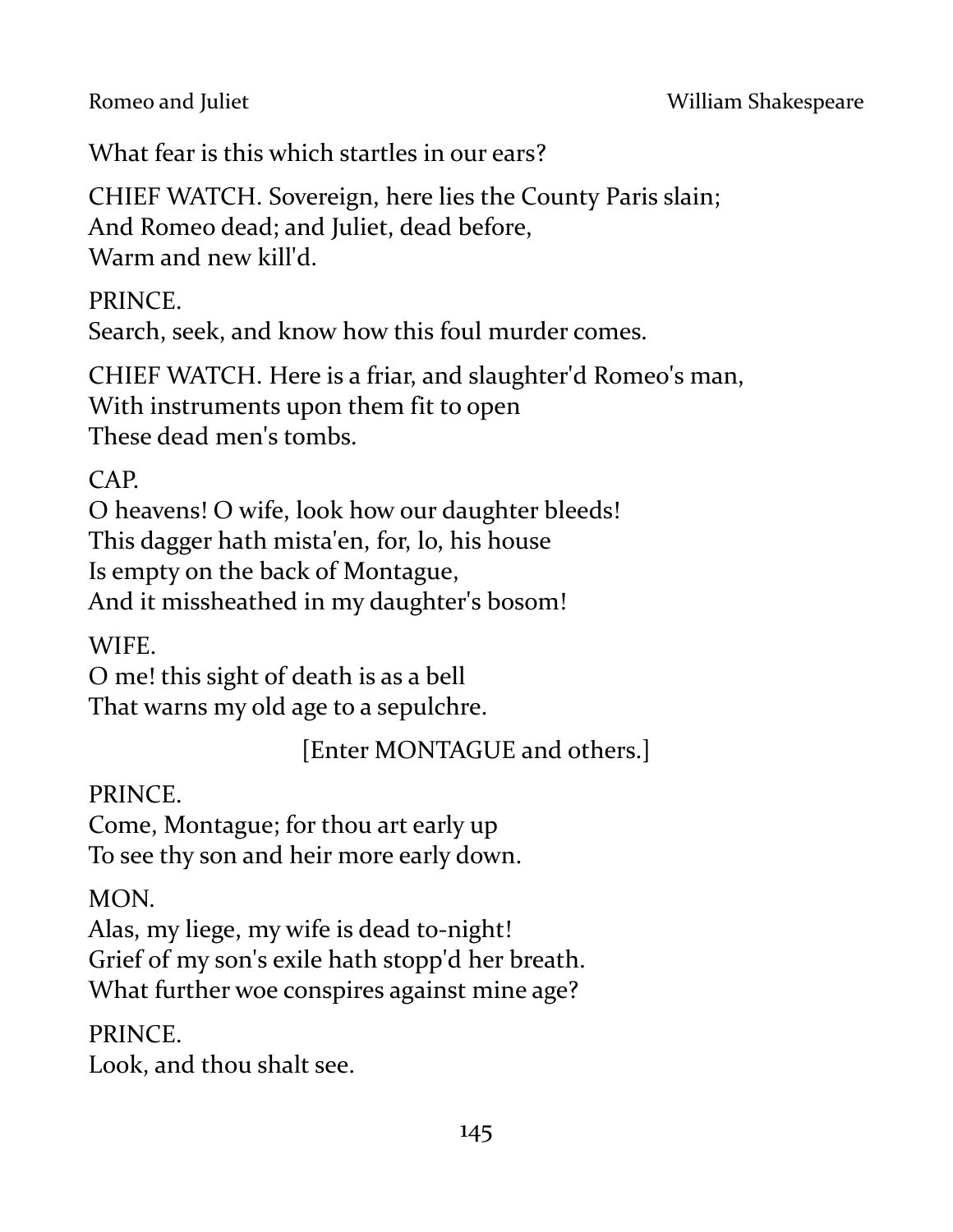#### Romeo and Juliet **No. 2018** William Shakespeare

### MON.

O thou untaught! what manners is in this, To press before thy father to a grave?

### PRINCE.

Seal up the mouth of outrage for a while, Till we can clear these ambiguities And know their spring, their head, their true descent; And then will I be general of your woes And lead you even to death. Meantime forbear, And let mischance be slave to patience. Bring forth the parties of suspicion.

### FRIAR.

I am the greatest, able to do least,

Yet most suspected, as the time and place Doth make against me, of this direful murther; And here I stand, both to impeach and purge Myself condemned and myself excus'd.

## PRINCE.

Then say it once what thou dost know in this.

## FRIAR.

I will be brief, for my short date of breath Is not so long as is a tedious tale. Romeo, there dead, was husband to that Juliet; And she, there dead, that Romeo's faithful wife. I married them; and their stol'n marriage day Was Tybalt's doomsday, whose untimely death Banish'd the new-made bridegroom from this city; For whom, and not for Tybalt, Juliet pin'd. You, to remove that siege of grief from her,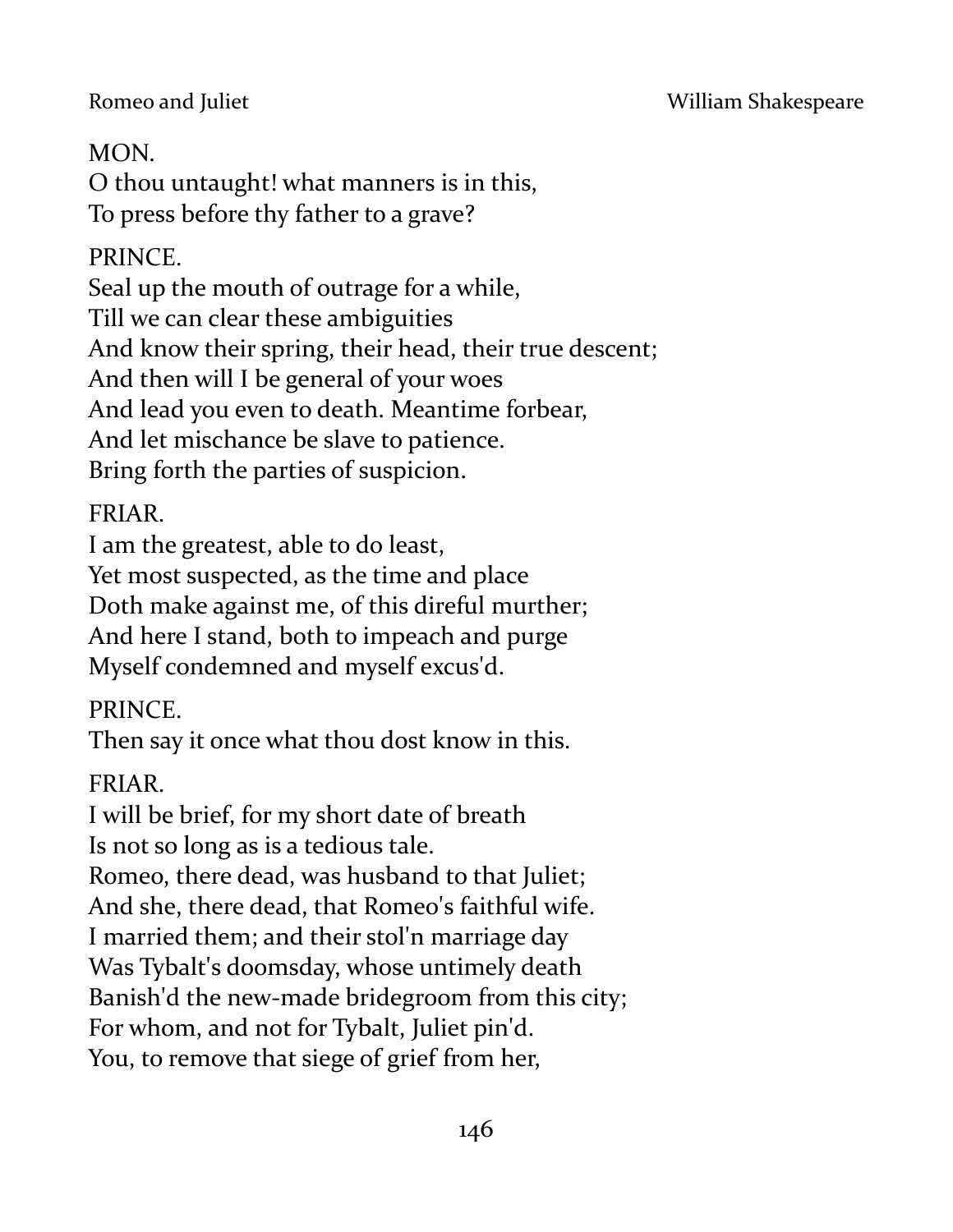Romeo and Juliet **National Accord Engineering Contract Accord William Shakespeare** 

Betroth'd and would have married her perforce To County Paris. Then comes she to me And with wild looks bid me devise some mean To rid her from this second marriage, Or in my cell there would she kill herself. Then gave I her (so tutored by my art) A sleeping potion; which so took effect As I intended, for it wrought on her The form of death. Meantime I writ to Romeo That he should hither come as this dire night To help to take her from her borrowed grave, Being the time the potion's force should cease. But he which bore my letter, Friar John, Was stay'd by accident, and yesternight Return'd my letter back. Then all alone At the prefixed hour of her waking Came I to take her from her kindred's vault; Meaning to keep her closely at my cell Till I conveniently could send to Romeo. But when I came, some minute ere the time Of her awaking, here untimely lay The noble Paris and true Romeo dead. She wakes; and I entreated her come forth And bear this work of heaven with patience; But then a noise did scare me from the tomb, And she, too desperate, would not go with me, But, as it seems, did violence on herself. All this I know, and to the marriage Her nurse is privy; and if aught in this Miscarried by my fault, let my old life Be sacrific'd, some hour before his time,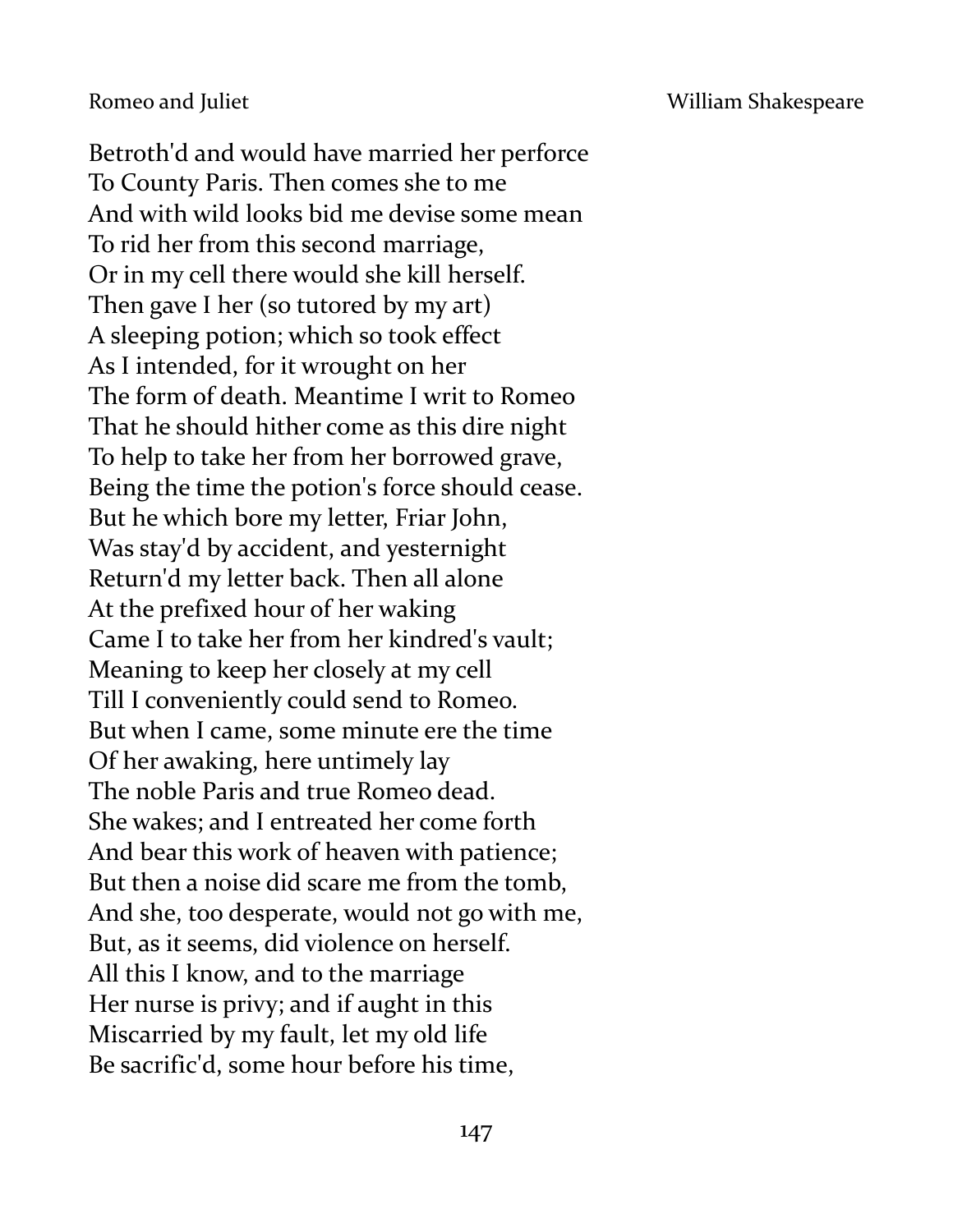Unto the rigour of severest law.

## PRINCE.

We still have known thee for a holy man. Where's Romeo's man? What can he say in this?

## BAL.

I brought my master news of Juliet's death; And then in post he came from Mantua To this same place, to this same monument. This letter he early bid me give his father, And threat'ned me with death, going in the vault, If I departed not and left him there.

## PRINCE.

Give me the letter. I will look on it. Where is the County's page that rais'd the watch? Sirrah, what made your master in this place?

## BOY.

He came with flowers to strew his lady's grave; And bid me stand aloof, and so I did. Anon comes one with light to ope the tomb; And by-and-by my master drew on him; And then I ran away to call the watch.

# PRINCE.

This letter doth make good the friar's words, Their course of love, the tidings of her death; And here he writes that he did buy a poison Of a poor pothecary, and therewithal Came to this vault to die, and lie with Juliet. Where be these enemies? Capulet, Montage, See what a scourge is laid upon your hate,